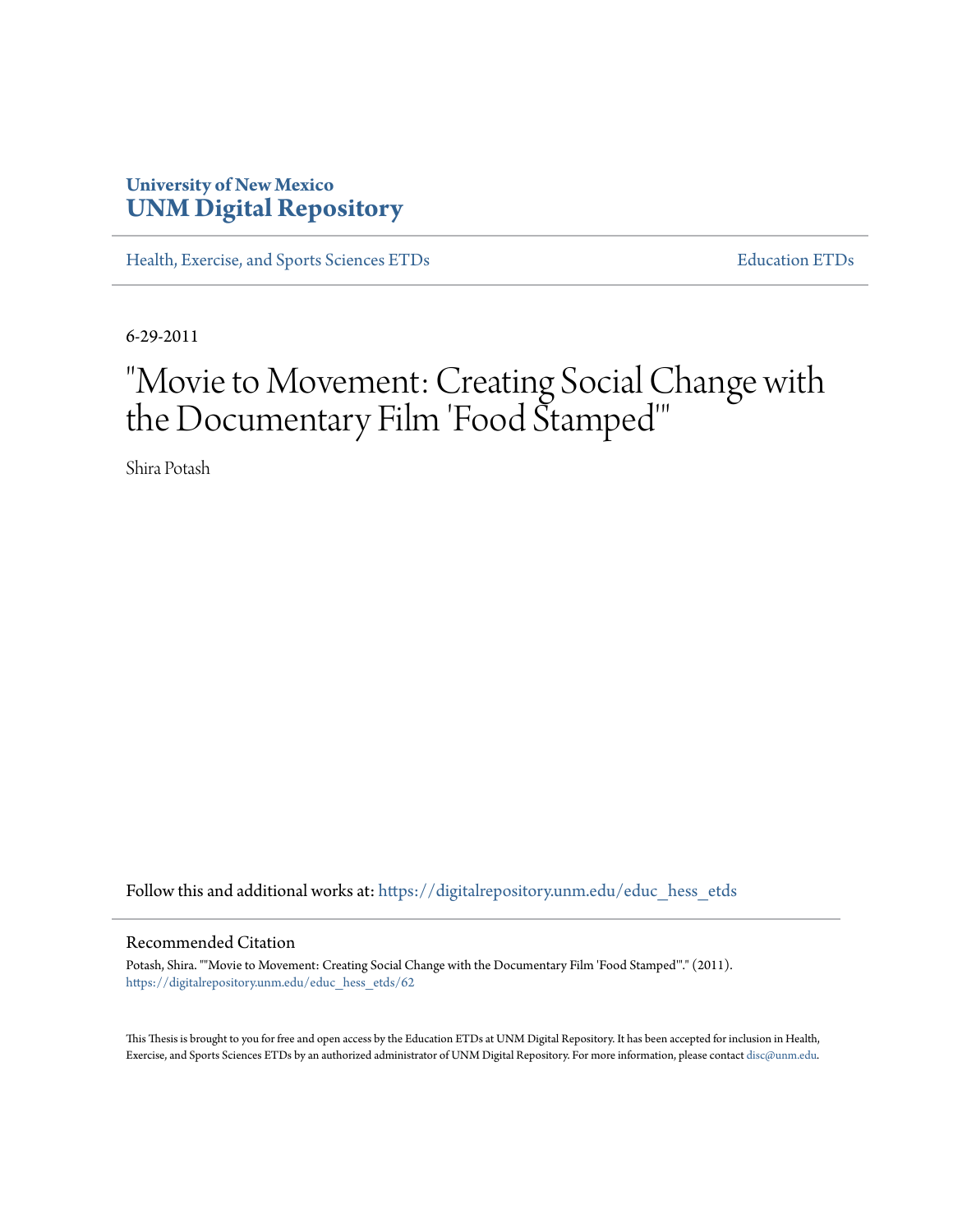**Student Name** 

**Shira Potash** 

## **GRADUATE UNIT (DEPARTMENT) Health Education and Sports Sciences**

This thesis is approved, and it is acceptable in quality and form for publication:

Approved by the Thesis Committee:  $\overline{Q}$ , Chairperson Walter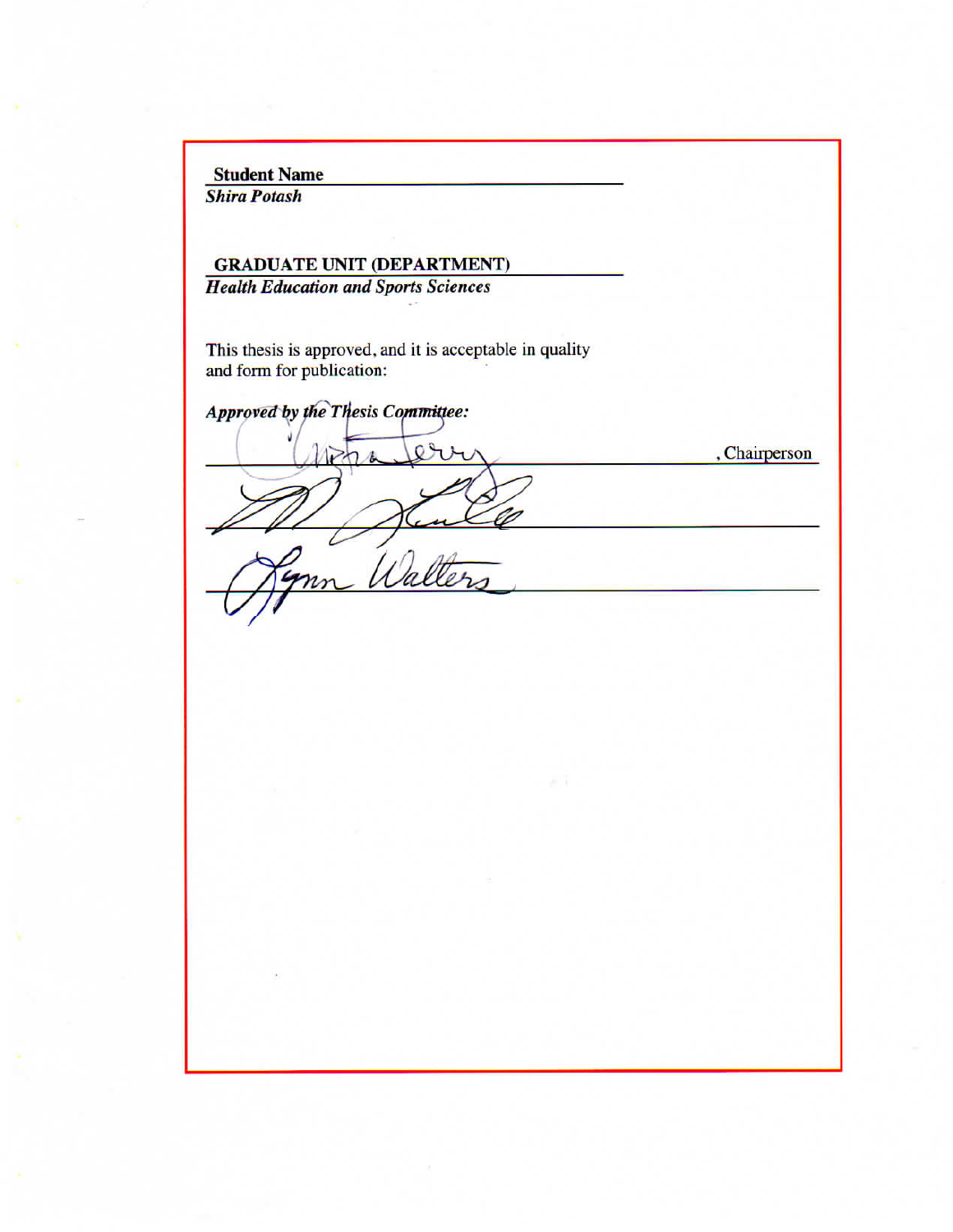## **MOVIE TO MOVEMENT: CREATING SOCIAL CHANGE WITH THE DOCUMENTARY FILM** *FOOD STAMPED*

**BY**

#### **SHIRA POTASH**

## **B.A., UNIVERSITY OF CALIFORNIA, SANTA CRUZ, 2002**

#### THESIS

Submitted in Partial Fulfillment of the Requirements for the Degree of

**Master of Science**

**Health Education**

The University of New Mexico Albuquerque, New Mexico

**May, 2011**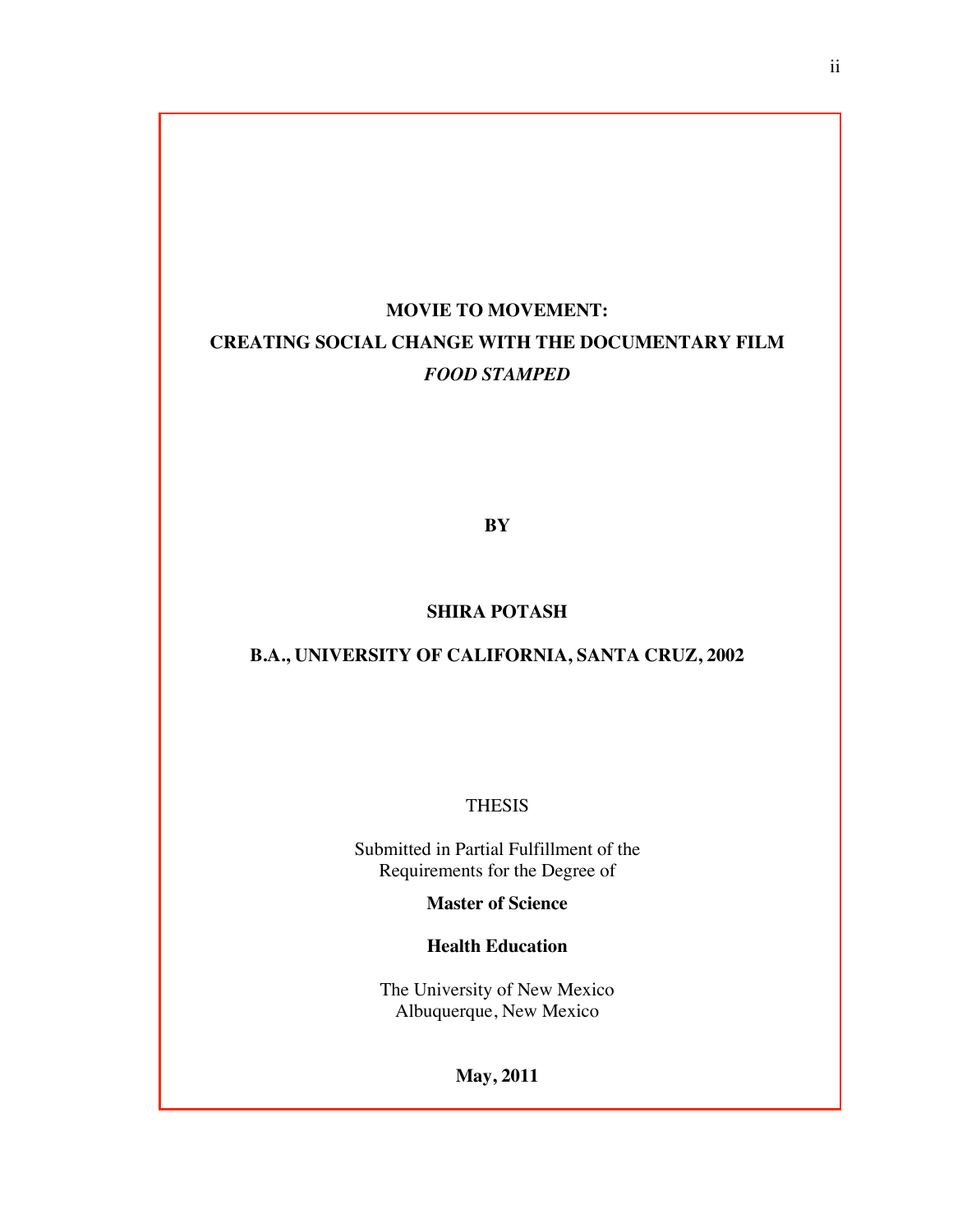©**2011**, **Shira Potash**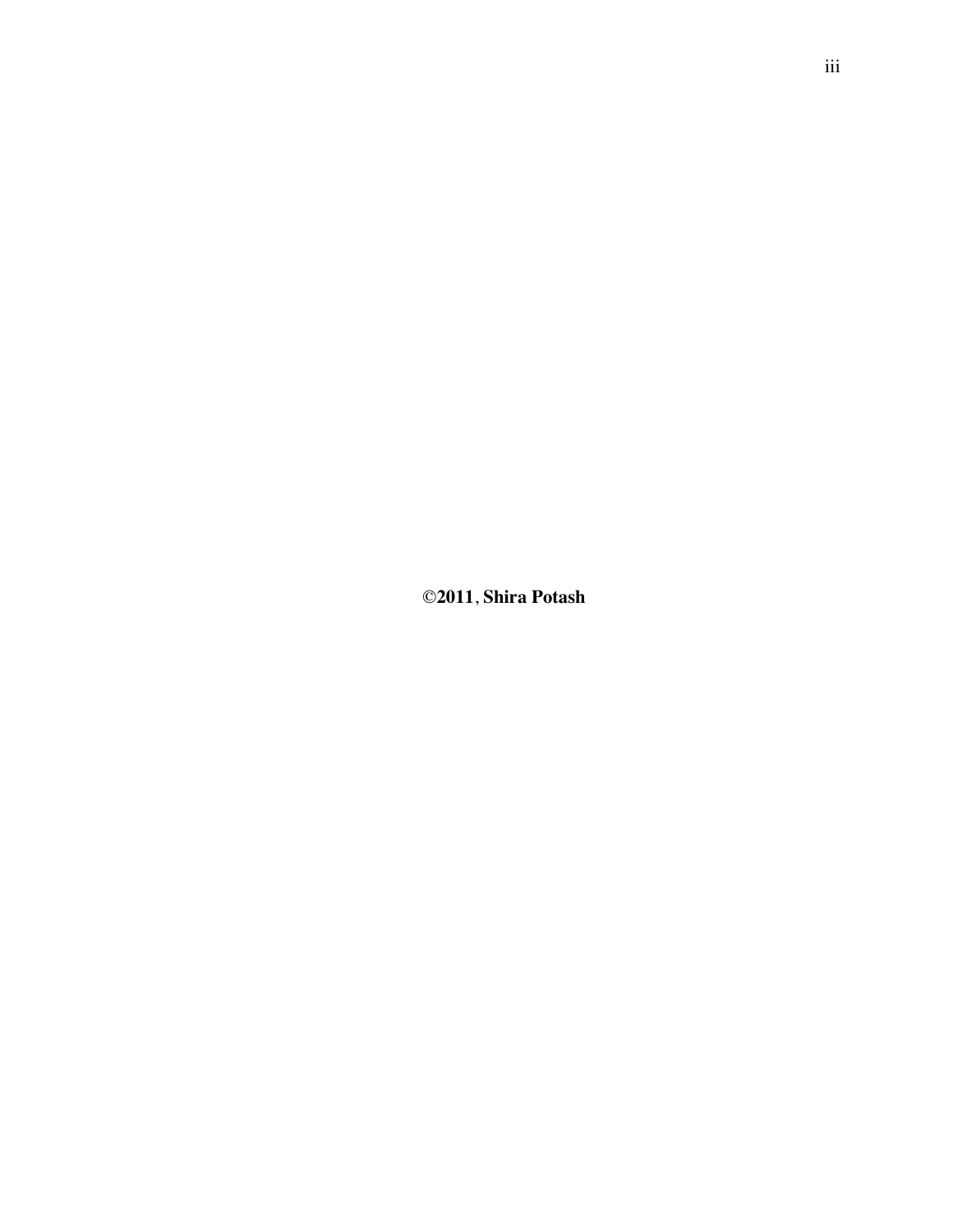#### **ACKNOWLEDGMENTS**

I heartily acknowledge Dr. Perry, my advisor and thesis committee chair, for supporting and believing in my work. Her guidance and professional style will remain with me as I continue my career. I also thank my committee members, Dr. Avila, and Lynn Walters, for their valuable recommendations and assistance in my professional development. To Dr. Duryea, for teaching me to question every research study I read, thank you.

To my husband -- my editor, co-producer, and co-director, though a small word of thanks is not enough for years of support, I thank you from the bottom of my heart. You know I could have never done this without you. And to my mom and dad, who gave me immeasurable support over the years. Your lifetime of encouragement is truly a gift.

And finally to everyone who was in the film, helped make the film, donated to the film, or even just watched the film. Your support and dedication made a tiny dream into a reality.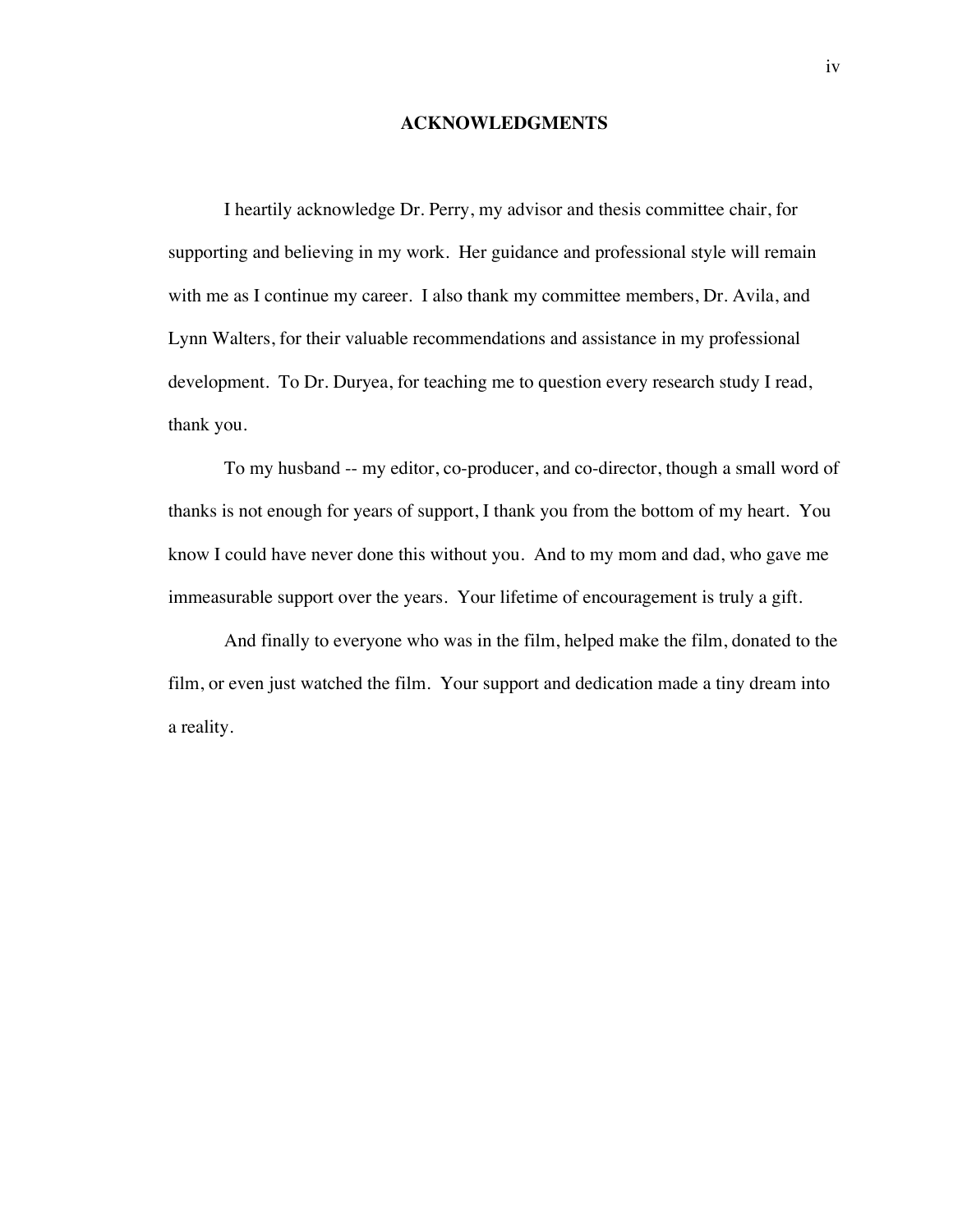## **MOVIE TO MOVEMENT: CREATING SOCIAL CHANGE WITH THE DOCUMENTARY FILM** *FOOD STAMPED*

**BY**

### **SHIRA POTASH**

## ABSTRACT OF THESIS

Submitted in Partial Fulfillment of the Requirements for the Degree of

**Master of Science**

**Health Education**

The University of New Mexico Albuquerque, New Mexico

**May, 2011**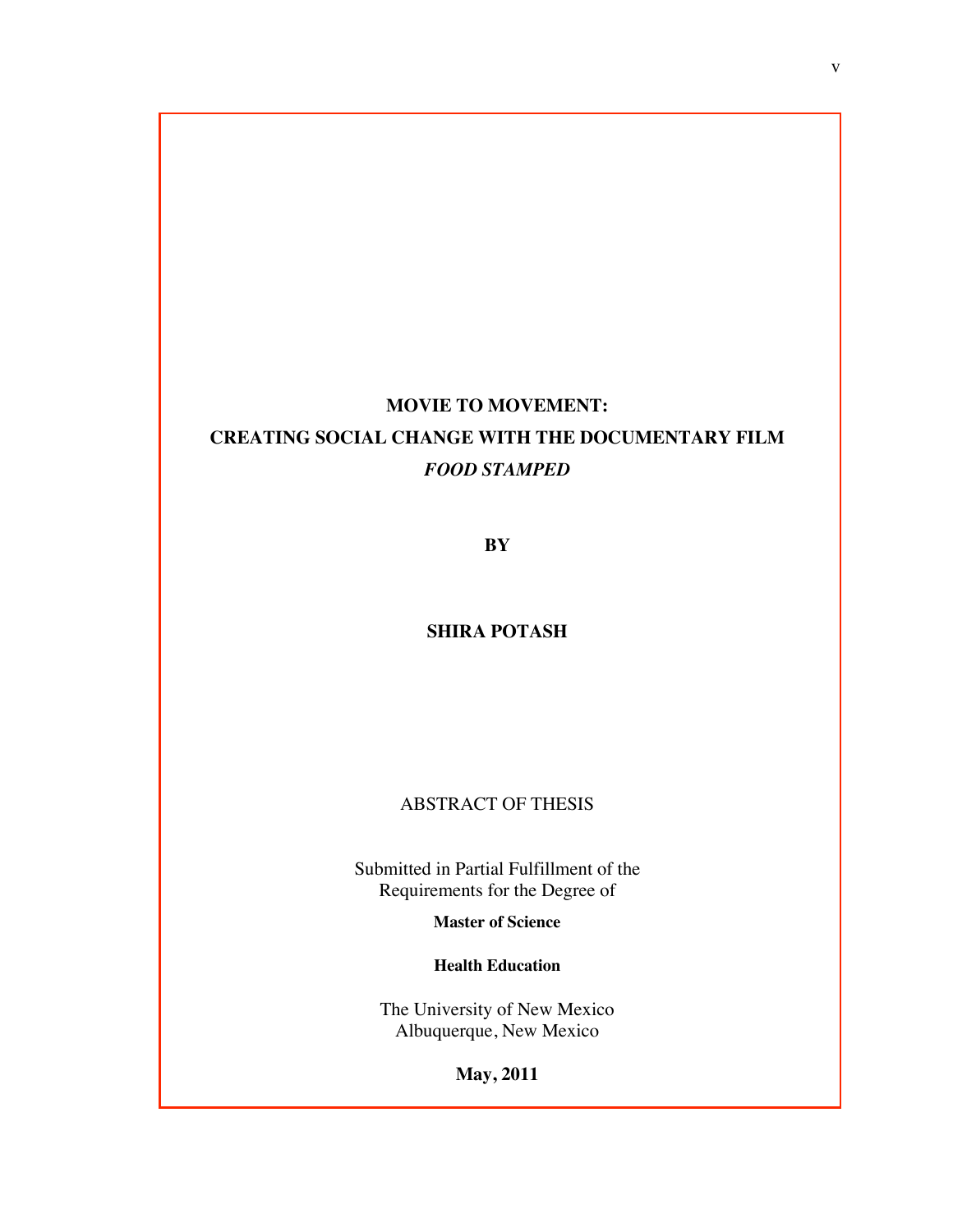## **MOVIE TO MOVEMENT: CREATING SOCIAL CHANGE WITH THE DOCUMENTARY FILM** *FOOD STAMPED*

**by**

**Shira Potash**

## **B.A., Anthropology and Art, University of California, Santa Cruz, 2002 M.S., Health Education, University of New Mexico, 2011**

#### **Abstract**

There is substantial evidence linking obesity to lower incomes. Governmental food and farm policy directly affects the affordability, availability, and accessibility of healthy food in low-income areas. Policy also impacts the supplemental nutrition assistance program (SNAP) and nutrition education for SNAP recipients. Documentary film is a powerful medium that can be used for social change. This paper explores the ways in which documentary film can be used to decrease health disparities and improve public health. Specifically it provides the scientific evidence and theoretical framework for the creation of the documentary film, *Food Stamped.* Similar to other popular documentary films such as *Super Size Me* and *Sicko, Food Stamped* uses a humorous and entertaining approach to investigate serious subject matter. The film critically examines the relationship between socio-economic status and the obesity epidemic. This paper provides a distribution and outreach strategy for the film, as well as recommendations for evaluation and further research in this area.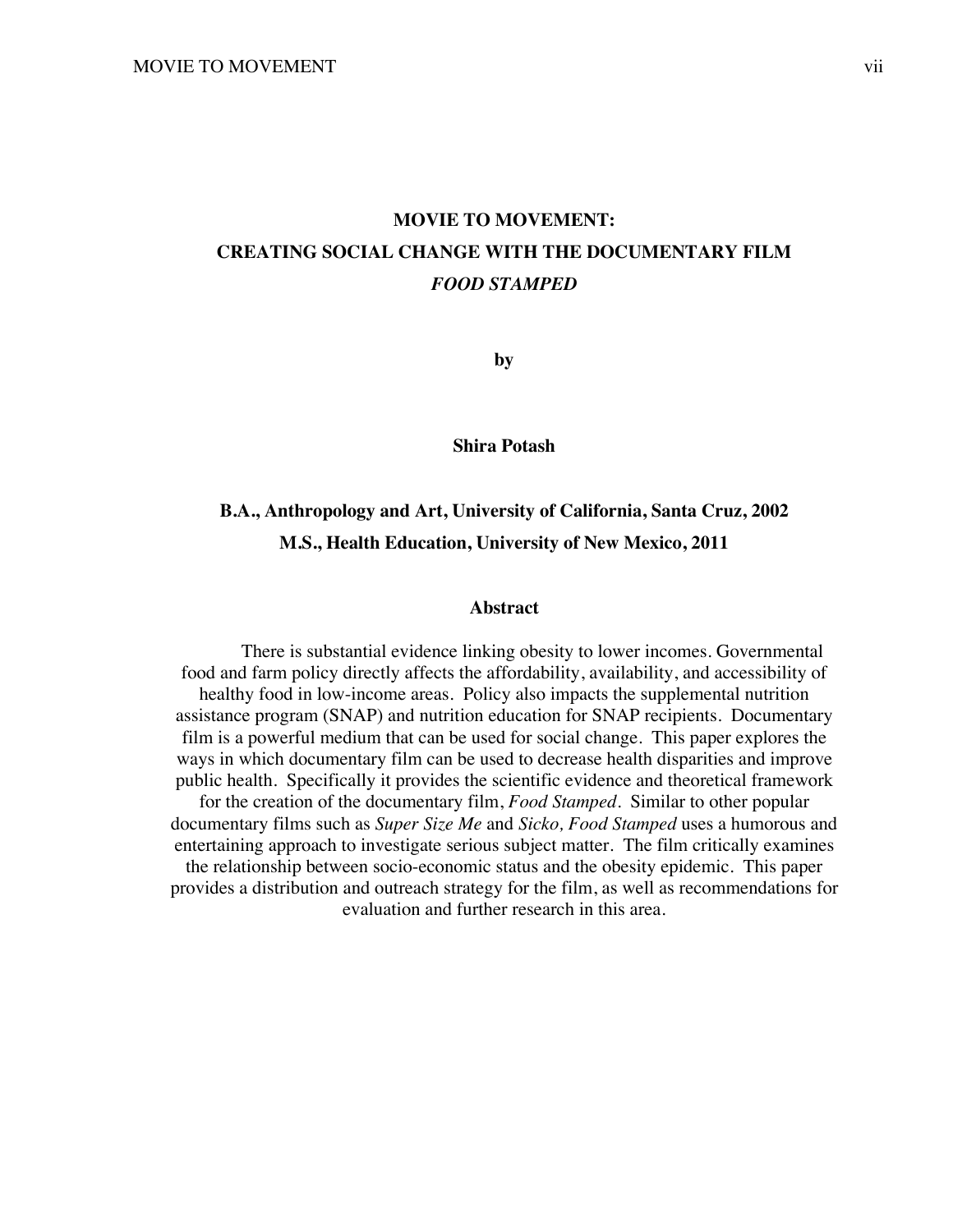## **TABLE OF CONTENTS**

| <b>CHAPTER 1 MOVIE TO MOVEMENT: CREATING SOCIAL CHANGE</b>  |  |
|-------------------------------------------------------------|--|
|                                                             |  |
|                                                             |  |
|                                                             |  |
|                                                             |  |
|                                                             |  |
|                                                             |  |
|                                                             |  |
|                                                             |  |
|                                                             |  |
|                                                             |  |
| <b>CHAPTER 3 CONTRIBUTING FACTORS TO OBESITY AMONG LOW-</b> |  |
|                                                             |  |
| . 14                                                        |  |
|                                                             |  |
|                                                             |  |
|                                                             |  |
|                                                             |  |
|                                                             |  |
|                                                             |  |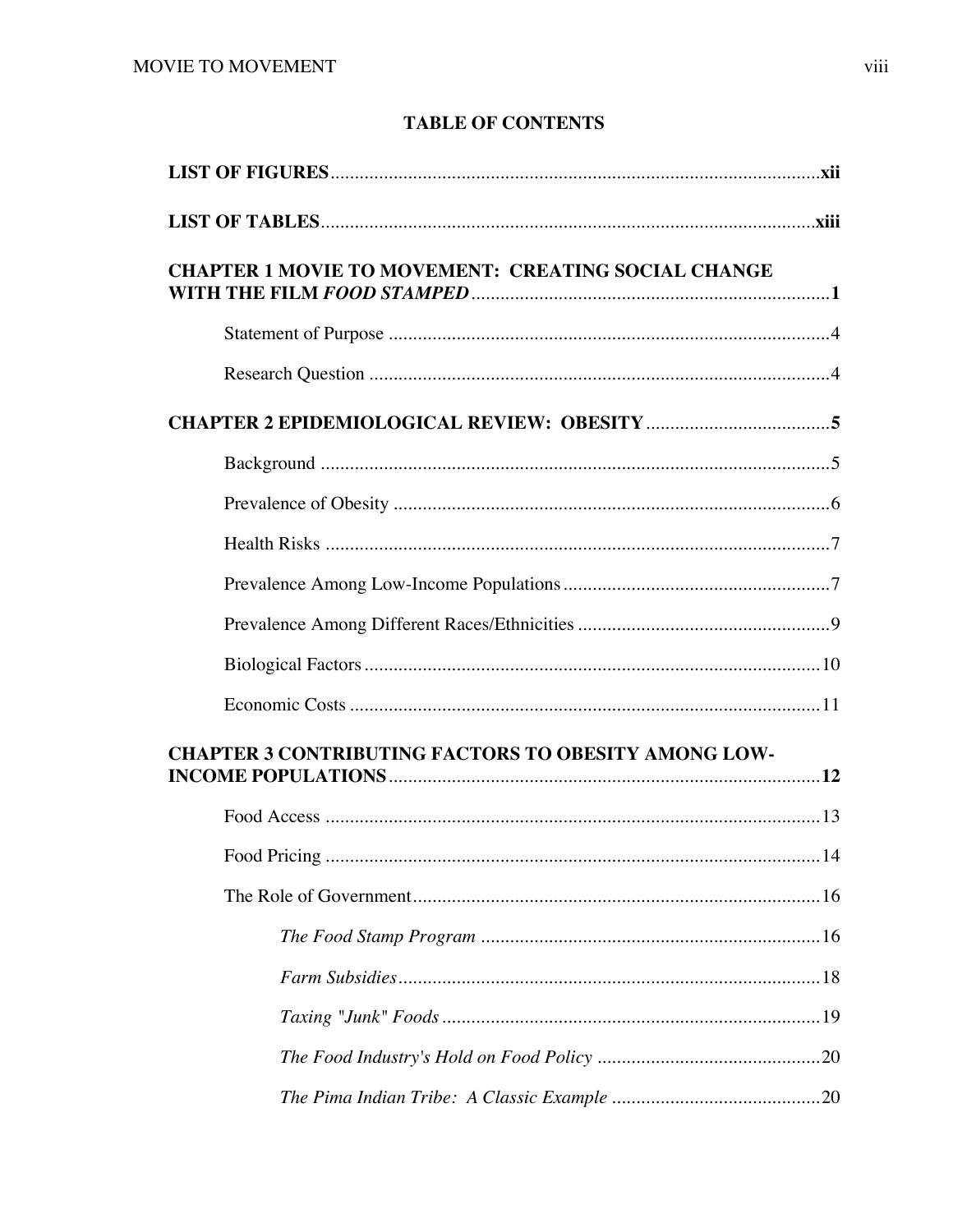| <b>CHAPTER 5 USING DOCUMENTARY FILM FOR SOCIAL CHANGE 29</b>            |
|-------------------------------------------------------------------------|
| Historical Examples of Documentary Film as a Public Health Tool29       |
| Movie to Movement: How Documentary Film Can Lead to Policy Change32     |
| The Role of Mass Media in Determining the Impact of Documentary Film 36 |
|                                                                         |
| Effect of the Film Super Size Me on College Students' Knowledge and     |
| How a "Food and Society" Course Can Influence Students' Eating          |
| Video Nutrition Education Lessons and Dietary Change Among Low-         |
| Using Video to Improve WIC Professionals' Nutrition Counseling          |
| Effects from Media Exposure Alone Versus Media Exposure with            |
|                                                                         |
|                                                                         |
|                                                                         |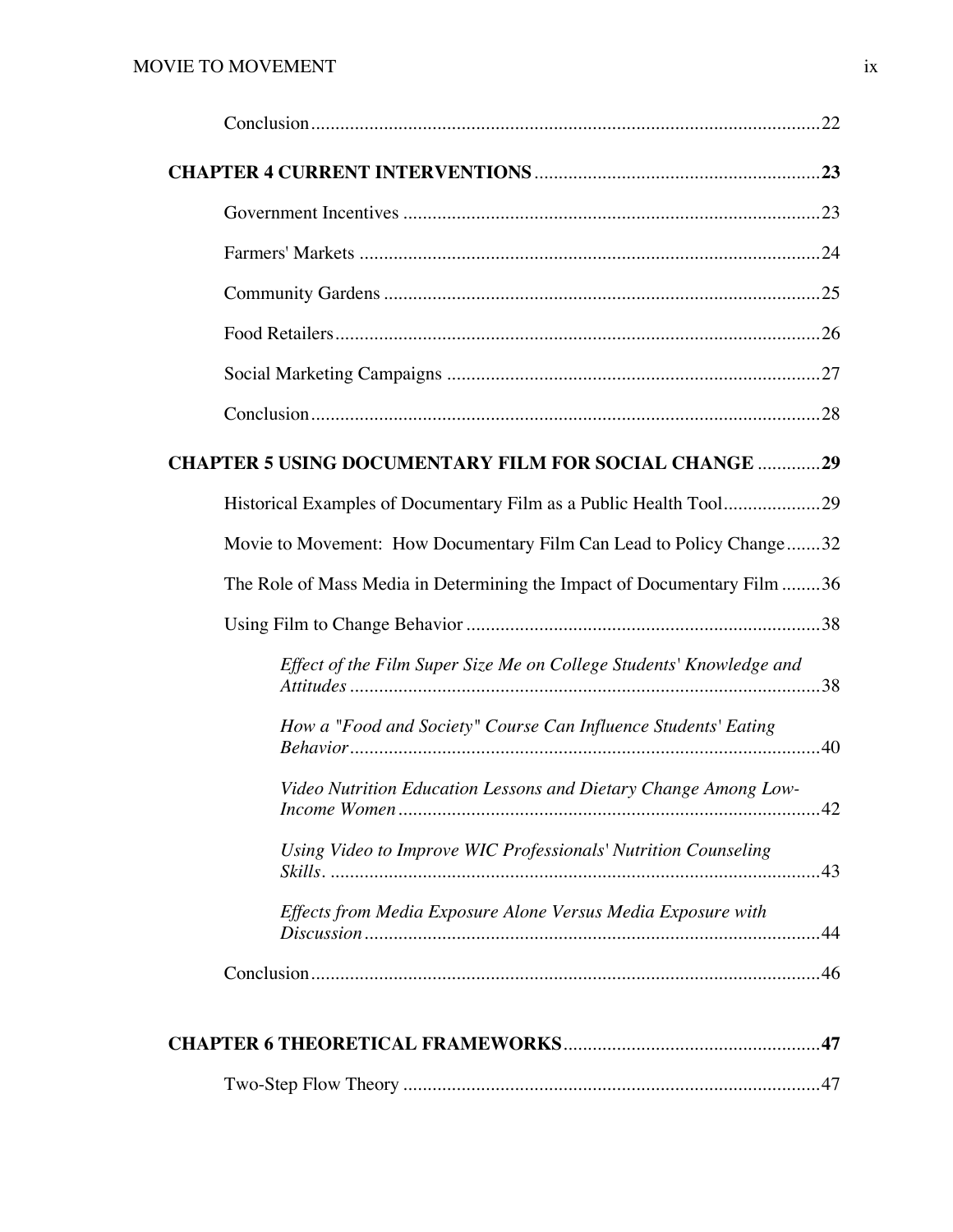| Extended Elaboration Likelihood Model: Education-Entertainment in |  |
|-------------------------------------------------------------------|--|
|                                                                   |  |
|                                                                   |  |
|                                                                   |  |
|                                                                   |  |
|                                                                   |  |
|                                                                   |  |
|                                                                   |  |
|                                                                   |  |
|                                                                   |  |
|                                                                   |  |
|                                                                   |  |
|                                                                   |  |
|                                                                   |  |
|                                                                   |  |
|                                                                   |  |
|                                                                   |  |
|                                                                   |  |
|                                                                   |  |
|                                                                   |  |
|                                                                   |  |
|                                                                   |  |
|                                                                   |  |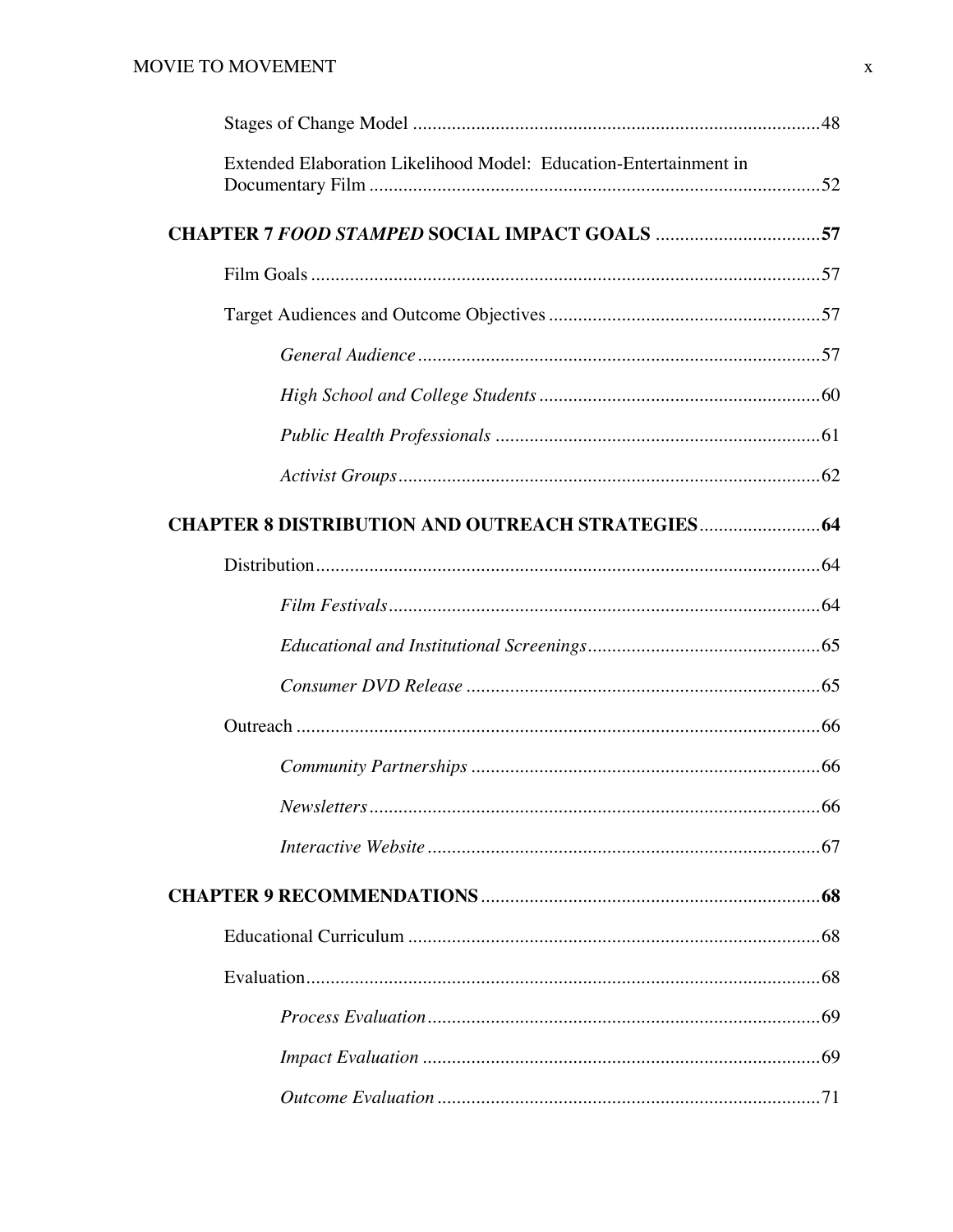| <b>APPENDIX A: MOYER-GUSE'S ENTERTAINMENT OVERCOMING</b> |  |
|----------------------------------------------------------|--|
| <b>APPENDIX B: LOGIC MODEL FOR FOOD STAMPED OUTCOME</b>  |  |
| APPENDIX C: HIGH SCHOOL SURVEY INSTRUMENT FOR            |  |
| <b>APPENDIX D: COLLEGE STUDENT SURVEY INSTRUMENT FOR</b> |  |
|                                                          |  |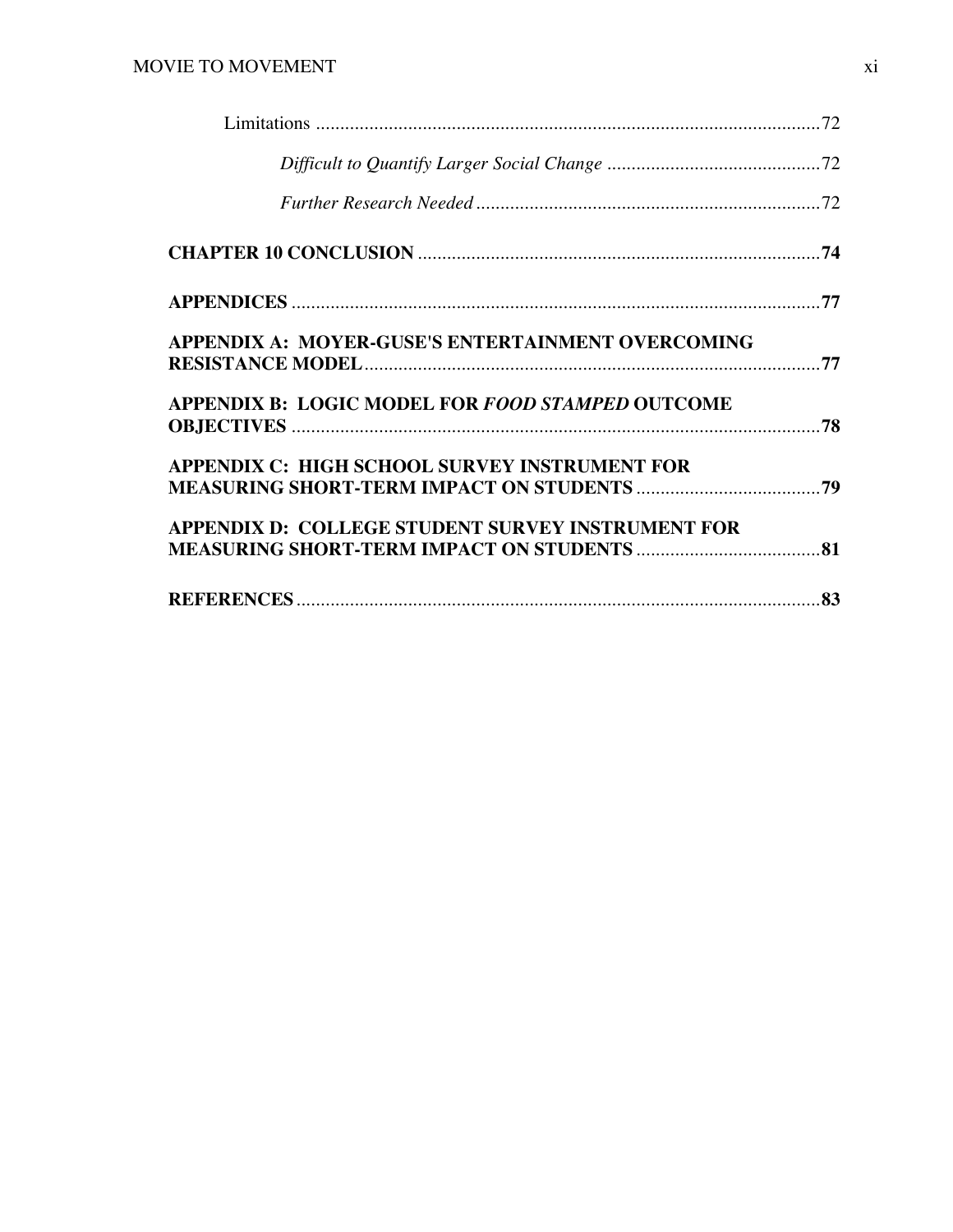## **LIST OF FIGURES**

| Figure 1: 2007 Prevalence of Overweight/Obesity Among US Adolescents (Age 10-17)    |
|-------------------------------------------------------------------------------------|
| Figure 2: Prevalence of Obesity Among US Adolescents and Distribution of Poverty by |
|                                                                                     |
|                                                                                     |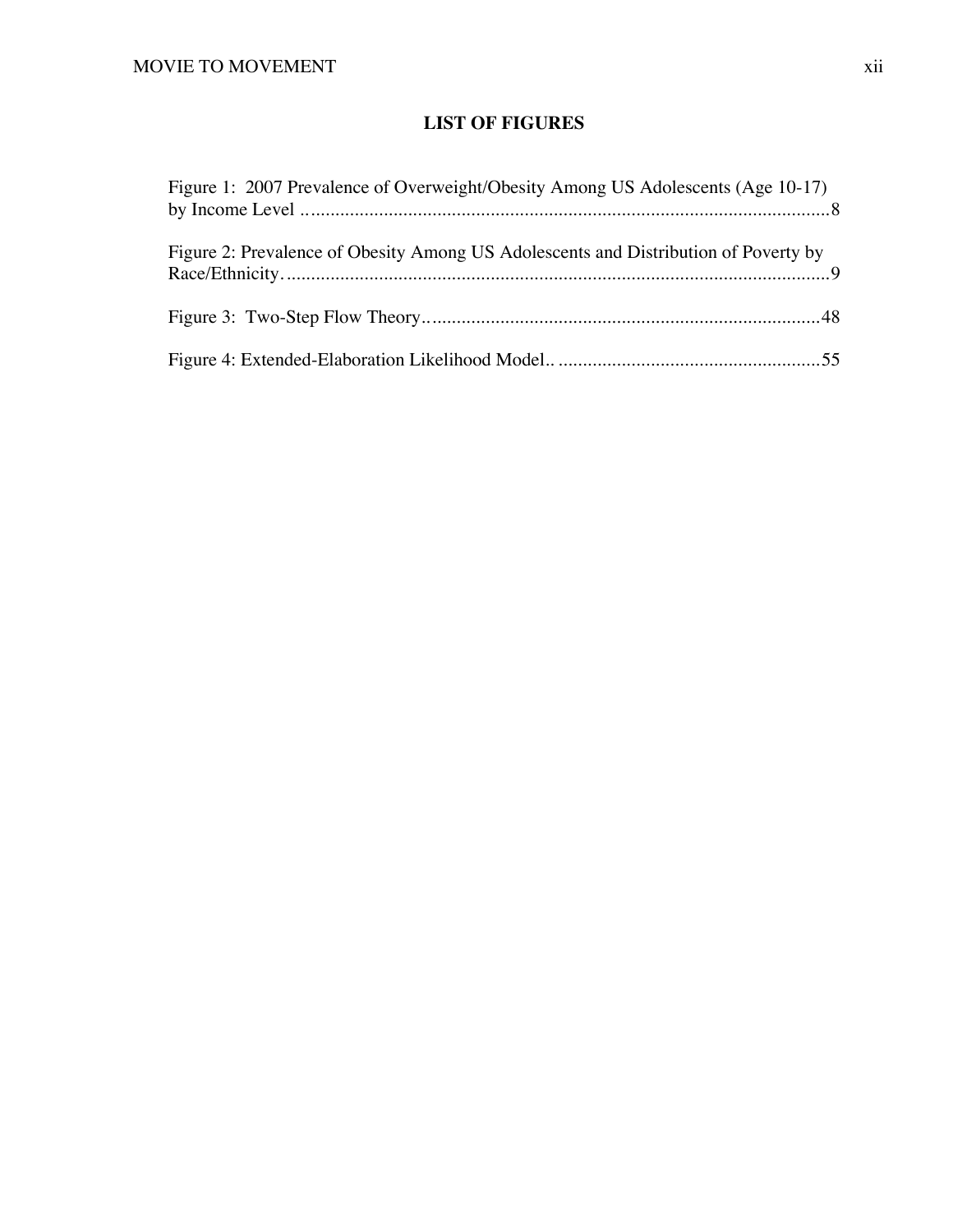## **LIST OF TABLES**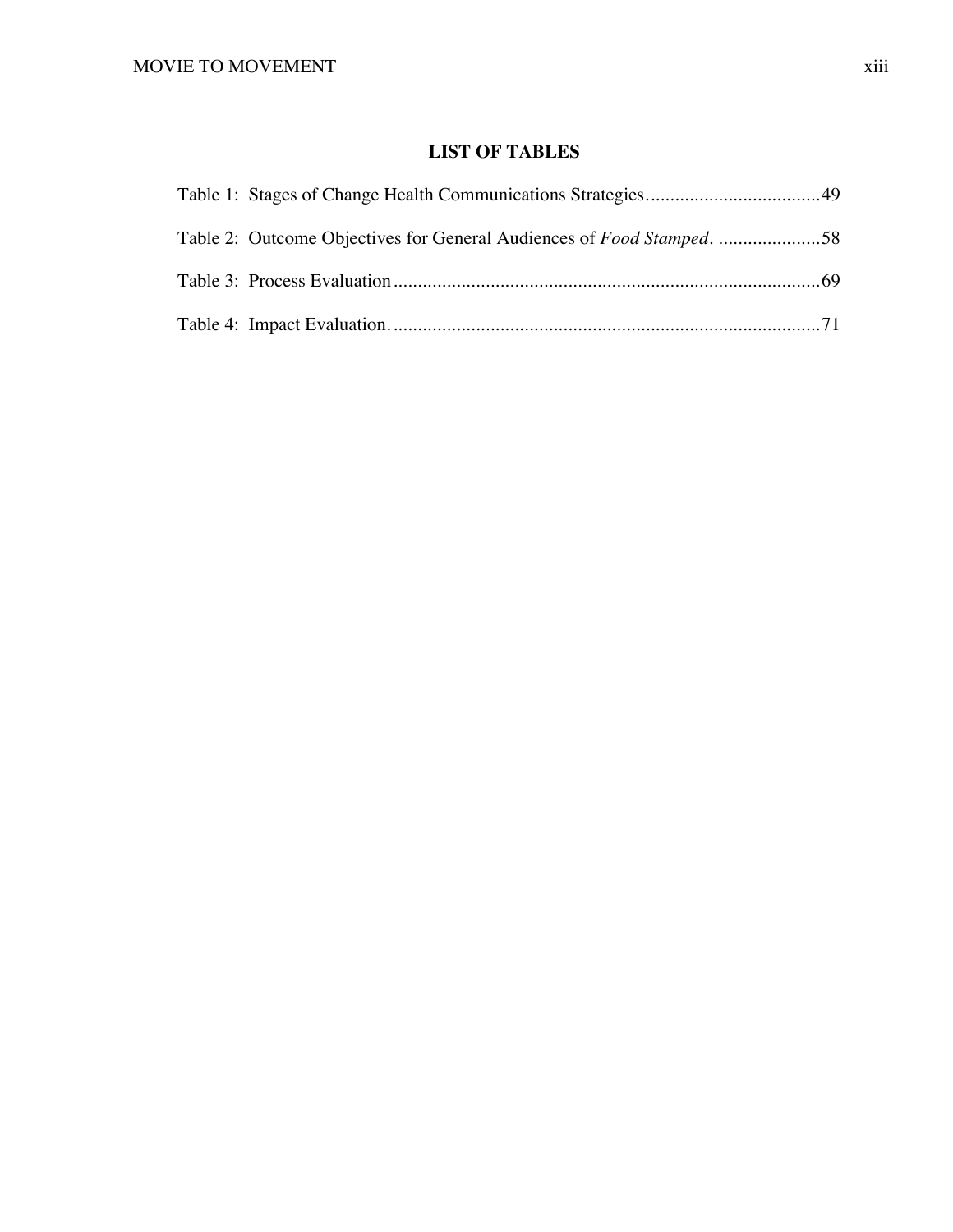#### **Chapter 1**

#### **Movie to Movement: Creating Social Change with the Film** *Food Stamped*

Documentary film can be a powerful medium for social change. Contemporary global society is in an unprecedented age of media saturation (Wells & Hakanen, 1997), from more traditional forms of media such as television and film to the panoply of interactive networks such as the Internet, social networking, and mobile applications. According to the a 2008 study by the Council for Research Excellence, the average American adult is exposed to over eight and a half hours of media screen time per day (Zackron, 2009).

The employment of media for educational purposes is increasingly popular as our culture becomes more and more accustomed to visual and interactive tools. Although this popularity has steadily grown over the last several decades, the use of documentary films for education is not new. Film has been used to educate and persuade the public since its inception (Marsh, 2010; Whiteman, 2010).

In recent years, documentary films have gained record popularity in mainstream culture, elevating the genre to new heights (Arthur, 2005; Horton, 2005). From 1996 to 2002, an average of fifteen documentary films had theatrical releases, usually only in select United States cities for very short runs. In just one year (2003) that number tripled. By 2005, nearly 50 documentary films, 10% of total film releases that year, screened in movie theaters across the country (Arthur, 2005).

Documentary filmmakers Michael Moore and Morgan Spurlock have become household names alongside traditional film directors like Martin Scorsese and Steven Spielberg. Spurlock and Moore critiqued large public health issues such as the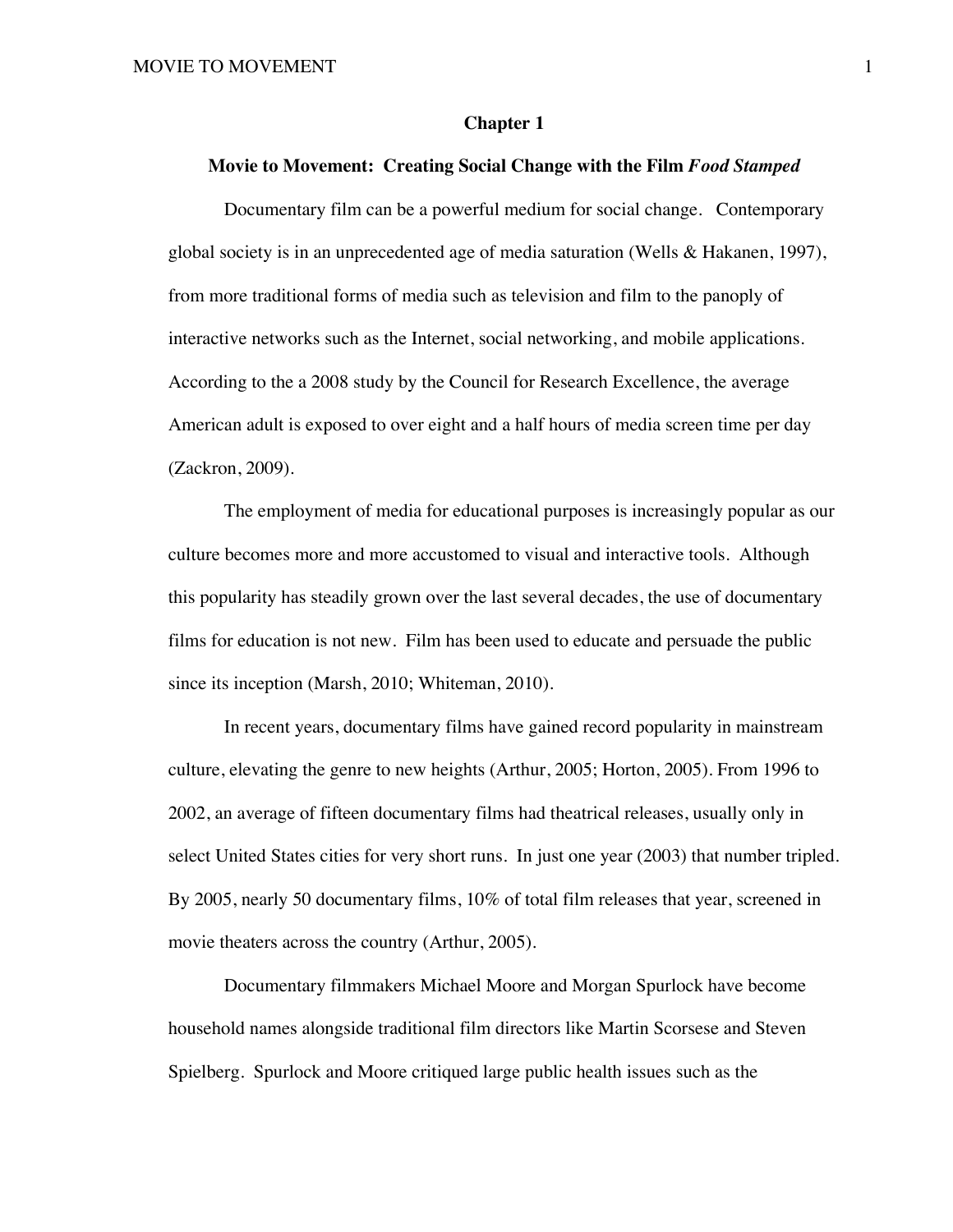relationship between fast food and obesity (in *Super Size Me)* and the state of healthcare in America (in *Sicko)*, among others. As a result of these types of films, public awareness increased and in many cases, policies and/or behaviors changed. For example, after the release of Spurlock's documentary *Super Size Me,* about the impact of McDonald's on America's obesity epidemic, McDonald's eliminated their "Super Size" option<sup>1</sup> (Carpenter, 2004). Documentary films are now regarded in such high esteem for their power to affect change that the 2007 Nobel Peace Prize was awarded to Al Gore, in part for his Oscar-award winning documentary, *An Inconvenient Truth,* about global warming and climate change (Gibbs  $&$  Lyall, 2007). This is a testament to the power that documentaries currently wield in an increasingly visual and media-savvy culture.

While an explosion of social issue documentaries have come onto the scene in recent years that specifically target public health issues, relatively few have tackled the relationship between socio-economic status and the obesity epidemic. Films including *Super Size Me*, *Killer At Large*, and *Two Angry Moms* investigate various contributing factors to the obesity epidemic, such as fast food and the school lunch program. Other documentaries, like *King Corn* and *The Future of Food,* scrutinize how food and farm policy issues affect public health. Both the blockbuster documentary *Food, Inc*. and the PBS documentary television series *Unnatural Causes* address health disparities among low-income Americans. Although *Food, Inc.* investigates the entire spectrum of the American food system, it includes one scene featuring members of a low-income family who are experiencing a multitude of health problems, including diabetes. *Unnatural Causes* looks at the ways in which obesity and its related health problems are directly

<sup>|&</sup>lt;br>|<br>|  $<sup>1</sup>$  McDonald's claims the decision to eliminate the "Super Size" option had nothing to do</sup> with the film.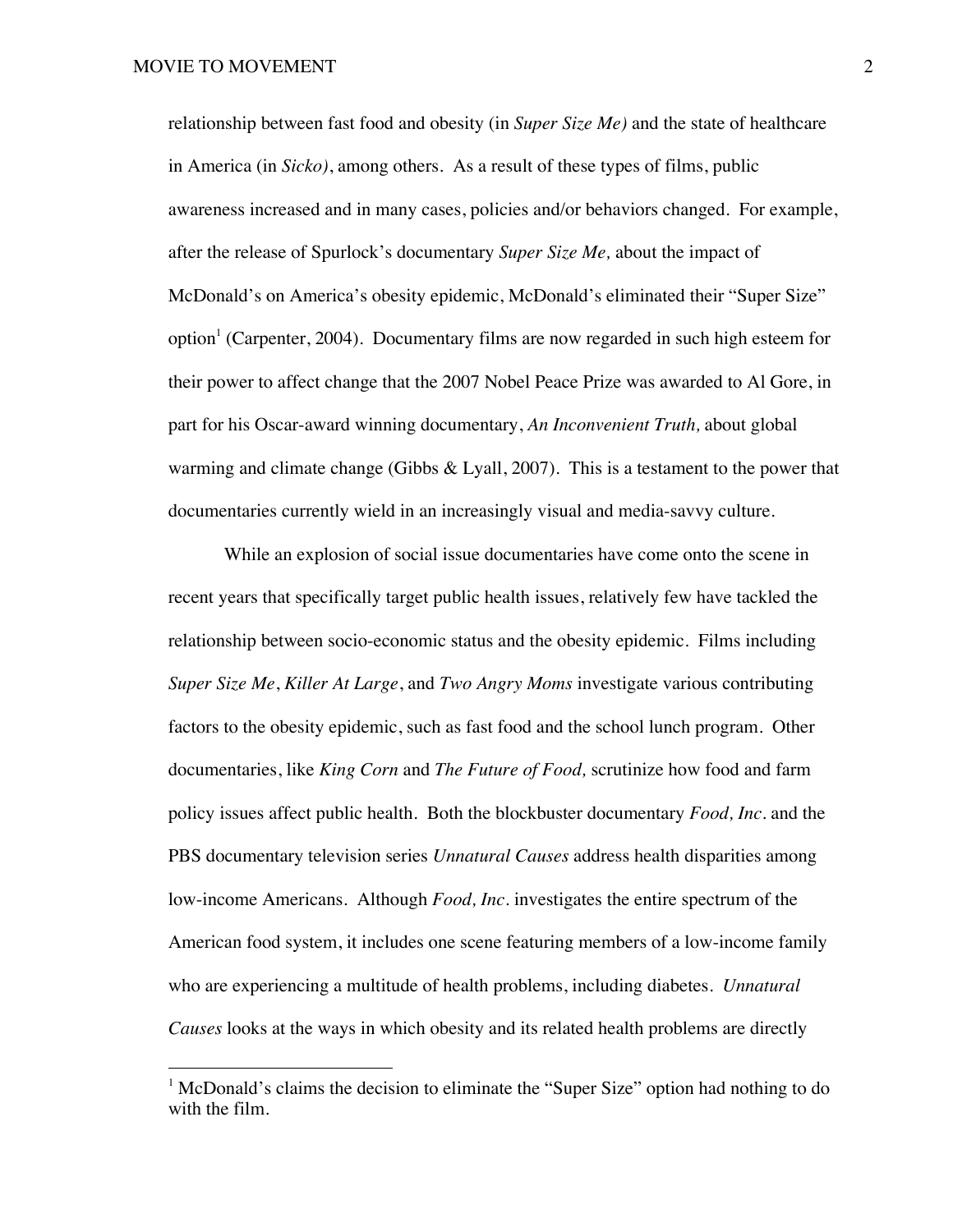linked to socio-economic status. Neither of these afore-mentioned films utilize the firstperson (and at times, humorous) narrative approach, as seen in such films as *Super Size Me* and *King Corn* to effectively engage and entertain, as well as educate audiences. Additionally, no film to-date, weaves together how the health disparities of low-income Americans relate to food and farm policy.

The documentary film, *Food Stamped*<sup>2</sup>, investigates the correlation between socio-economic status and the obesity epidemic. The film addresses the barriers that lowincome Americans face trying to eat a healthy diet and unravels how food and farm policy impact the dietary choices Americans make, all while keeping a light-hearted and humorous timbre.

*Food Stamped* follows a couple attempting to eat a healthy, well-balanced diet on a food stamp budget. Nutrition educator Shira Potash teaches nutrition-based cooking classes to elementary school students in low-income neighborhoods, most of whom are eligible for food stamps. In an attempt to walk a mile in their shoes, Shira and her documentary filmmaker husband embark on the "food stamp challenge" where they spend roughly one dollar per meal for one week. In tandem with this experiment, they meet food justice activists, nutrition experts, and members of US Congress who offer their experiences and perspectives on the intersection of food access, farm policy, nutrition, and health. Shira and Yoav also follow a variety of people applying for or living on food stamps and highlight organizations that address food access in order to look into the struggles low-income Americans face every day trying to feed their families.

 $\frac{1}{2}$ The author of this review is also the co-producer of the film *Food Stamped.*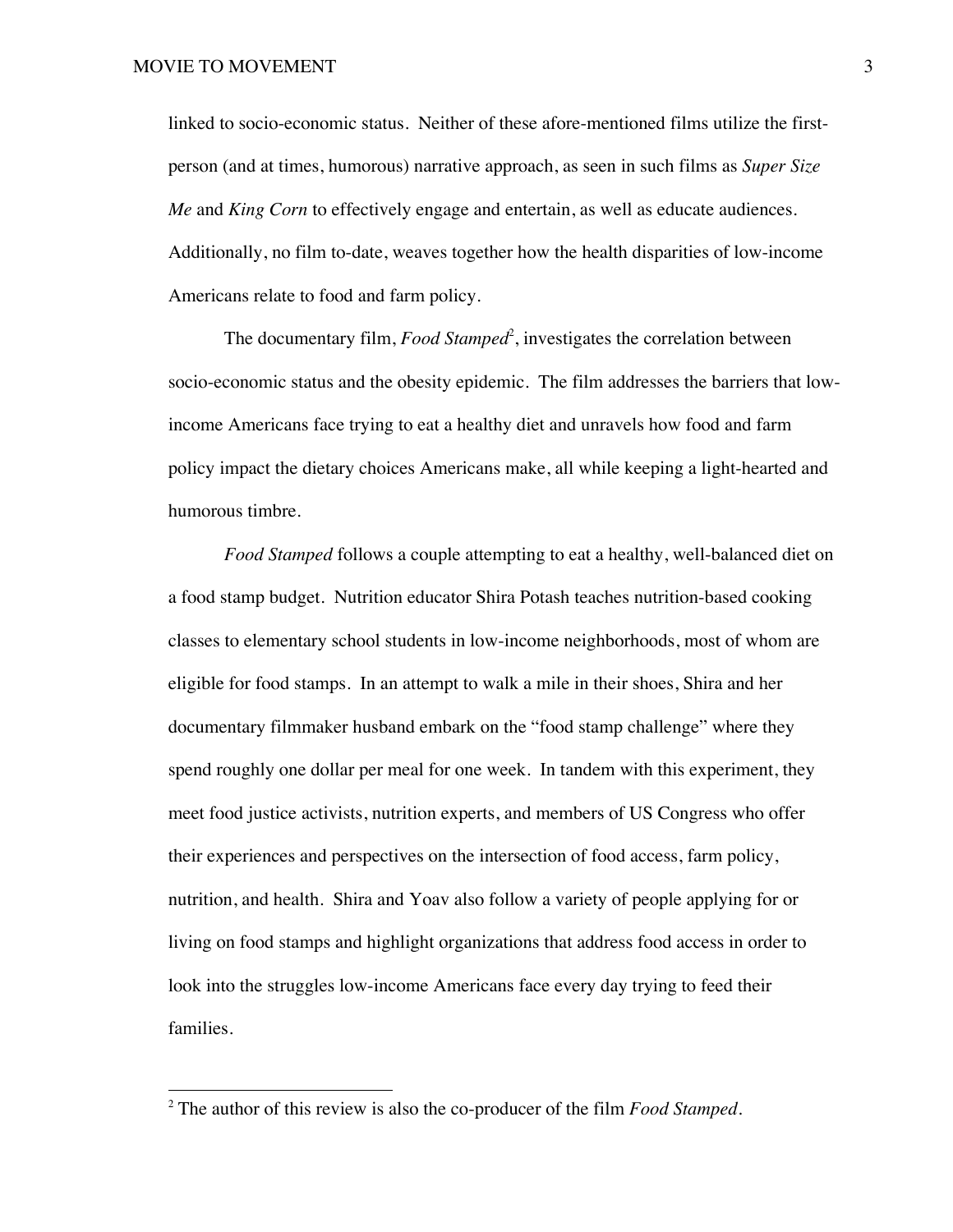In a vein similar to *Super Size Me* and *King Corn*, *Food Stamped* employs a humorous first-person narrative approach to address the serious public health issue of obesity among low-income Americans. The film uses the food stamp challenge as a point of entry to introduce larger the themes of health and nutrition, food and environmental justice, and the impact of government subsidized commodity crops.

#### **Statement of Purpose**

The purpose of this review is to substantiate the scientific evidence for the documentary film *Food Stamped*. The review will 1) show how the scientific literature supports the content of the film, and 2) present scientific evidence and a theoretical framework that authenticates how documentary film can be used to spur both individual behavior modification and larger social change. This review also includes recommendations for community engagement and evaluation of the impact of the film.

#### **Research Question**

The research question to be answered by this review is: How can the documentary film *Food Stamped* affect change?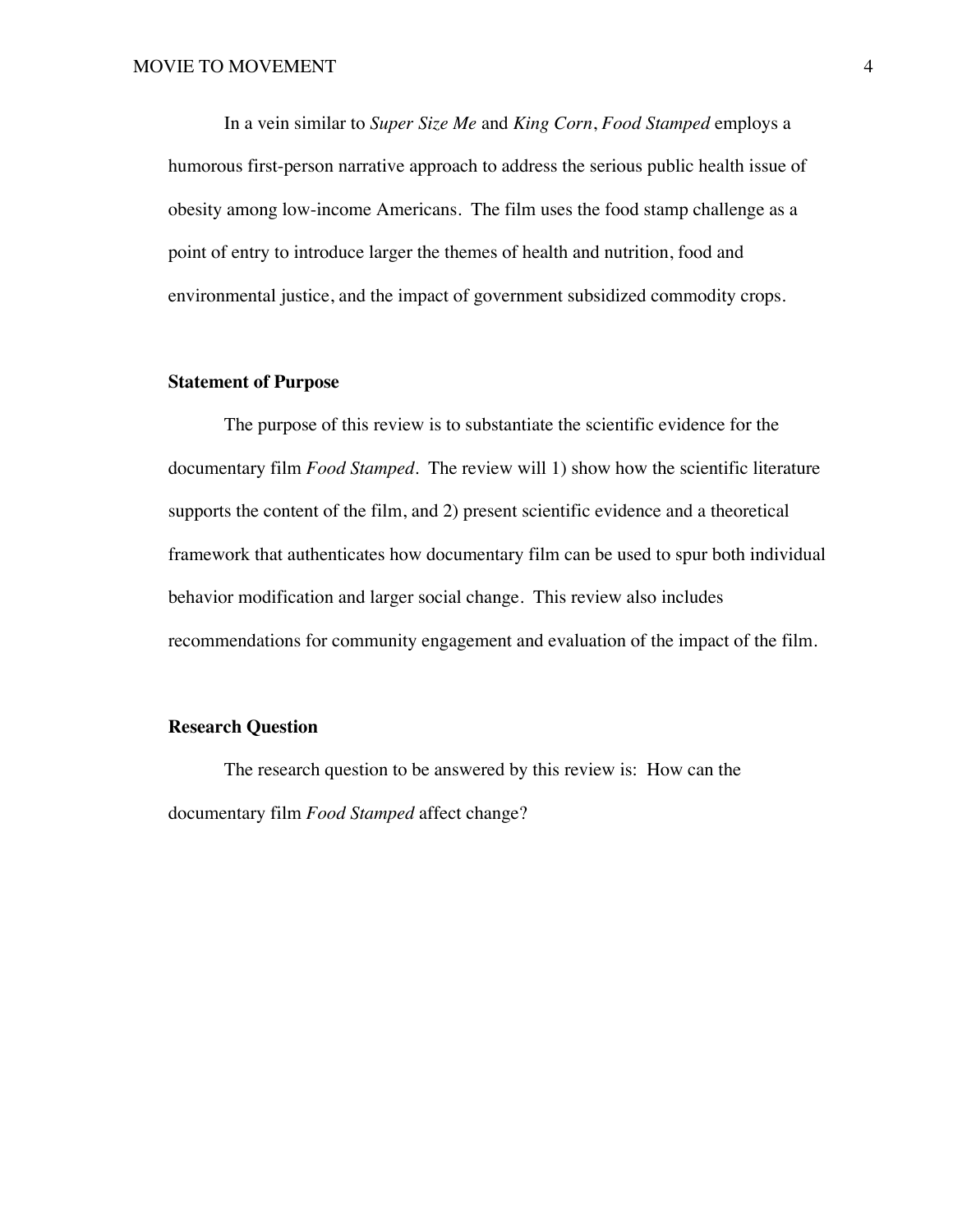#### **Chapter 2**

#### **Epidemiological Review: Obesity**

#### **Background**

The United States is in the midst of a health crisis. Obesity rates have reached epidemic proportions. One in three Americans are now obese, as identified by a body mass index (BMI) of 30 or higher (Drewnowski & Specter, 2004; Dinour, Bergen, Ming-Chin, 2007; Powell & Chaloupka, 2009). Diabetes, heart disease, and other diet-related diseases have become commonplace, even among children. Today's children are the first generation in history projected to live shorter lives than their parents (Olshansky et al., 2005; Brownell & Warner, 2009). Ironically, America is well fed yet malnourished. Highly caloric, processed foods are the mainstay of the American diet and are generally high in sugar or fat (or both), but deficient in vitamins and minerals (Schoonover, 2007). These energy-dense, nutrient-poor foods, along with ballooning portion sizes and lack of physical activity, are all major contributors to obesity (Drewnoski & Specter, 2004; Powell & Chaloupka, 2009; Story et al., 2008).

While every sector of society is affected by the obesity epidemic, there is an inverse correlation between obesity and socio-economic status. As income levels decrease, the prevalence of obesity increases (Drewnowski & Specter, 2004; Kupillas & Nies, 2007). The medical establishment and the field of public health finally recognize this counter-intuitive relationship between poverty and obesity, defined as the "hunger/obesity paradox" by William Dietz, MD, PhD in 1995 (Scheier, 2005).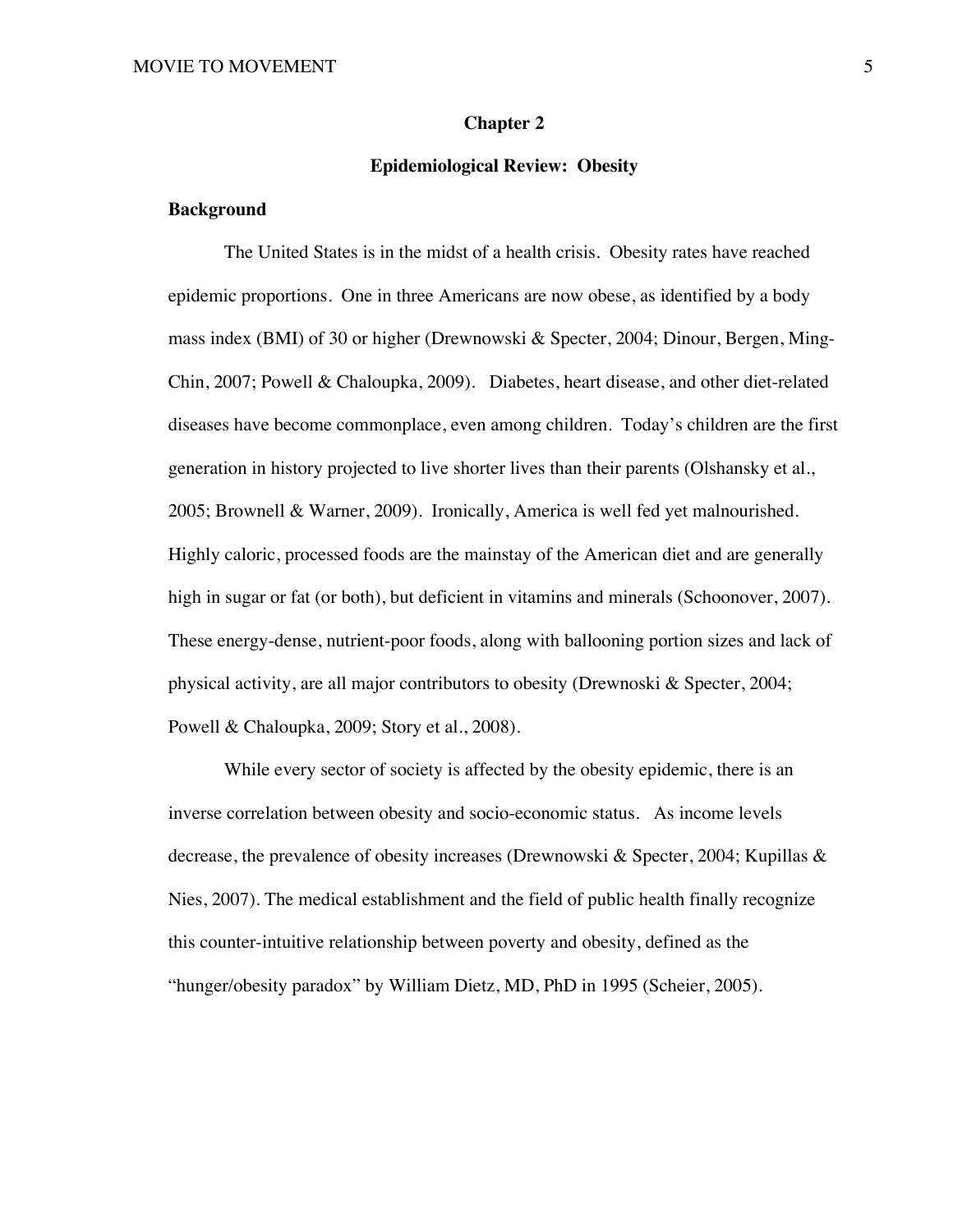#### **Prevalence of Obesity**

In 2004, the World Health Organization declared that obesity had become a "global epidemic" (Brownell & Warner, 2009, p. 261). Although obesity rates are soaring across the globe, the United States has the highest in the world (Schroeter, Lusk, & Tyner, 2006). Overweight for adults is defined as having a body mass index (BMI) of over 25. Obesity is defined as having a BMI over 30 (Drewnowski & Specter, 2004). For children (ages 2-11), obesity is considered a BMI value at or above the  $95<sup>th</sup>$  percentile of sex-specific BMI growth charts and overweight is a BMI value at or above the  $85<sup>th</sup>$ percentile. For adolescents (ages 12-19), both overweight and obesity have the same definition as for adults (Odgen, Carroll, Curtin, Lamb, & Flegal, 2010). According to National Health and Nutrition Examination Survey (NHANES) data from 2007-2008, 68% of Americans are overweight and approximately 32.2% of American men and 35.5% of American women are obese (Flegal, Carroll, Ogden, & Curtin, 2010).

In the United States today, it is estimated that one out of every three children ages 2-19 are overweight or obese. Data from the 1999-2006 NHANES revealed that the prevalence of overweight among children and adolescents (age 2-19) was 31.7% and obesity was 16.9% (Ogden, Carroll, Curtin, Lamb, & Flegal, 2010). For adolescents (ages 12-19) the obesity rate is even higher, at 18.1% (Center for Disease Control and Prevention, 2010). This data indicates that from 1980 to 2006, the prevalence of obesity tripled among children and adolescents. Although the prevalence of overweight and obesity remains high, it has not significantly increased or decreased from 1999-2006 rates (Ogden, Carroll, Curtin, Lamb, & Flegal, 2010).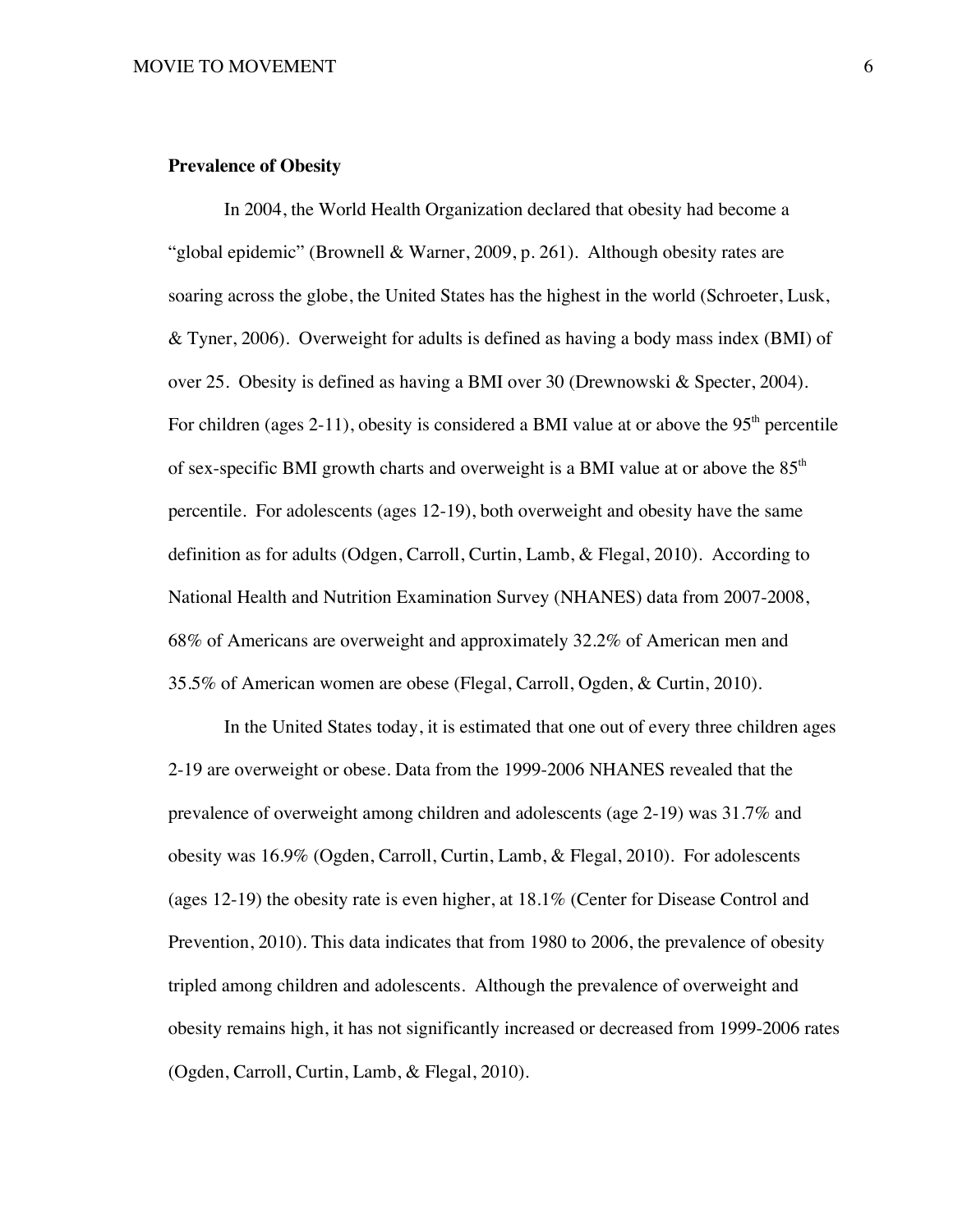#### **Health Risks**

According to the Center for Disease Control (CDC), being overweight or obese greatly increases one's risk for hypertension, type 2 diabetes, certain types of cancer, coronary heart disease, sleep apnea, and stroke, among other life-threatening illnesses (Kupilla & Nies, 2007; Ogden, Carroll, McDowell, & Flegal, 2007). Obesity has been shown to reduce one's life expectancy by an estimated 5 to 20 years (Olshansky et al., 2005).

The most life-threatening illness directly related to obesity is type 2 diabetes (Flegal, et al., 2010). According to 2007 data from the CDC, diabetes was the seventh leading cause of death in the United States. This does not include related causes of death such as heart disease, kidney failure, and stroke – co-morbidities of diabetes. It should be noted that diabetes is often under-reported as the major cause of death. Studies have found that only 10-15% of deaths actually due to diabetes were reported as such (Center for Disease Control and Prevention, 2008).

#### **Prevalence Among Low-Income Populations**

According to 2009 Census data, 14.3% of Americans are living at or below the poverty line, the highest rate since the 1960s (DeNavas-Walt, Proctor, & Smith, 2010). As the literature overwhelmingly demonstrates, obesity rates are most prevalent in the poorest segments of society as well as among minorities (Brownell & Warner, 2009; Drewnowski & Specter, 2004). Data from the 1994-2004 NHANES revealed that those living in the lowest income bracket (less than \$20,000 per year) were over twice as likely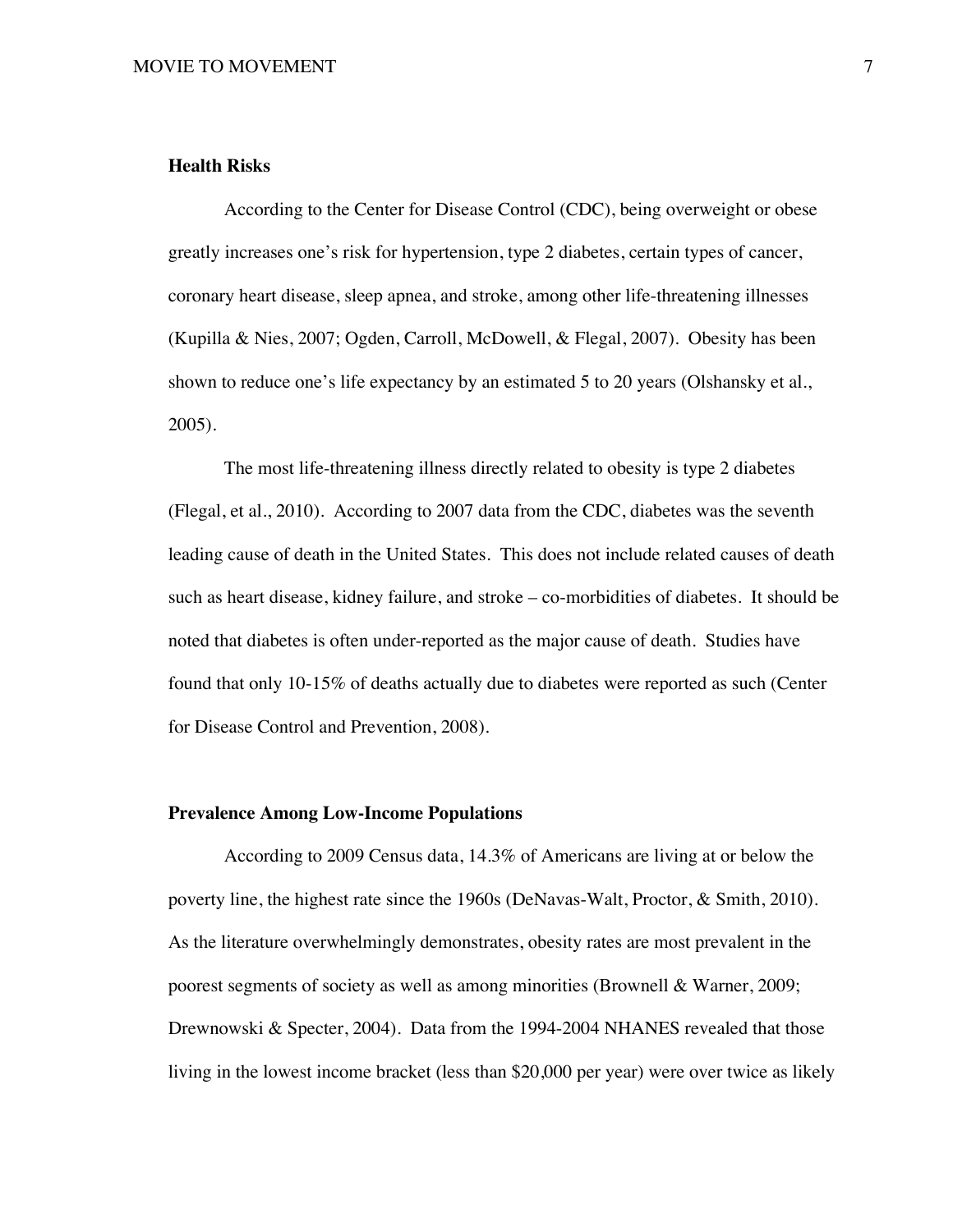to develop type 2 diabetes than those in the highest income bracket of over \$80,000 per year (Fortier, 2008).

The 2003 and 2007 National Children's Survey examined how factors such as race, income level, education, geographic area, and neighborhood affected the overweight and obesity among adolescents. The researchers found that the prevalence of overweight and obesity among US adolescents is directly correlated with their family's income level (see Figure 1). According to this data, adolescents living at or below the poverty line (below 100%) are 2.34 more likely to be obese and 1.87 more likely to be overweight than those living at or above 400% of the poverty line (Singh, Siahpush, & Kogan, 2010).

Figure 1



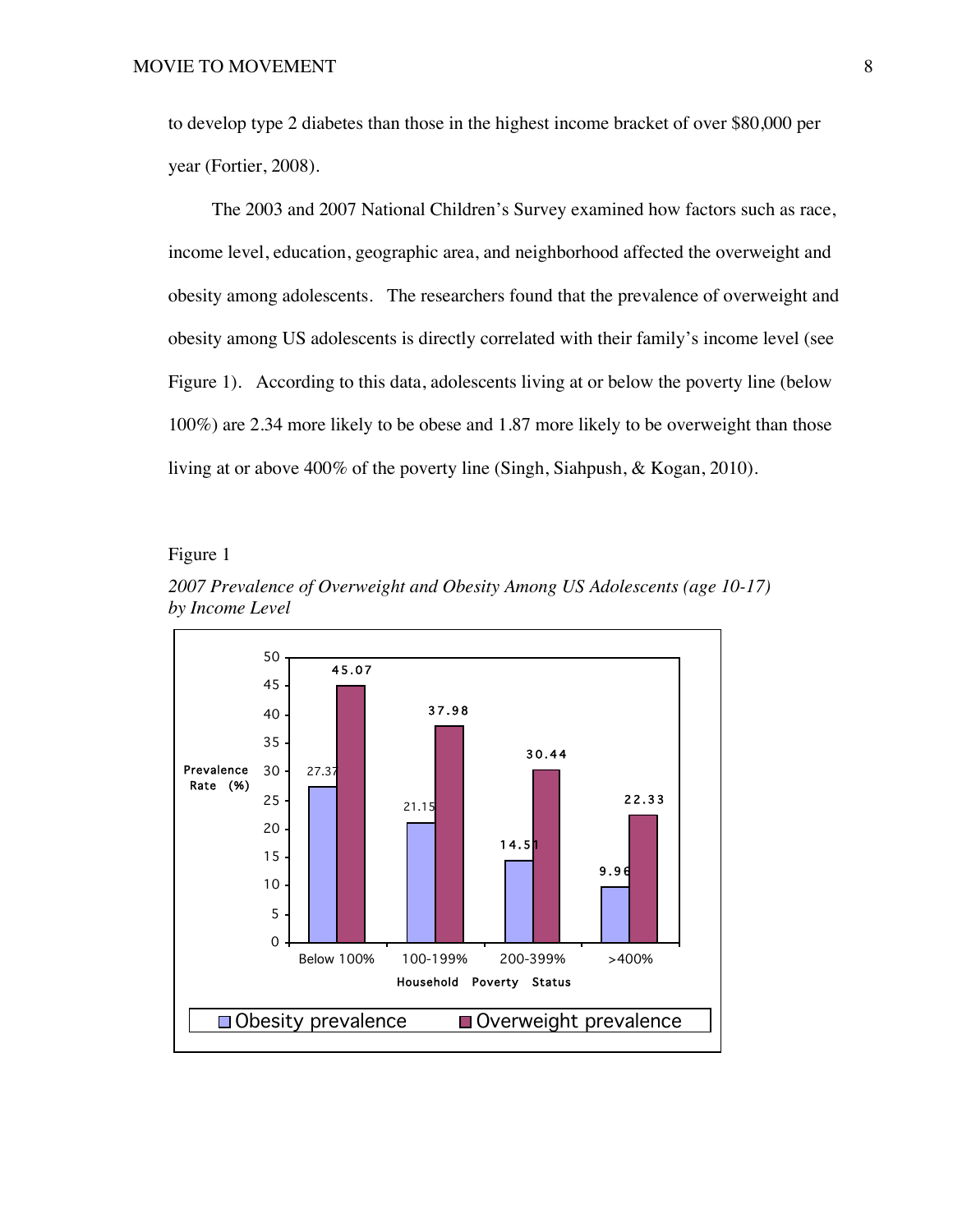#### **Prevalence Among Different Races/Ethnicities**

The prevalence of overweight and obesity among different races/ethnicities in both children and adults follows the same pattern as poverty. Figure 2 shows the prevalence of obesity among US adolescents by race/ethnicity compared with the percentage of each population living at or below the poverty line. The highest prevalence of both overweight and obesity is among Non-Hispanic Blacks, Hispanics, American Indians, and Pacific Islanders/Hawaiians (Singh, Siahpush, & Kogan, 2010). Non-Hispanic Whites and Asians have the lowest prevalence rates of obesity. These rates are similar to poverty rates in America. According to 2009 US Census data, the poverty rates of African Americans and Hispanics are each just over 25%. Meanwhile, the poverty rates for Non-Hispanic Whites and Asians are 9.4 and 12.5 %, respectively. American Indian and Pacific Islander/Hawaiian populations were not reported, (US Census Bureau, 2010).



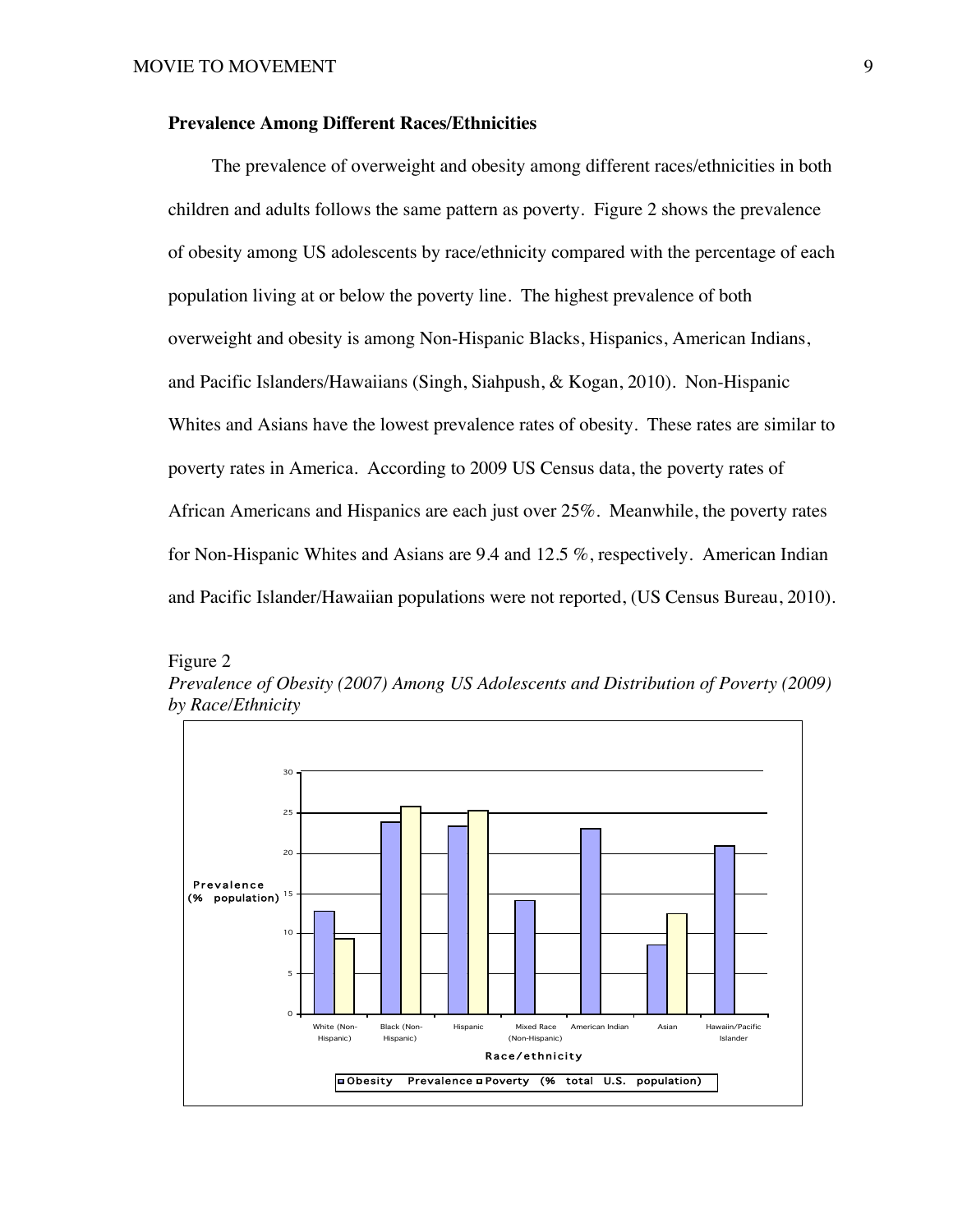#### **Biological Factors**

Environmental factors physiologically affect the health of individuals. Lowincome populations have been found to have higher stress levels than those at higher income levels. Living in poverty increases recurrent stress factors, including uncertainty of food access, shelter, employment, and healthcare; anxiety and anger; and feelings of powerlessness, hopelessness, and disenfranchisement (Siegrist, 2003).

The biological reaction to immediate stress is to release the hormones adrenaline and cortisol. Cortisol is the body's survival mechanism. It raises blood pressure, floods the body with glucose, raising blood sugar. Under normal circumstances, the stress response turns on in times of immediate stress, then turns off and the body recuperates. Under chronic stress, however, cortisol is detrimental to one's health, and leads to what is now known as Syndrome  $X$  – multiple conditions including obesity, diabetes, insulin resistance, hypertension, high cholesterol, and heart disease (Talbott, 2002).

Low-income individuals are also prone to periods of feast and famine – especially those on food stamps, who receive all of their benefits at the beginning of each month. Kupillas and Nies speculate that those who have faced food insecurity are more likely to binge at the beginning of the month, then weather periods of food scarcity toward the end of the month when resources run out (2007). What has been named "the food stamp cycle" takes a toll on the body's metabolism. The metabolism slows down to conserve energy, which ultimately leads to weight gain (Wiig & Smith, 2008).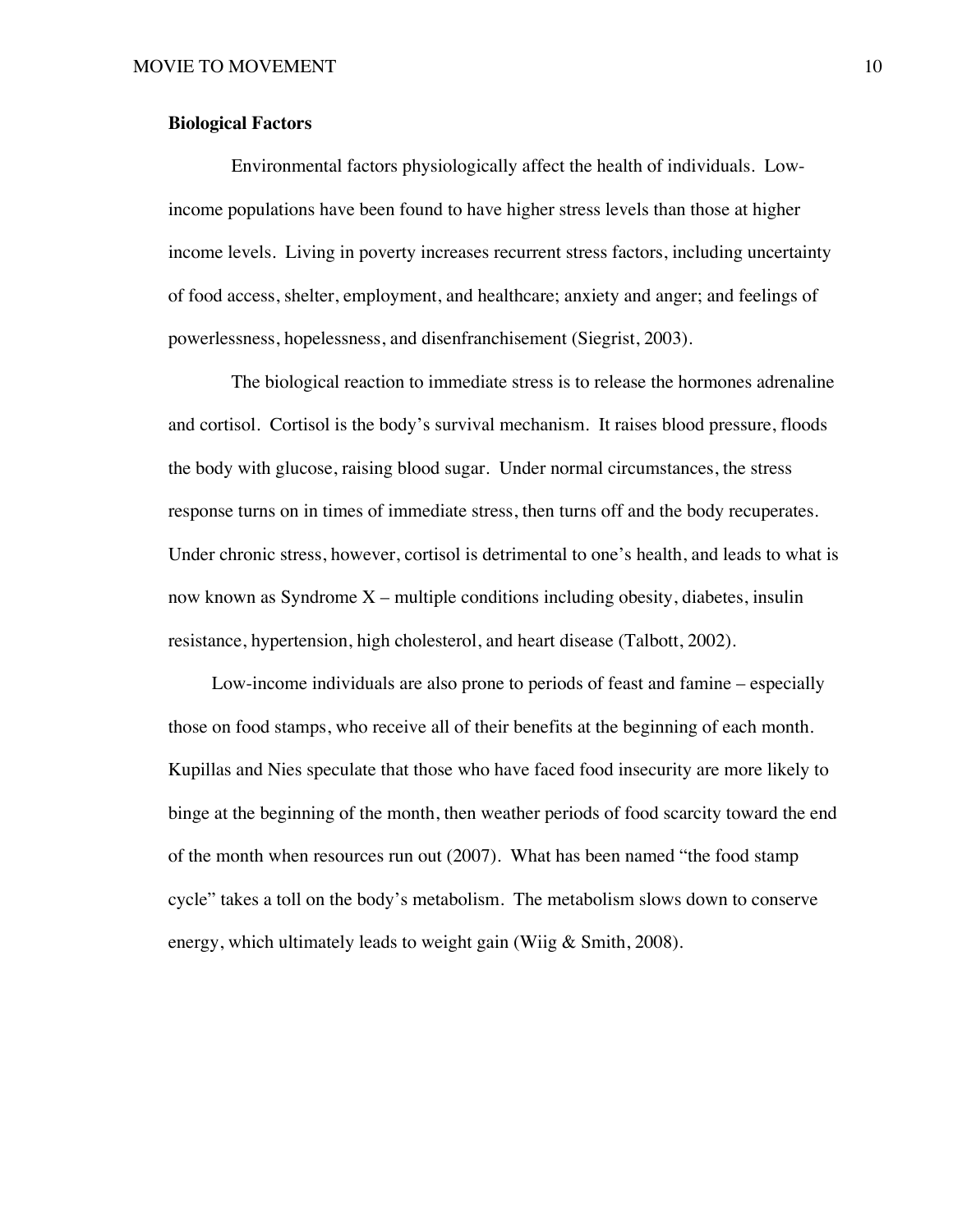#### **Economic Costs**

In addition to the grave health consequences associated with obesity, there are large-scale financial and economic implications. The latest figures according to the CDC (2009) estimated that over 9.1% of total US medical expenditures went towards costs associated with overweight or obesity. Half of these costs were covered by Medicare and Medicaid, governmental healthcare organizations funded by US tax dollars. Medical costs typically increase with age. Obese adults of any age incur the highest medical costs, compared with normal-weight adults, with the exception of women over the age of 70 (Wang, Denniston, Lee, Galuska, & Lowry, 2010). A study by Wang, Denniston, Lee, Galuska, and Lowry (2010) found that if rates of obesity and overweight in adolescents aged 16-17 were reduced by just  $1\%$ , it would save \$586.3 million in medical costs over the course of their lifetime.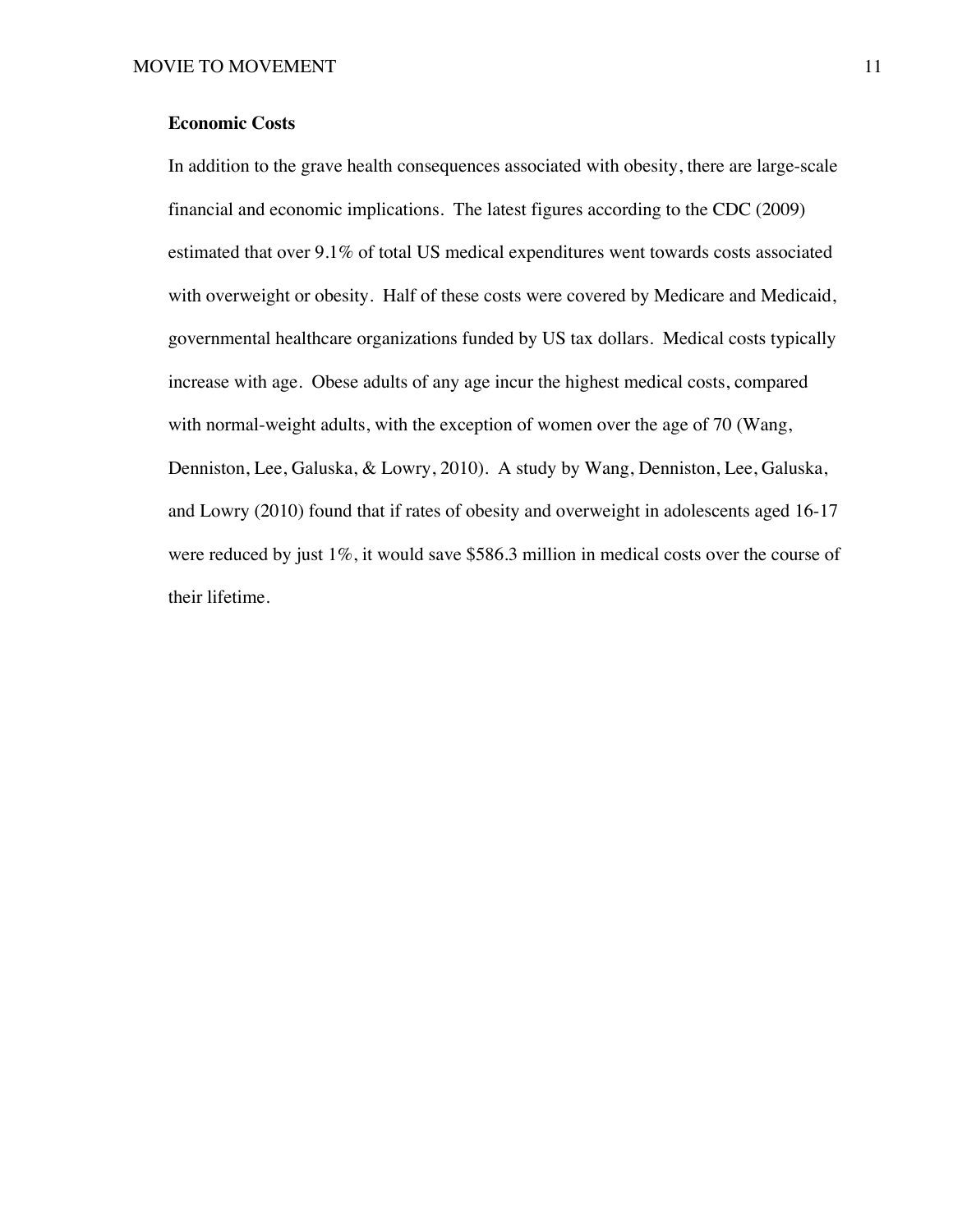#### **Chapter 3**

#### **Contributing Factors to Obesity in Low-Income Populations**

There are a multitude of factors that contribute to the high prevalence of obesity in low-income populations. Individual behaviors, including over-consumption of calories and not enough physical activity, cause weight gain (Drewnoski & Specter, 2004). Specifically, over-consumption of calories generally comes from eating too much fat and sugar. Processed, "convenience" foods, fast food, and soft drinks are all calorie-dense foods that tend to be high in fat and sugar, and low in other vital nutrients (Powell  $\&$ Chaloupka, 2009; Singh, Kogan, Siahpust, & VanDyck, 2008; Story, Kaphigst, Robinson-O'Brien, & Glanz, 2008). In addition, too little consumption of fruits, vegetable, and whole grains has been found to be associated with overweight and obesity (Story, Kaphigst, Robins-O'Brien, & Glanz, 2008).

Environmental factors heavily impact these individual behaviors. Eating habits are influenced by access, affordability, and availability of healthy foods. Lack of access to healthy food is an issue in low-income areas (Story, Kaphingst, Robinson-O'Brien, & Glanz, 2008). Healthy foods are not only difficult to obtain in low-income areas, but they are also more expensive (Story, Sallis, & Orleans, 2009). Governmental policy profoundly affects the food environment as well as individual dietary behaviors (Carson, Cox, Burney, Poole, & Wenrich, 2002; Fortier, 2008; Kupillas & Nies, 2007; Landers, 2007; Powell & Chaloupka, 2009; Schoonover & Muller, 2007; Schroeter, Lusk, & Tyner, 2007; Tillotson, 2003; Wiig & Smith, 2008). This section investigates how numerous environmental factors and governmental policies contribute to obesity in low socio-economic American populations.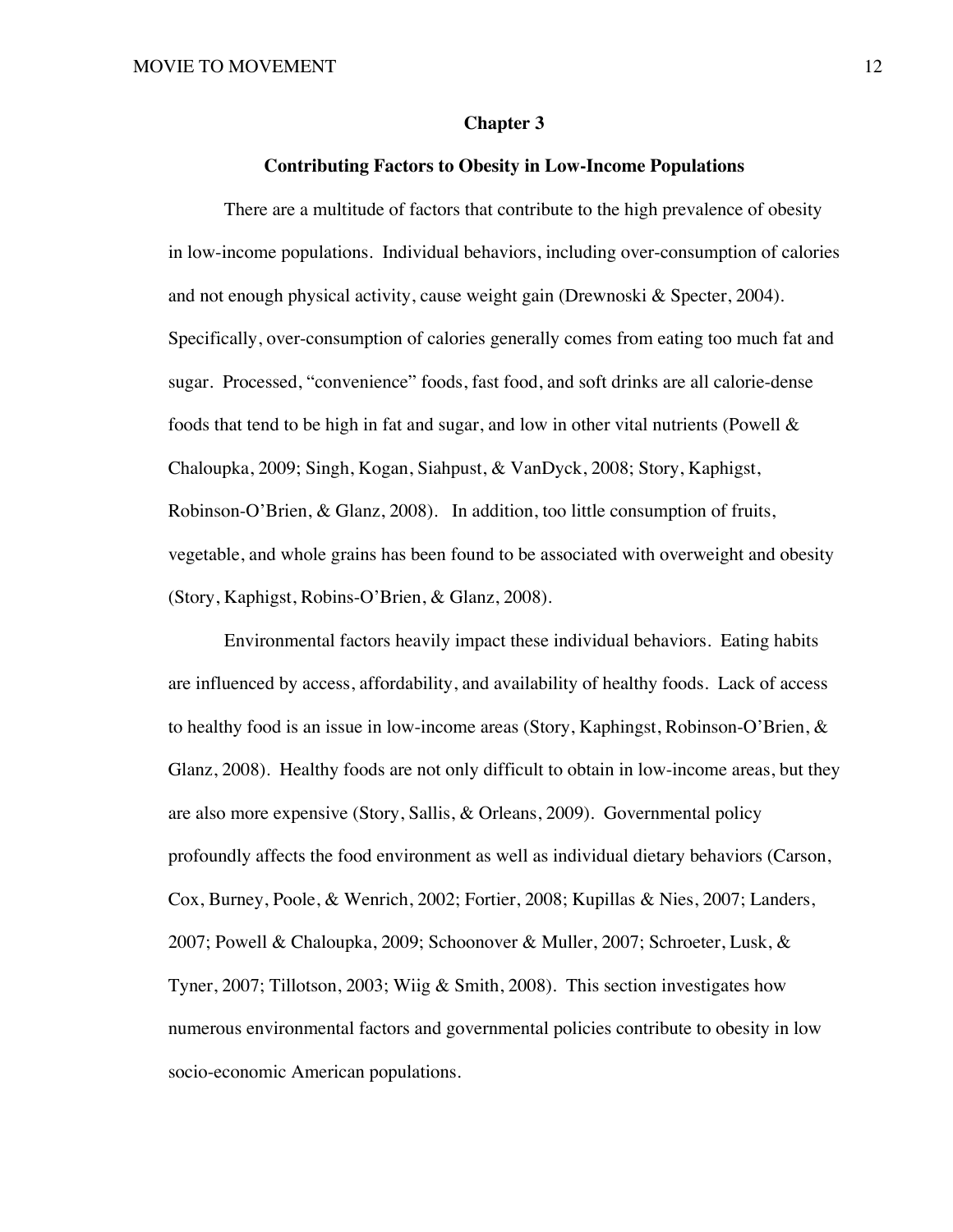#### **Food Access**

Food environments play a critical role in the diets of low-income populations (Jetter & Cassidy, 2005). Large chain grocery stores and supermarkets are more likely to carry healthier choices than small, non-chain grocers or markets (Powell et al., 2006). Access to supermarkets has been shown to increase fruit and vegetable consumption, improve overall diets, and subsequently lower obesity rates (Powell et al., 2006).

A study by Powell et al. (2006) was the first multivariate national study to overlay geographic locations of food stores by zip code across the United States with 2000 US Census data. The results provided a comprehensive look at multiple variables such as race, ethnicity, socio-economic status, urbanization, and population size, correlated with food store outlets. The lowest income quintile had the fewest chain supermarkets, threefourths of what middle- and higher-income areas had. In urban areas, low-income neighborhoods had more corner stores and mini-markets than other, more rural lowincome areas. Convenience stores had the smallest frequency in high-income areas and the highest prevalence in low-income urban areas. Low-income rural areas tended to have "significantly fewer numbers of available food stores of all types" (p. 192).

Another study by Andreya et al. (2008) compared food access in a low-income neighborhood in New Haven, Connecticut from 1971 and found that although food access had actually increased over the last thirty-five years, there were still fewer healthy choices than in higher income areas. In addition, while residents had improved access to supermarkets within a three-mile radius, many still chose to shop in smaller neighborhood stores that did not offer as many healthy choices. As Wiig and Smith (2008) point out, transportation is an important factor that impacts where people choose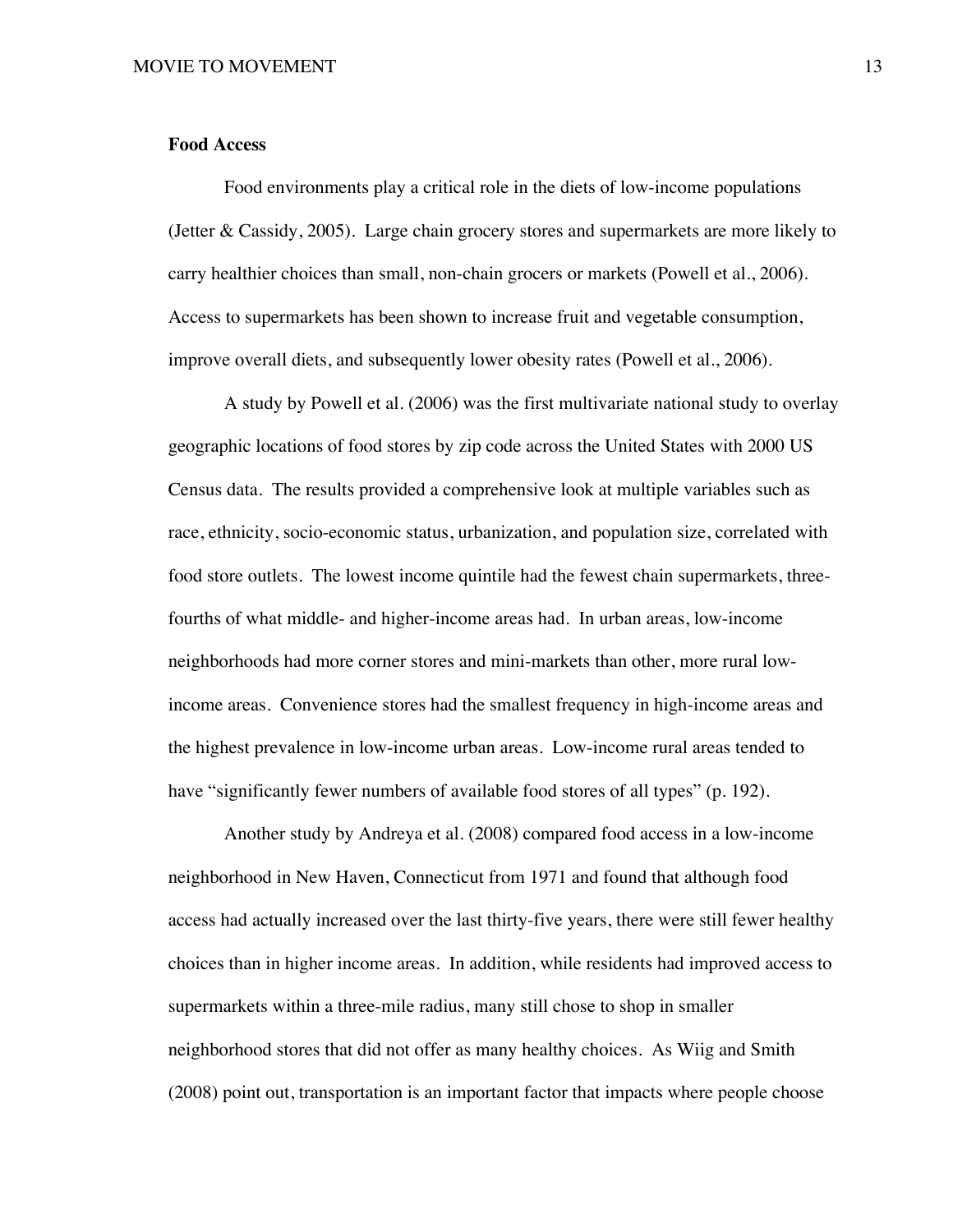to purchase their groceries. Many low-income individuals do not have cars and have to rely on public or alternative forms of transportation. While a supermarket may be within three miles of one's home, without a car, the convenience store may be a more realistic option.

#### **Food Pricing**

The price of food is another chief factor that influences one's food choice, especially when one is on a very limited budget (Drewnowski & Darmon, 2005; Jetter & Cassady, 2006; Wiig, Dammann, & Smith, 2009). Studies have verified that healthy foods are more expensive than cheap foods – a trend that continues to grow. Within the last 20 years, the cost of fresh produce has increased by nearly 40%, while the price of soda, sweets, and fats and oils has actually decreased (Schoonover & Muller, 2007). The low prices of energy-dense, nutrient-poor foods compared with healthier options create an incentive for people to consume an unhealthy diet (Jetter & Cassady, 2006).

Market basket studies were conducted to compare the availability and prices of food. Jetter and Cassady (2006) administered a market basket study to compare a "standard market basket to a basket with healthier substitutes" (p. 39). The researchers used shopping lists from the US Department of Agriculture's Thrifty Food Plan (TFP), a menu planning tool that shows how the 1995 Dietary Guidelines can be achieved for a family of four on a modest budget or foods stamps. Additionally, this research study took into account whole grains and lean meats, factors absent in the FTP. The researchers compared prices and availability of items such as whole wheat versus white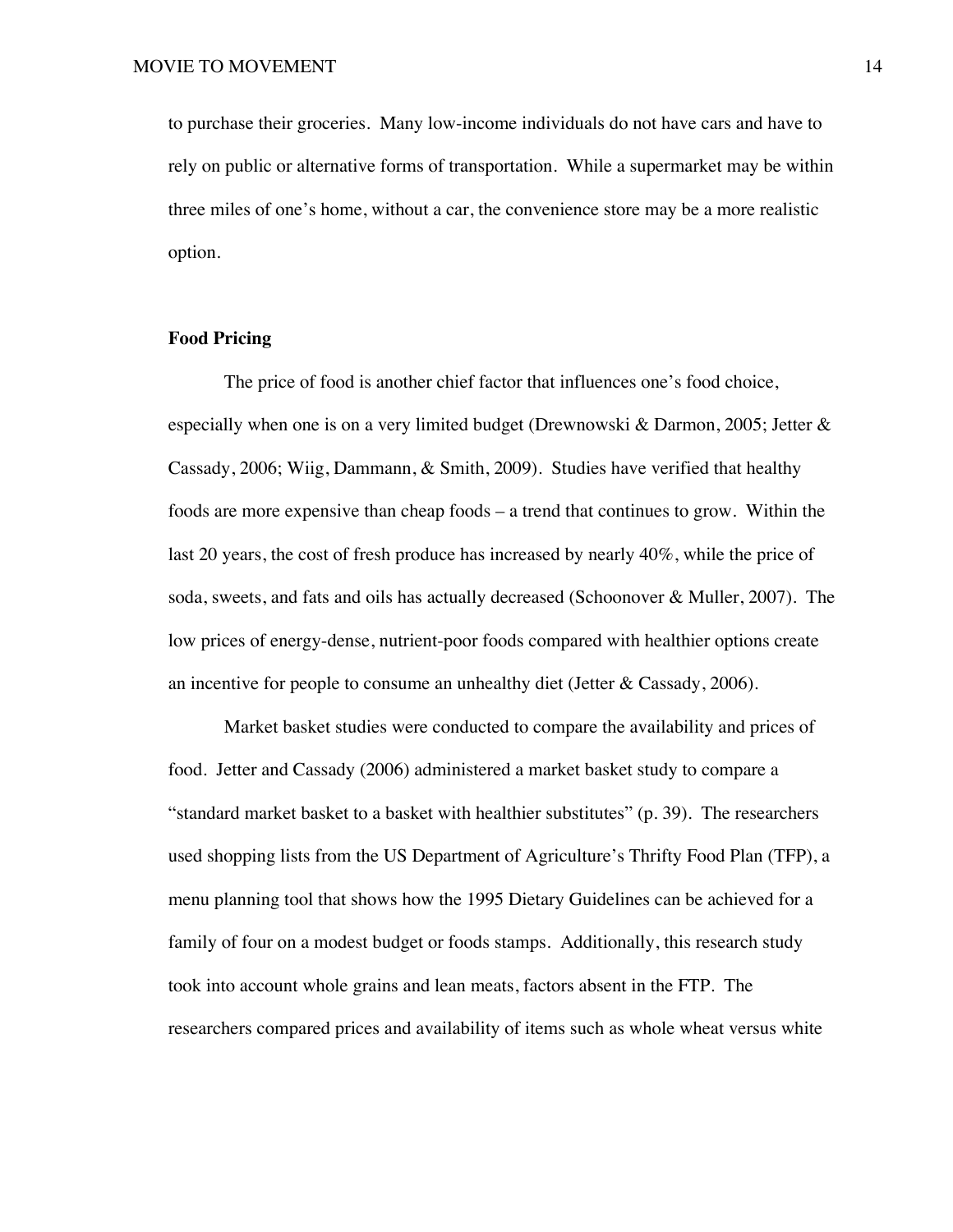flour products, high-fat versus low-fat meat and dairy items, high-fiber versus low-fiber foods, as well as the availability and price of fruits, vegetables, and beans.

Using a cross section of different grocery store types, researchers found that the healthier market basket was significantly more expensive (17-19% more) than the standard market basket. Often, healthier options such as high-fiber cereals, whole-wheat bread, and lean meats were not even available, especially in small, non-chain markets often found in low-income areas. This study revealed that even when a healthier choice was available, it was consistently more expensive. Other market basket studies found similar results, with Andreya et al. (2008) reporting that, overall, healthy options were more expensive, with the exception of high-sugar versus plain breakfast cereal, reducedfat and whole-fat cheese, and skim/low-fat versus whole milk.

Other studies have demonstrated how price affects consumers' choice in food. Wiig and Smith (2008) conducted 14 focus groups (n=92) with low-income women, most of whom were food stamp recipients in the Twin Cities, MN metropolitan area, to examine which factors affect their food choices. While price largely influenced their food shopping decisions, most of the women were willing to use a significant portion of their food budget to pay for meat. They felt that fruits and vegetables, on the other hand, were too expensive. Another study by the same researchers (2009) found that one's food choice was not always one's food preference. Food prices strongly affect the way people shop for groceries. Wiig, Dammann, and Smith (2009) point out, "As long as healthful food is out of their price range, consumption of high-calorie, non-nutritious food will continue …resulting in high BMIs among the poor" (p. 251).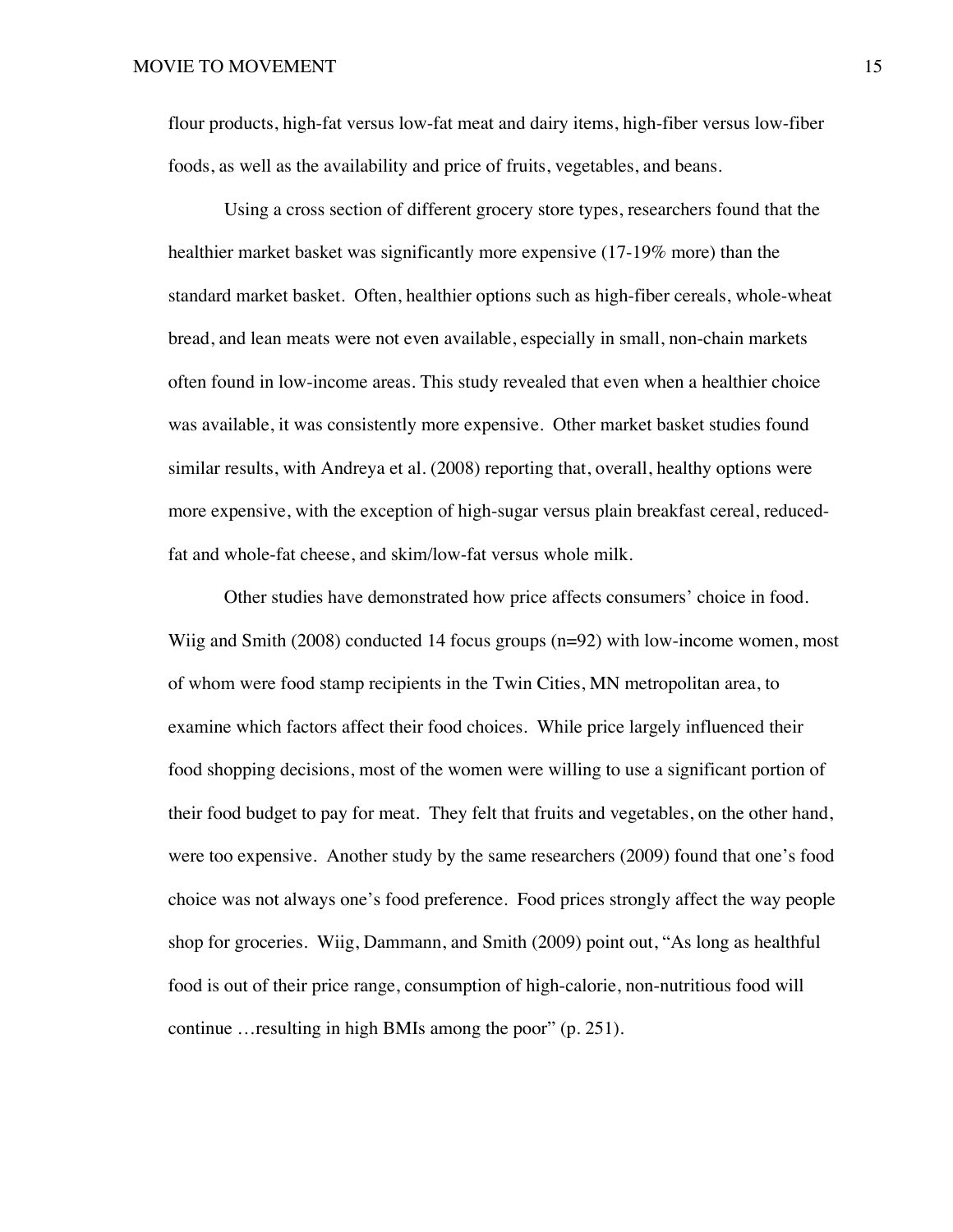#### **The Role of Government**

**The Food Stamp Program.** Public policy has done little to improve the health of low-income populations. The US Farm Bill, the same funding stream that sponsors government farm subsidies, also governs the US Food Stamp Program -- now called the Supplemental Nutrition Assistance Program (SNAP). The first Food Stamp Program ran from 1939 to 1943, as America emerged from the Great Depression. It began as a temporary means to distribute excess commodity crops. In 1964 President Johnson, as part of his "War on Poverty," signed the Food Stamp Act of 1964, making food stamps a permanent government institution. Food stamps were originally stamps one would purchase with cash to receive food at a discounted price. Subsequently, President Carter signed The Food Stamp Act of 1977, eliminating the need for a required purchase. In 1981, Congress amended The Food Stamp Act to include nutrition education as part of the program (Landers, 2007).

While billions of dollars are spent every year on the Food Stamp Program, it has been speculated that the program may be increasing the prevalence of obesity in lowincome populations (Kupillas & Nies, 2007). Individual food stamp allotments are insufficient to purchase healthy options (if even available). Many recipients also fall victim to the "food stamp cycle," where they purchase the bulk of their groceries at the beginning of the month and then find it is not enough to last through the end of the month. These periods of interspersed feast and famine have been found to disrupt normal metabolic processes and further contribute to obesity (Wiig & Smith, 2008).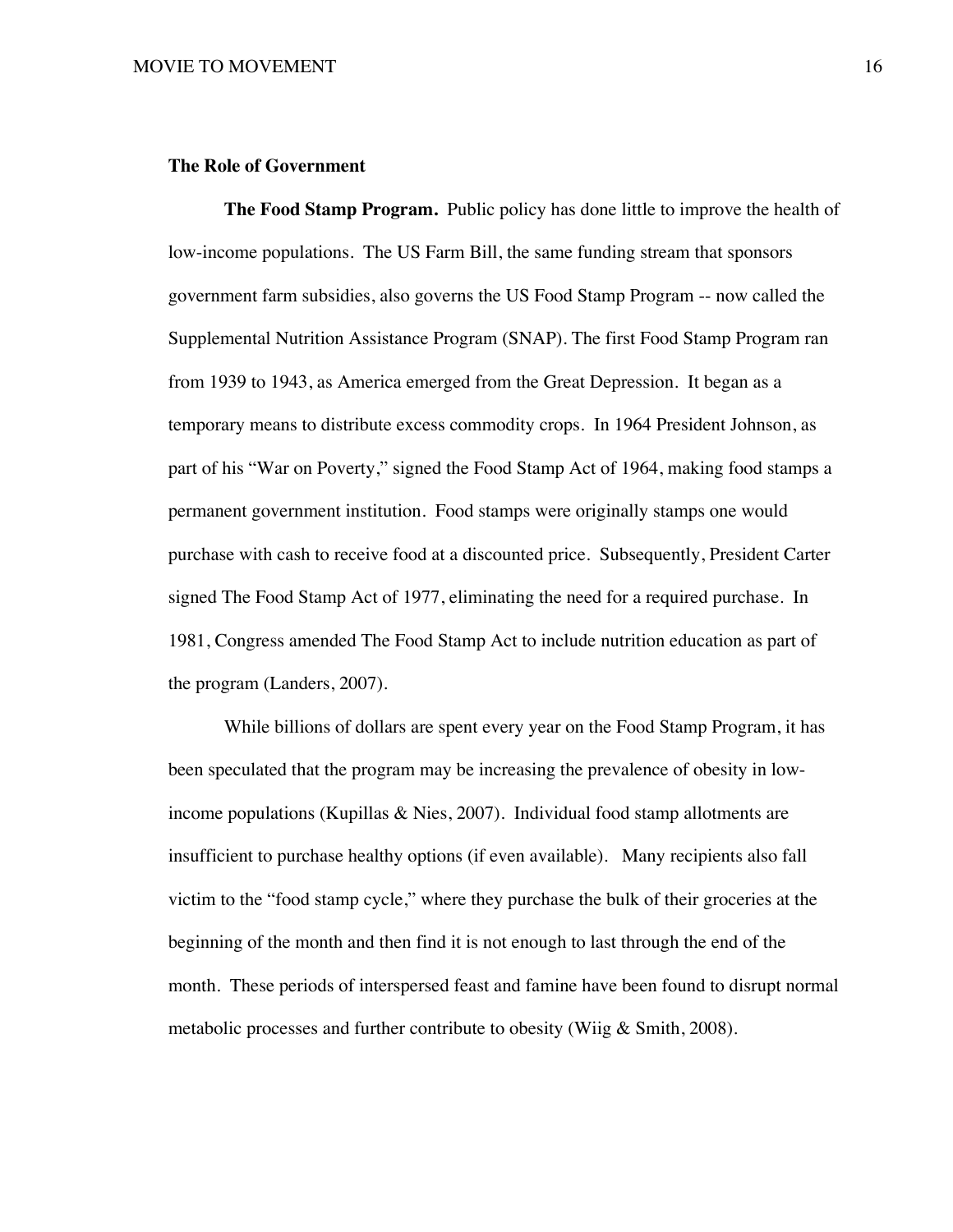Studies have been conducted to determine whether food stamps are helping or hurting low-income Americans' health. One such study by Carson, Cox, Burney, Poole, and Wenrich (2002) compared the dietary habits of food stamp recipients with nonrecipients at similar income levels in three Southern US states. It was discovered that food stamp recipients tended to eat more meat and had higher levels of dietary fat in their diets than non-recipients. Other studies have found that food stamp enrollment was significantly correlated with obesity rates in women, but not in men (Landers, 2007).

A 2007 study conducted by Kupillas and Nies investigated if it was possible to purchase an adequate diet comprised of healthy foods such as whole grains, fruits and vegetables, and lean meats on a food stamp budget in New York. Based on a weekly budget of \$22.54 (the average food stamp allotment in New York) the researchers conducted two shopping trips, one with the intent of purchasing healthy foods, the other making the most economical choices. In both shopping experiments, the researchers chose the least expensive items available such as generic brands or non-organic items. The results showed a significant difference in calories and fat between the healthiest and the least expensive choices. In choosing to prioritize the purchase of fresh produce, whole grains, lean meats, and low-fat dairy over high-fat meat products and other highly processed, but more affordable foods, the first shopping trip yielded only to 721 calories a day – not nearly enough calories to subsist on. Meanwhile, the second shopping trip not only met the USDA recommended number of calories per day (2,000), but exceeded it by over 200 calories. In addition, the second shopping trip averaged 17.1grams of fat more than the USDA recommended maximum of 65 grams and almost twice as much sodium as the USDA counsels.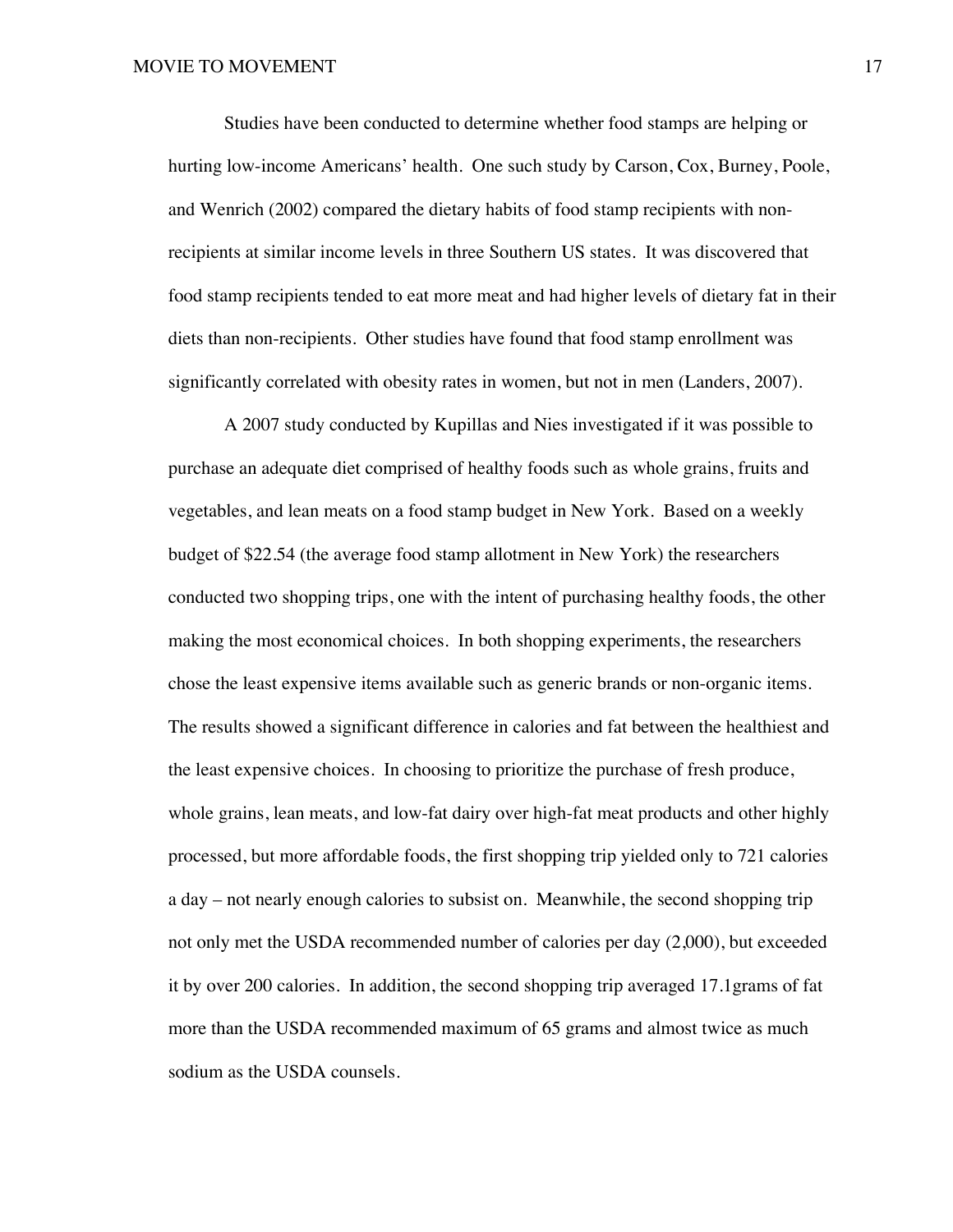Studies such as this one demonstrate that food stamp allotments are insufficient to provide for the USDA recommended diet. The USDA argues that food stamps are meant to be used as a supplement to a family's already-existing food budget. However, most of the time other necessary expenses, such as rent, utilities, or medical costs, take precedence and food stamps become the only resource available with which to purchase food (Kupillas & Nies, 2007).

**Farm Subsidies.** The US Farm Bill, the same governmental funding stream that finances the Food Stamp Program, is perpetuating the obesity epidemic by keeping unhealthy food cheap (Schoonover & Muller, 2007; Tillotson, 2003). Farm subsidies for commodity crops, such as corn, wheat and soybeans are given to farmers (mostly largescale agribusinesses), creating artificially low prices for these crops. These crops, in turn, are used as either feed for industrial feedlot animals (resulting in cheap meat prices) or are processed into products such as high fructose corn syrup (HFCS) or hydrogenated soybean oil – products that did not even exist a few decades ago, but are now found in everything from "junk" foods like soda and candy to "healthy" foods like bread and salad dressing (Schoonover & Muller, 2007).

During the 1970s, HFCS accounted for less than 1% of added sweeteners (Duffey & Popkin, 2008). Today, it is the leading sweetener on the market (Pollan, 2006). Because farm subsidies drove down the cost of commodity crops, the food industry was able to produce a plethora of unhealthy foods and beverages at a fraction of the cost. Additionally, the industry could increase portion sizes and pass the mark-up onto the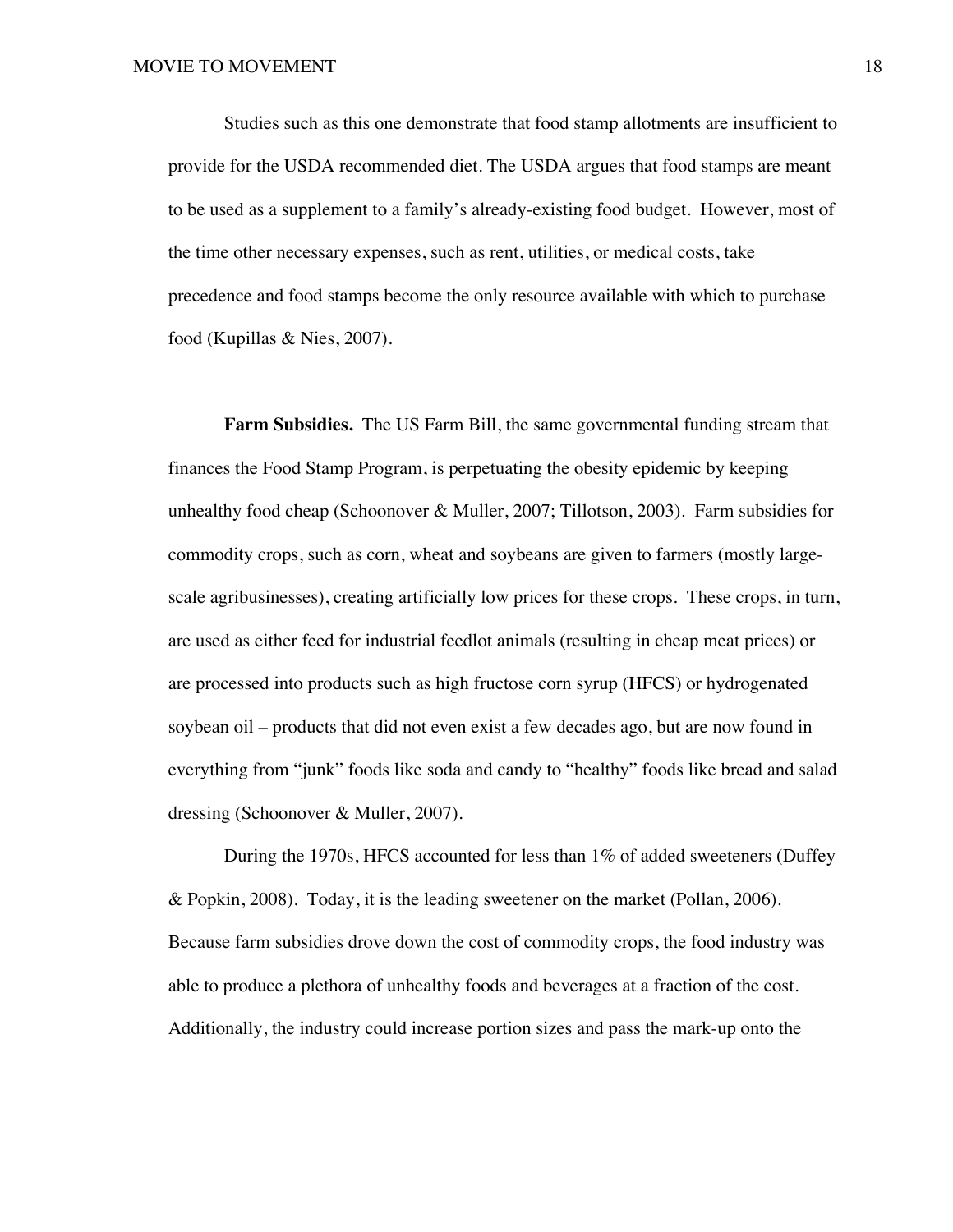consumer, boosting profit margins and making way for billion-dollar marketing campaigns (Duffey & Popkin, 2008).

Meanwhile, farmers are provided with little financial incentives to grow "specialty crops" (fruits and vegetables) from the same government that is encouraging Americans to eat more of these foods. They are essentially discouraged from growing these crops – incentivized by the government to only produce large-scale industrial commodities (Schoonover & Muller, 2007).

**Taxing "Junk" Foods.** Some public health advocates have pushed for a government tax on unhealthy options, popularly referred to as the "fat tax" or "Twinkie tax" (Schroeter, Lusk, & Tyner, 2007). Multiple studies have been conducted to project the possible effect of adding a tax to unhealthy foods (Powell & Chaloupka, 2009; Schroeter, Lusk, & Tyner, 2007). If the "fat tax" were to be implemented, the taxpayer would be paying double – first for the subsidies that create an artificially low price for highly processed "junk" foods, and secondly as consumers of such foods. Furthermore, those who do use food stamps would be exempt from such a tax (Powell & Chaloupka, 2009). The American Dietetic Association (ADA), the governmental organization that largely determines federal nutrition guidelines, claims that there are no "healthy" or "unhealthy" foods—all foods have their place in a balanced diet, including soda and chips (Brownell & Horgen, 2004). Considering this fact, a tax on "junk" foods seems implausible.

Other studies have investigated the effects of creating fruit and vegetable subsidies for food stamp recipients and other low-income populations (Herman, Harrison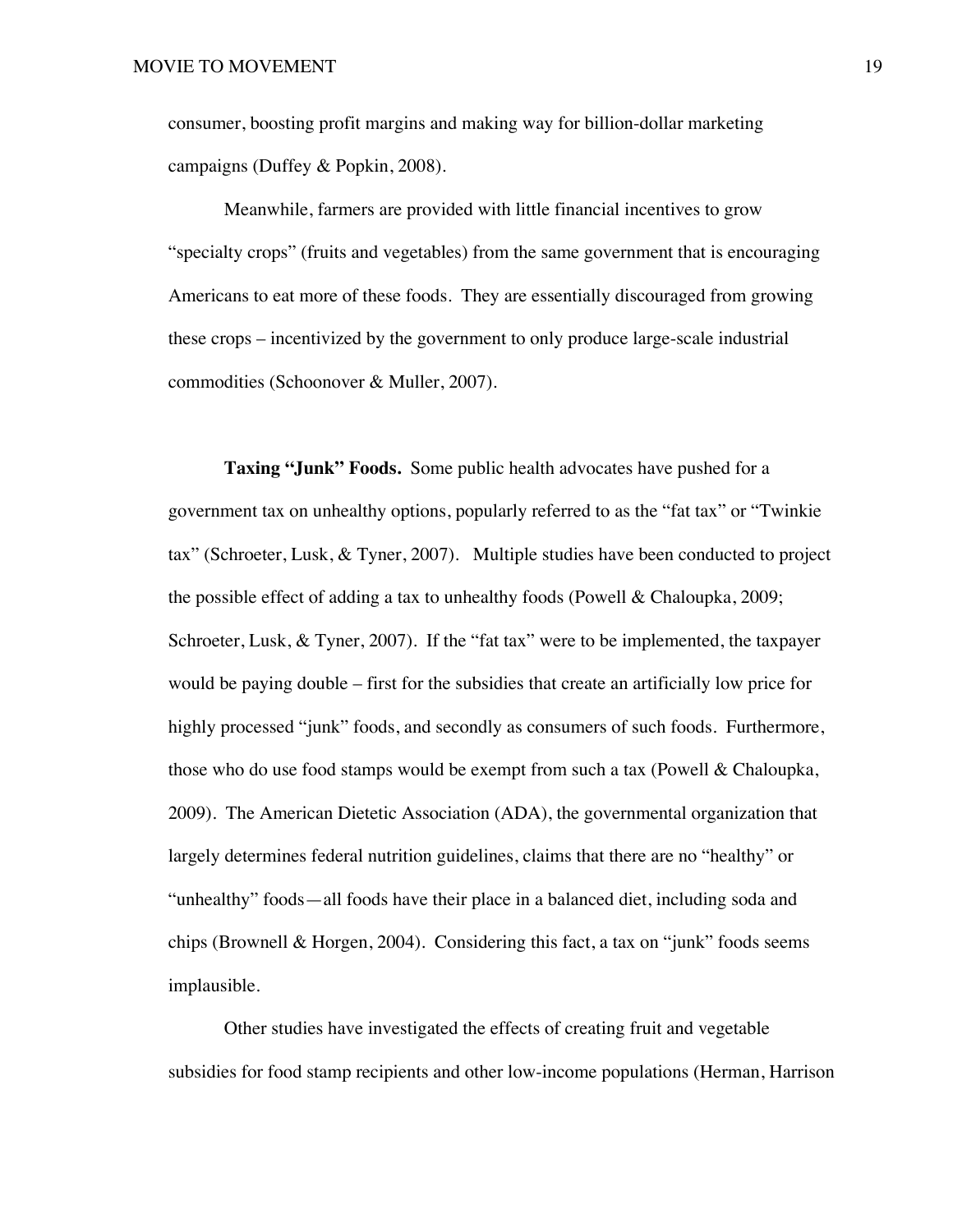& Jenks, 2006). However, no research has been conducted to determine what would happen if current farm subsidies were to be restructured to favor the production of crops such as fruits and vegetables over the current status quo.

**The Food Industry's Hold on Food Policy.** The ADA, whose mission is to "improve the nation's health and advance the profession of dietetics through research, education and advocacy," (www.eatright.org, 2009) is influenced not only by doctors and nutritionists, but by the food industry. According to Brownell and Warner (2009), food industry representatives can pay \$20,000 to take part in writing ADA fact sheets. Examples include: "What's a Mom to Do: Healthy Eating Tips for Families," sponsored by Wendy's, "Cocoa and Chocolate: Sweet News," by the Hershey Center for Health and Nutrition, and "The Benefits of Chewing Gum," sponsored by the Wrigley Science Institute (p. 277). Furthermore, the ADA made the Coca-Cola Company an "ADA Partner" in 2008 (Brownell & Warner, 2009). With the USDA Farm Bill subsidizing commodity crops to be used in junk and fast foods and the ADA's weak standpoint on real nutrition standards, it is easy to see how the food industry's hold on government policy is contributing to the obesity crisis.

**The Pima Indian Tribe: A Classic Example.** Further evidence shows how US government policy affects the health of specific low-income populations. A classic example is the Pima Indian tribe in the Gila River Reservation in Arizona. The Pima currently have the highest rate of type 2 diabetes in the entire world. Over half of adults in the Pima tribe have diabetes – seven times the national average (Fortier, 2008). While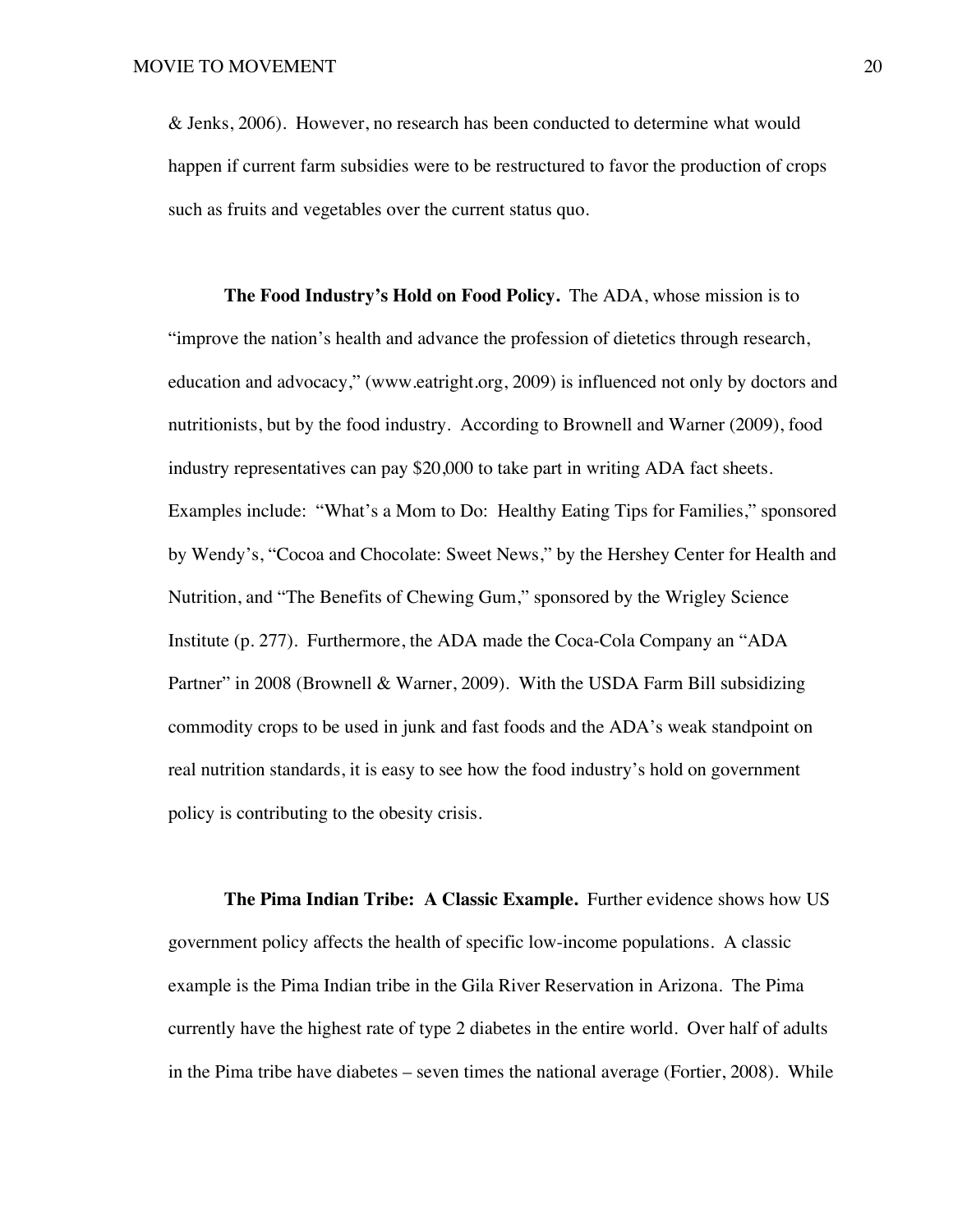for many years this was thought to be an anomaly or a genetic disorder, research conducted by the National Institute of Health (NIH) proved it is actually due to a myriad of social and environmental factors.

The Pima were stripped of their water rights by the US government starting in the late nineteenth century. With the construction of the Coolidge Dam in the 1930s, water was diverted from their land to White farmers and cities in the area, leaving them with not enough water to irrigate their own crops. Without the resources to grow traditional foods, the Pima were completely dependent on the government to provide nourishment. The government's solution, known as the commodity program, was to give out surplus commodity foods to Native American populations, including lard, flour, cheese, sugar, and other cheap, non-perishable food items. These foods are the same staples that are directly linked to overweight and diabetes. What have come to be thought of as "traditional" foods, such as Native American fry bread, have their roots in the commodity food program. Over the course of the last century, without access to fresh fruits and vegetables, whole grains, and traditional Native American foods, the Pima had no choice but to become victims of the global diabetes epidemic (Fortier, 2008).

The example of the Pima is not an isolated incident. Low-income populations across the United States and the world experience the same or similar sets of circumstances. This is even more evident in populations who have been disenfranchised or stripped of their power or land, including Native American tribes, African Americans, Aboriginals, and Pacific Islanders (Fortier, 2008).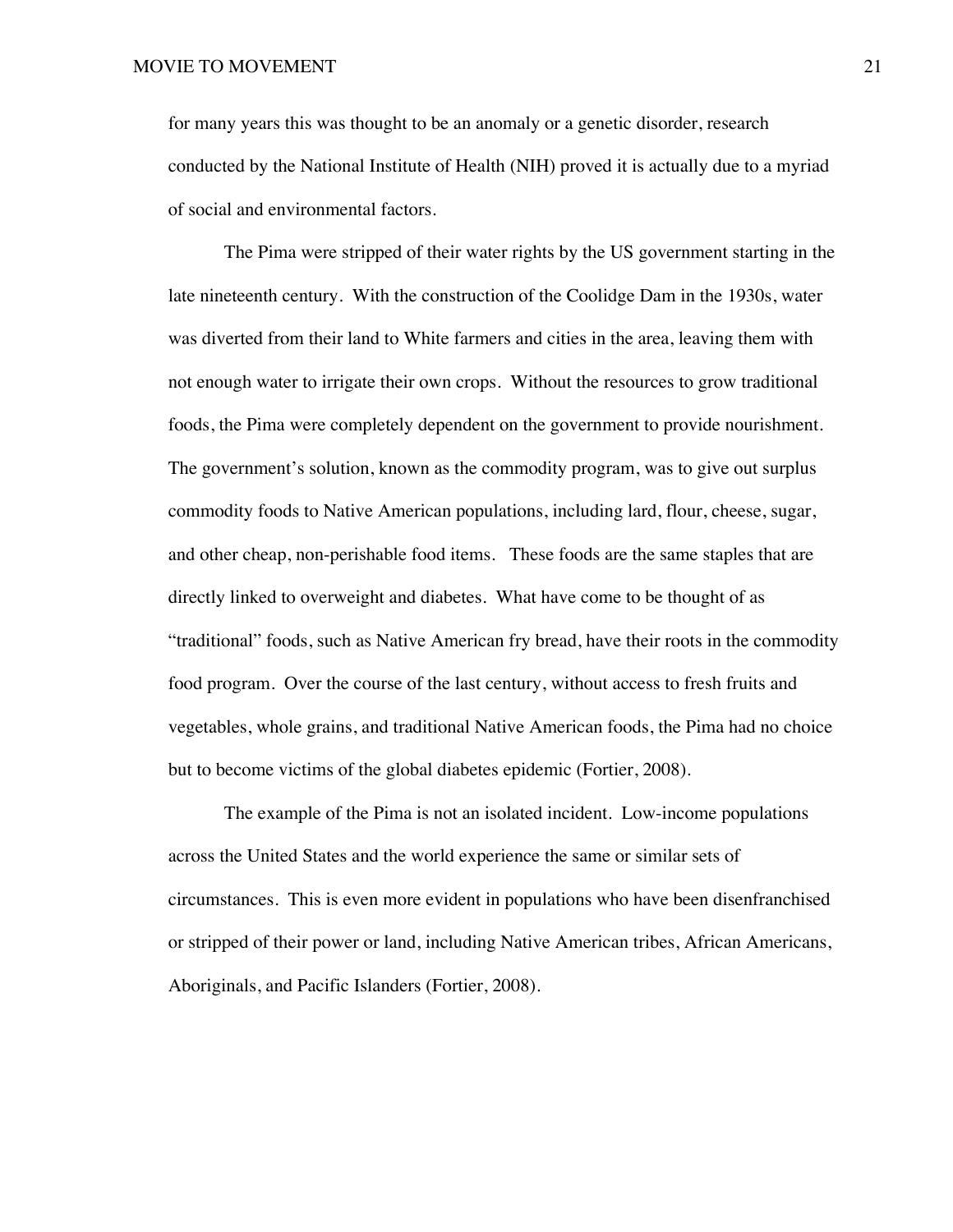#### **Conclusion**

There is an abundance of research substantiating how much the environment and public policy impact obesity in low-income populations. Studies have shown that healthy foods are less available and affordable in both rural and urban low-income areas. Government programs, including the Food Stamp Program, whose purpose is to provide nutrition assistance, have been found to contribute to the obesity epidemic. Other government policies, such as farm subsidies, create artificially cheap prices for corn and soy – thus lowering the prices for scores of unhealthy, processed food products. Governmental policy also stripped Native American tribes of their land and water rights, forcing them to be dependent on the US commodity program. The explosion of the obesity epidemic among this population has been directly linked to this shift away from the tradition Native American diet. In addition, food industry interest groups control governmental nutrition standards through financial contributions, weakening official governmental dietary recommendations and guidelines. All of these governmental policies shape the food environment, which in turn, has a profound effect on the health of low-income individuals.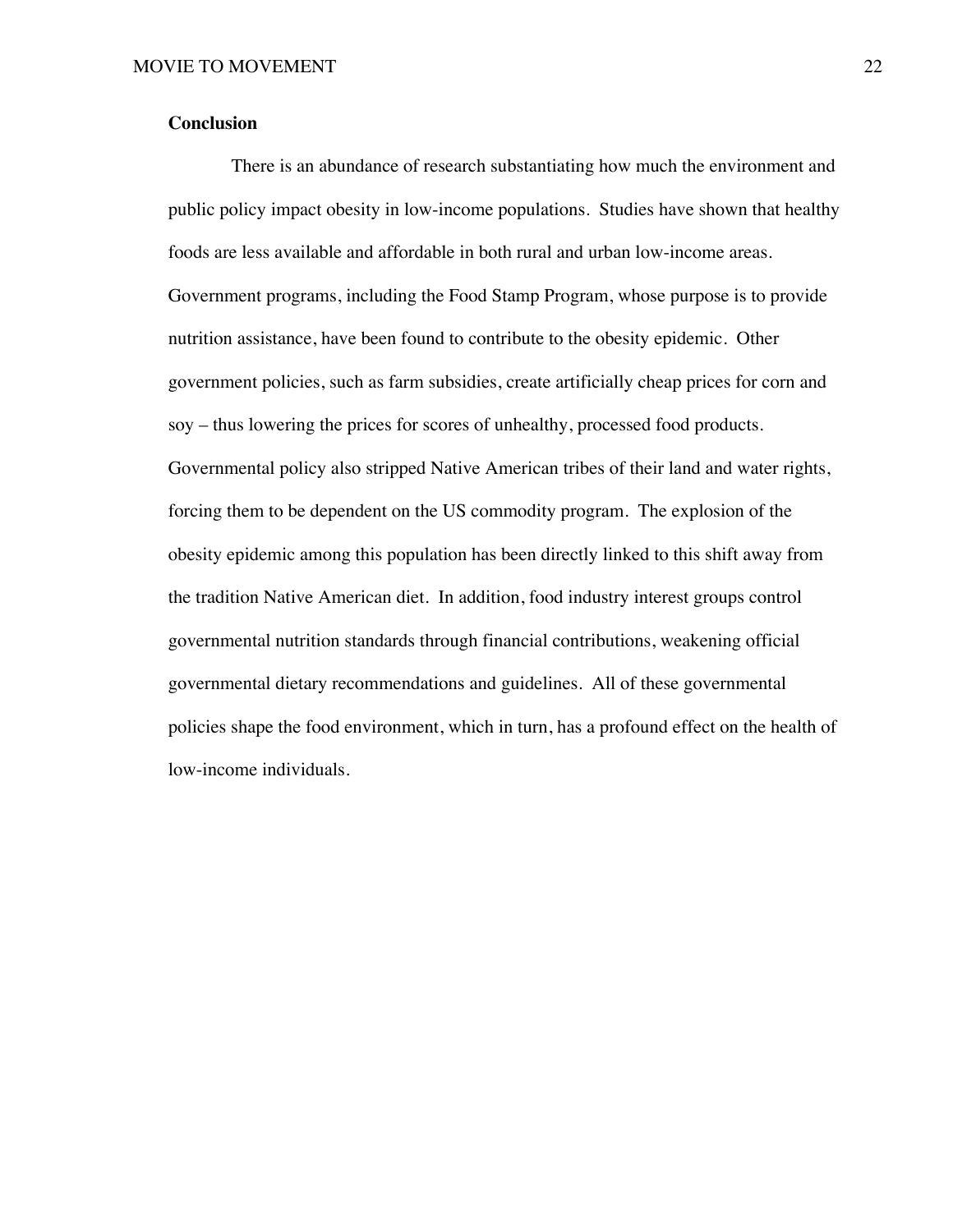#### **Chapter 4**

#### **Current Interventions**

The explosion of research linking obesity to socio-economic status has sparked numerous innovative interventions to improve the food environment in low-income areas. Multiple strategies are being employed by both government-sponsored and independently funded agencies to make healthy foods accessible and affordable for low-income populations. Additionally, public policy is slowly being reformed to address these issues. Several examples of different interventions are discussed below.

#### **Government Incentives**

A few governmental food assistance programs are reforming their policies to support increased consumption of healthy foods. The Special Supplemental Nutrition Program for Women, Infants and Children (WIC) is a federally funded program that provides support for low-income new/expectant mothers and their children, up to age five (USDA Food and Nutrition Service, 2010). Unlike food stamps, WIC food vouchers can only be used for certain foods. Since its inception in 1972, these foods included milk, cheese, eggs, peanut butter, dried beans/peas, tuna, baby formula, and cereal (Burtness, 2009). Carrots were the only produce item allowed for purchase with WIC vouchers (Herman, Harrison & Jenks, 2006). Research conducted by Herman, Harrison, and Jenks (2006) confirmed that fruit and vegetable consumption would increase if women were given a subsidy with which to purchase them. However, it was not until fall of 2009 that WIC food packages were redesigned to include fresh fruits and vegetables (Burtness, 2009). This change in policy will have large-scale ramifications for food retailers.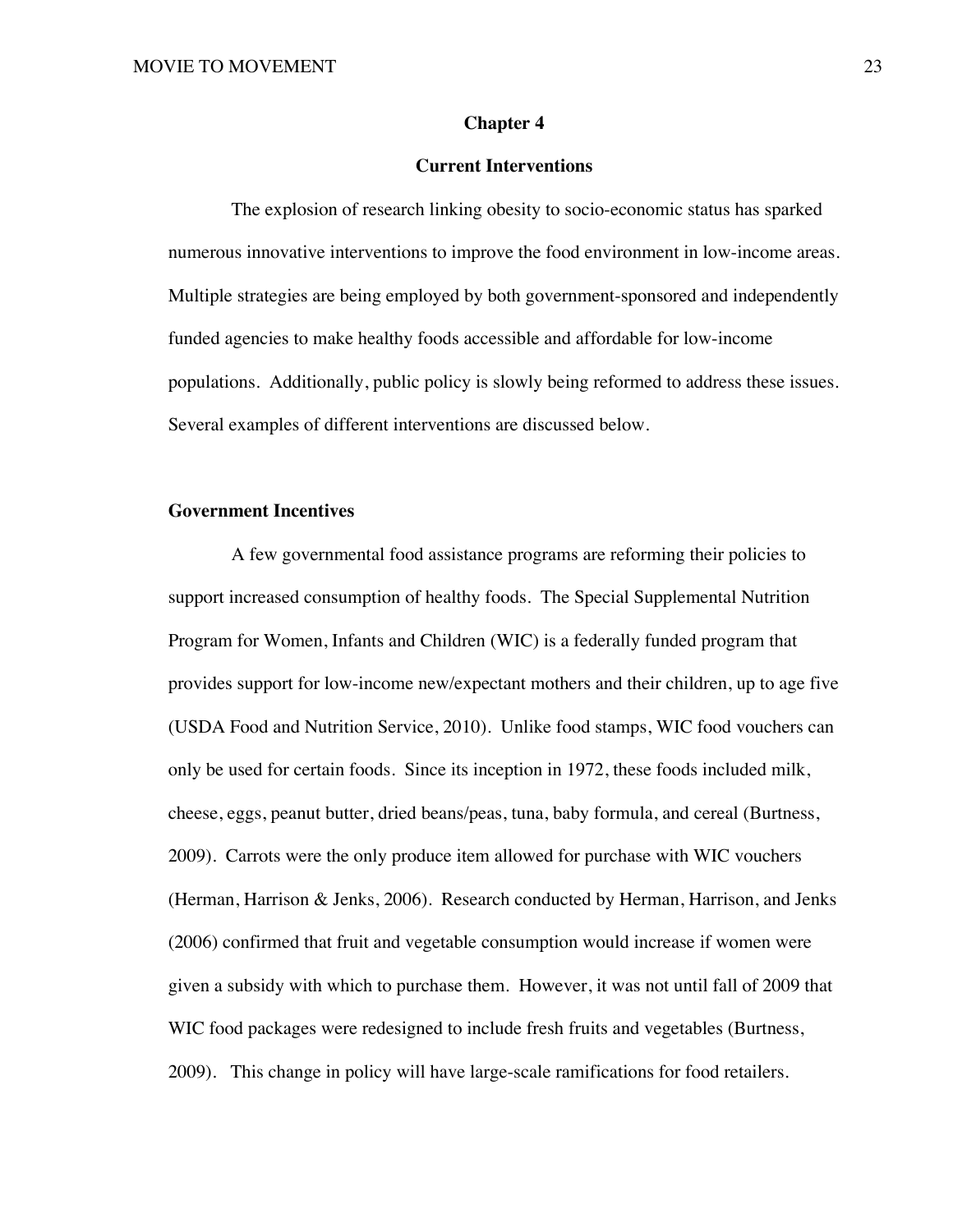Currently, in order for a grocer to be a certified WIC vendor, they must carry all of the foods in the WIC food package. As it is an advantage to be a WIC retailer in low-income areas, many food vendors will be forced to start carrying fresh produce (Burtness, 2009).

# **Farmers' Markets**

Local collaboratives and non-profit organizations have established farmers' markets in low-income neighborhoods around the country, many of which now accept food stamps – bringing fresh and local produce to previous food deserts (Larsen  $\&$ Gilliland, 2009). Farmers' markets are becoming increasingly popular – according to USDA Agricultural Marketing Service (2010) figures, the total number of operating farmers' markets in the US in 2010 was 6,132 – an exponential increase of 4,377 since 1994. Access to fresh produce through farmers' markets has been shown to increase fruit and vegetable consumption in low-income areas (Kropf, Holben, Holcomb, & Anderson, 2007; Racine, Vaughn, & Laditka, 2010).

Although farmers' markets provide access to healthy food, they have been cited as being too expensive for low-income populations (Markowitz, 2010). Several federal assistance programs are working to increase the affordability farmers' markets. The WIC Farmers' Market Nutrition Program (FMNP) provides vouchers to WIC recipients for use at approved farmers markets. While farmers markets have seen an explosive rise in popularity in recent years, this program is not new. It was founded by Congress in 1992 and currently operates within 45 states, at 3,635 farmers' markets and 2,662 roadside stands (USDA Food and Nutrition Service, 2010). A similar voucher system for seniors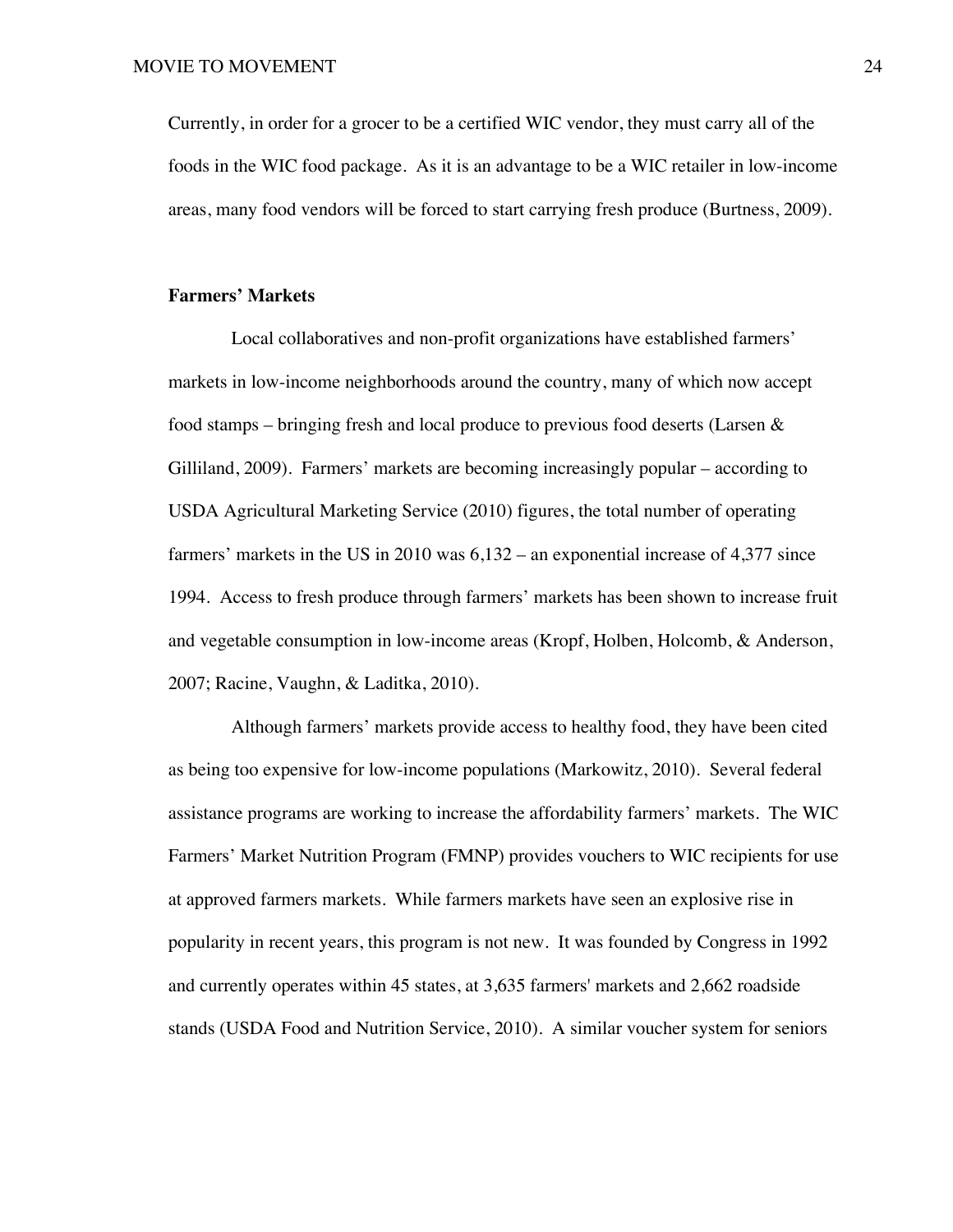on federal food assistance has helped to increase the affordability of farmers' market produce for this population (Markowitz, 2010).

However, while these vouchers are widely available, the number of farmers' markets in low-income areas is still relatively small. A study by Racine, Vaughn and Laditka (2010) investigated farmers' market usage among African American women recipients of the FMNP vouchers in Charlotte, NC and Washington, DC (n=179). Their results indicated that 60% of FMNP recipients do not use farmers' markets – the most common cited reason being a lack of farmers market in their area and lack of adequate transportation to a farmers' market.

Another study by Kropf, Holben, Holcomb, and Anderson (2007) compared the fruit and vegetable consumption between FMNP voucher recipients (n=246) and non-FMNP WIC clients (n=829) in Athens County, OH. This study found that FMNP recipients had a significantly higher consumption of daily vegetables, but did not differ from the control group on fruit consumption. It must be noted that FMNP recipients are self-selected and therefore may be more likely to consume higher amounts of vegetables than those who choose not to participate in FMNP. Another critical factor to consider is the maximum amount a FMNP recipient can receive in a year is only \$30 (USDA Food and Nutrition Service, 2010), which amounts to 58 cents a week – not nearly enough to purchase fruits and vegetables on a regular basis.

# **Community Gardens**

Community gardens in low-income areas have also gained popularity in recent years (Levy, 2007). According to the American Community Garden Association (2011),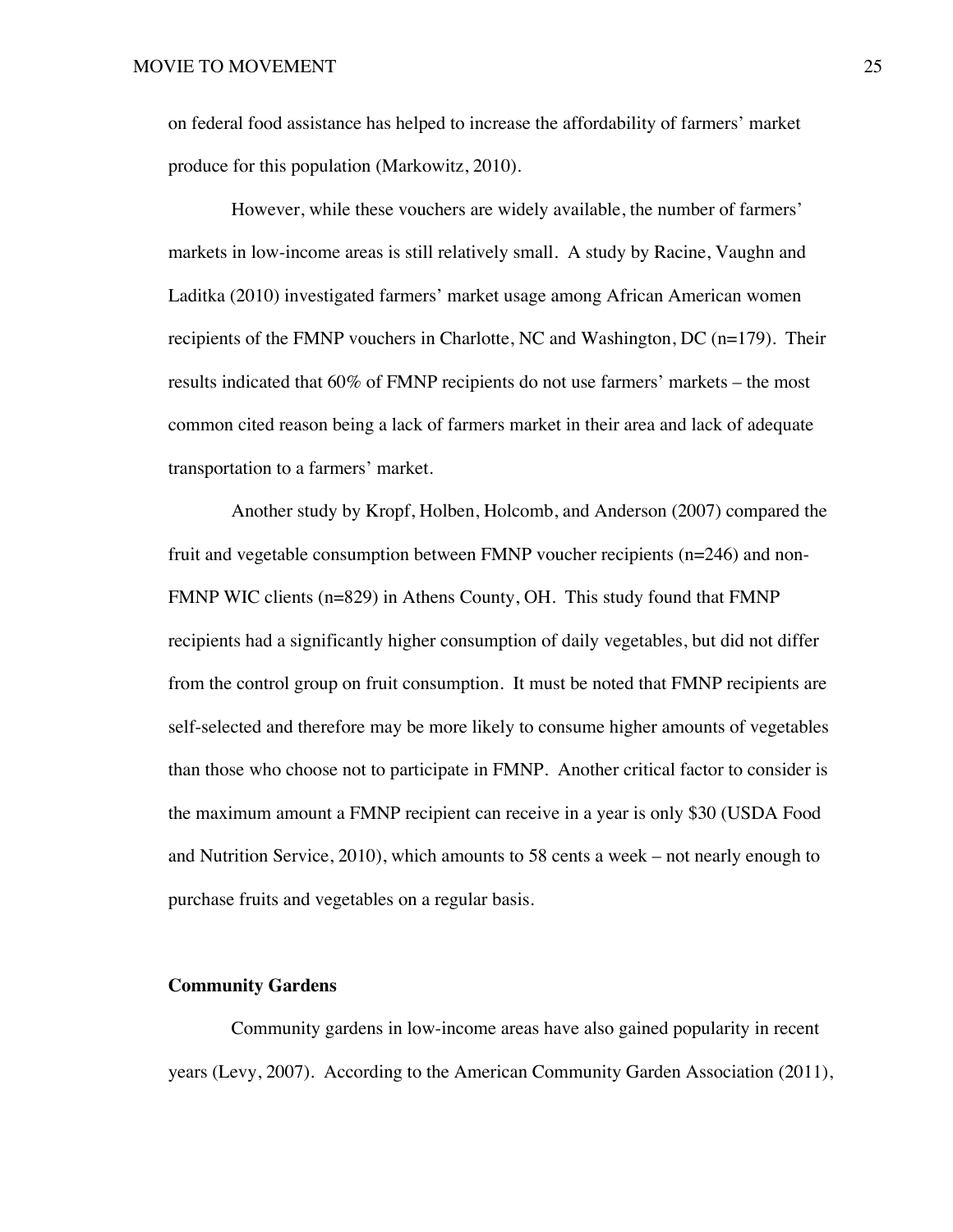there are an estimated 18,000 community gardens in the US and Canada. Multiple studies have shown how community gardens in low-income areas not only improve food security, but also increase fruit and vegetable consumption and lower consumption of sweetened foods and beverages (Aliamo, Packnett, Miles, & Kruger, 2008; Anderson et al., 2001; Johnson & Smith, 2006; McCormack, Nelson, Larson, & Story, 2010; Wakefield, Yeudall, Taron, Reynolds, & Skinner, 2007). Community gardens have also been shown to improve mental health and contribute to overall community wellness (D'Abundo & Carden, 2008; Wakefield, Yeudall, Taron, Reynolds, & Skinner, 2007).

#### **Food Retailers**

Some city and state governments recognize the need to improve access and affordability of healthy food in low-income areas and are providing financial incentives to lure healthy food retailers into these areas. Capital District Community Gardens in Troy, New York, for example, was able to start the Veggie Mobile, a refrigerated mobile market, with a grant from the New York State Department of Health. The Veggie Mobile makes scheduled stops throughout low-income neighborhoods, selling local produce at wholesale prices. The market is also able to accept food stamps (Gentile, 2008). In Pennsylvania, the \$30 million Fresh Food Financial Initiative (FFFI), founded in 2004, provides financial incentives to businesses owners to open food retail stores in low- and moderate-income areas. The program has thus far managed 50 projects throughout the state and 18 within Philadelphia (Gentile, 2008). Similar financial incentives and loan programs have helped bring food retailers to low-income areas in Harford, CT and Harlem, NY (Gentile, 2008; Tolden, 2005).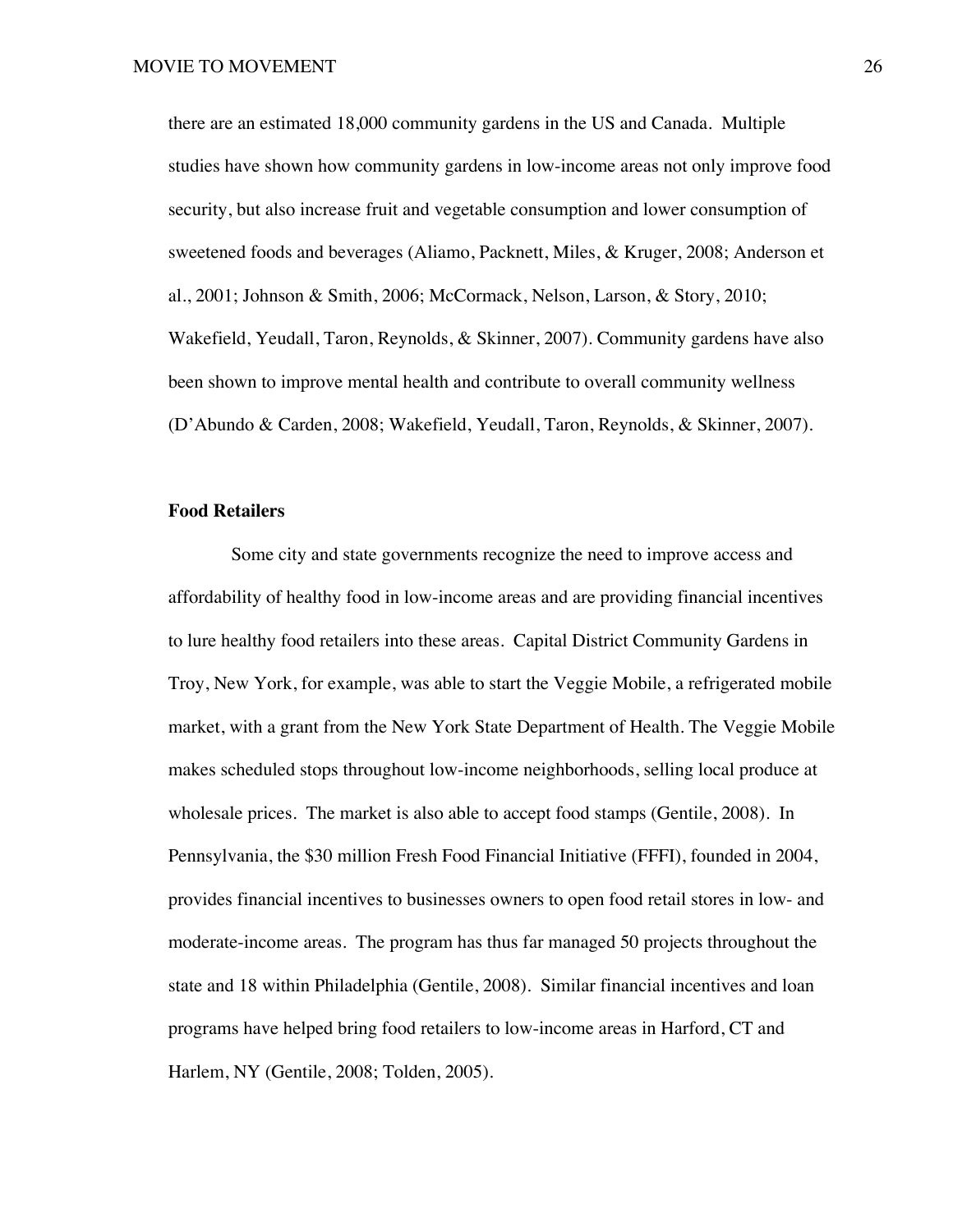While fresh produce and affordable healthy foods are limited in low-income neighborhoods, there is an abundance of convenience or corner stores selling alcohol, cigarettes, and processed foods. Some governmental and non-profit groups are working to improve these existing retailers in lieu of bringing in new businesses. The California Food Policy Advocates in Oakland, for example, partnered with a local corner-store owner to transform the alcohol, cigarette, and junk food-laden retailer into a market with abundant healthy options (Burtness, 2009). In Los Angeles, a storeowner and uncle of a participant of the South Los Angeles Healthy Eating Active Living Collaborative, received a grant to remodel his business so that he could feature health items (Villianatos, 2009). Youth interns for the community-based organization Literacy for Environmental Justice, with city and state support, established the Good Neighbor Program (GNP) – an incentive program in which storeowners agree to stock more produce at an affordable price and lessen the amount of cigarette and alcohol advertising in exchange for incentives such as access to low-interest loans, energy-efficient appliances, collective buying power of produce, and more. Evaluation of the effectiveness of this program is currently underway (Breckwich Vasquez et al., 2007).

# **Social Marketing Campaigns**

Social marketing campaigns are also being used to encourage healthy choices. These campaigns include posters, ads, and other marketing materials promoted within the food environment. For instance, researchers from Johns Hopkins University implemented a social marketing campaign in grocery retailers on the White Mountain and San Carlos Reservations in Arizona where culturally appropriate ads, posters, labels,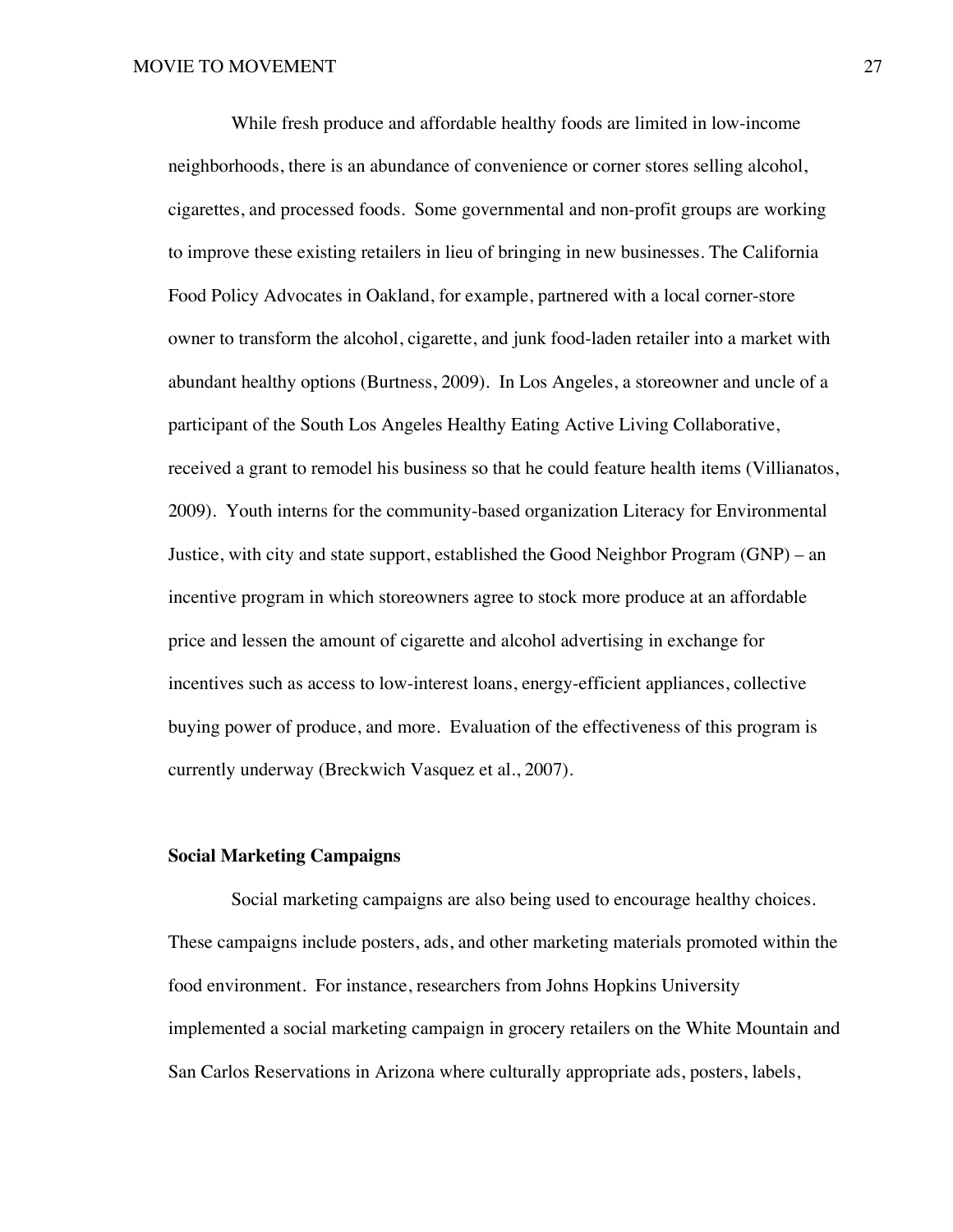signs, and demonstrations were put into place over the period of a year. They found that their marketing strategy worked – shoppers increased their consumption of fruits, vegetables, and high fiber cereals and reduced their consumption of sugar-sweetened drinks (Burtness, 2009).

# **Conclusion**

These examples all indicate the strong commitment of non-profit organizations and city and sate governments to eradicate food deserts in low-income areas. There is a broad array of environmental strategies to increase access and affordability of healthy foods, from more traditional outlets such as farmers' markets and community gardens to inventive projects like corner store makeovers and mobile vegetable stands. Although these innovative programs are improving the food environment in low-income areas throughout the country, health disparities for low-income Americans continue to loom large. Small-scale, community-based initiatives can only go so far when up against the multi-billion dollar food industry. Additionally, these initiatives all require continuous governmental funding or subsidies, which are more-often-than-not unsustainable.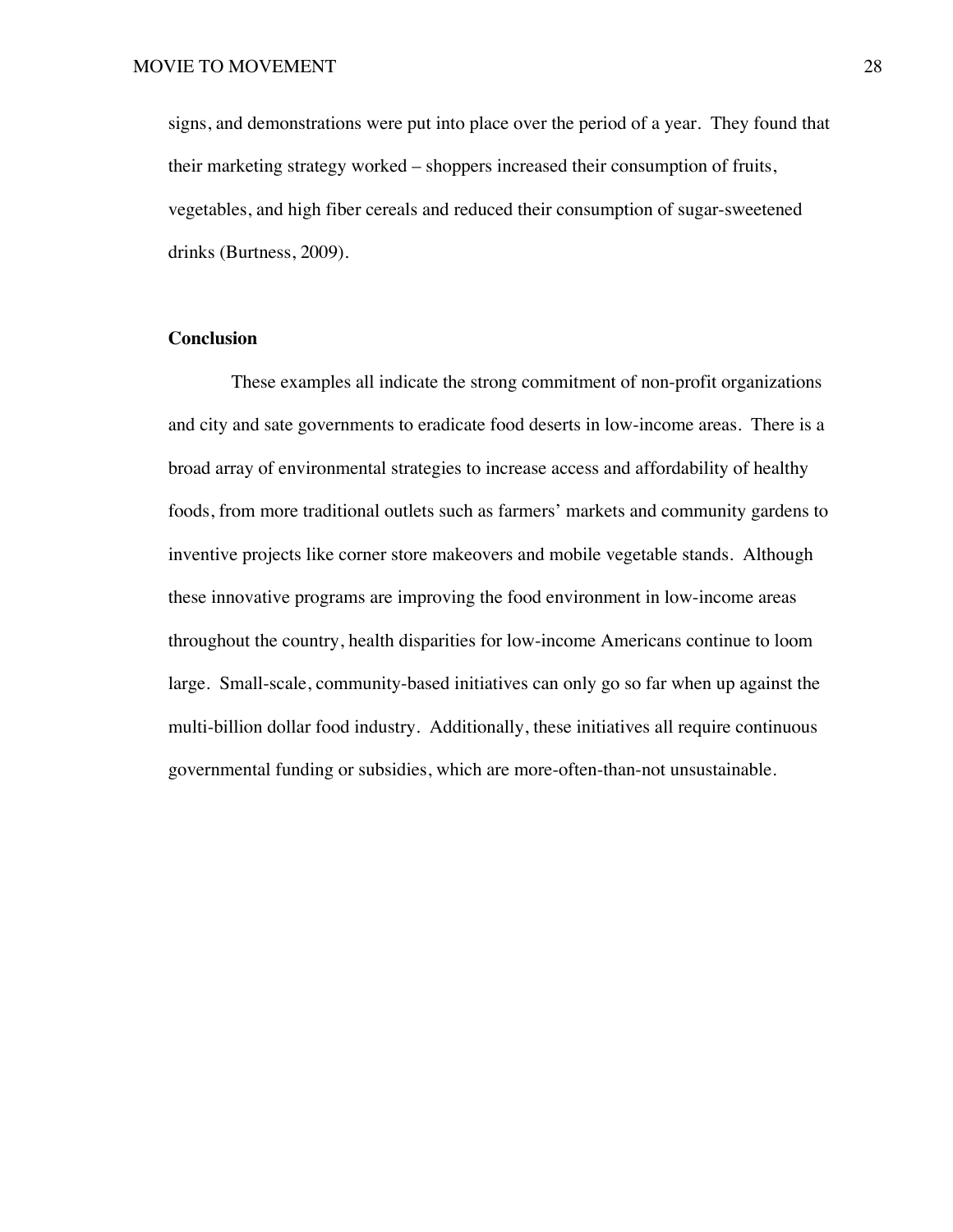## **Chapter 5**

## **Using Documentary Film For Social Change**

Documentary film and other media provide a unique avenue through which to reduce health disparities. The content in the film *Food Stamped* addresses all of the themes discussed above. It weaves together the various barriers that low-income individuals face in trying to eat a healthy diet with government policy, making the case for the need for food and farm policy reform. The film also highlights several organizations and innovative solutions that address these problems.

Film can be a powerful agent of change (Whiteman, 2004, 2009). The following section reviews the scientific evidence that substantiates how documentary films impact health behavior, public health and policy, and ultimately social change. From the early beginnings of film over a century ago through today, documentary film and related media have served not only as an educational medium, but also as an activist and public health tool.

# **Historical Examples of Documentary Film as a Public Health Tool**

In 1910 Charles Urban's *The Fly Pest*, a British short film about the dangers of the common house fly, was used to launch a public health campaign in the United States. The leaders of this campaign aspired to use the popularity of the new genre of cinema to capture a wide and diverse audience (Marsh, 2010). One of the organizers of the campaign, Edward Hatch, Jr. was quoted as saying, "The average man, woman, or child learns more of the dangers arising from the fly pest [in this 20 minute film] than could be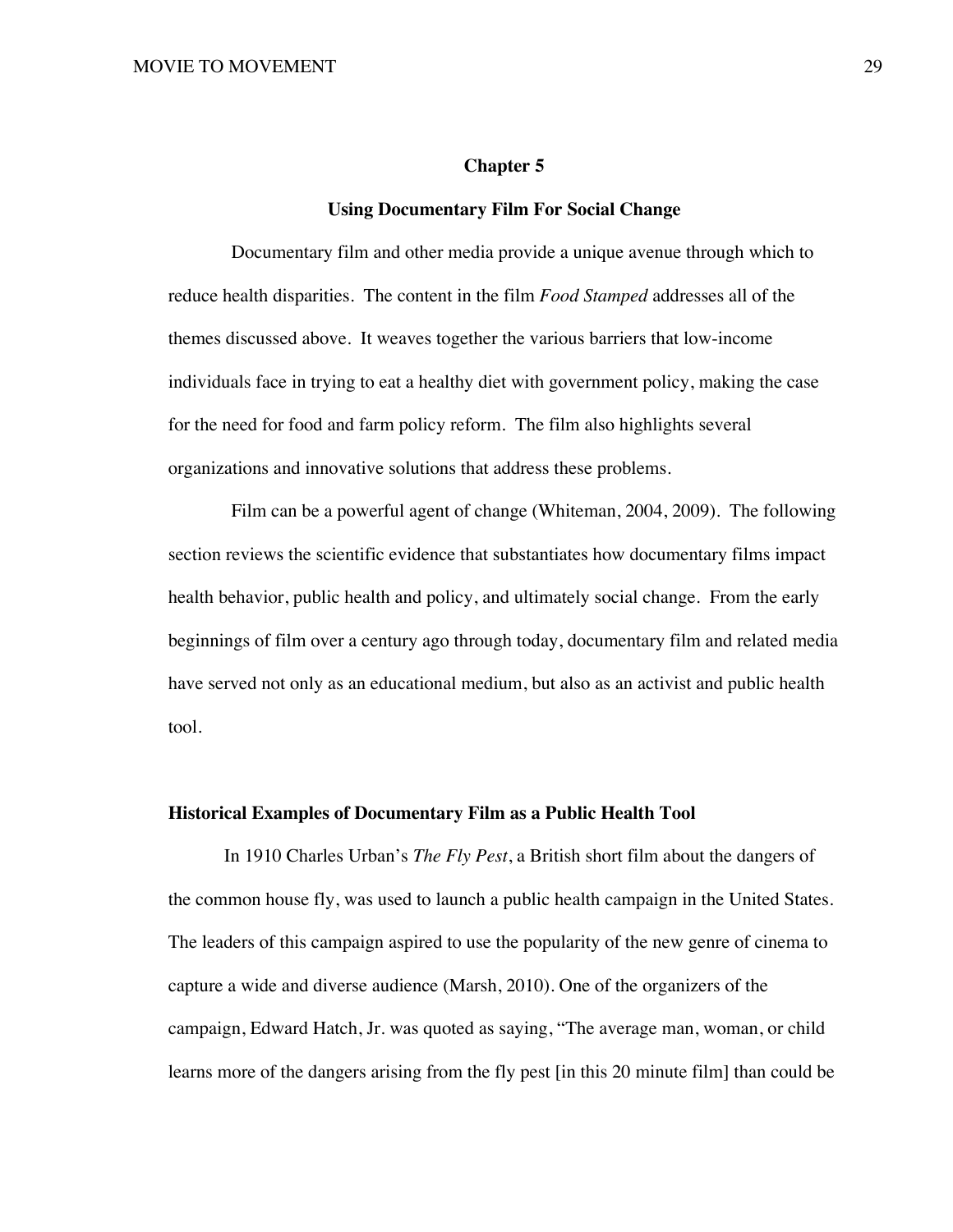imparted by twelve months of lectures or twelve volumes of literature on the subject." (Marsh, 2010, p. 27) *The Fly Pest* was widely distributed and seen by thousands of viewers, with large, excited crowds.

The film, however, was not the sole component of the anti-fly campaign. As the author points out, Hatch observed that the success of the campaign "depended on collaborative, direct assault involving newspapers, local police, federal agencies, civic organizations, city health officers and health boards, school administrators and teachers, and, of course, theater owners willing to screen the film" (Marsh, 2010, p. 29). This sentiment echoes the position of present-day social issue documentaries. The film alone cannot be the sole change agent, but it can be used as a tool within a larger network. Political scientist professor and author David Whiteman (2004) describes this as the "coalition model" (p. 51). *The Fly Pest* is an example of how even a century ago, educational films were popular and successful public health campaign tools. The film was seen across the country to a variety of audiences, from big cities to small rural towns. Where theaters were not available, town halls, community centers, and churches were used as screening venues (Marsh, 2010).

*The Fly Pest* also illustrates how educational films can be used across class lines. Members of the upper class who saw *The Fly Pest* recognized the importance of such films, while the working class merely saw the film as entertainment. Jane Elliot Snow, author of "The Workingman's Theater" (1910) proposed that these films functioned as the "workingman's theater" as they were 'within the limits of both his time and means" (as cited in Marsh, 2010, p. 31). In a subsequent article, "The Workingman's College," Snow "argues further that cinema is the best and perhaps the only way for 'the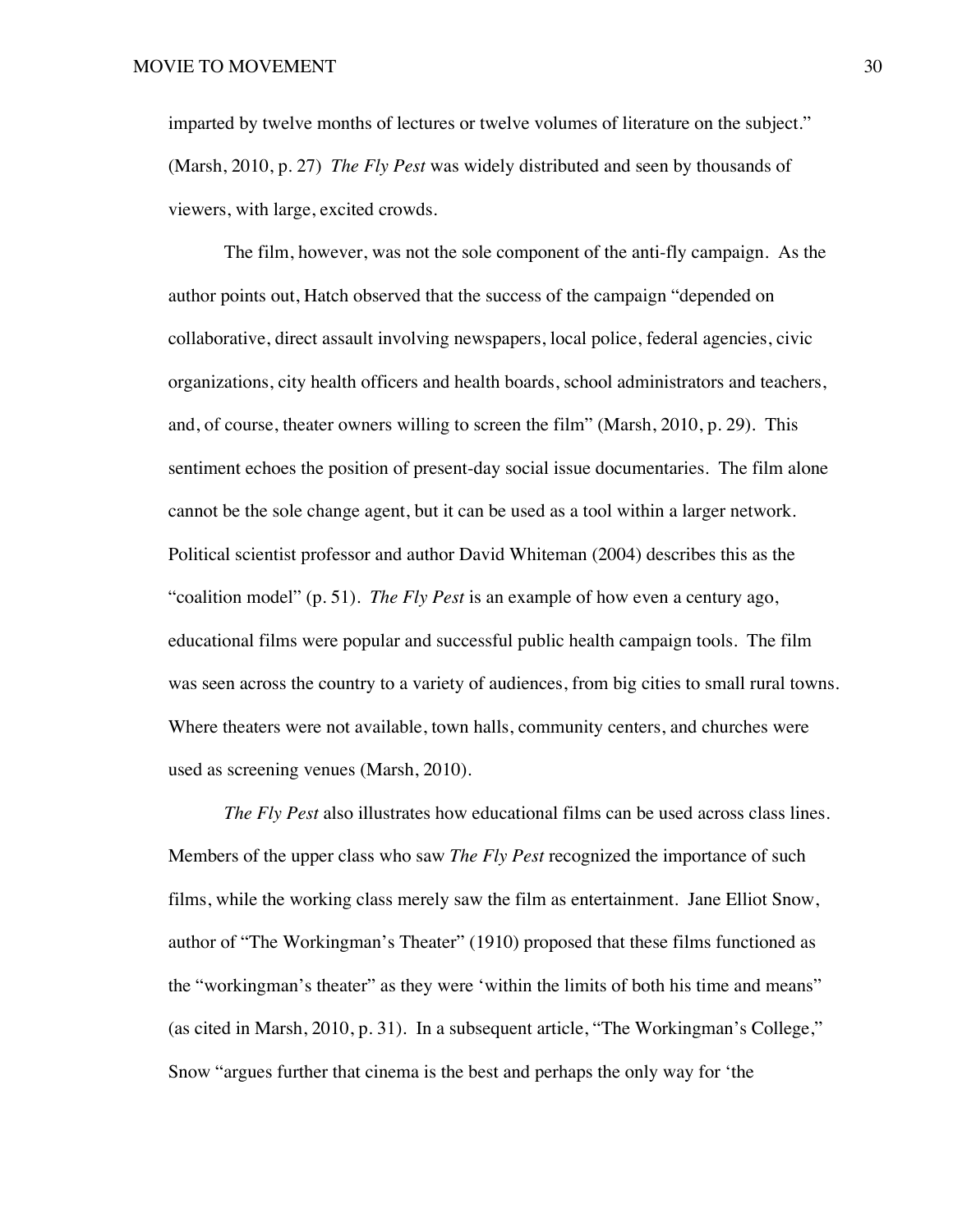workingman' to acquire 'a broad and liberal education'" (Marsh, 2010, p. 31). She contends that the combination of the educational and entertaining elements of these films is what contributes to their value. These were the tenets of the early Visual Education movement (Marsh, 2010). This concept of "entertainment-education" is popular in television and cinema today (Singhal et al., 2004).

*The Fly Pest* is one of the earliest examples of the utilization of film towards a public health goal. Another early example is the 1936 British film, *Enough to Eat? Enough to Eat?* became the first of a new subgenre of documentary films -- the "nutrition film" (Boon, 2008, p. 50). This short film was collaboratively produced by biologist Julian Huxley, nutrition scientist John Orr, and a team of documentarians, based in part on the book by Orr, "Food, Health, and Income" – in which Orr argues that less than half of the population was eating a "properly nutritious diet" (Boon, 2008, p. 50). During this era, scientists were first discovering the role that vitamins and minerals play in the human diet. The film and the book arose out of what became known as "the social relations of science movement" (Boon, 2008, p. 50), which insisted that scientists should play a role in social reform. *Enough to Eat?* specifically addressed what today would be described as health disparities' impact on the poor, revealing that not much has changed in public health within the last 75 years.

A classic example of how influential film and related media can be on public policy is the New Deal films and photographs from the Great Depression. The documentation of the plight of migrant farm workers helped to create sweeping policy change during these dark times. Dorothea Lange's now famous photographs of homeless migrant workers in California, for instance, directly led to the government's decision to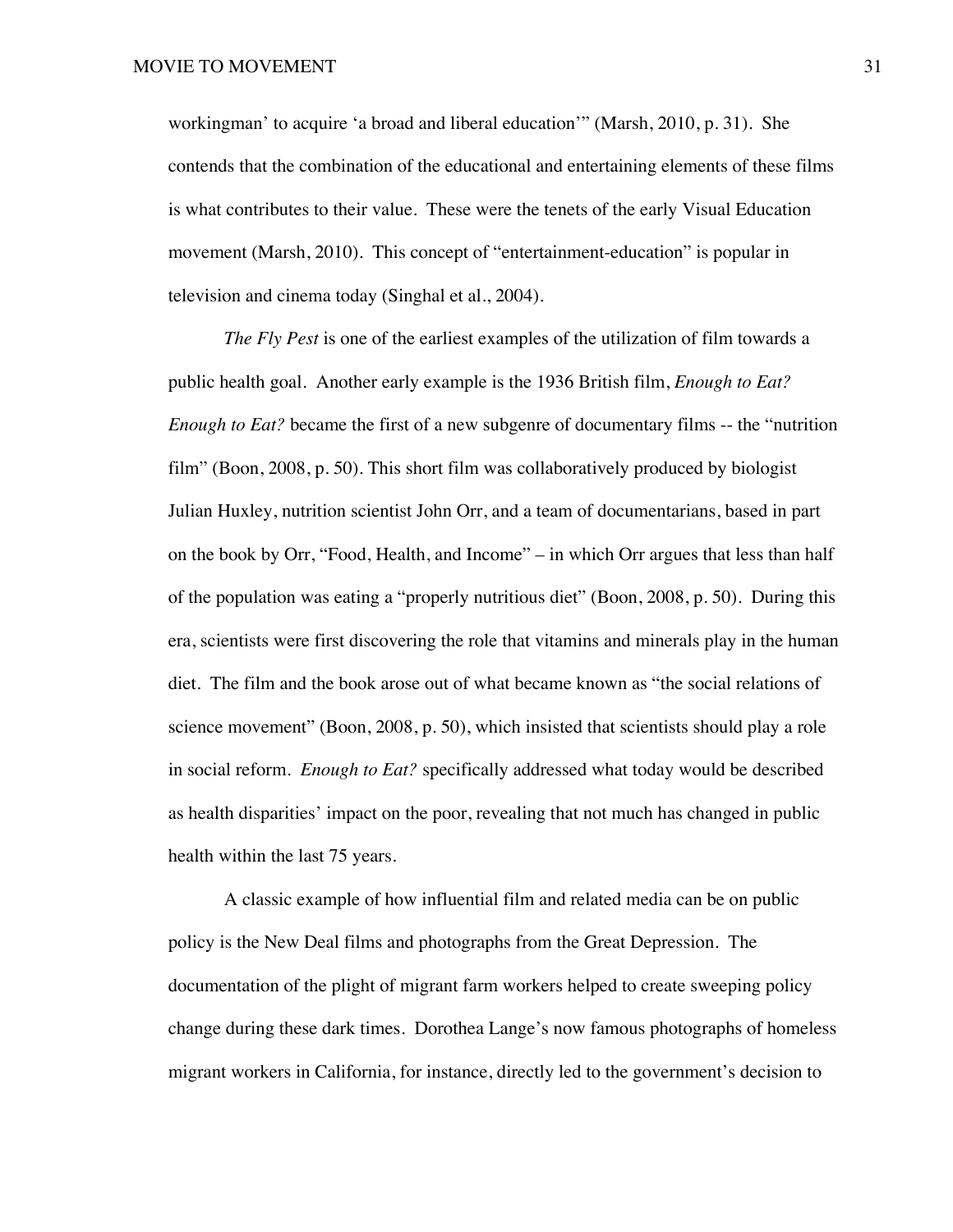distribute 20,000 pounds of food to migrant workers and their families (Whiteman, 2004).

# **Movie to Movement: How Documentary Film Can Lead to Policy Change**

Although many scholars and social scientists agree that social documentaries have a strong impact on culture and society, they also concur that it is difficult to quantifiably measure. David Whiteman argues that the traditional measurement of the political impact of documentaries is limited in its scope (2004, 2009). This view focuses on an "'individualistic model of impact', assessing the impact of a *finished* film on *individual* citizens and within the *dominant* public discourse" (2004, p. 51). He refers to this model of impact as a "distribution model" and asserts that rather a more comprehensive "issue-centered model" should be employed, wherein the impact on activist organizations and policy makers contribute to the broader social movement tapestry (2009, p. 458).

Whiteman uses the issue-centered model as a framework to evaluate the social and political impact of documentary films. The author states,

A documentary production company can be understood as being immersed in a larger policy process, and a social-issue documentary can be conceptualized as an intervention into a complex and ongoing network of activists and policy makers concerned about the issue raised in the documentary… Potential impact on individual viewers exposed to mainstream distribution (more knowledge, change in attitude, more interest, shifting personal agendas) is still important but usually becomes more peripheral. Rather than focusing solely on change occurring inside the minds of individual citizens, an issue-centered model also explores broader changes in activist organizations and changes in public policy. (Whiteman, 2009, p. 458-459)

The issue-centered model takes the focus off the individual viewer and provides a more holistic framework for measuring the social and political impact of documentary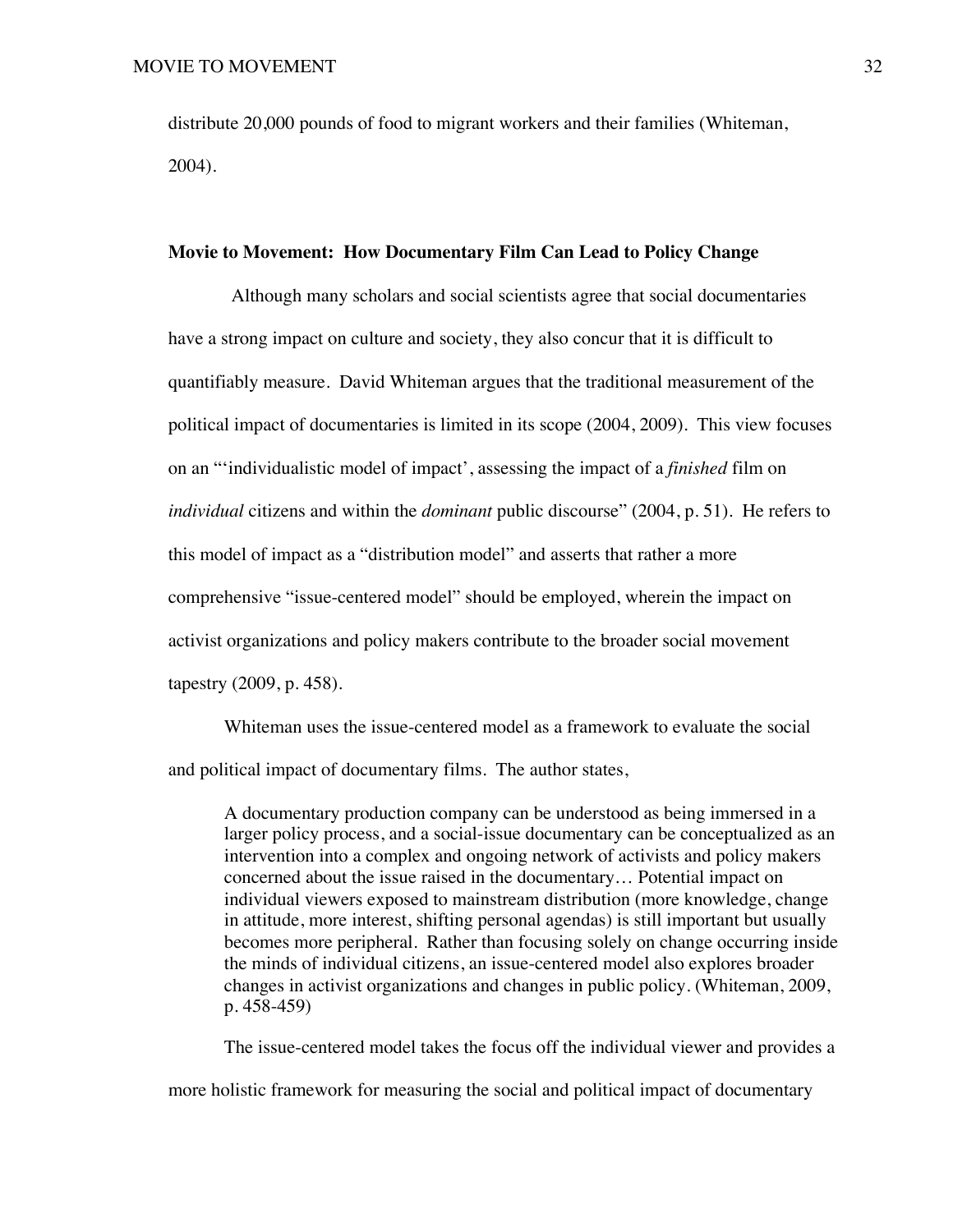film. Paramount to this framework is the understanding of the role stakeholders play in the impact of the film. Furthermore, a core tenet of this model is the utilization of the documentary by activist groups to effectively engage citizens and policymakers.

Whiteman (2004, 2009) examines several case studies through this framework to measure how each film impacted social and policy change. Three examples are summarized below. In each case, the documentary had its own unique characteristics of production, distribution, and means of affecting change.

The first case study is an amateur, self-produced documentary about the destitute state of public housing conditions in Chapel Hill, NC. Maxcine Mitchell, the producer of the film, was also the former chair of the resident association for a public housing community. Mitchell's friend, a public housing resident severely impacted by the squalid conditions, invited Mitchell to document the state of public housing in the area. This example shows how an activist used the camera to create a documentary that then served as "evidence" in formal complaints. As Mitchell produced the film, she formed a coalition of activists passionate about changing these policies. After a long series of targeted screenings, formal complaints, and presentations of the film in front of legislators and policy makers, the town manager

Reported (a) that repair work had been completed in 19 of the 20 apartments featured in the video, (b) that work had begun on 47 additional apartments identified as needing repairs, (c) that the Department of Parks and Recreation had taken over maintenance of the playgrounds in the housing communities, and (d) that the Department of Public Works had taken over general maintenance of grounds. (Whiteman, 2004, p. 59)

While the policy-changing process was arduous and took several years to accomplish, the documentary served as the primary agent of change.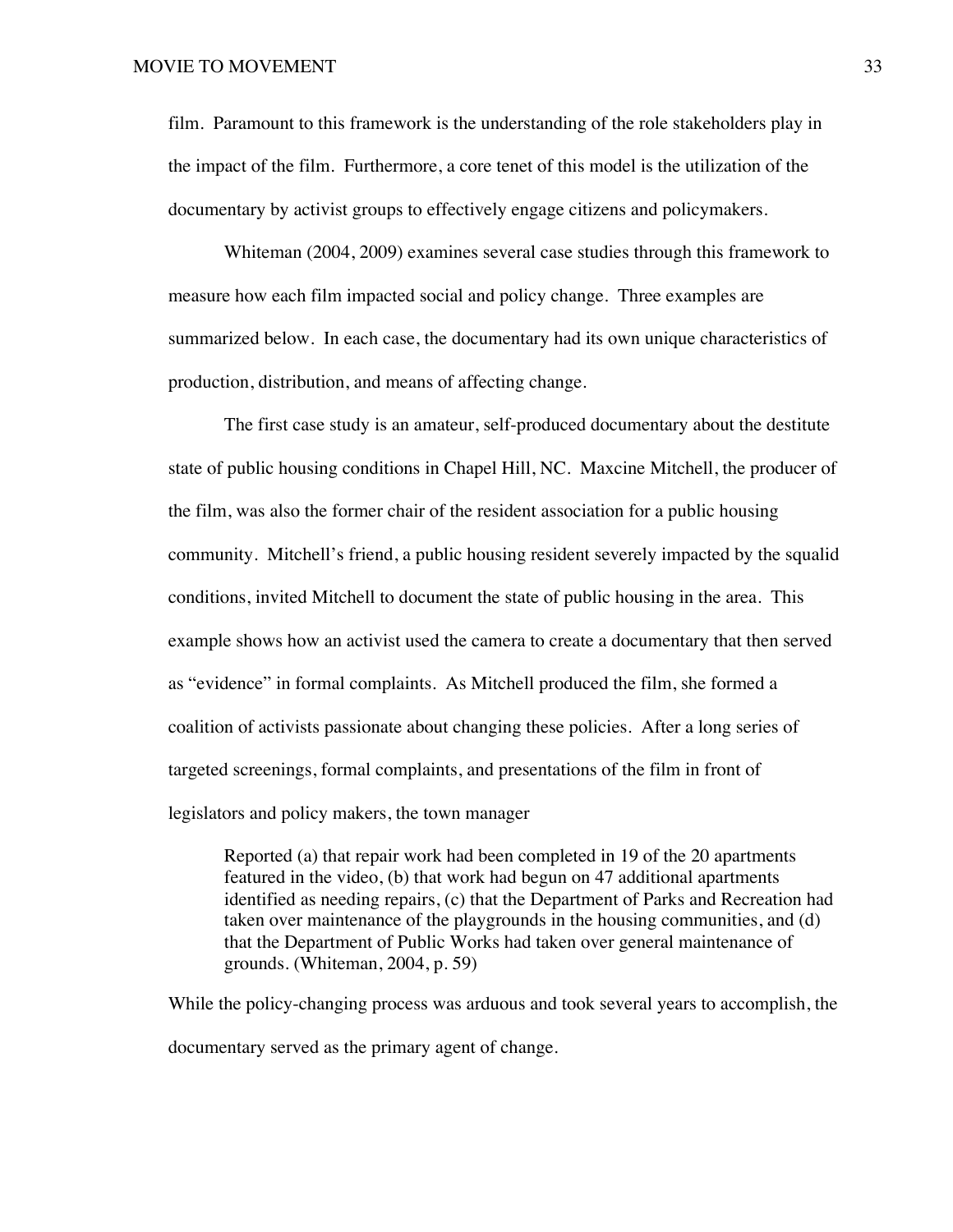A second case study shows how documentary film can be used not to directly change policy, but to educate and reframe the discussion. Rob Danielson's *From the Ground Up* portrayed the social and environmental impacts of mining in Wisconsin. Throughout the production process, the filmmaker formed partnerships with groups and individuals vested in the outcome of the project. These partnerships were crucial in distributing the film. Activist groups conducted the majority of screenings through a variety of different venues – from group meetings, schools, churches, community meetings, and libraries to film festivals, sport shows, and environmental conferences. The film impacted activist groups in two ways: first, it served as an educational training tool groups could use within their networks; and second, it functioned as an authoritative source that activists could use in their argument against mining. The film was also shown to state legislators and officials. The primary impact of the film was not direct policy change, per se, but "an alteration in the character of the debate over the mining issue and the way in which citizens and mining proponents interacted" (Whiteman, 2004, p. 61). Several changes in policy did come about, including the 1998 mining moratorium bill passed by Republican governor, Tommy Thompson. However, it is difficult to establish if the passage of this bill was a direct result of the documentary film. Whiteman does argue that the film accomplished the goal of raising general awareness and understanding of the issues, which, in turn, inspired and empowered citizens to take political action and equipped them with the tools to do so.

A third case study (2009) analyzes the impact of Tracy Huling's *Yes, In My Backyard*, a documentary that investigates the increasing popularity of and demand for prisons in rural American communities. Huling worked primarily as a policy analyst and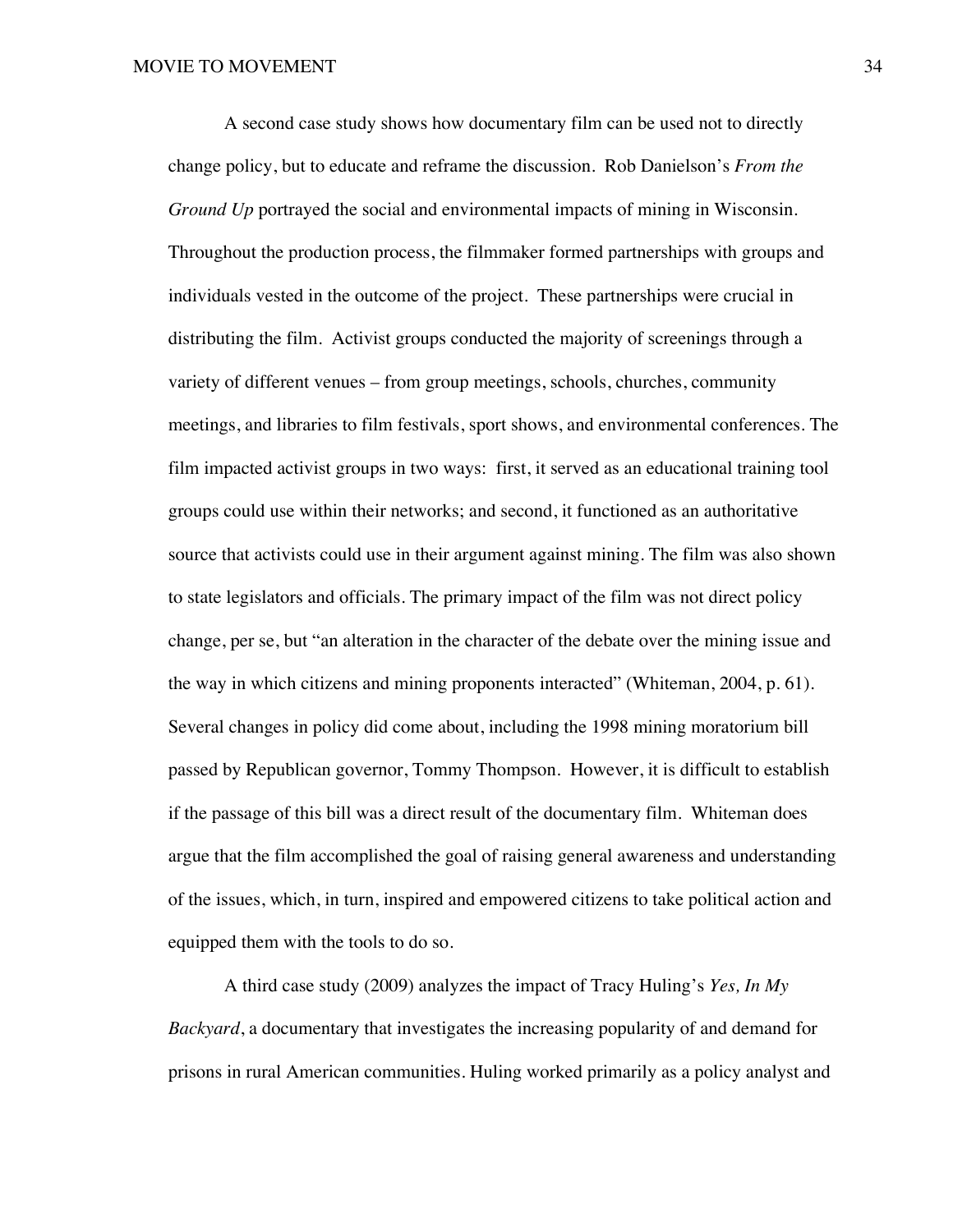lobbyist for the Correctional Association of New York. The film project stemmed from her passion for the subject and the frustration of not being able to address this issue in her professional life. *Yes, In My Backyard* did not take the Michael Moore-esque heavyhanded, partisan approach that has become ubiquitous in political documentaries. Instead, the filmmaker created a multi-faceted, ethnographic portrait of how a small town in New York was affected by the development of two large-scale prisons. The filmmaker outlined the goals of the project:

I hope that the program will be used by prison activists and those concerned with rural development to raise public awareness about and catalyze discussion regarding the implications for both rural and inner-city populations of the use of prison as economic development. (as cited in Whiteman, 2009)

She did not have direct policy goals in mind. Rather, she wanted the film to open up discussions, to be used a forum for initiating a conversation that would hopefully lead to questioning of prison development. National screenings and follow-up discussions had the impact that she desired.

*Yes, In My Backyard* had similar effects as the other case studies on activist and issue-centered social networks. The film helped spark discussions about policy and reframe the policy agenda. It also stimulated new activist organizations and served as a recruiting and training tool. Additionally, film screenings strengthened organizational networks. Furthermore, Huling's work, in part due to her background as a policy analyst, sparked scientific research into the issues addressed in the film.

This case study, along with the two latter, shows the myriad of ways documentary film impacts policy and social issues. Documentary film can be viewed as one piece of the larger picture and a powerful catalyst for change. Unfortunately, it is difficult to measure the specific impact documentaries have directly on policy, precisely because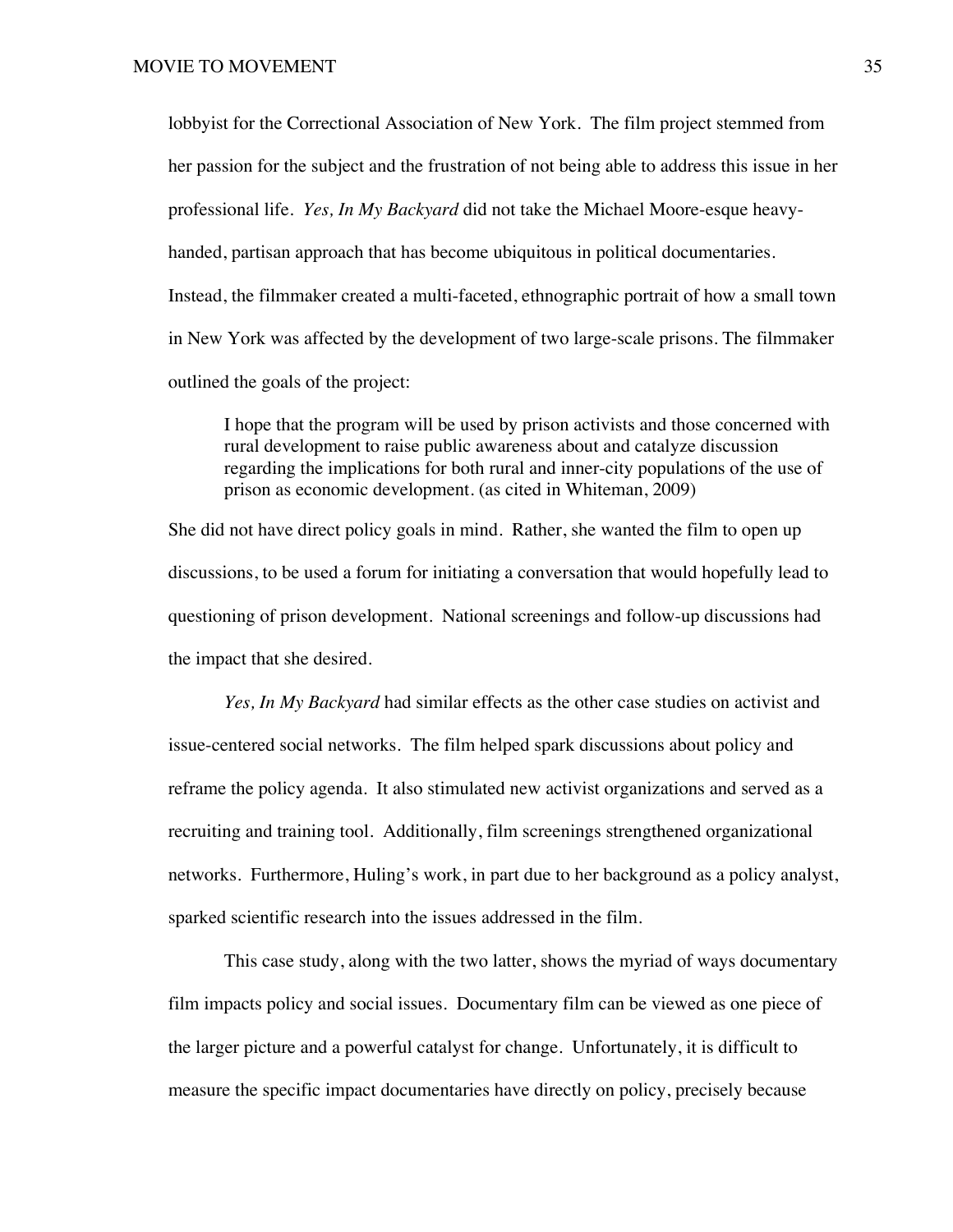there are so many other mitigating factors. One-on-one causation is rare. Regardless, while hard data measuring direct policy impact may not be available, there is compelling evidence, as indicated above, that documentaries wield significant power in the social change process.

# **The Role of Mass Media in Determining the Impact of Documentary Film**

One of the ways in which documentary films spur policy change is by influencing public opinion, which in turn sets the public agenda. However, media coverage of the documentary is paramount in elevating the role of the documentary to a catalyst of change. For example, Michael Moore's 2007 documentary *Sicko*, portraying the dismal state of the American health care system was heavily covered in the press and inspired national and international demonstrations rallying for improved health care (Holtz, 2007; Tanne, 2007). One group of demonstrators, who were health professionals, even dubbed themselves "Scrubs for Sicko" (Tanne, 2007, p. 1338). The film's release in 2007 sparked mass debate and media coverage over healthcare, so much so that it became one of the top issues in the 2008 presidential election.

What is significant about the impact of Moore's film is that the majority of the influence came not from the film itself, but through discussions about and media coverage of the film. A study conducted by the Kaiser Family Foundation (2007) found that in a random US representative sample of 1,500 adults, only 4% of had seen the film, yet 46% had either seen it or *heard or read about it* approximately a month after its national debut. These results imply that almost half of all American adults were familiar with the film. Of those who stated they were familiar with the film, 45% indicated they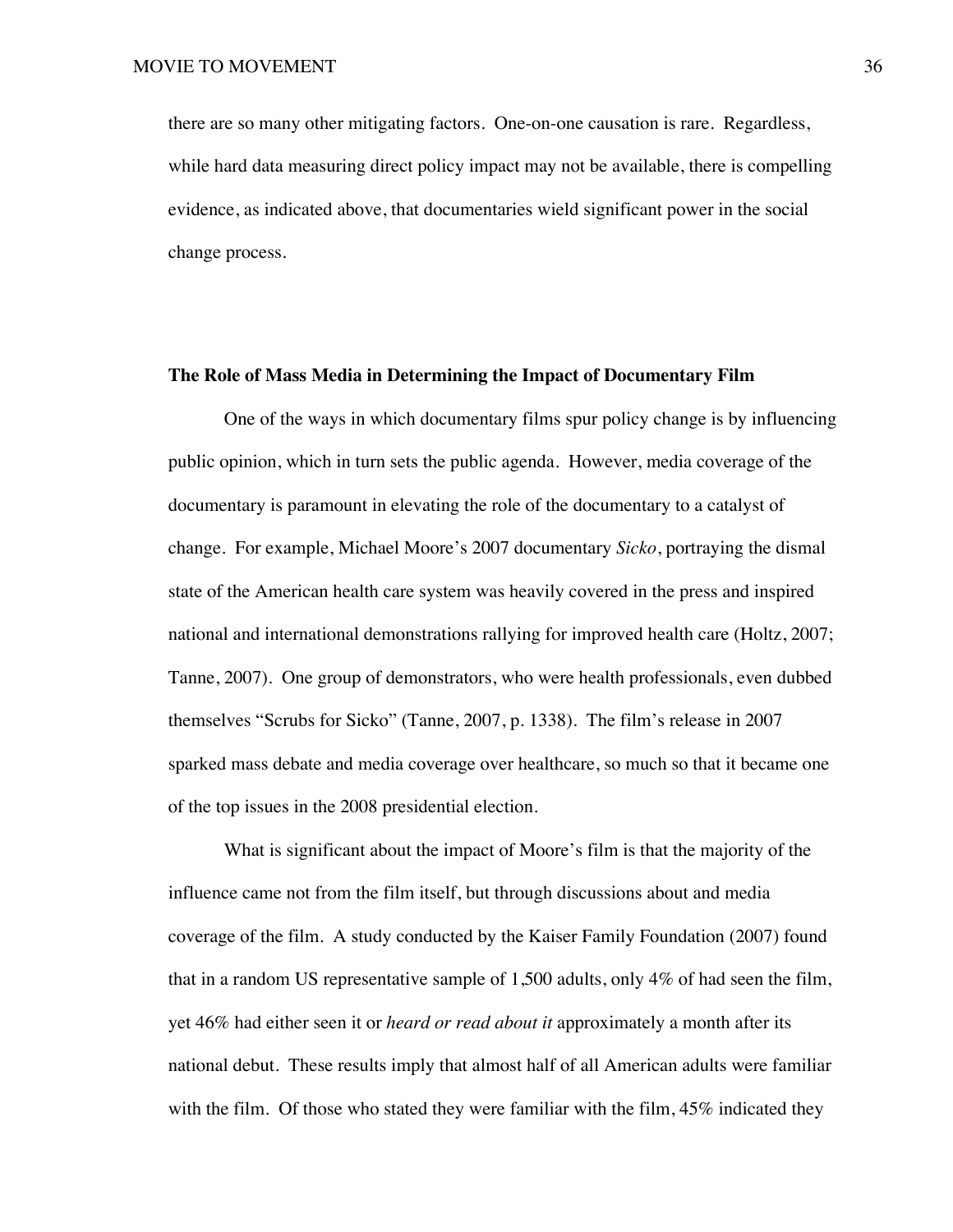had a conversation about the issues in the film with friends, co-workers, or family. Furthermore, while only 4% of the sample had seen the film, a full 33% felt the film "accurately represents problems in the US health system" and 36% though the film "overstated" these problems (Kaiser Family Foundation, 2007, www.kff.org). Heavy media coverage of the film helped to make people aware of the film and the issues covered therein. Discussions about the film further helped to form public opinion – so much so that those who had not seen it had formed opinions about the film itself. After the release of the study, Kaiser President and CEO Drew E. Altman stated, "Our polls show how the combination of good timing, a controversial director, and lots of free media attention can generate real impact for a film that very few people have actually seen." This evidence demonstrates just how influential the mass media can be in the public discourse of a film.

Some authors counter that the media do not have as much influence on setting the public agenda as argued above. Asmita Naik (2008) contends that policymakers set the public agenda, not mass media. She uses the example of celebrity chef Jamie Oliver's documentary *School Dinners*, which premiered in Britain in 2005, shocking households nationwide with a grim picture of school food. One year prior, the British government released a policy statement with vast improvements to school food. However, the overwhelming media coverage of Oliver's impact made it seem that the documentary created shift in school food policy, when the government was laying the groundwork for improving school beginning in 1997. Naik points out that media stories regarding food and health were limited in 1997 (less than 500) but grew to 5,000 by the year 2005, proving again how the media are following policymakers' lead.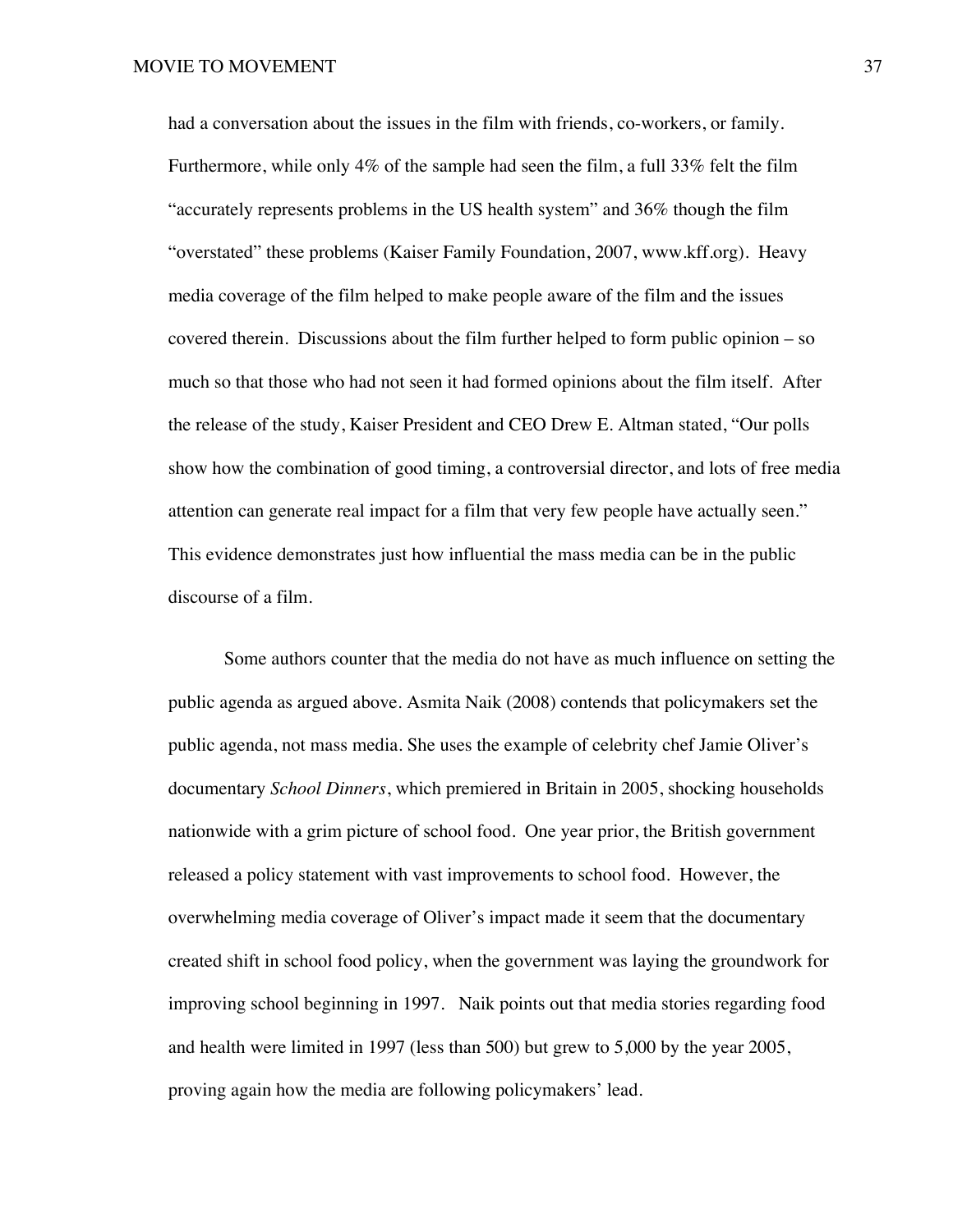It is important to note this study in order to provide an alternative perspective. However, it could still be argued that regardless of whether the media or the government set the initial agenda, media stories do influence public opinion – and public opinion puts pressure on policymakers to enact or enforce policy measures.

#### **Using Film to Change Behavior**

While it is difficult to estimate the direct impact documentary films have on public policy, there is definitive quantitative data measuring the influence of film and video on individual attitude and behavior change. Public health and social science research studies have investigated how film and video can change health behaviors and/or attitudes and perceptions about health. This section provides several examples of how this medium has been used in the public health setting to influence health behavior.

## **Effect of the Film** *Super Size Me* **on College Students' Knowledge and**

**Attitudes.** A study by Cottone and Byrd-Bredbenner (2007) investigated how viewing the documentary film *Super Size Me* affected college students' knowledge and perceptions about fast food. The study looked at several measures, including "knowledge, attitude, self-efficacy, healthy weight locus of control, and stage of change" (p. 1197). The researchers also assessed how much emotional impact the film had on participants, as well as its ability to raise consciousness. The research design was a pretest-posttest follow-up control group  $(n=135, 54\%$  female) in which the experimental group (n=80) viewed the film *Super Size Me* and the control group (n=55) saw an unrelated narrative film. All students were surveyed approximately ten days before seeing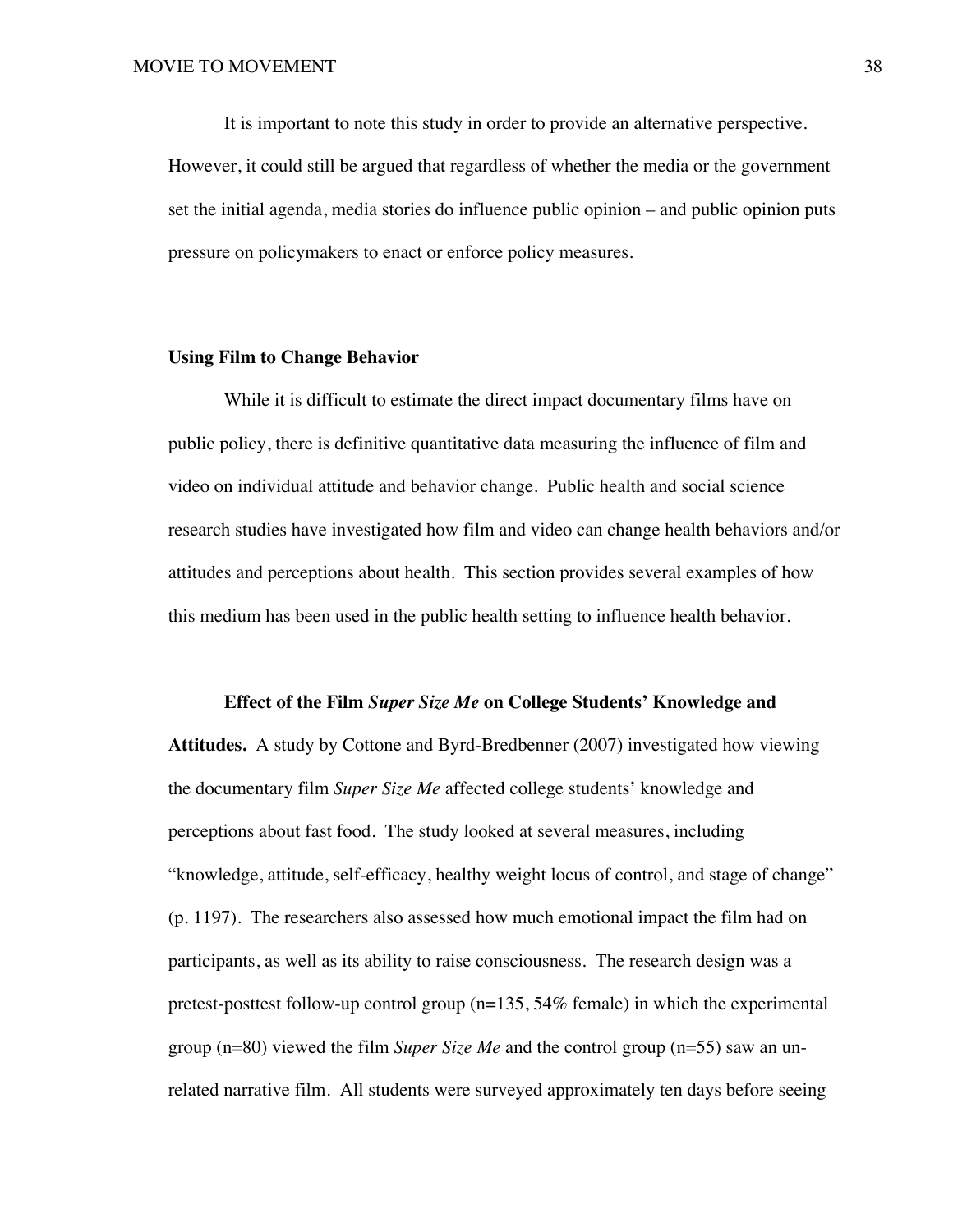the film, then immediately after the film, and again about nine days following the viewing. According to unpaired *t* tests, the control and experimental group had no significant differences at pretest. Any students who had previously seen *Super Size Me* and*/*or read *Fast Food Nation* were allowed to see the unrelated film, but their data was excluded in the analysis.

The results found that short-term knowledge  $(p<0.01)$  and internal locus of control  $(p<0.05)$  significantly increased at posttest and follow up in the experimental group. Self-efficacy and perceived susceptibility to obesity also increased at both posttest and follow up, but were not statistically significant at follow-up. Additionally, the stage of change for reducing fast food intake increased at both posttest and follow up in the experimental group  $(p<0.01)$ . Other attitudes, such as "feelings about the (un)healthfulness of fast food"  $(p<0.01)$ , "personal concern about maintaining a healthful weight" ( $p<0.05$ ), and "consciousness-raising" ( $p<0.01$ ) ( $p. 1200$ ) significantly increased at posttest, but decreased at follow up. Furthermore, both emotional arousal and consciousness-raising (p<0.01) indicators increased.

The researchers acknowledge several limitations to this study. First, the participants were a convenient sample of college students, most of whom were healthy and normal-weight. The results, therefore, cannot be generalized to the population at large. They also point out that the study only measured attitudes and knowledge, not actual dietary behavior. A further limitation the authors fail to acknowledge is the short length of time from experiment to follow up test. To truly test the effects of the film on attitudes and behavior, follow up would be required more than nine days following the viewing of the film.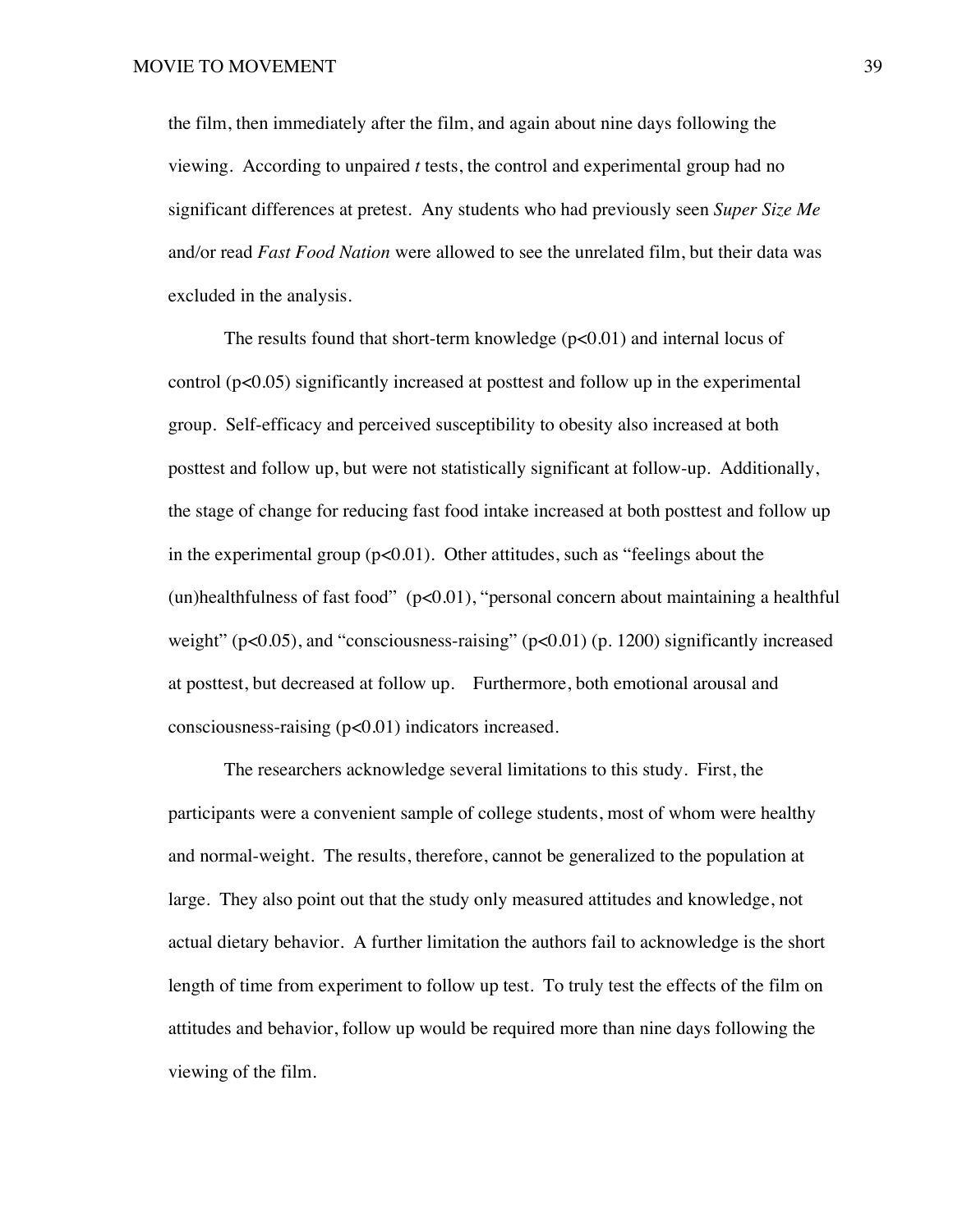Despite these limitations, this study has several significant implications. It demonstrates the impact that viewing a documentary film can have on changing attitudes and perceptions among college students. The results prove how seeing the film *Super Size Me* can both increase an individual's level of perceived susceptibility and motivate them to change their behavior. Additionally, the film's emotional arousal capabilities enhance the impact it can have on audiences.

**How a "Food and Society" Course Can Influence College Students' Eating Behavior.** A study by Hekler, Gardner, and Robinson (2010) looked at how exposure to political and social-issue content, including viewing several documentary films within a college classroom environment affected students' eating behaviors. The researchers offered a college course entitled "Food and Society" featuring popular food-related political and social justice-oriented works, including the documentaries *Super Size Me, Our Daily Bread,* and *King Corn*. The 28 participants were not only required to complete writing assignments, they also had to create a short web video for the course. Students (n=72) enrolled in three traditional health science courses served as the control group. The courses included "Health Psychology," "Community Assessment/Health," and "Obesity: Clinical/Societal Implications" (p. 544). The researchers acknowledge several limitations in their sampling method, namely that the participants of the study were not randomly assigned and all participants were undergraduates at a prestigious university – a highly homogenous group. However, the demographics between the control and the experimental group were very similar in terms of age, race, gender, and weight.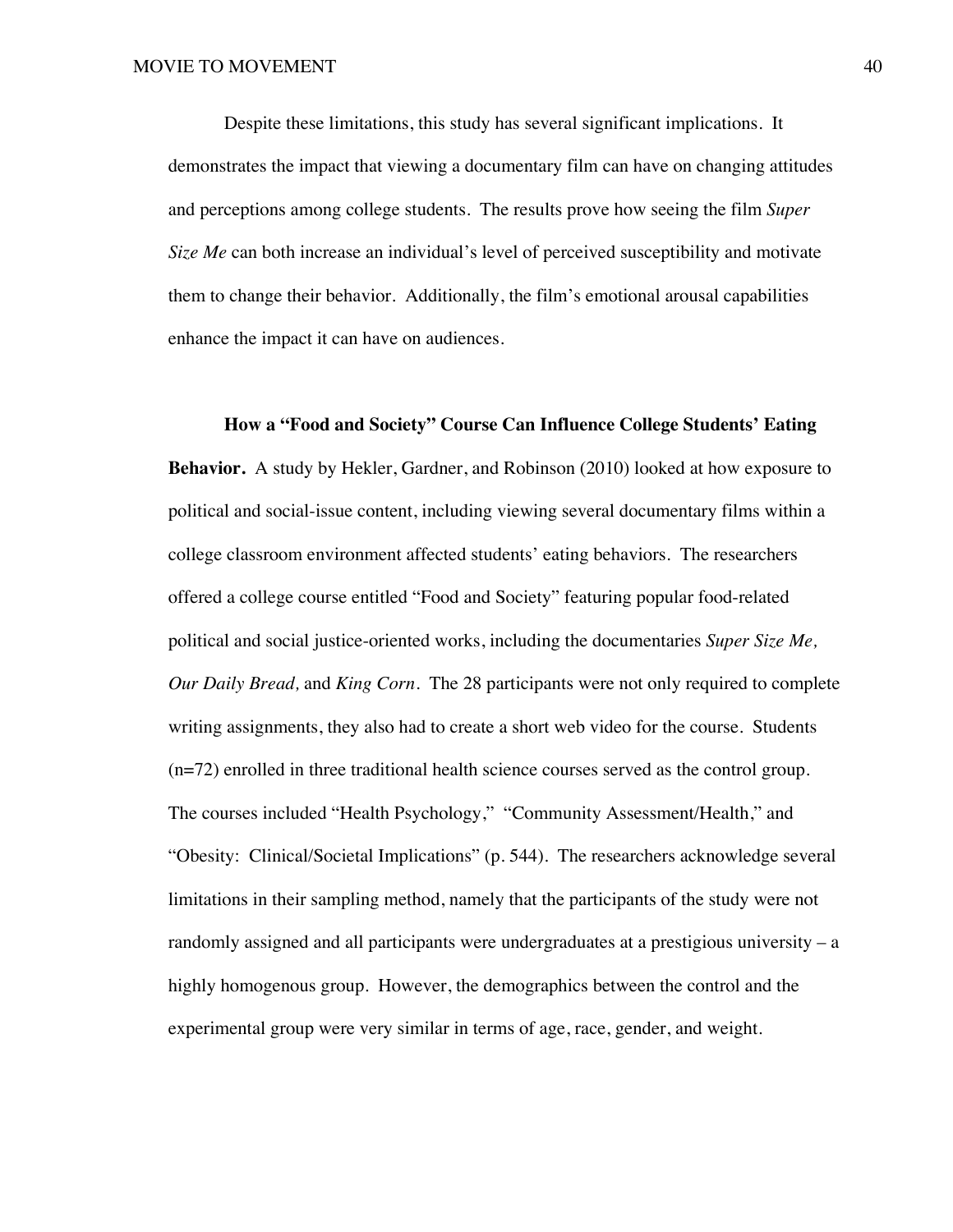The aim of the study was to test whether a food-related political science course could act as a "stealth intervention" in changing students' dietary habits. Stealth interventions are interventions for behavior change in which the visible focus is not actually on the particular behavior, but results as a by-product of another motive (Robinson, 2010). The Food and Society course thus focused not on the negative health effects of poor dietary habits, but on the social and political ramifications associated with what individuals choose to consume. Students in all groups were required to complete a dietary intake assessment pre- and post-test and a questionnaire ranking importance of different social values – namely "eating a healthful diet, staying physically fit, environmental sustainability, animal rights, social justice, and ethics and morality" (Hekler, Gardner, & Robinson, 2010, p. 544).

The results indicated that the participants from the Food and Society course changed their dietary habits significantly more than the comparison group. Specifically, they increased their overall vegetable consumption and reduced their consumption of high-fat dairy items in comparison to the students enrolled in all other three classes. In addition, the Food and Society students had stronger beliefs in the importance of issues such as the environment, animal rights, and a healthy diet. There were no significant differences in behavior or attitude change among the three comparison groups. This study clearly demonstrates the power of politically oriented, innovative teaching strategies on health behavior. Social issue films and media can be used as influential stealth interventions, especially among youth. One limitation that the authors failed to acknowledge about this particular study is that the research does not assess the long-term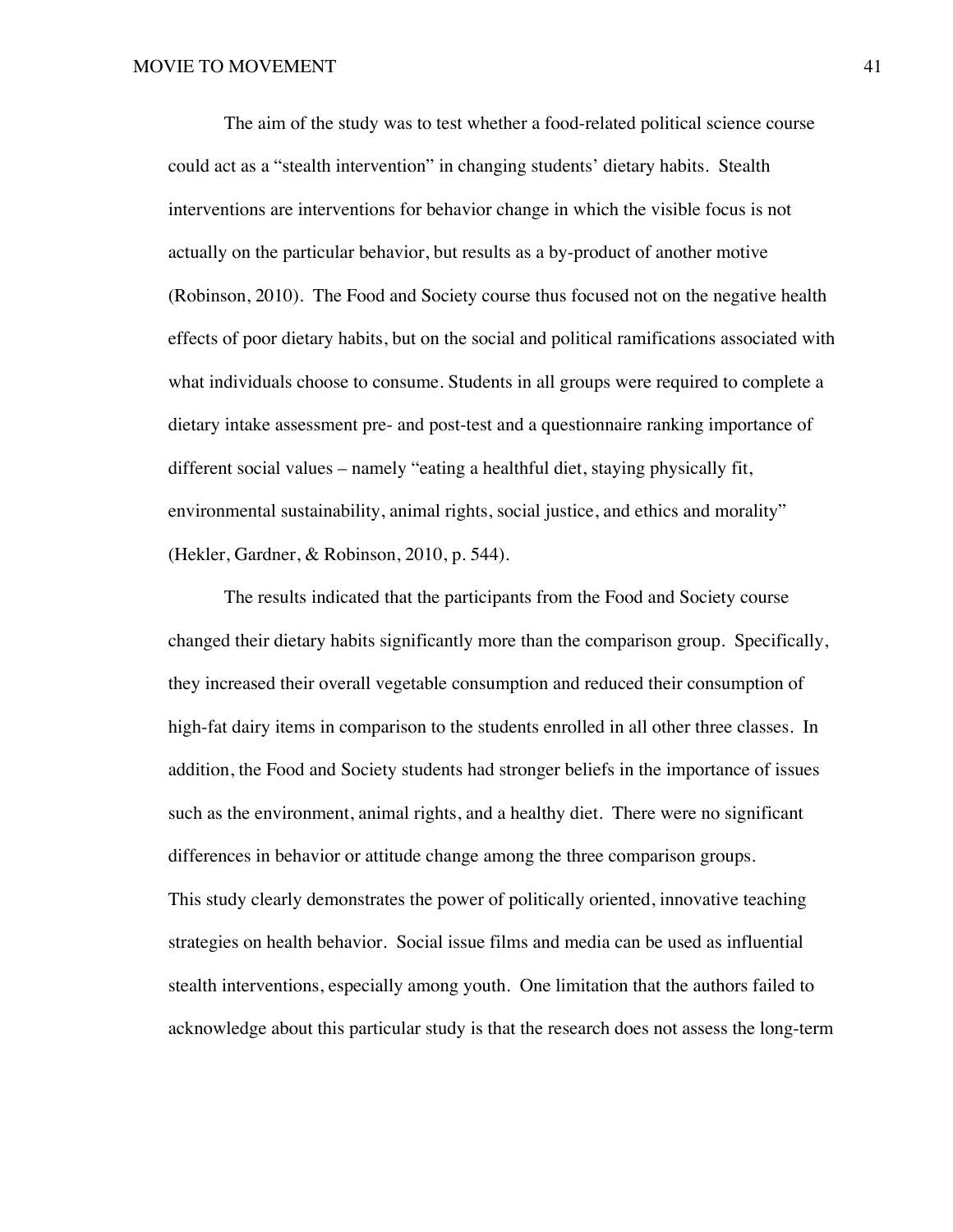impact of such a course. Follow-up studies with the participants could help determine if the course had a lasting effect on their eating habits and attitudes.

**Video Nutrition Education Lessons and Dietary Change Among Low-Income Women.** Another study by Cox, White, and Gaylord (2003) looked as using video nutrition education lessons with low-income women in lieu of individual client consultations. The purpose of this study was to see if a video lesson was as effective in changing dietary behaviors as person-to-person meetings, with the intent of using the video lesson format as a cost-saving device for the nutrition education agency. The researchers conducted a quasi-experimental study, with participants randomly assigned to either the "Traditional Group" (n=66) or the "Video Group" (n=42). Both groups received 12 lessons on how to improve dietary behavior, based on the nutrition lesson series, *Eating Right is Basic*. The "Traditional Group" was given lessons either in small groups of nine to ten individuals or in one-on-one consultations. Meanwhile, the "Video Group" consisted of videotape lessons with handouts that the group members were to watch at home, along with telephone visits and five home visits. In both groups, program assistants (PAs) followed scripts and guides to ensure internal validity.

To assess the impact of the lessons, the researchers collected 24-hour food recalls pre- and post-intervention using the Food Stamp Programs' Standard Expanded Food and Nutrition Education Program Family Record. The results showed significant dietary improvements in both groups, including increased consumption of fruit, calcium, vitamin A, and vitamin C. In addition, the Video Group increased their fiber intake. The findings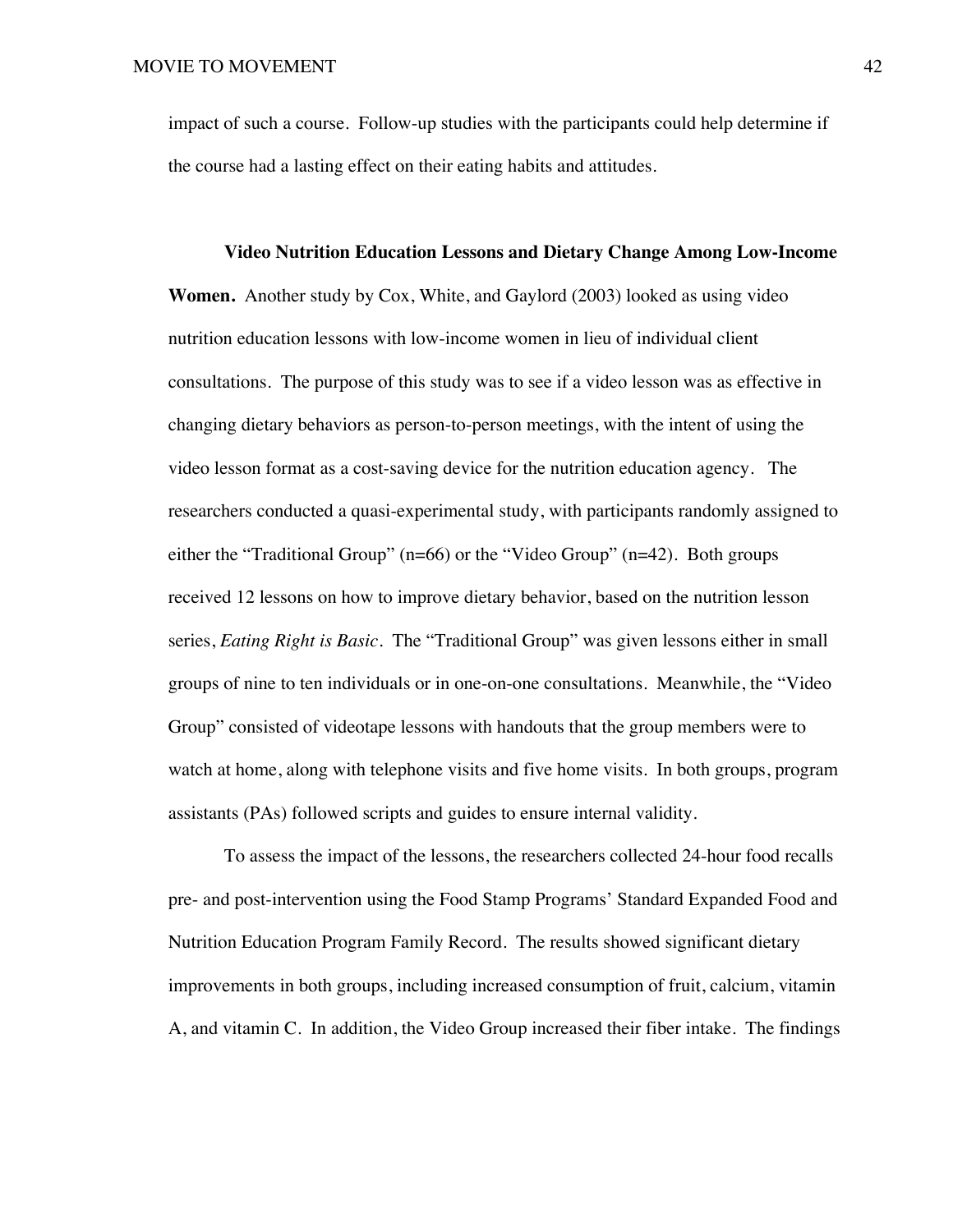of this study indicate that both modes of instruction are effective, with video lessons having a slightly stronger impact.

The video lessons, in combination with home visits and telephone appointments, proved to be a more effective delivery of nutrition education than the traditional mode of delivering a series of individual or small group lessons. Specfically, the video lessons, including home visits and other appointments, cost less to administer than the traditional lessons. The total cost for one PA's yearly caseload, including their time, travel costs, and lesson materials, was \$4,820 with the video lessons versus \$13,463 for the traditional lessons. This evidence demonstrates the fiscal advantage of using media as a health education tool.

#### **Using Video to Improve WIC Professionals' Nutrition Counseling Skills.**

A study by Whitaker, Sherman, Chamberlin, & Powers (2004) investigated how video can affect the behavior not of clients, but the health professionals themselves. The goal of the study was to improve WIC professionals' nutrition counseling skills. In their estimation, "WIC health professionals would be more likely to adopt new approaches to the problem of obesity if they first perceived the problem from the clients' perspective," (p. 380). The study consisted of screening *Beyond Nutrition Counseling: Reframing the Battle Against Obesity*, a 20-minute video specifically produced for the study, chronicling barriers WIC clients and their children face in obesity prevention. The content in the video was based on previous qualitative research by the authors. Following the screening, researchers conducted small, facilitated discussion groups that focused on possible solutions. The sample was non-random, comprised of self-selected WIC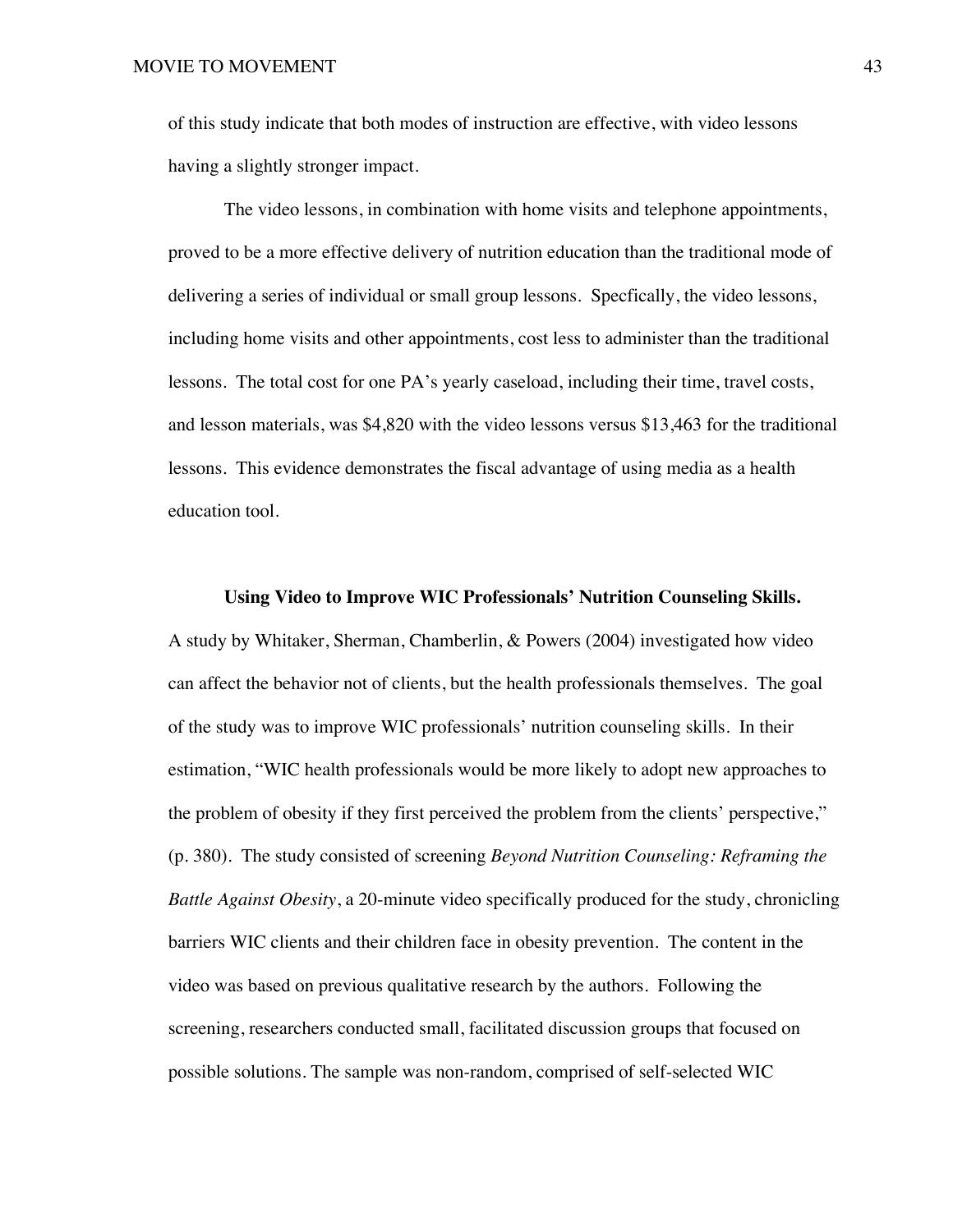professionals at the 2001 Kentucky Maternal and Child Health Conference (n=155). Before viewing the film, each participant was asked to fill out a questionnaire that included demographic information and questions about their perceptions of barriers that WIC clients encounter making healthy food choices. The participants were asked to answer these same questions immediately following the film and again after the group discussion. The participants were given different colored pens at T1, T2, and T3, which were used as a color-coding device for each test time.

The results showed that before the intervention, over half of the participants could not indicate any barriers and over 90% were unable to name any solutions. Following the intervention, this number increased – over a third of participants recorded one or more barrier than at baseline and one-fourth of the participants pinpointed one or more solutions. These results suggest that the video was successful in changing short-term perceptions of WIC professionals.

#### **Effects from Media Exposure Alone Versus Media Exposure with Discussion.**

One of the primary weaknesses of most of the research on the effects of media exposure is that it fails to differentiate between the effects of exposure to media alone and when paired with a discussion following the exposure. Rojas, et al. (2005) attempted to address this gap in the research by conducting a quasi-experimental study about the effects of viewing *Two Towns of Jasper,* a PBS documentary about a racial killing, on perceptions and attitudes about race.

The study randomly recruited public television members to participate. Participants were divided into three groups – one group was asked to attend a special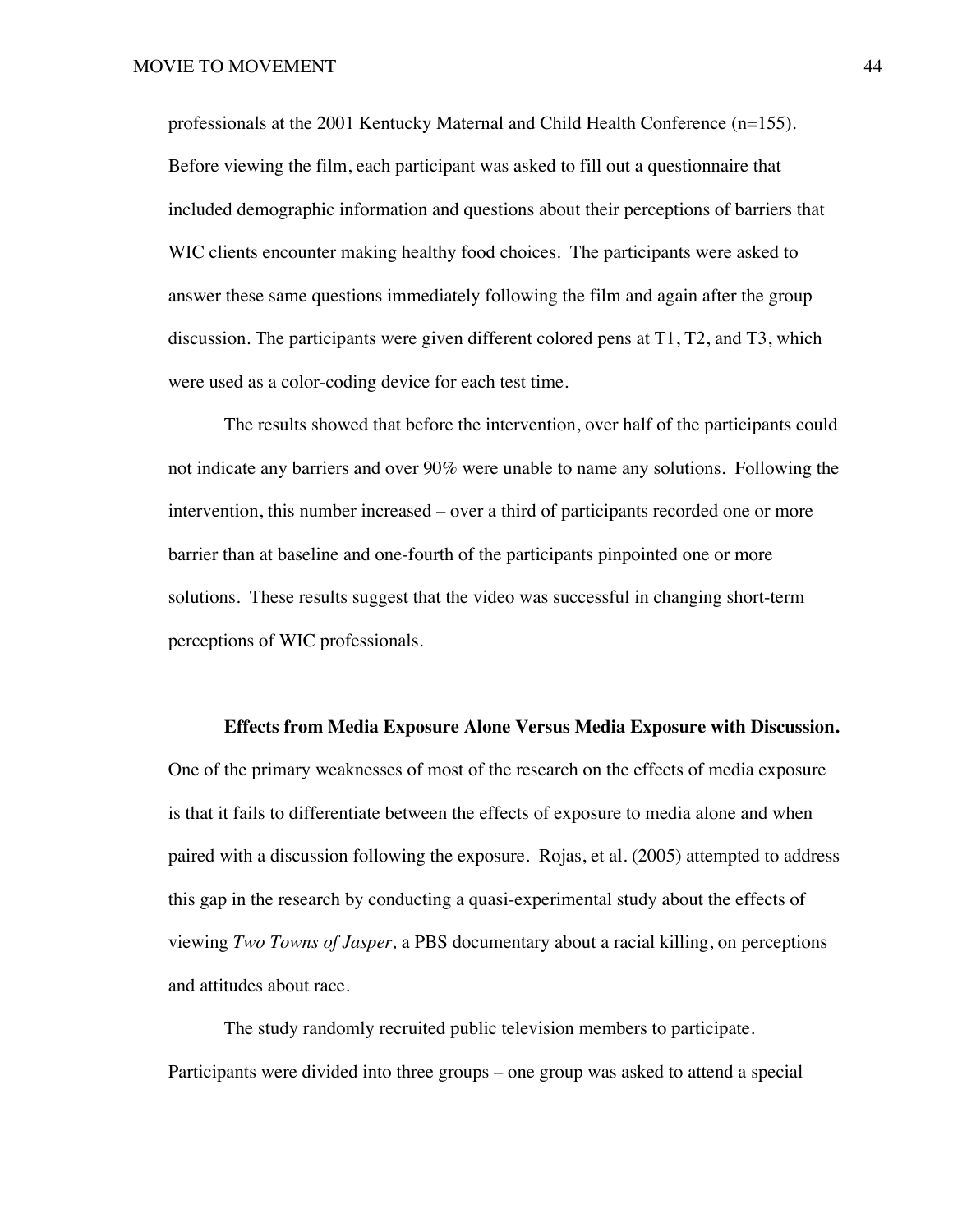screening prior to the television premiere, followed by "media dialogue session"; a second group watched the film as a television broadcast with no formal subsequent discussion; and a third control group did not watch the film or participate in any discussion. Following the broadcast premiere, all 3,000 public television members of the Madison, WI area were mailed a survey about race issues, media and community engagement. The questionnaire also included demographic questions. 92 (10%) of those who responded attended the screening and forum; 239 (26%) only saw the film on television; and the rest of the respondents did neither. The researchers acknowledge that sampling from PBS members only was a major limitation in their research design, resulting in a non-representative sample. They also point out that those who attended the screening event were self-selected and tended to be young, liberal, lower-income women of color, with a history of political involvement. These demographic variables were consequently controlled for in the analysis of the results.

The results indicate that both exposure to the documentary film and the discussion increased all three of the criterion variables: 1) "awareness of racism", 2) "willingness to discuss racial issues", and 3) "willingness to participate in civic activities regarding racial issues" (p. 101). In congruence with these results, those exposed to the film scored higher on these variables than the control group. The study also concluded that the screening event and forum had a significantly higher impact on raising awareness of racism and willingness to participate in civic activities than merely viewing the film on its own. However, there was no significant difference between the forum group and the film group on "willingness to discuss racial issues."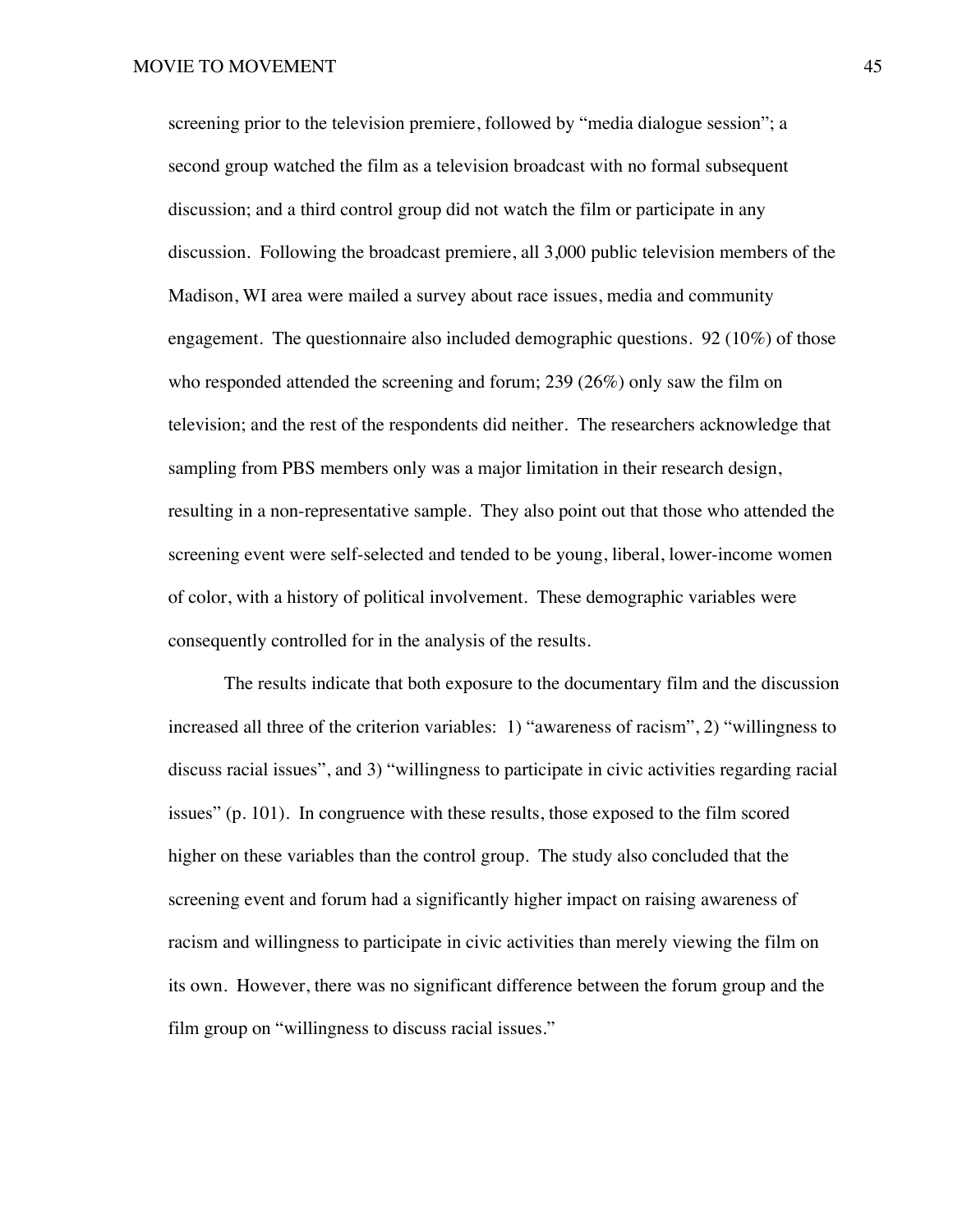This study's significance is two-fold: 1) it verifies the notion that a documentary film can increase awareness of an issue, willingness to discuss that issue, and furthermore, willingness to take political action; and 2) it provides proof that participating in a discussion following a film screening significantly heightens these effects.

# **Conclusion**

Documentary film, as evidenced by numerous studies, is a potent agent of change. Since the birth of film, the documentary genre has been utilized as a major component in effective public health campaigns. Documentary films have been shown to be successful in diverse public health settings to influence individual health behavior and attitudes – in a variety of populations from college students to WIC clients to health professionals themselves. In addition to swaying individual behaviors and attitudes, documentary films have proven to be a powerful method for influencing public policy change. The power documentary films wield lies not only in the finished film itself, but in the stakeholders of the larger issues addressed in the film. These individuals, organizations, and networks help take the messages in the film off the screen and onto the streets. These larger social-issue networks, along with mass media coverage use the documentary to shape public opinion around an issue, which in turn, affects policy change. Documentary film, therefore, can be seen as an instrumental tool in a broader social movement framework to impact change.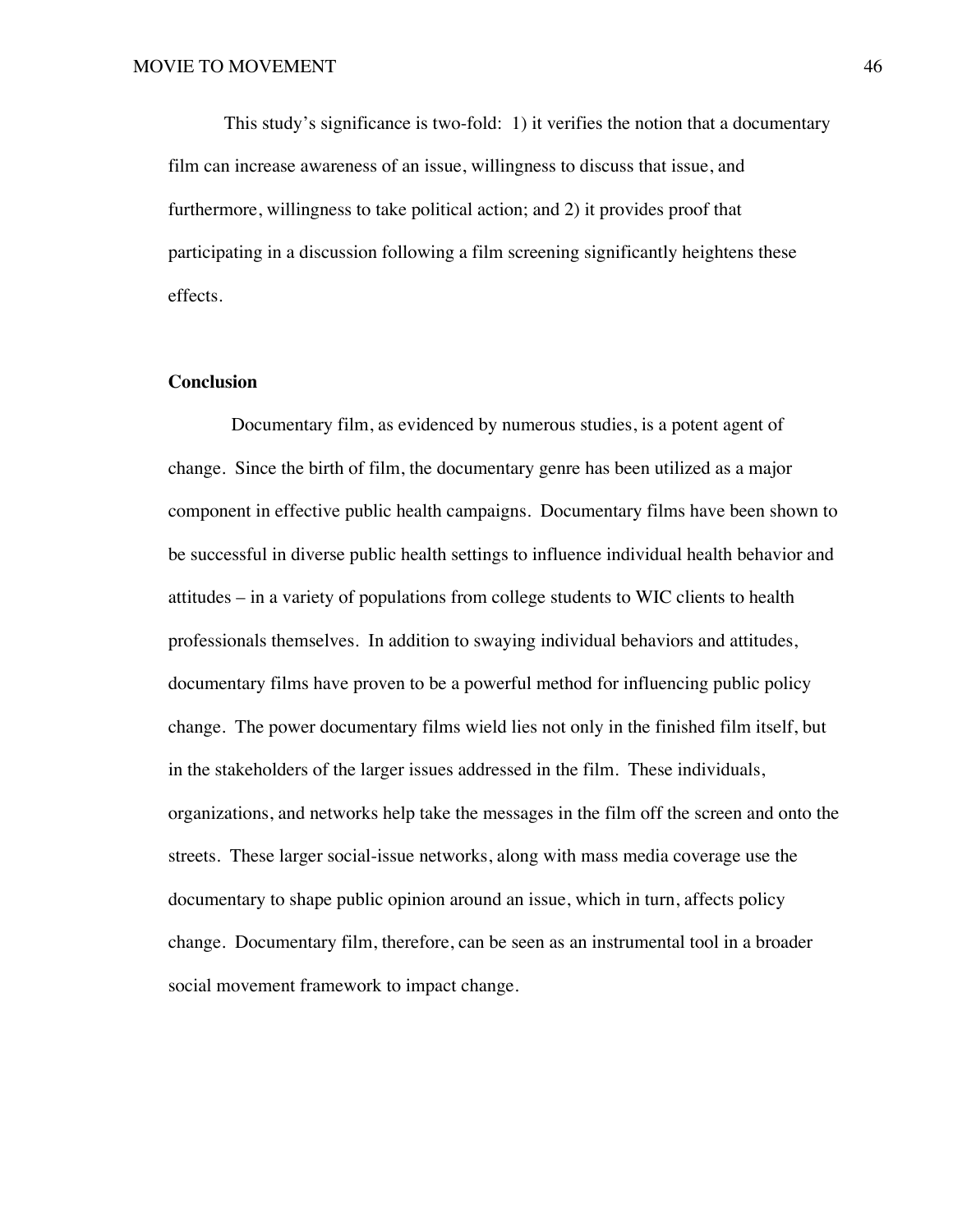## **Chapter 6**

# **Theoretical Frameworks**

# **Two-Step Flow Theory**

There is an abundance of media and communication theories to explain the impact of media on various aspects of society, including public health and social change (Atkin & Wallack, 1990; Katz & Lazarfeld, 1955; Moyer-Gusé, 2008; Slater, 1999; Slater & Rouner, 2002; Wells & Hakanen, 1997). Katz and Lazarfeld's two-step flow theory (1955), a communication theory, posits that information and ideas from the media are disseminated and spread from "opinion leaders" to "the less active sections of the population" (p. 32). According to this theory, every social group has specific opinion leaders who influence others' opinions. Opinion leaders operate in social networks, large and small, from associations and companies to circles of friends and families. The twostep flow of communication operates as follows: 1) opinion leaders pass on ideas and information from the media to others within their "network of interpersonal communication;" 2) these messages are then reinforced or counteracted when others encounter the same messages in the form of mass media, otherwise known as "reinforcement function" (p 45), see Figure 3. Influence is not solely a direct, one-way channel from the media to individuals, but rather through an interactive dissemination process that involves sharing and discussion of ideas. Recurrent exposure to the media helps to reinforce or sometimes counteract the ideas, bolstering public opinion.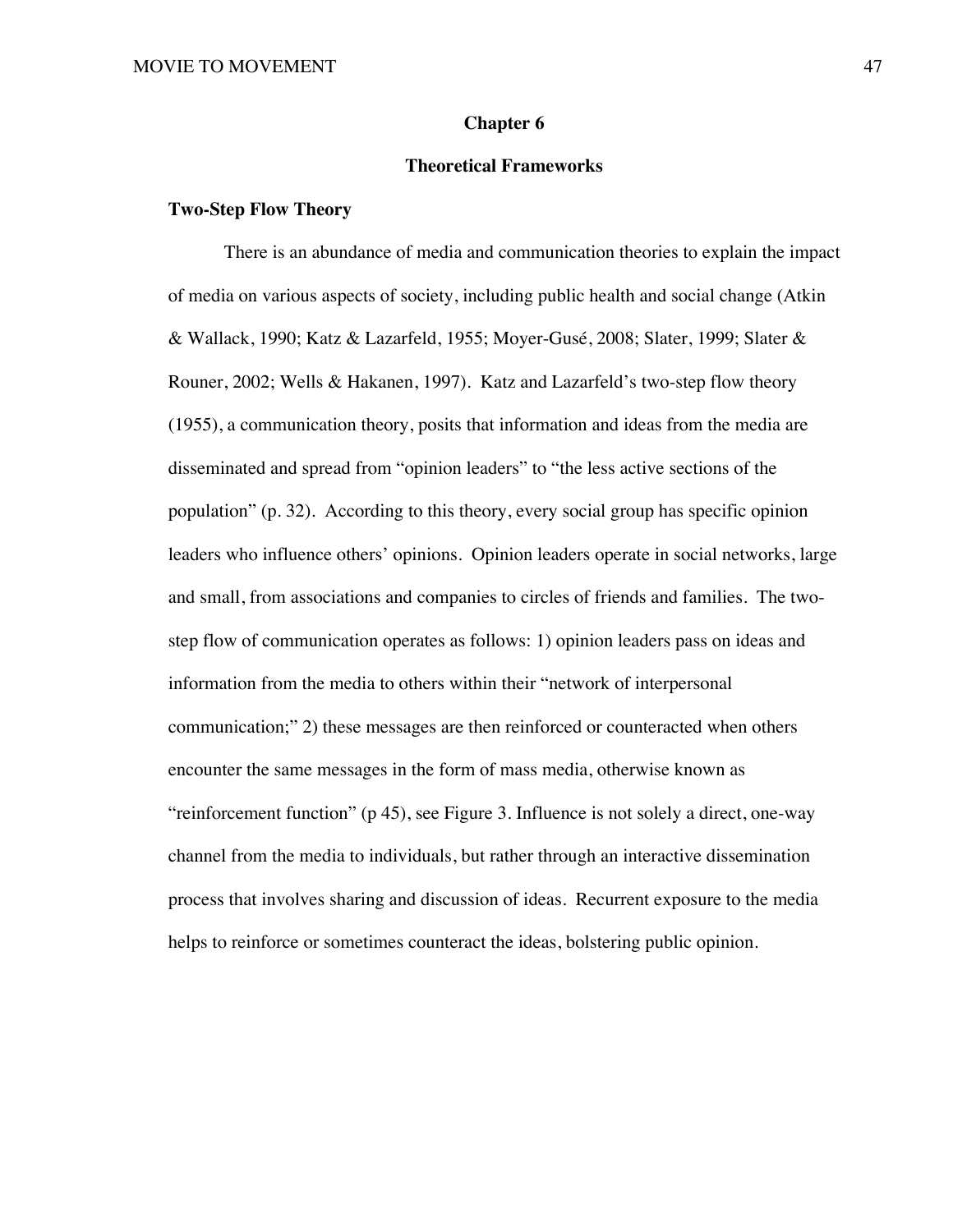Figure 3 *Two-Step Flow Theory*



This theory supports the avenues through which the media sets the public agenda. As Atkin and Wallack point out, "The mass media may not tell people what to think, but they clearly do tell people what to think about" (p.42). While heavily persuasive, media influence is not totalitarian, nor is it one-directional. Slater (1999) asserts, "[media] coverage can stimulate discussion between friends, family, colleagues, and neighbors that is likely to influence perceived social norms and expectations concerning the behavior, as well as impact [issue] salience directly" (340). The two-step flow theory helps to explain why discussions following film viewing increase changes in behaviors and attitudes more than just viewing a film on its own.

# **Stages of Change Model**

Slater (1999) uses Prochaska and DiClemente's stages of change model (also known as the transtheoretical model) to understand how media affect behavior and attitude, in order to effectively design communication campaigns. Although not a formal theory, the stages of change model developed as a method for understanding the process of health behavior change. It posits that individuals are continually moving through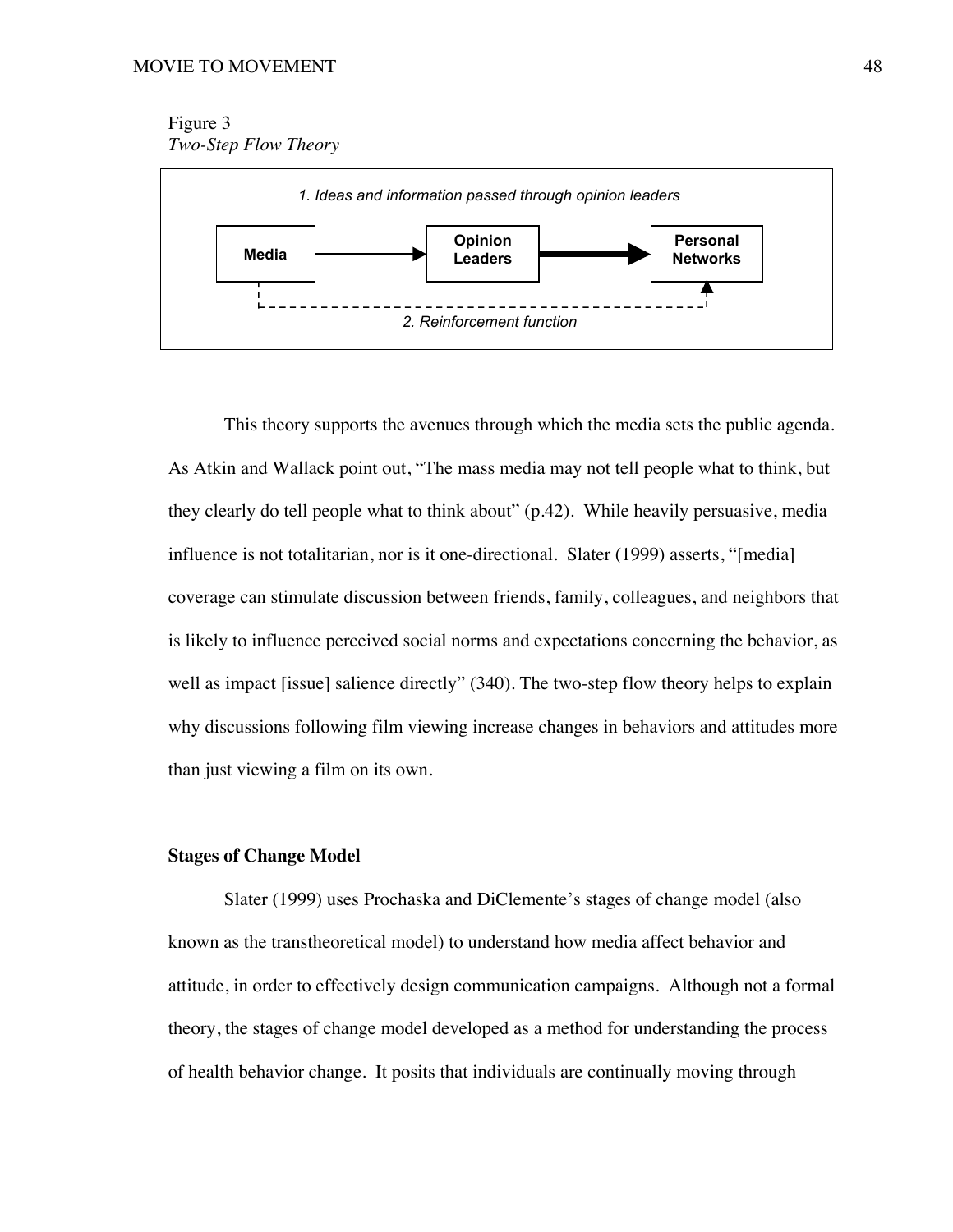different stages of thought regarding health behavior. The five stages are: 1) precontemplation – the individual is not cognizant of change or has no desire to change; 2) contemplation – the individual is thinking about making a change; 3) preparation – the individual gets ready to make a change or has the intention to change; 4) action – the individual takes some form of action; and 5) maintenance – the individual has made a significant change and is taking steps to maintain that change. Relapse is a sixth stage that may or may not have relevance (Prochaska & DiClemente, 1982). The stages, while sequential, are constantly in flux, wherein individuals move back and forth along the spectrum.

Slater (1999) discusses how to use these five stages to effectively tailor health communications strategies. He suggests specific communication strategies for each stage in order to move an individual from one stage to the next. The intended outcome and suggested strategies are outlined in Table 1 below.

Table 1

| <b>Stages of Change Health Communication Strategies</b> |                                        |
|---------------------------------------------------------|----------------------------------------|
|                                                         | $\mathbf{v}$ . The set of $\mathbf{v}$ |

| <b>Stage of Change</b>                       | <b>Intended Outcome</b> | <b>Communication Strategy</b> |
|----------------------------------------------|-------------------------|-------------------------------|
| Precontemplation $\rightarrow$ Contemplation | Increased awareness     | Dramatic/entertaining         |
|                                              | about the issue         | Simple messages               |
|                                              |                         | Credible sources              |
|                                              |                         | Repetition                    |
| Contemplation $\rightarrow$ Preparation      | Acceptance of issue     | Narrative/entertaining        |
|                                              | Willingness to act      | Dangers/threats               |
|                                              |                         | Anecdotal information         |
| Preparation $\rightarrow$ Action             | Political action        | Modeling of necessary skills  |
|                                              | Behavior change         | Repetition                    |
|                                              |                         | Hard evidence                 |
|                                              |                         | Quantitative data/statistics  |
|                                              |                         | Strong language               |
| Maintenance                                  | Sustained change        | Reinforcement                 |
|                                              | Continued involvement   | Quantity of messages more     |
|                                              |                         | important than content of     |
|                                              |                         | messages                      |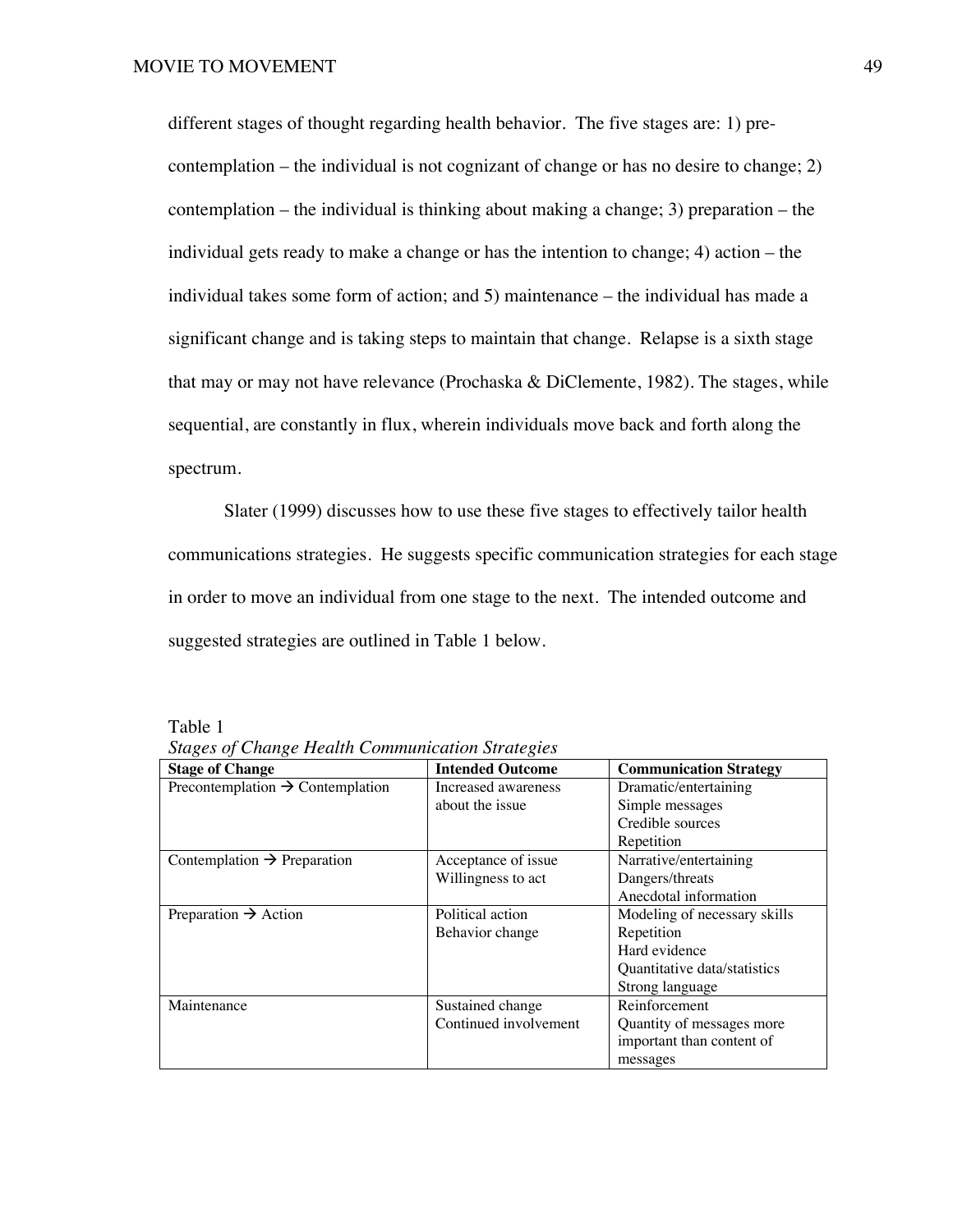The goal in moving an individual from precontemplation to contemplation is increasing awareness about an issue. The communication strategies best suited for this stage are the use of simple, entertaining, and dramatic methods. Anecdotes and examples are powerful methods of persuasion for this stage. Additionally, it is critical that messaging comes from a credible source and is repeated multiple times through multiple channels (Slater, 1999).

In persuading an individual to move from contemplation to action, many of the same strategies are employed. The communication form should again be narrative and entertaining, using testimonials and anecdotal information. At this stage, it may be effective to illustrate the threats or dangers the issue poses. Human-interest stories about those affected by the issue have more salience at this stage than statistics. The intended outcome of these strategies is acceptance of an issue and a willingness to act (Slater, 1999).

Slater (1999) asserts that the move from preparation to action is an iterative process. "A person experiments with a new behavior, tries it again, and eventually, one hopes, adopts it with some success" (p. 347). In order to assist the individual in adopting the new behavior, it is essential to provide modeling of the necessary skills. It is also important to offer repetitive messages to reinforce issue salience and bolster motivation. Crucial to this stage is providing hard evidence and quantitative data to drive an individual to take action. In addition to statistics and hard facts, stronger language than employed during earlier stages is pivotal.

Finally, health communication strategies to keep an individual in maintenance focus on reinforcing the behavior and the salience of the issue. The quantity of messages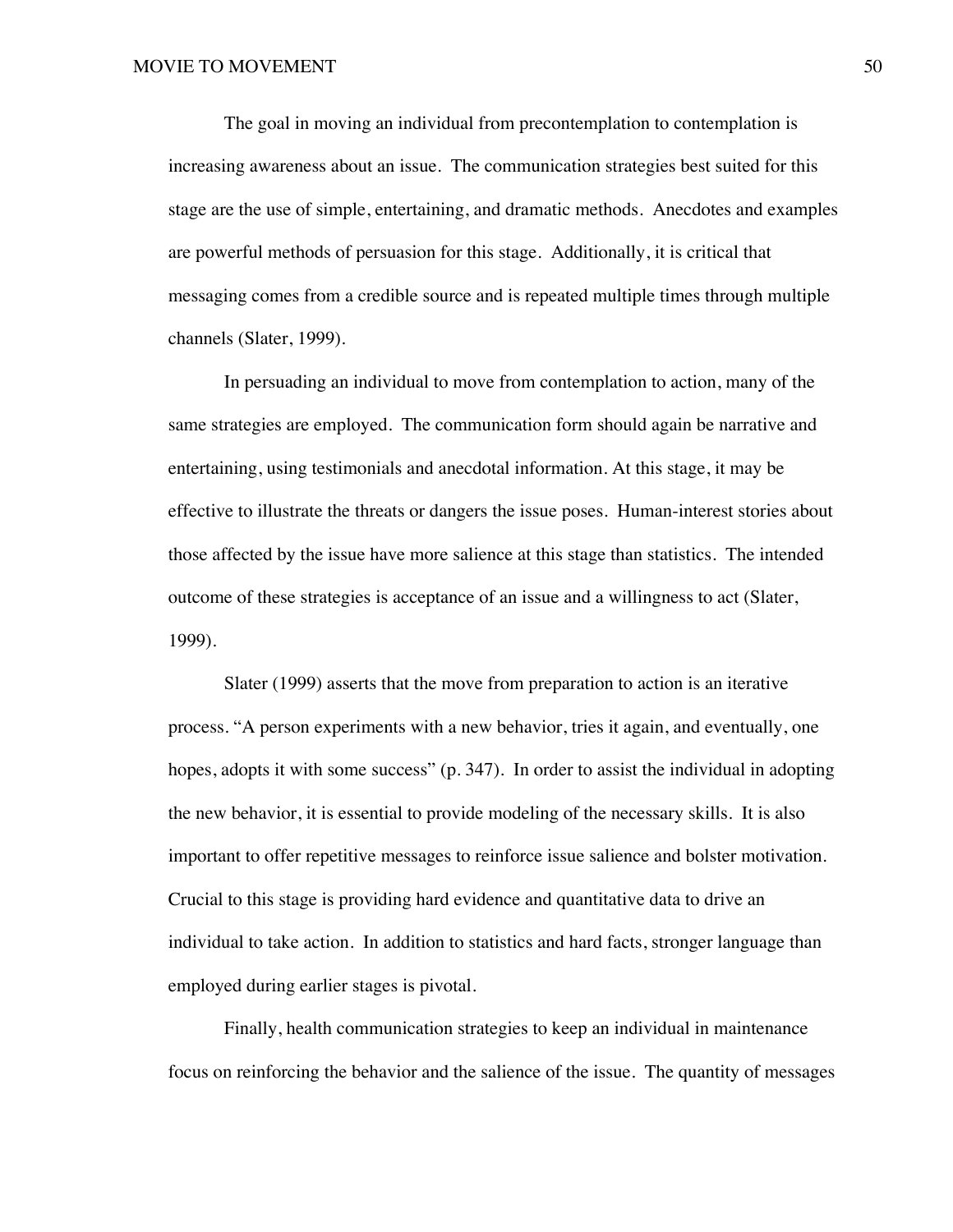is more important during this stage than message content. Repetition is critical during this stage, as well as the previous stage, to keep the individual motivated and interested in the issues. The intended outcome of this final change stage is sustained behavior change, or in the case of political action, continued civic involvement.

Borrayo (2004) used this model to design an 8-minute education-entertainment soap opera video targeting low-literacy Latina women to get screened for breast cancer. Breast cancer is the leading cause of cancer deaths among Latina women, due in part to lack of preventative screenings. The goal of the video was to raise awareness about breast cancer and move Latina women who were in the precontemplation stage of readiness to the contemplation stage. Using Slater's communication strategies for this stage of change, Borrayo designed a culturally relevant, dramatic, and entertaining narrative soap opera entitled "Where's Maria?" using focus groups and interviews to develop the content. The researcher notes that evaluation of the effectiveness of "Where's Maria?" is currently being tested, but no results have been published.

Different theories can be employed within each of the various stages of change that apply to the characteristics of each stage. Slater cites many theoretical applications such as "salience of threat" from protection motivation theory in the precontemplation to contemplation stage; "address key identified beliefs" from the theory of reasoned action in the contemplation to preparation stage; and "modeling" from social cognitive theory in the preparation to action stage (Slater, 1999, p. 346). Each theory is not limited to only one stage – there is crossover among both stages and theories. Elements of all of the theories above are evident during multiple stages.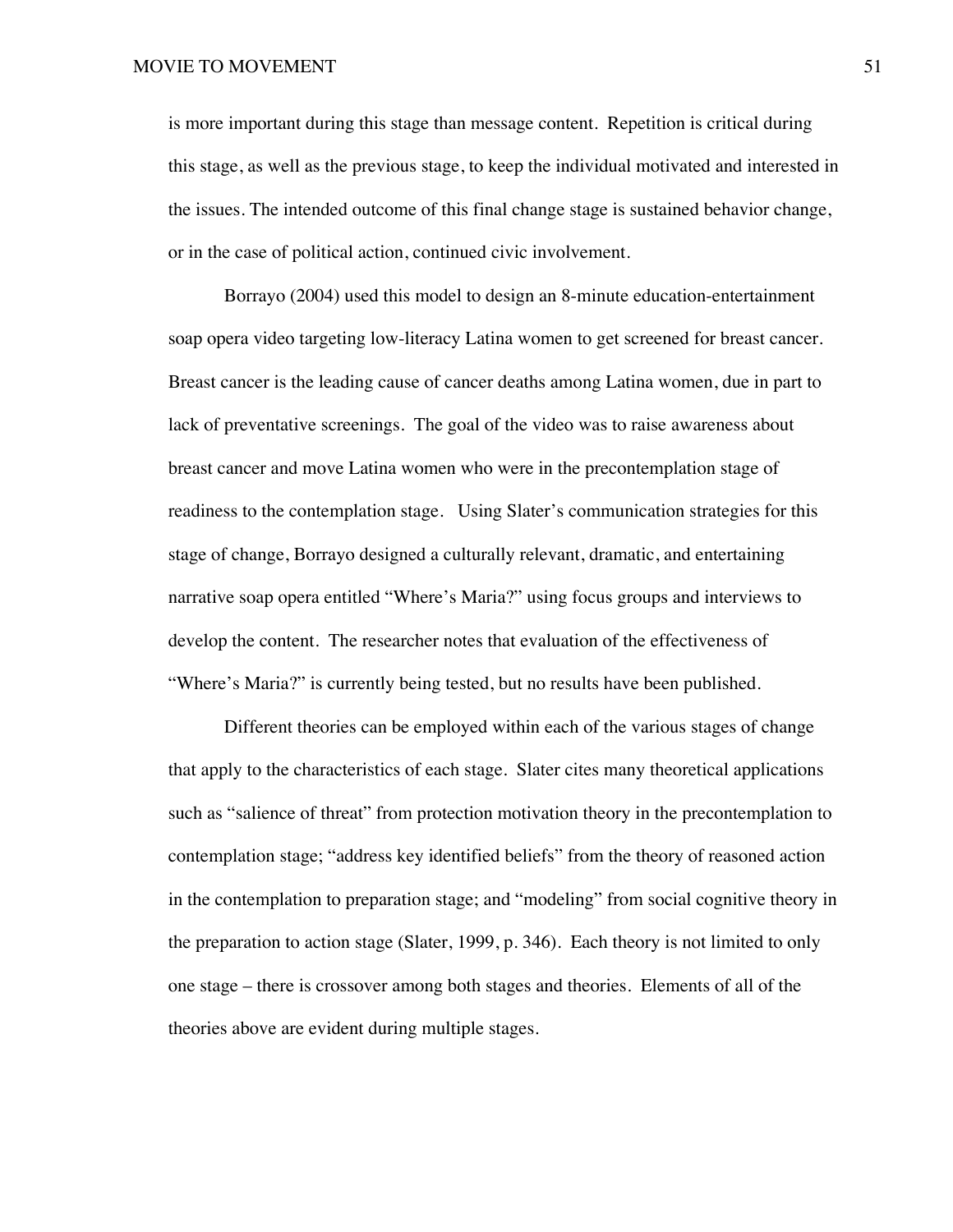For the purpose of this review, the specifics of the above theories and how they apply to the documentary film *Food Stamped* will not be examined. An in-depth theoretical analysis of these theories is beyond the scope of this paper. However, both the two-step flow theory and the stages of change model as well as the extended elaboration likelihood model (see below) will serve as the theoretical framework for defending the use of *Food Stamped* for political, social, and behavior change.

# **Extended Elaboration Likelihood Model: Education-Entertainment in Documentary Film**

 Effective communication strategies need to be entertaining and engaging (Moyer-Gusé, 2008; Singhal et al., 2004; Slater, 1999), in order for them to have a strong impact. Singhal and Rogers (1999, 2002, 2004) developed the concept of "entertainmenteducation," which they define as, "the process of purposely designing and implementing a media message to both entertain and educate, in order to increase audience members' knowledge about an educational issue, create favorable attitudes, shift social norms, and change overt behavior" (Singhal et al., p. 5). The authors stress that entertainmenteducation is a communication strategy, not a communication theory.

Entertainment-education media has become a popular means of changing behavior and improving public health. Most of the literature regarding entertainmenteducation cites its use in mainstream television broadcast, typically in the form of dramatic narrative shows (Glik et al., 1998; Moyer-Gusé, 2008; Singhal et al., 2004). While the concept of using entertaining educational media is not novel, the popularity of entertainment-education for public health means began in developing countries in the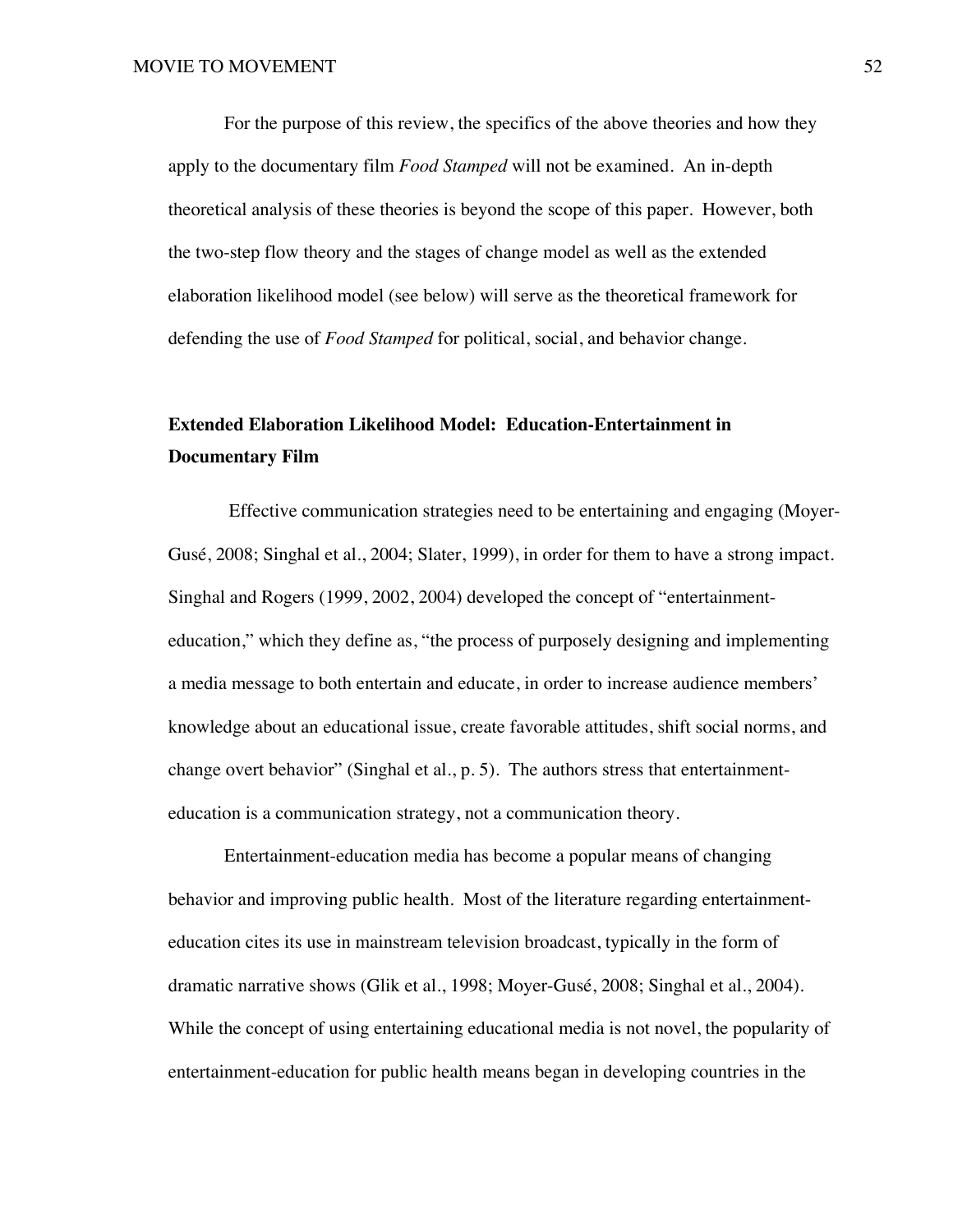1980s in the form of soap operas (Singhal & Rogers, 2004). These programs are typically sponsored in part by public health agencies and government institutions.

Discussion of documentary films and entertainment-education in the literature is scant. A search for "entertainment education" and "documentary" or "documentaries" in all of EBSCO Host's databases resulted in zero relevant articles. Meanwhile, a search for "entertainment-education" resulted in 736 articles. Singhal et al. do not exactly mention documentary film as a genre of entertainment-education, but they do discuss the use of reality television in entertainment-education. This is important to note as the film *Food Stamped* uses a first-person narrative approach that has some of the characteristics of reality television. Additionally, while there is no specific mention of documentary film as "entertainment-education" in the literature, documentary films can none-the-less be both entertaining and educational. In fact, the most successful box office documentaries have utilized a combination of these strategies (Horton, 2005,).

 As noted by Slater (1999), media that is entertaining and engaging is more likely to move individuals from precontemplation to contemplation and from contemplation to action. The filmmakers employ the use of humor and a narrative storyline in *Food Stamped* to entertain audience members while simultaneously educating them about serious health equity issues. Instead of creating a social-issue documentary that consists solely of talking heads and verité footage, the filmmakers take the audience on a weeklong experiment with them, very similar to reality television programs. *Food Stamped* shares many of the characteristics of entertainment-education, including "narrative involvement," "involvement with characters," "identification with characters," "perceived similarity" to the characters, and likeability of the characters (Moyer-Gusé,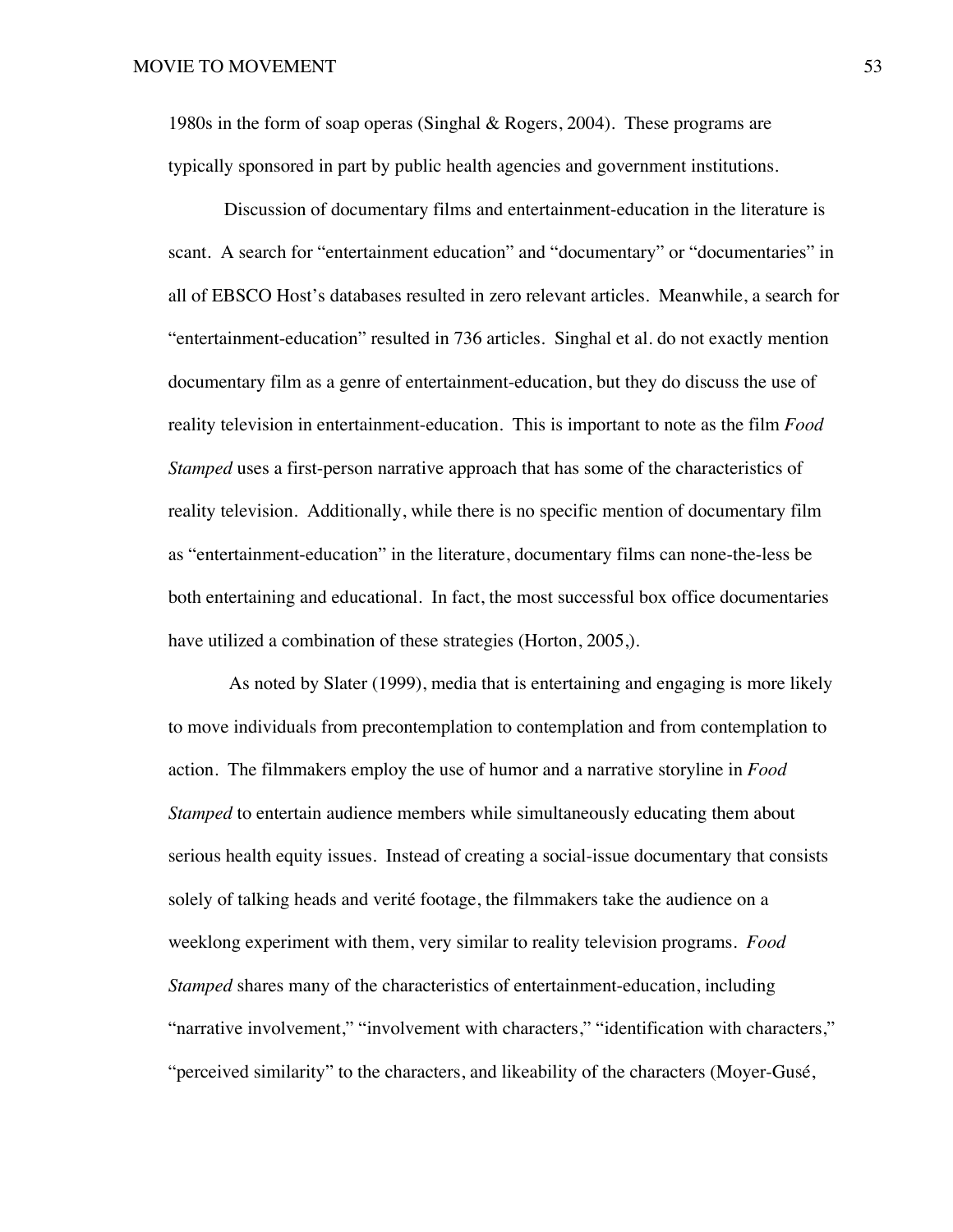2008, p. 409-411). These characteristics help the audience become engaged and invested in the film, which ultimately may lead them to become invested in the larger social themes addressed.

The extended elaboration likelihood model (E-ELM) serves as a theoretical framework for understanding how the above characteristics help audiences become engaged. Slater and Rouner (2002) expanded upon Cacioppo and Petty's elaboration likelihood model (ELM) to explain the unique effects of entertainment-education on influencing attitudes and behavior. ELM is an audience-centered model for analyzing "message reception and processing" (p. 175). Cacioppo and Petty (1986) developed ELM as a framework for understanding the various cognitive processes involved in evaluating persuasive message and the likelihood of adopting attitude or behavior changes as a result of those arguments. Slater and Rounder suggest an "extended elaboration likelihood model" (E-ELM) to analyze the role that education-entertainment plays in attitude and behavior change. According to the authors, the main difference between the original elaboration likelihood model and the extended model is the use of "identification with characters and engagement with the story line to predict the effectiveness of the persuasive subtext as well as of the narrative" (177). Their extended elaborated likelihood model is illustrated in Figure 4.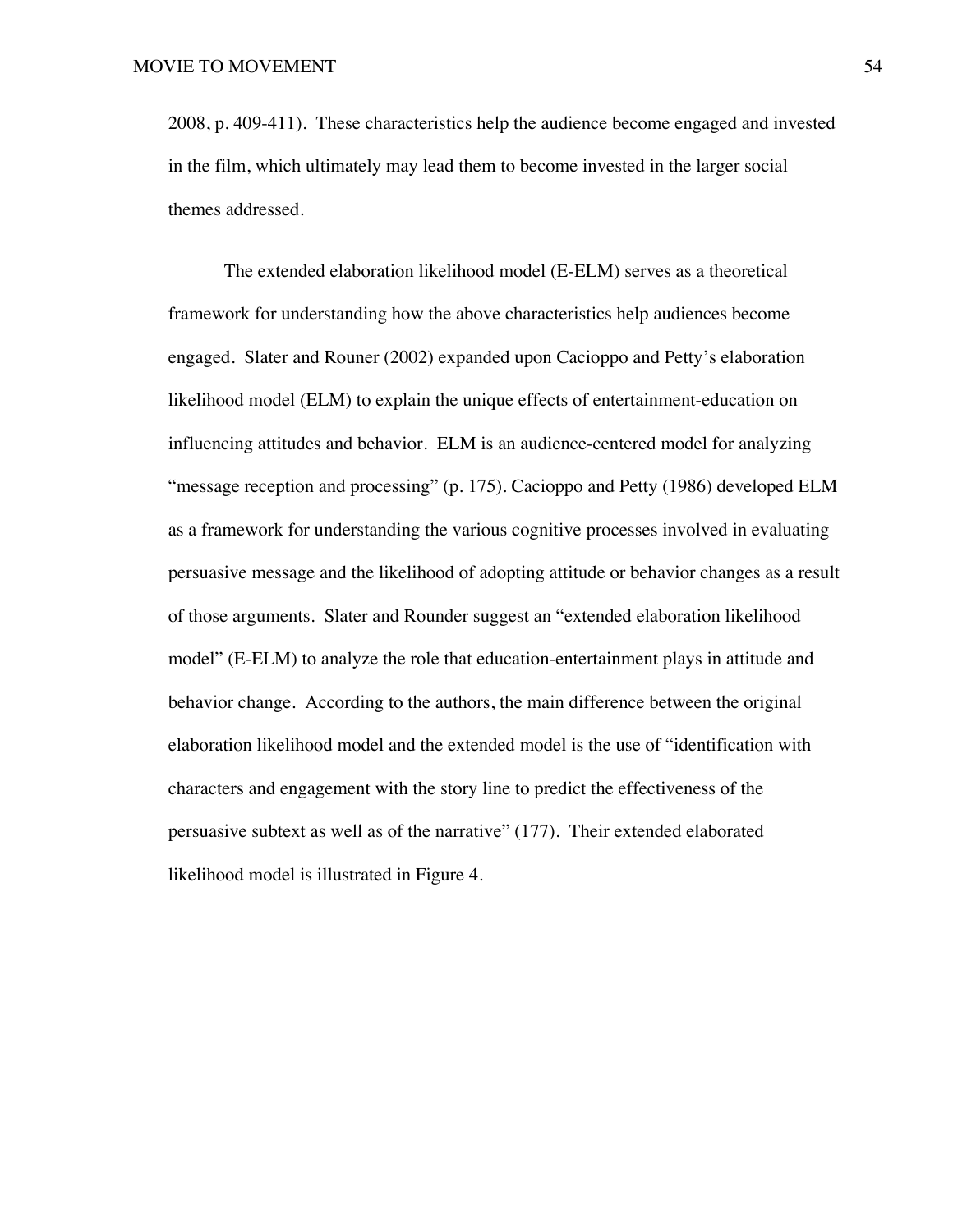Figure 4 *Extended Elaboration Likelihood Model*



*(Slater & Rouner, 2002, p. 178)*

The E-ELM logic model above illustrates the relationship between different elements of a narrative and how they lead to attitude or behavior change. Four key characteristics contribute to what the authors call "absorption." Absorption includes "transportation" into the story as well as "engagement with the narrative." "Story line appeal," the "quality of production," "unobtrusiveness of persuasive subtext," and "homophily" all determine whether or not audience members engage with the narrative. (Slater & Rouner, 2002, p.178). In addition, homophily helps audience members identify with the characters. Successful absorption and character identification lead audience members to accept the persuasive argument, which in turn influences the likelihood that they will change their attitude or behavior toward a specific issue. Furthermore, group discussions and peer influence reinforce these changes. The reinforcement component of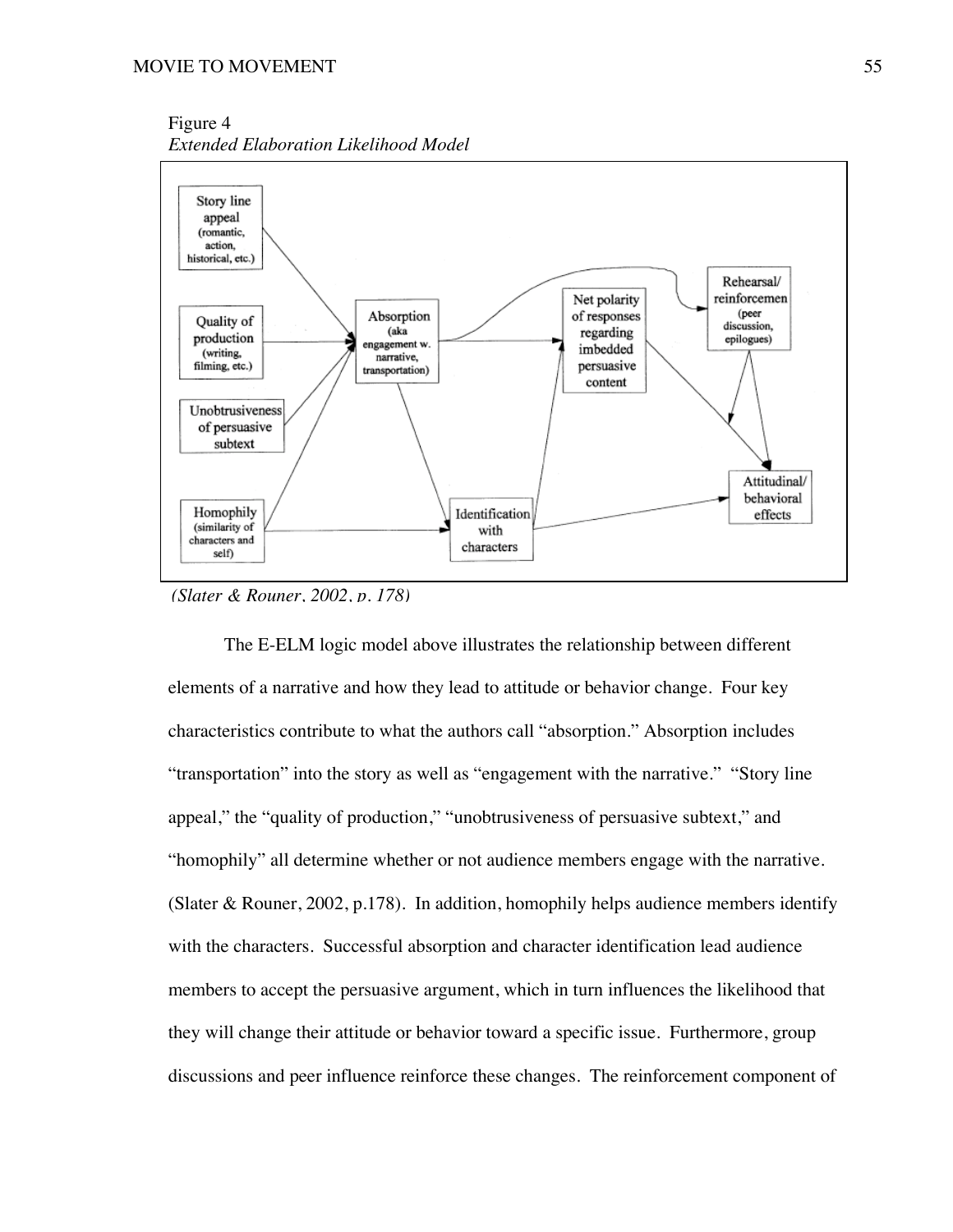E-ELM can be viewed as analogous to Katz & Lazarfeld's reinforcement element in their two-step flow theory (1955).

Moyer-Gusé (2008) expands on this framework with the "entertainment overcoming resistance model" that specifies how different elements of entertainment such as transportation, identification, and enjoyment help lessen resistance to an argument (p. 415) (see appendix A). He states, "because of its narrative structure, entertainment-education facilitates an emotional experience of being swept up into the narrative itself and becoming more involved with the characters therein. This 'involvement' may help to overcome various forms of resistance to persuasion" (p. 408). According to the tenets of both E-ELM and the entertainment overcoming resistance model, the narrative arc, characters, and use of humor in *Food Stamped* allows audience members to laugh, enjoy themselves, and identify with the characters in the story, all of which ultimately leads them to be less likely to counter the messages in the film.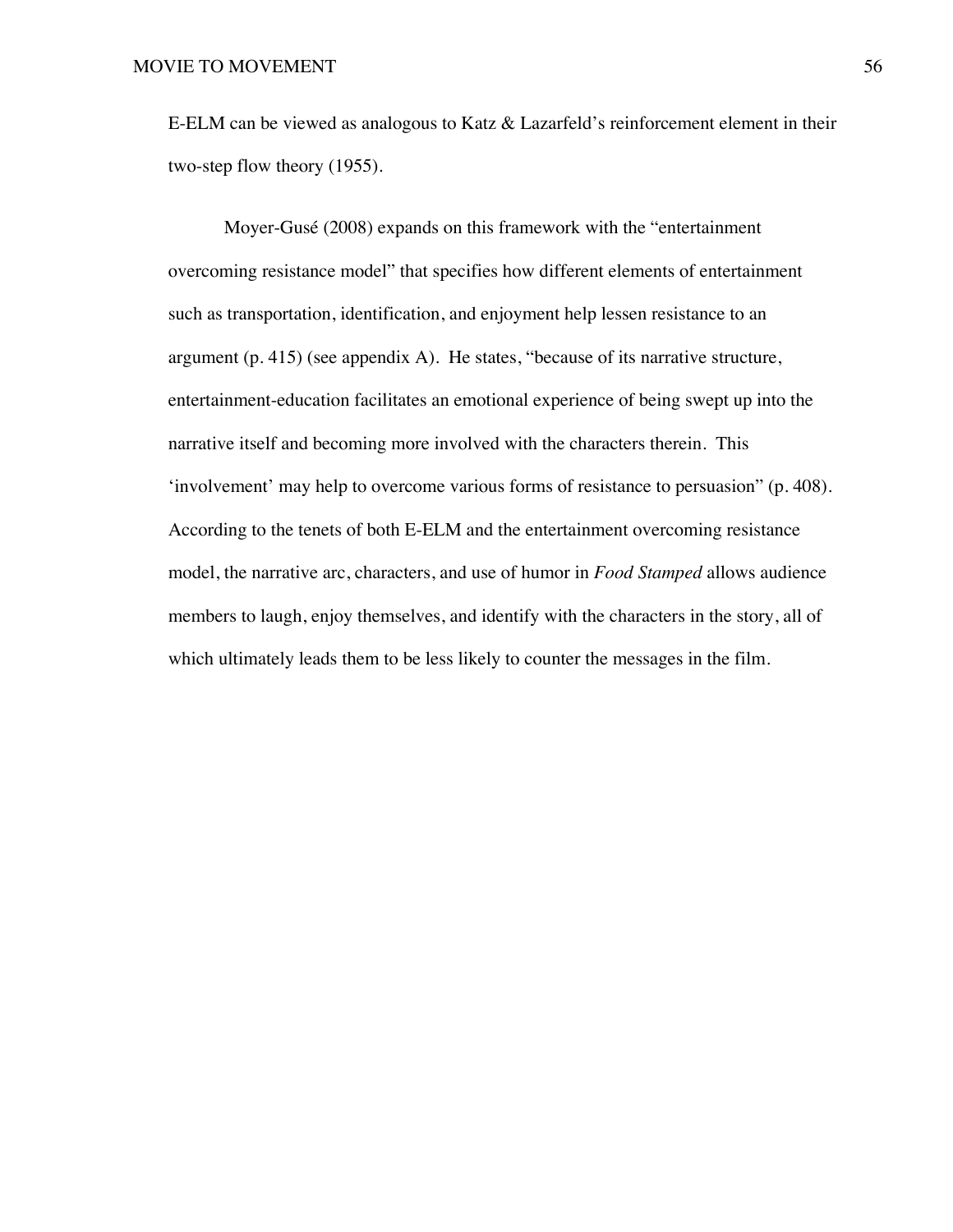## **Chapter 7**

## *Food Stamped* **Social Impact Goals**

# **Film Goals**

As discussed above, documentary films have an immense amount of potential to increase awareness, inspire political and civic engagement, and change behavior. The goals of *Food Stamped* are aligned with the larger social movement of food justice. Food justice is defined as "the notion that everyone deserves healthy food and that the benefits and risks associated with food should be shared fairly" (Vallianatos, 2009, p. 186).

The film itself is one component of a larger social change framework. As the research shows, viewing a film on its own does not have the same impact as when it is a part of a larger health communication campaign. Discussion groups following the film, partnerships with activist groups, educational materials, and an outreach campaign all help to increase the social impact of a film such as *Food Stamped.*

The ultimate goal of the film is to reduce health disparities for low-income Americans. This can be achieved in part by transforming current government food policy to encourage the consumption of healthy foods and reduce the amount of government subsidies for "junk" foods. While changing public policy may be the end goal, several key shifts such as increased public awareness and mass civic engagement, are necessary before this can happen.

# **Target Audiences and Outcome Objectives**

**General Audience.** *Food Stamped* attempts to target several audiences within varying stages of change (see Table 2). The first target audience is the American general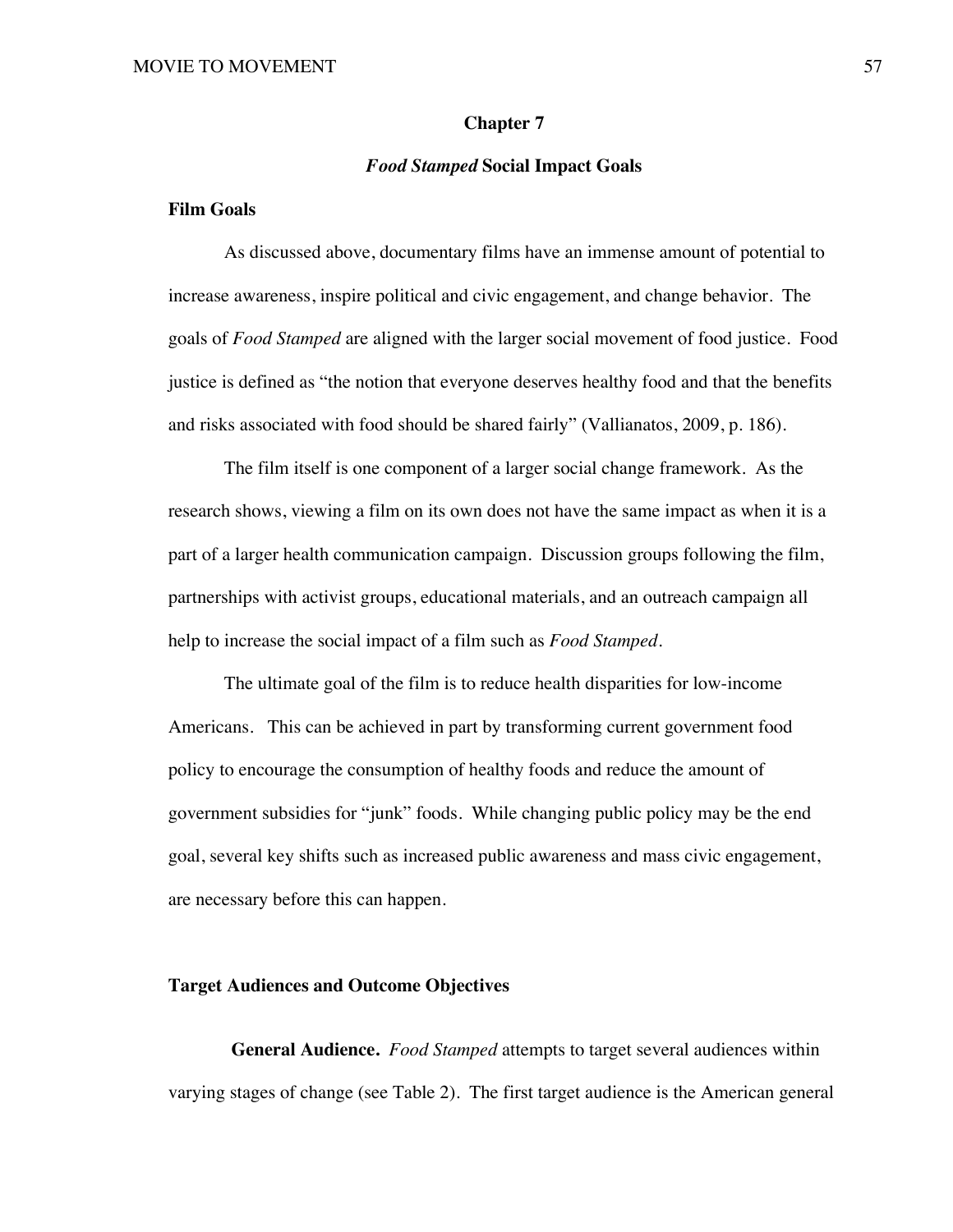public, specifically middle-class individuals who may not be aware of the linkages among socio-economic class and health. These individuals may be in the precontemplation or contemplation stage of change, in which they are either unaware of the issues, or may be somewhat cognizant, but without a desire to take any action. For those in the precontemplation stage, the film aims to increase awareness and salience of food justice issues. As noted by Slater (1999), the most effective communication strategy for audience members in the precontemplation stage is the use of simple, entertaining messages from credible sources with the outcome objective being increased awareness of the issue. *Food Stamped* offers a fun and light-hearted approach to serious issues, making the film easily digestible for all audiences. The narrative approach engages audiences, while simultaneously informing them.

| <b>Stage of Change</b>                       | <b>Intended Outcome</b>                             |
|----------------------------------------------|-----------------------------------------------------|
| Precontemplation $\rightarrow$ Contemplation | Increased awareness about relationship between food |
|                                              | policy, income level, and obesity                   |
| Contemplation $\rightarrow$ Preparation      | Acceptance of argument                              |
|                                              | Desire to take action                               |
| Preparation $\rightarrow$ Action             | Taking the following actions:                       |
|                                              | Lobbying elected officials to change Farm Bill      |
|                                              | in $2012$                                           |
|                                              | Getting involved with changing food in their<br>2)  |
|                                              | local schools                                       |
|                                              | Volunteering for or donating to local food<br>3)    |
|                                              | security organizations                              |
|                                              | Eating a healthier diet<br>4)                       |
| Maintenance                                  | Sustained change                                    |
|                                              | Continued involvement                               |

Table 2 *Outcome Objectives for General Audiences of Food Stamped*

This approach is also useful for audience members in the contemplation stage. For individuals in this stage, the objective is to instill the desire to take action and move into the preparation stage. Use of anecdotal information has proven to be effective for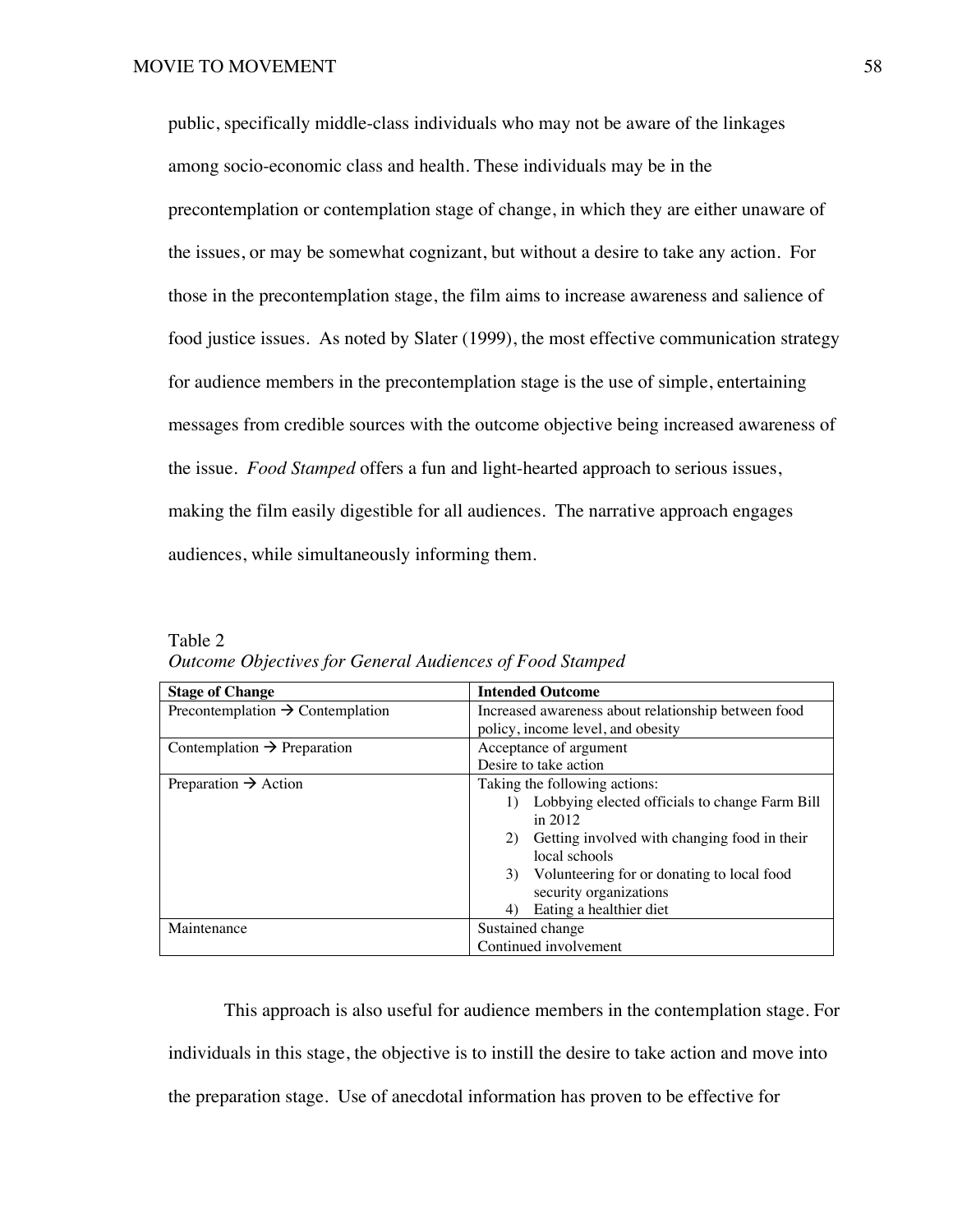individuals in this stage (Slater, 1999). The film provides a variety of sincere and emotional vignettes that portray individuals and families affected by hunger and food insecurity. As noted previously, these human-interest stories have been found to have a stronger impact on moving an individual from the contemplation stage to the preparation stage than the presentation of statistical information.

However, hard facts and quantitative data are essential in order to move an individual from preparation to action. The film shows evidence from the CDC and statistics from other credible sources to illustrate the severity of the problem and the need for social change. Interviews with politicians, nutrition experts, and leaders of food justice organizations add further to the seriousness of the issues. For those in the preparation stage, *Food Stamped* strives to inspire them to take one or more of the following actions, specifically: 1) lobby their elected officials to reform the Farm Bill in 2012; 2) get involved with changing school food in their local area; 3) volunteer for or donate to local food security organizations such as the ones highlighted in the film; and 4) eat a healthier diet.

Additionally, modeling behavior is essential during this stage as individuals prepare to take action (Slater, 1999). Several examples of modeling are evident in the film, including the filmmakers shopping and cooking healthy and affordable meals; lowincome individuals using food stamps at farmers' markets; children, youth, and families cooking and gardening; and people young and old attending an "End Hunger" political rally. All of these examples demonstrate to the viewer multiple ways to get involved.

The outcome objectives for those in the final stage of change, maintenance, are sustained change and continued involvement. The filmmakers aim to achieve this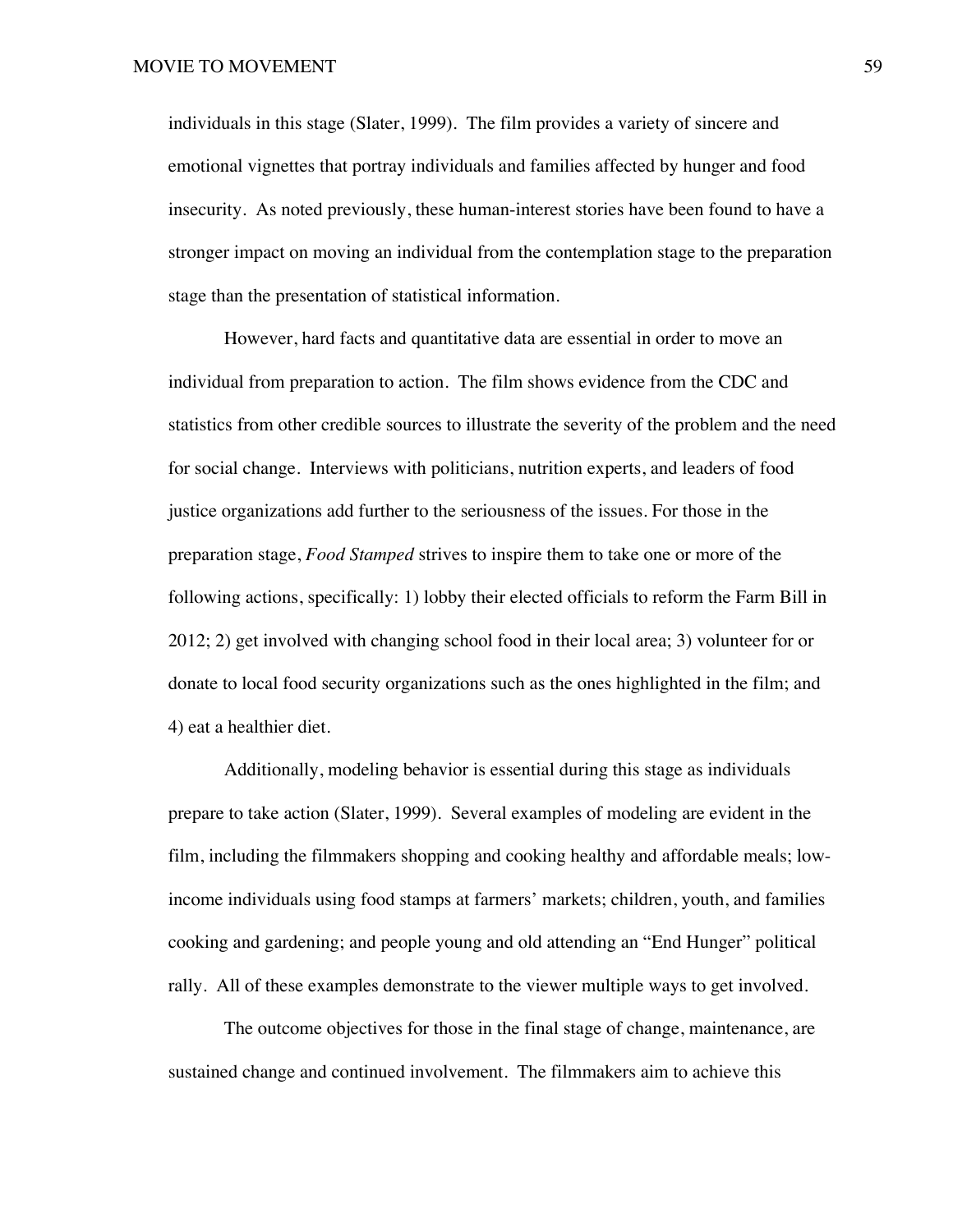through avenues outside of the film, including email newsletters, social network site updates and feeds, and online community forums. Community partnerships and activist networks are also critical to sustaining change and active community involvement.

**High School and College Students.** The light-hearted and entertaining approach to serious subject matter makes "Food Stamped" especially appealing to youth members. Additionally, the film delves into many of the social and political issues addressed in both high school and college curriculum. Researchers Hekler, Gardener and Robinson (2010) demonstrated that exposing students to political videos and other popular-culture media forms has a greater effect on their behavior than when traditional textbook methods were employed. Cottone and Byrd-Bredbenner's study of the effects of *Super Size Me* on college students showed how viewing the entertaining and emotionallyarousing documentary increased students' knowledge, self-efficacy and internal locus of control towards eating less fast food.

*Food Stamped* focuses on many of the social justice and political issues as those covered in the Food and Society course, including health equity, food security, and farm subsidies. *Food Stamped* also uses the comedic first person-narrative approach as *Super Size Me* to discuss serious political and health issues. Several universities such as the School of Journalism at the University of California, Berkeley and the Rudd Center for Food Policy and Obesity at Yale University have used the film in similar college courses as the Food and Society course. The primary focus of these courses is on health disparities; however, as Hekler, Gardner, and Robinson's study shows, the use of films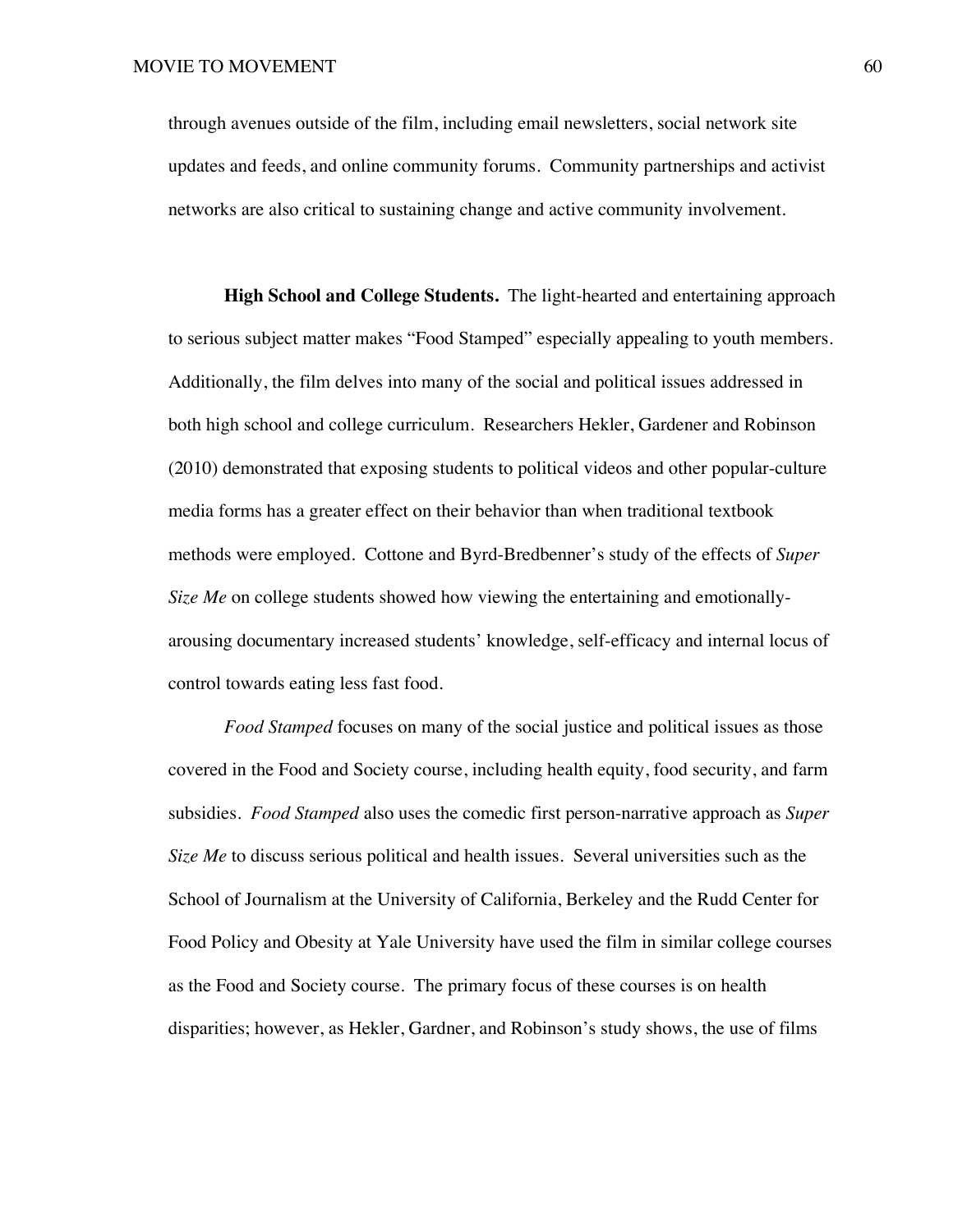such as *Food Stamped* in these courses can have the added effect of changing students' eating behavior as well.

**Public Health Professionals.** Another target audience for *Food Stamped* is the public health professional community. Doctors, nutritionists, nurses, and many other public health professionals work with low-income individuals and families. This film illustrates the uphill battle low-income Americans face in trying to eat a healthy diet, and may help to open conversations with their clients and one another.

As seen in the study of WIC professionals by Whitaker, Sherman, Chamberlin, and Powers (2004), film and video can improve health professionals' consulting skills. The film in the study depicted barriers that WIC clients experience trying to eat a healthy diet. Similarly, *Food Stamped* shows the web of obstacles that low-income Americans encounter in terms of food and health. The film shows both the clients' perspective, (such as the scene of individuals applying for food assistance and the scene of an obese man with type 2 diabetes shopping with food stamps) as well as the nutrition professional's perspective (the nutrition educator taking the food stamp challenge and teaching in the schools).

There are many potential audiences and applications for *Food Stamped* within the public health field. To date, the film has been shown in several different capacities in the health professional community. WIC offices and other nutrition assistance organizations have shown the film as part of staff training sessions; the University of Minnesota showcased the film as part of its Public Health Film Festival; faith-based groups have used the film for volunteer trainings; and the Albert Einstein College of Medicine at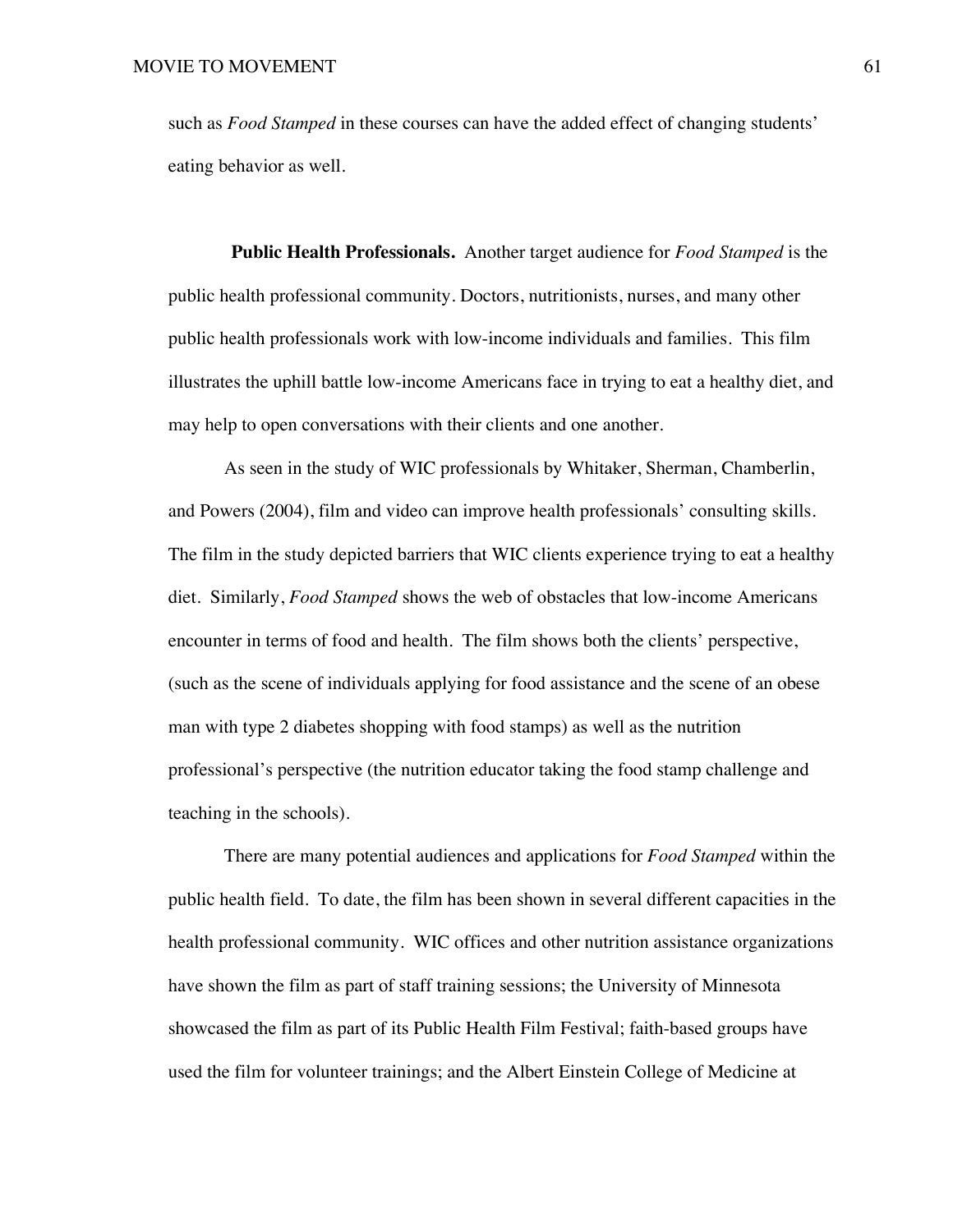Yeshiva University screened the film after having all of their medical residents take the food stamp challenge.

**Activist Groups.** Documentary films have a reciprocal relationship with activist groups. Activist networks can use documentaries about their target issues in several ways. Social issue documentaries have the potential to be used as training tools and educational resources for staff and volunteers (Whiteman, 2004). Documentaries can also help promote activist organizations and recruit new members (Whiteman, 2009). Additionally, the documentary provides an authoritative voice, which can be used by activist groups as part of an arsenal to make their case. In reference to Rob Danielson's documentary about the mining industry, *From the Ground Up*, one activist noted that the documentary was "a powerful, powerful tool…a tool in the bag of tools" (as quoted in Whiteman, 2004, p. 61).

Conversely, activist groups support documentary films get distribution through their broad bases. Activist organizations have the resources, space, and reach to get films seen by mass amounts of people in a way that could not be accomplished by filmmakers alone. The larger the organizations are, the greater impact potential exists. Activist organizations also help spread the word about documentaries through local, regional, national, and even international social networks.

*Food Stamped* portrays an interrelated web of social issues that speak to a variety of activist organizations. Political advocacy groups, food assistance organizations, community gardens, and food justice coalitions are a few examples of activist groups that may be interested in using the film to further their efforts. Thus far, community gardens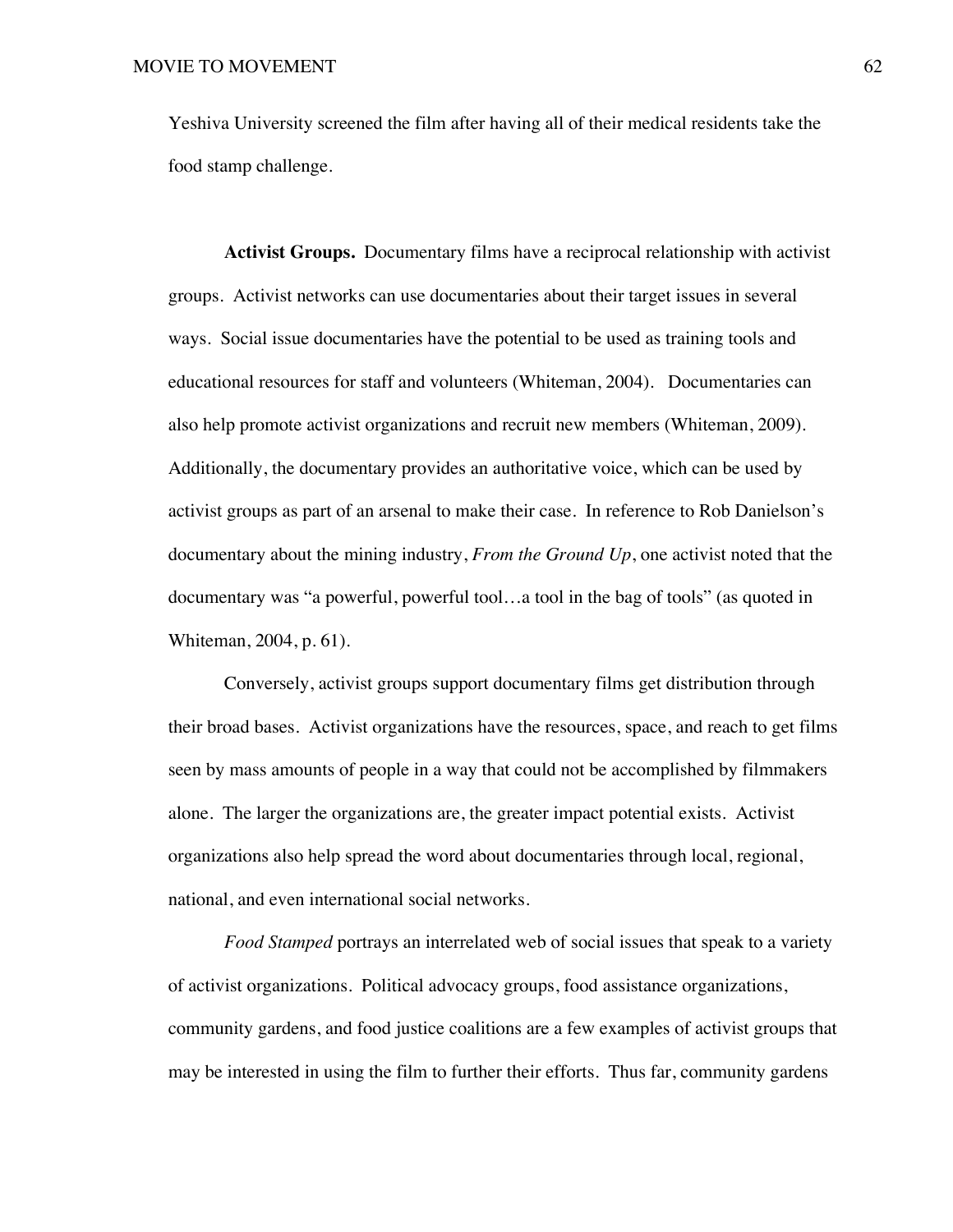and farmers markets have screened *Food Stamped* as fundraisers for their organizations; Slow Food Arizona showed the film as part of their "Food Film Festival"; and various Americorps groups have used it to train volunteers. The filmmakers aim to increase screenings among more activists organizations, especially food and policy advocacy groups, to help further the political impact of the film.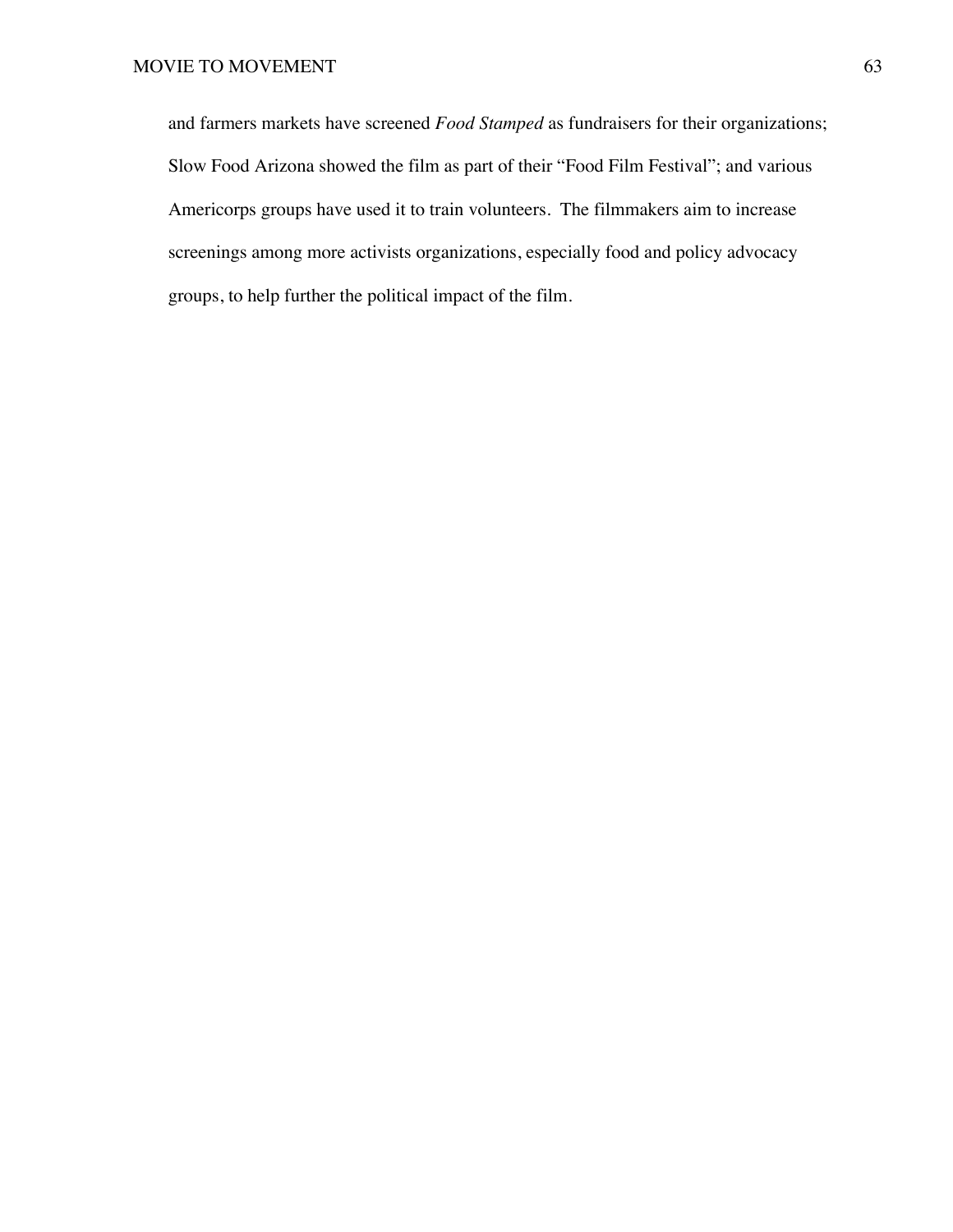#### **Chapter 8**

### **Distribution and Outreach Strategies**

### **Distribution**

In order for *Food Stamped* to have a powerful impact, it needs to be seen by as many individuals as possible. National DVD distribution and television broadcast have the widest reach and are the ultimate distribution goal for the film. However, they are not the only means for reaching large audiences across the country and making an impact. This section includes current strategies for distribution as well as recommendations for the future.

**Film festivals**. Film festivals provide a built-in audience and give the film credibility. Often times, film festival screenings are accompanied by press coverage, which in turn drives traffic to the film's website and social network site pages. National distributors and other members of the film industry attend many of these festivals and pay attention to which films are selected for festival screenings. Getting accepted to and winning awards at film festivals assists in convincing national distribution companies to purchase the rights to a particular film. Furthermore, film festivals provide a venue for establishing partnerships with local community groups. To date, *Food Stamped* has screened at five competitive film festivals across the country and won the Feature Jury Prize at the 2011 San Francisco Independent Film Festival. Film festivals also present an opportunity to show audiences how they can get involved. The filmmakers have partnered with several food security organizations at each festival to coordinate food drives and fundraisers to benefit these organizations. Future plans are to continue to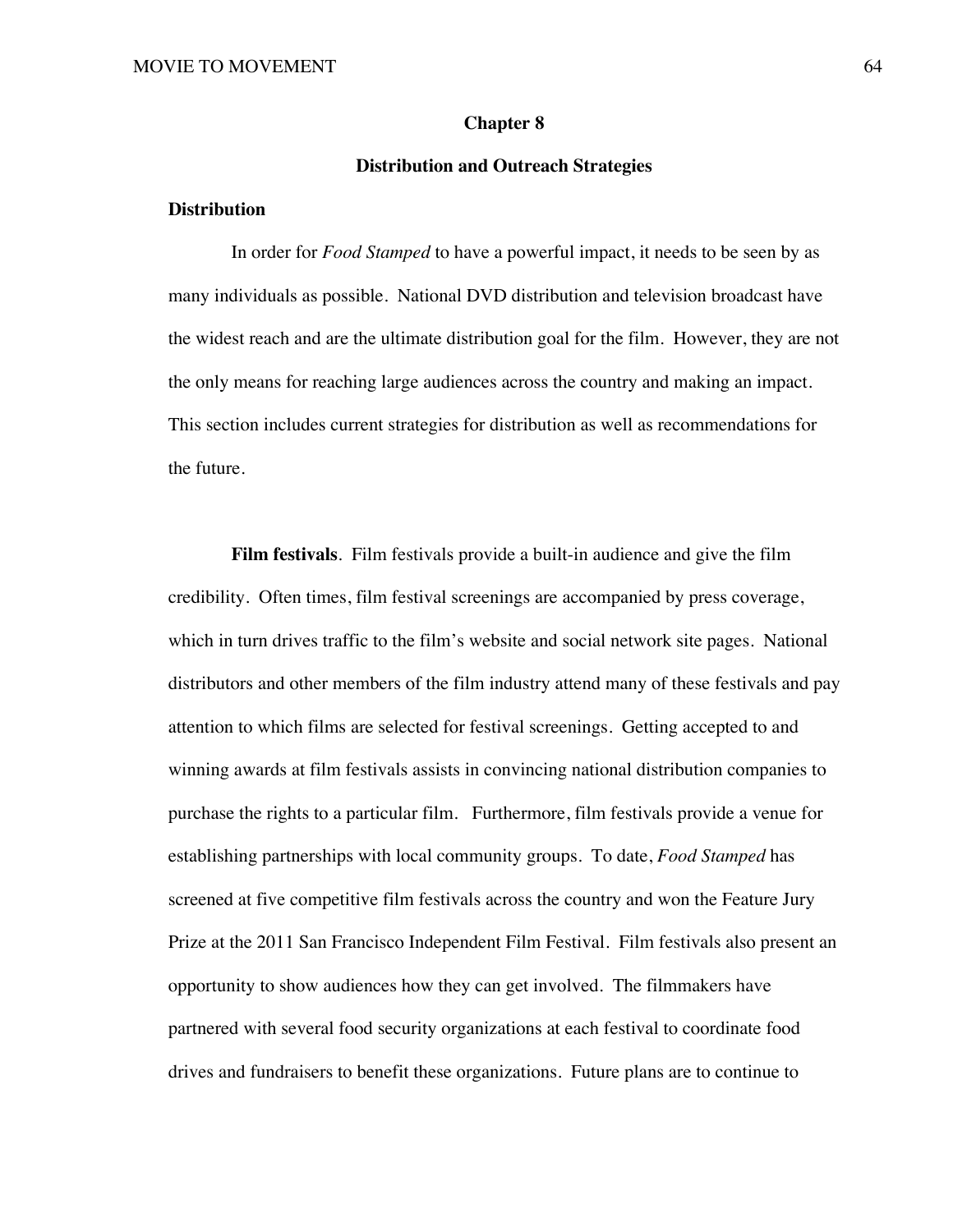screen *Food Stamped* at film festivals throughout the rest of the year to build credibility and audience engagement.

**Educational and institutional screenings**. The filmmakers' ultimate goal for selling DVDs to educational institutions is to obtain a national educational distributor. A national distributor would reach exponentially more institutions than self-distribution, and would handle all of the associated DVD production and shipping costs. However, the filmmakers are currently self-distributing licenses to educational institutions and other organizations successfully through the film's website and word of mouth. Student associations, university libraries, and professors from universities and colleges throughout the country have learned about the film either through word-of-mouth, festival screenings, or the film's website. These institutional screenings have a chainreaction effect, spurring further screenings of the film.

**Consumer DVD release**. Ultimately, the film will reach the widest number of viewers through a national consumer DVD release. With or without a national distribution deal, individuals will be able to purchase or rent the film online through various outlets. The filmmakers intend to solicit a significant amount of press coverage at the time of the DVD release to promote rentals and sales. With the national consumer DVD release, the filmmakers will encourage screening parties through the film's email list to maximize screening opportunities.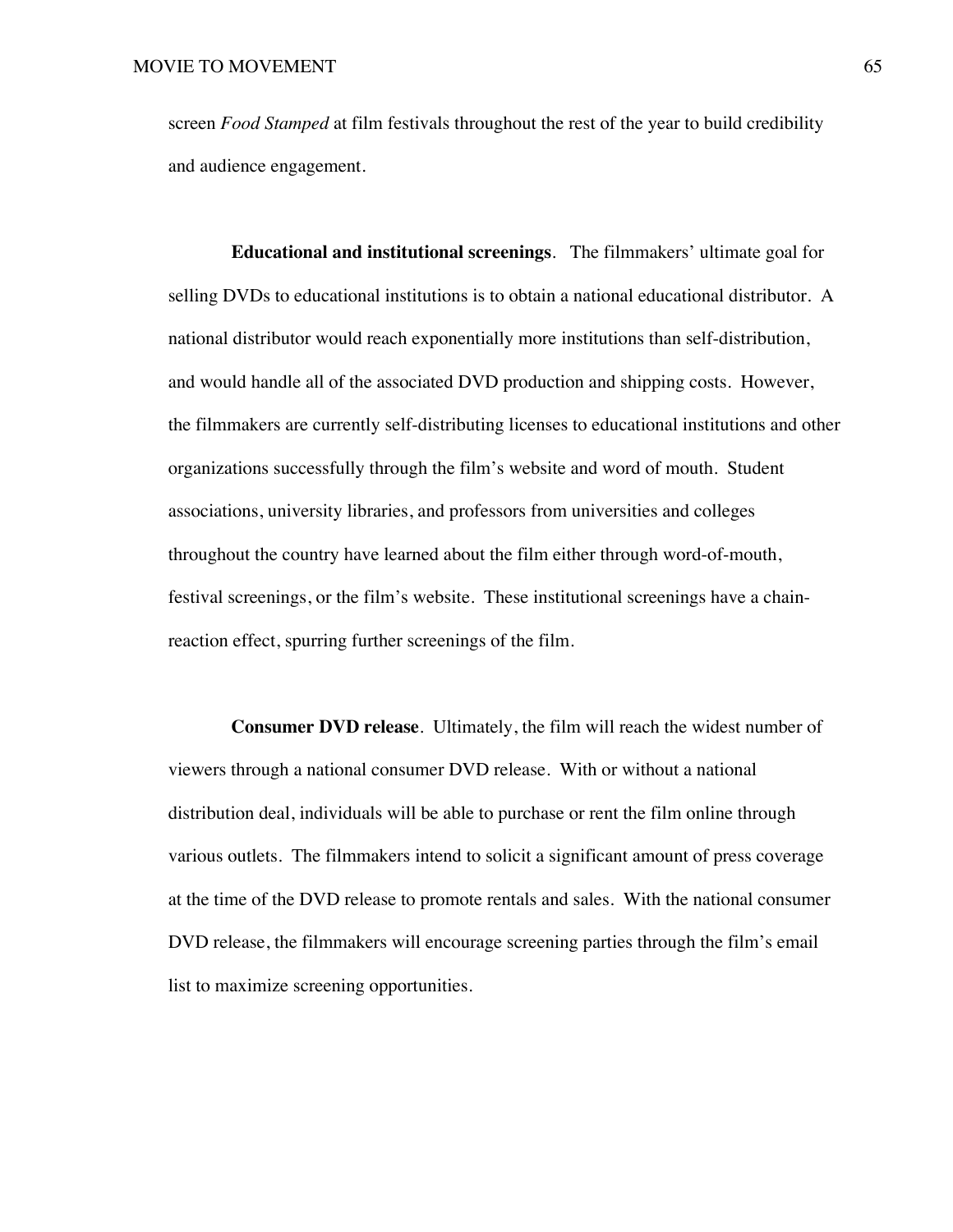### **Outreach**

Simply watching a documentary may not be a sufficient catalyst for change. An effective community engagement and outreach strategy is needed to motivate audience members to take action after seeing the film. Community partnerships, updates, action item prompts, and interactive tools on the film's website will all assist in engaging viewers to transform the movie into a movement. Key to this strategy is being a part of the large social issue network (Whiteman, 2009). Partnering and networking with other organizations on the ground and on the web will be critical to creating social change.

**Community partnerships.** As mentioned previously, partnering with community organizations and activist groups is essential in an effective community outreach campaign. The filmmakers have already partnered with several local and national food security and food justice organizations. Plans for the future include cross promotion on respective websites and social networking sites. The film's website provides links to partner organizations and in turn, the partner sites will display upcoming screening information and/or a link to the film's website. Partners also share links and news updates on respective Facebook pages and Twitter feeds. Additionally, screenings hosted by community partners will offer fundraising and recruiting opportunities for the partner organization. Facilitated discussions following the film will help engage audience members to take action.

**Newsletters.** The filmmakers will send out monthly email newsletters with updates on the issues and targeted action items that will help sustain audience members'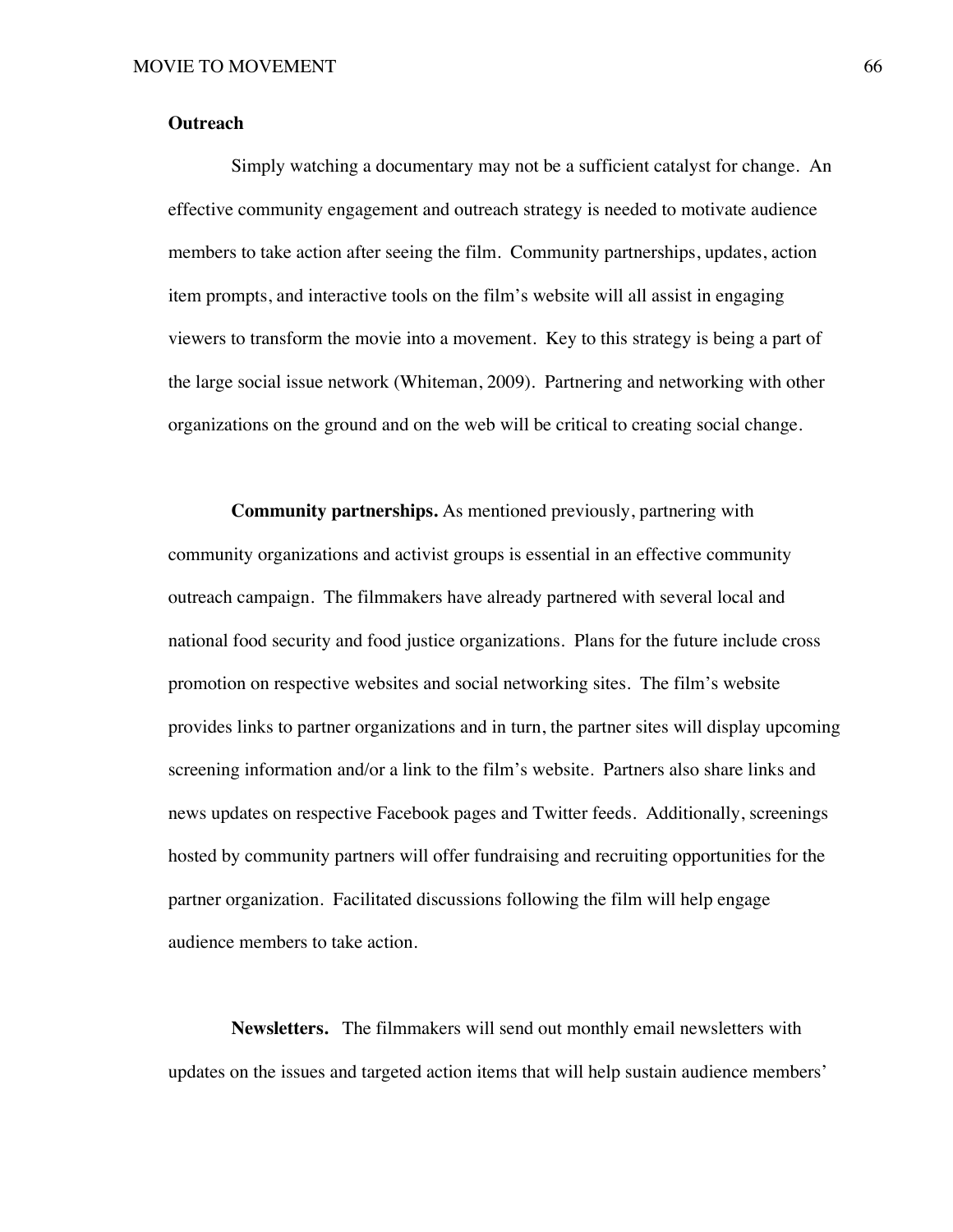involvement. Viewers can sign up for an email list on the film's website. Every newsletter will have at least one suggested action item that subscribers can easily achieve, such as sign a petition or donate to a campaign, with a link provided.The newsletter will also include one success story from an individual who made a difference in their community. This success story will serve as both a model for others as well as an incentive to take action. Finally, every newsletter will highlight the work of a different non-profit organization from around the country, with a link to learn more about how to get involved.

**Interactive website.** Websites are the hub of contemporary social action campaigns. In addition to film information, press coverage, links to partner organizations, and detailed information on the issues addressed in the film, the film's website includes interactive elements to facilitate community engagement and political action. These features include a petition form where viewers can sign a petition for a "Fair Farm Bill" from the national policy group Food & Water Watch; an interactive "Food Stamp Challenge" blog where users can post their own stories, photos, and recipes; tips for eating healthfully on a budget; and a "Five Steps You Can Take" action item list. Several of the pages on the website encourage comments and blog posts. These forums enhance the dialogue between audience members and create an online community. In addition, the website includes a "Share Your Story" page where anyone can post their success story. As mentioned above, one story will be included in the film's monthly newsletter.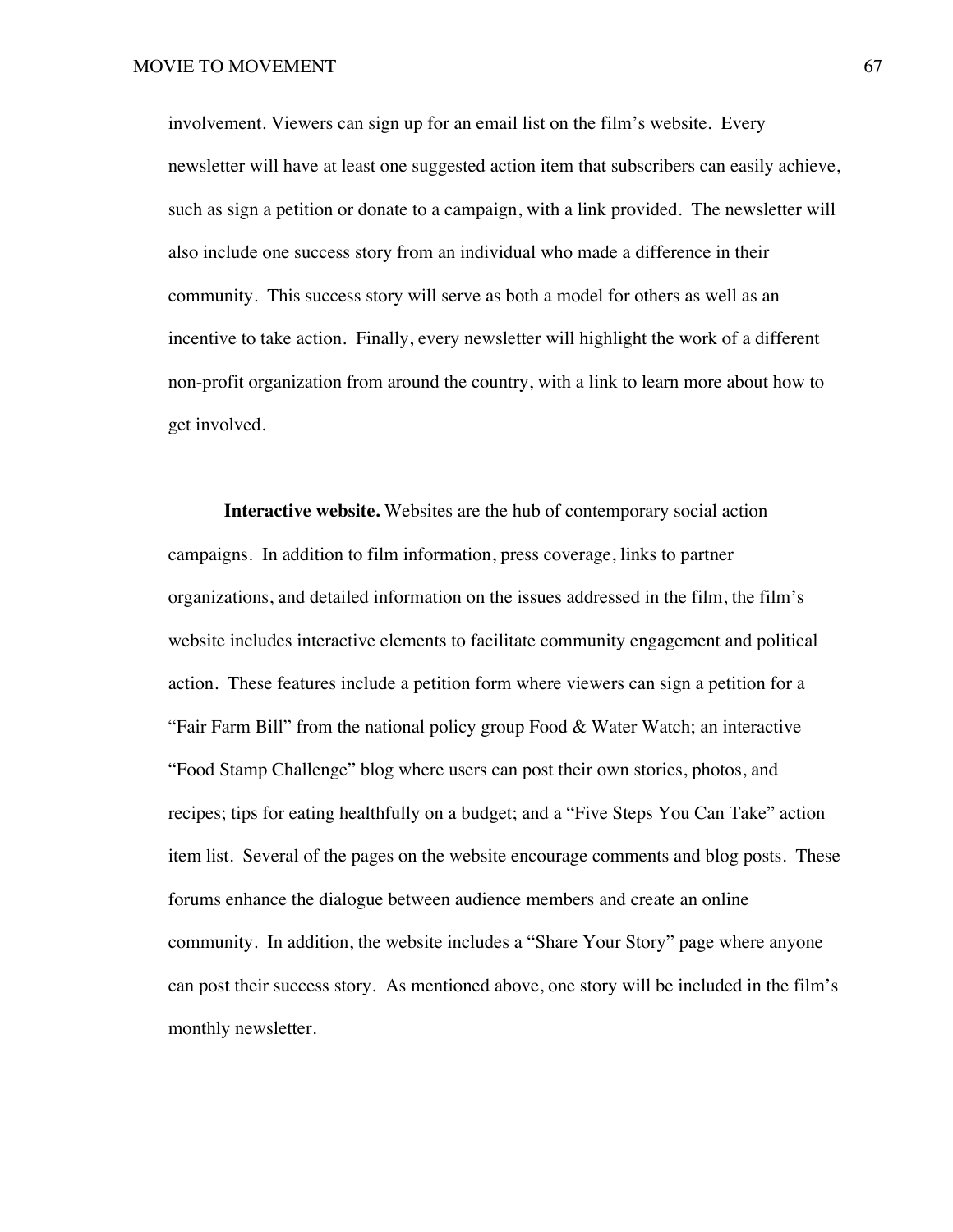### **Chapter 9**

### **Recommendations**

## **Educational Curriculum**

While *Food Stamped* provides educational content in the film, supplemental educational materials are vital to increasing the effectiveness of a film in the areas of attitude and behavior change (Cottone & Byrdbrenner, 2007; Rojas et al., 2005; Whiteman, 2004, 2009). As the film has several target audiences, a tailored educational curriculum needs to be developed for each. Separate curriculum and supplemental educational materials for high school and college students, health professionals, activist groups, and general audiences need to be created. The filmmakers have already partnered with several university professors to develop lessons to be used with the film. Further recommendations for developing educational curriculum include: 1) partnering with high school teachers and students to develop high school curriculum aligned with core educational standards; 2) partnering with health professionals and activist groups to develop educational materials appropriate for diverse audiences; 3) developing a general educational guide with discussion questions, information on the issues, and possible action items to be inserted into DVD cases. All of the educational materials will be available to download from the film's website.

### **Evaluation**

Evaluation is critical in determining the impact *Food Stamped* will have on attitudes, behavior, and social change. Evaluation recommendations include several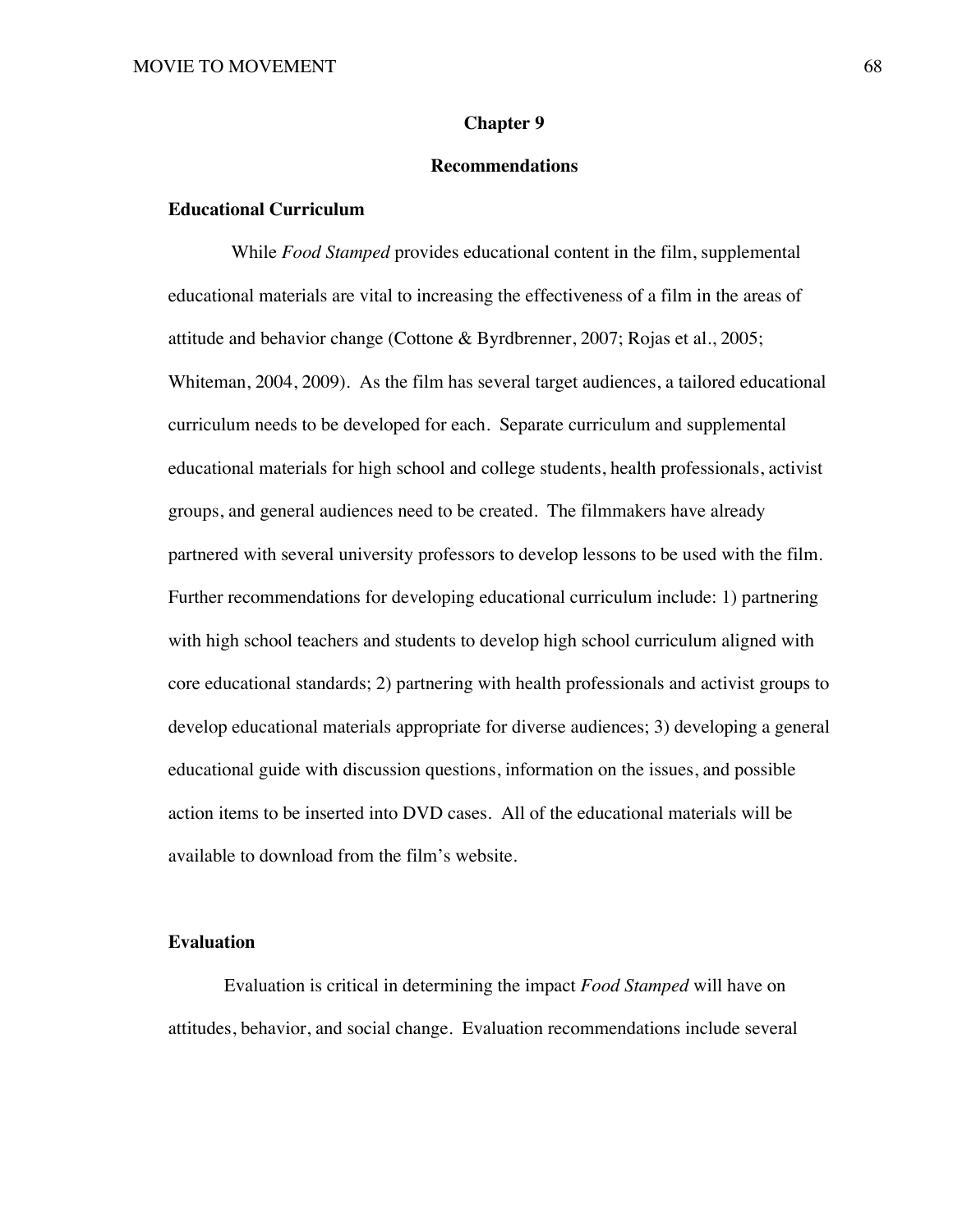quantitative and qualitative measures to address process, impact and outcome evaluation (see the *Food Stamped* Logic Model in Appendix B).

**Process Evaluation.** To assess the reach of the film, the filmmakers will track the number of screenings and attendees at each screening, and the number of DVDs sold. In addition, hits to the website, "followers" on Facebook and Twitter, and members of the email list will be counted. The filmmakers will keep a detailed record of all partnerships formed with contact information and details about each organization. The filmmakers will keep records of money spent on the project in terms of hours and expenses. Additionally, the method of distribution will be noted. Table 3 below outlines the process evaluation.

| л |
|---|
|---|

| <b>Process Evaluation</b> |                               |                      |               |
|---------------------------|-------------------------------|----------------------|---------------|
| <b>Evaluation O</b>       | Data Methods                  | <b>Data Elements</b> | Data Analysis |
| What was the amount of    | Tracking:                     | Receipts             | Filmmakers    |
| time and money            | Hours worked                  | Record of hours      |               |
| invested?                 | Money spent<br>$\blacksquare$ |                      |               |
| What partnerships were    | Keeping record of             | Partnership list     | Filmmakers    |
| formed?                   | partnerships                  | Emails               |               |
| What was the method of    | Tracking distribution         | Contracts            | Filmmakers    |
| distribution?             | methods                       | Emails               |               |
|                           |                               |                      |               |
| How many people saw       | Counting $#$ of screenings    | Screening records    | Filmmakers    |
| the film?                 | and attendees                 | Box office sales     |               |
|                           |                               | Attendance sheets    |               |
| How many people visited   | Tracking website hits         | Website              | Filmmakers    |
| the website               |                               |                      |               |
| How many people joined    | Tracking # on email list      | Email list           | Filmmakers    |
| the mailing list?         |                               |                      |               |
| How many people           | Tracking sales                | Receipts             | Distributor/  |
| purchased a DVD?          | information                   | Purchase records     | Filmmakers    |
|                           |                               |                      |               |

**Impact Evaluation.** An impact evaluation will assess the extent to which the film increased knowledge, awareness and engagement; the effect it had on changing attitudes and behavior; and how it impacted policy. Several research methods need to be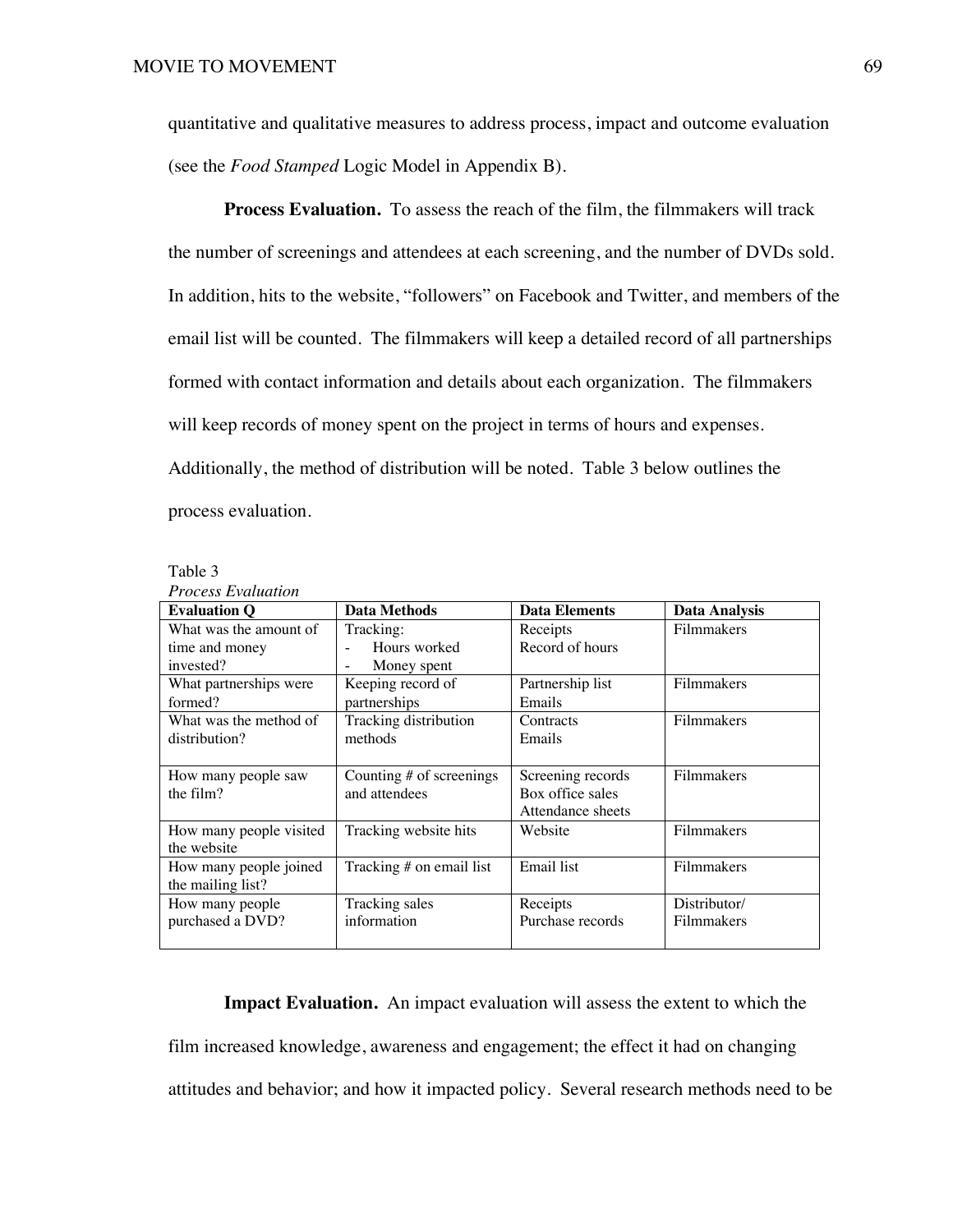utilized, such as pre-post test surveys, interviews, observations, and testimonials. Research studies, similar to Cottone and Byrd-Bredbenner's 2007 study of the impact of *Super Size Me* on college students (using a pretest, posttest, follow up control group design) will serve as models to evaluate the effects on knowledge and attitudes. Research investigating the effects of seeing the film on eating habits, similar to Hekler, Gardner, and Robinson's 2010 study, shall be included as well. Replicating the research design across different audience segments will be essential to fully understand how the film impacts attitudes and behaviors. To measure audience engagement, the filmmakers will look at increased donations and rates of volunteerism at partner organizations, increased number of signatures on petitions, and number of posts to the forums on the film's website. Interviews with community partners will also be used to gain qualitative data regarding how the film impacted their organizations. Changes in policy may directly or indirectly result due in part to the film. While causality is difficult to determine (Whiteman, 2004, 2009), any policy changes that occur after the release of the film are still important to note. See Table 4 below for a summary of the planned impact evaluation.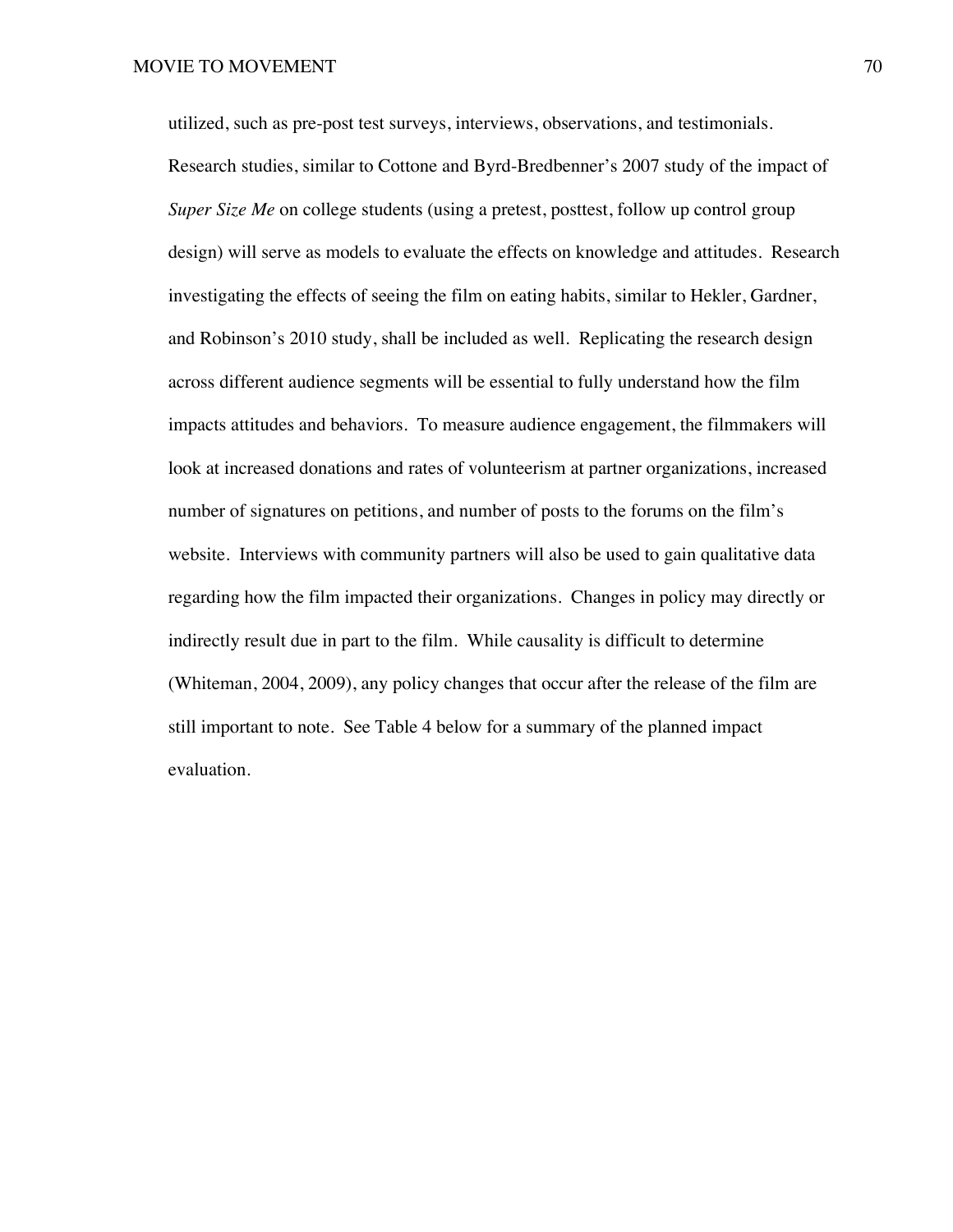| Table 4                  |
|--------------------------|
| <b>Impact Evaluation</b> |

| <b>Evaluation Question</b> | <b>Data Methods</b>    | <b>Data Elements</b> | <b>Data Analysis</b> | <b>Notes</b>      |
|----------------------------|------------------------|----------------------|----------------------|-------------------|
| To what extent did         | Pretest and posttests  | Questions about      | Evaluator            | Multiple samples  |
| audience members'          | surveys                | knowledge of         |                      | from different    |
| knowledge/                 | <b>Interviews</b>      | issues covered       |                      | audience          |
| awareness increase?        | <b>Observations</b>    | in the film          |                      | segments needed   |
|                            | Testimonials           |                      |                      |                   |
| To what extent did         | Pretest, posttests and | Questions about      | Evaluator            | Multiple samples  |
| audience members'          | follow-up surveys      | attitudes            |                      | from different    |
| attitudes change?          | <b>Interviews</b>      | regarding issues     |                      | audience          |
|                            | <b>Observations</b>    | in the film          |                      | segments needed   |
|                            |                        |                      |                      |                   |
| To what extent did         | Looking at policy      | Farm Bill            | Consultant           | Will partner with |
| policy change?             | before/after           |                      |                      | policy consultant |
| To what extent did         | Interviews with        | Volunteerism         | Evaluator            |                   |
| engagement increase?       | partner organizations  | records              |                      |                   |
|                            | Number of posts to     | Website posts        |                      |                   |
|                            | website                | Petition             |                      |                   |
|                            | Petition signatures    | signatures           |                      |                   |

**Outcome Evaluation.** The long-term outcomes for the film are broad in their scope. They include a decrease in food insecurity, an increase in the affordability and availability of healthy foods in low-income areas, and an improvement in dietary habits – all of which ultimately result in reduced health disparities that negatively impact lowincome Americans. Determining the exact extent to which the film will directly impact these outcomes will be difficult, if not impossible. As noted previously, the overall impact a documentary film has on social change is part of a large social issue framework. If these outcomes do occur, it will be due to numerous factors, some of which may be linked to the film, such as increased public awareness, civic engagement, and issue salience.

A better indicator of the film's effectiveness is the impact evaluation, which measures these factors**.** Benchmarks that will indicate the film succeeded in having an impact include increased volunteerism and/or donations with local organizations;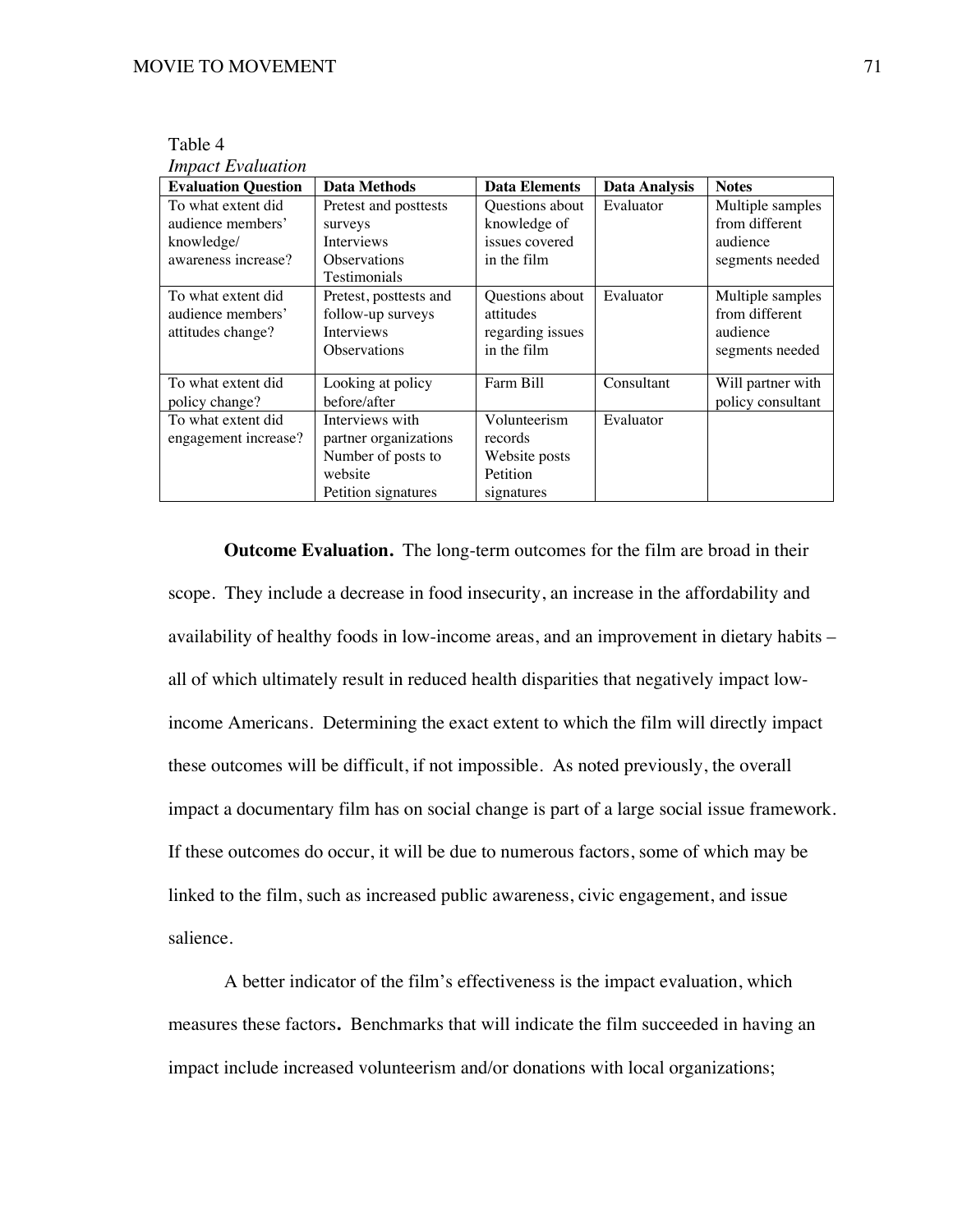qualitative testimonials about how the film impacted someone's life or motivated them to act**;** significant research study results that demonstrate a positive effect on knowledge, attitudes, and perceptions**;** and measurable outcomes in the 2012 Farm Bill reauthorization.

### **Limitations**

**Difficult to quantify larger social change.** There are several limitations to this work. As previously discussed, it is difficult to quantify the exact impact documentaries have on larger social change. Documentaries are used by vast networks of activist and advocacy groups, working on the ground to create change as part of larger social campaigns. As such, the effects cannot be separated from these movements. (Whiteman, 2004). However, as Whiteman (2004, 2009) demonstrated through several documentary case studies, there are measurable outcomes from documentaries such as shifts in attitudes and beliefs or engaging activist groups, all of which help to change the public agenda and influence policy.

**Further research needed.** While this review showcases several research studies indicating the effects documentary films can have on attitudes, behaviors, and ultimately social change, the literature is still fairly limited and further research is recommended. It will be difficult to assess the achievement of all of the outcomes objectives for *Food Stamped.* In order to do so, several research studies across various audience segments and over a significant amount of time would be required. Lack of funds and time makes this task even more arduous. However, smaller scale research to assess the film's impact on short-term attitude and behavior change is within the scope of the filmmakers'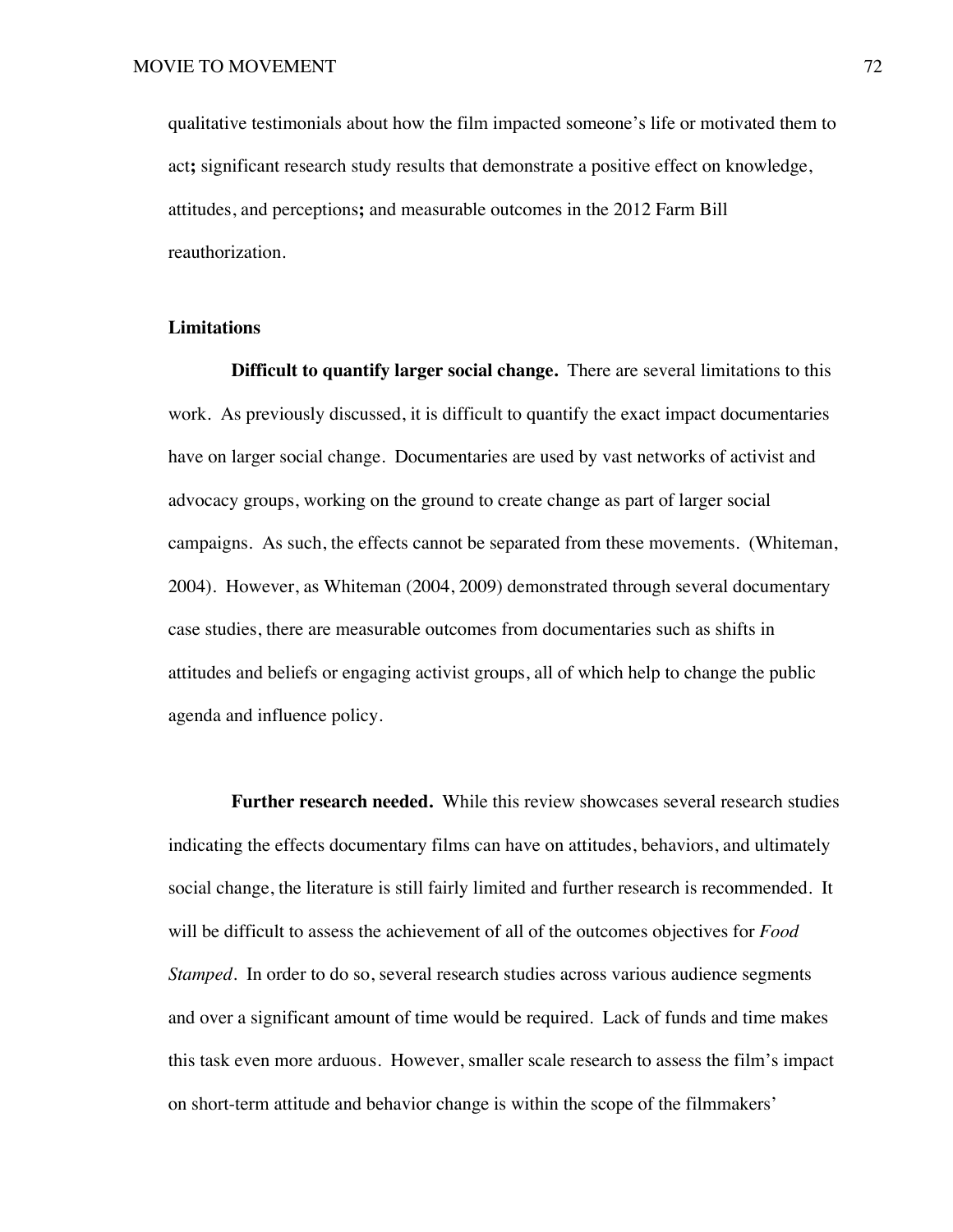evaluation plans. A preliminary high school and college student survey instrument has been developed to evaluate the short-term effects of viewing the film on attitudes, perceptions, and intentions to change behavior (please see appendices C and D). This instrument has been tested, but requires further development. A large gap currently exists in the scientific literature on the effects of social-issue documentaries on health behaviors, attitudes, and beliefs. Research on the impacts *Food Stamped* has on different audiences will help to enrich the literature in this field.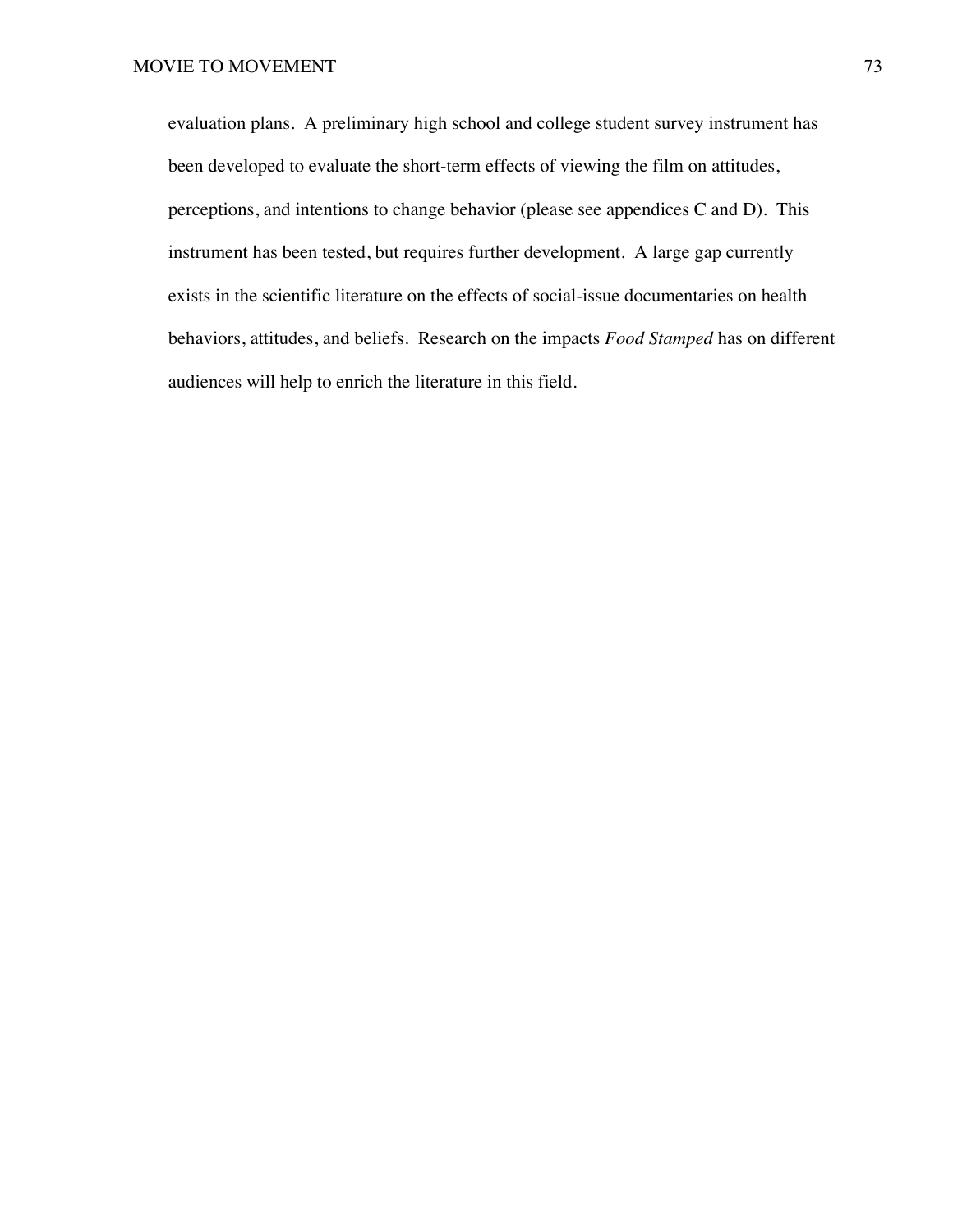### **Chapter 10**

### **Conclusion**

In conclusion, there is substantial evidence regarding the impact that documentary films can have on attitudes, behaviors, and social and political change. Documentaries, as part of a larger social issues framework, play an essential role in influencing public opinion and helping to set the public agenda. Activist networks, communications campaigns, and the mass media enhance the reach and impact of documentary film. Discussion within social groups exponentially furthers these effects.

Additionally, documentary film can be used as an instrumental intervention to increase public health. Since the birth of cinema, film has been utilized for public health campaigns. The broad array of health media on the market today, from entertainmenteducation television drama series to instructional nutrition videos, demonstrates the variety of innovative media strategies through which public health can be improved. Documentary films, specifically, have been used to increase knowledge and awareness about health issues, motivate individuals to modify health behaviors, and transform public health policy.

The documentary film, *Food Stamped*, with its narrative structure, use of humor, and entertainment-education approach, has the potential to influence a large cross-section of the American public. The film has the capability to engage a broad array of audiences, including high school and college students, health professionals, "foodies" and cooks, environmentalists, anti-hunger advocates, and other political activists. Various components of the film, such as anecdotal evidence, interviews with credible figures, statistical information, and modeling of actions, appeal to audience members in all of the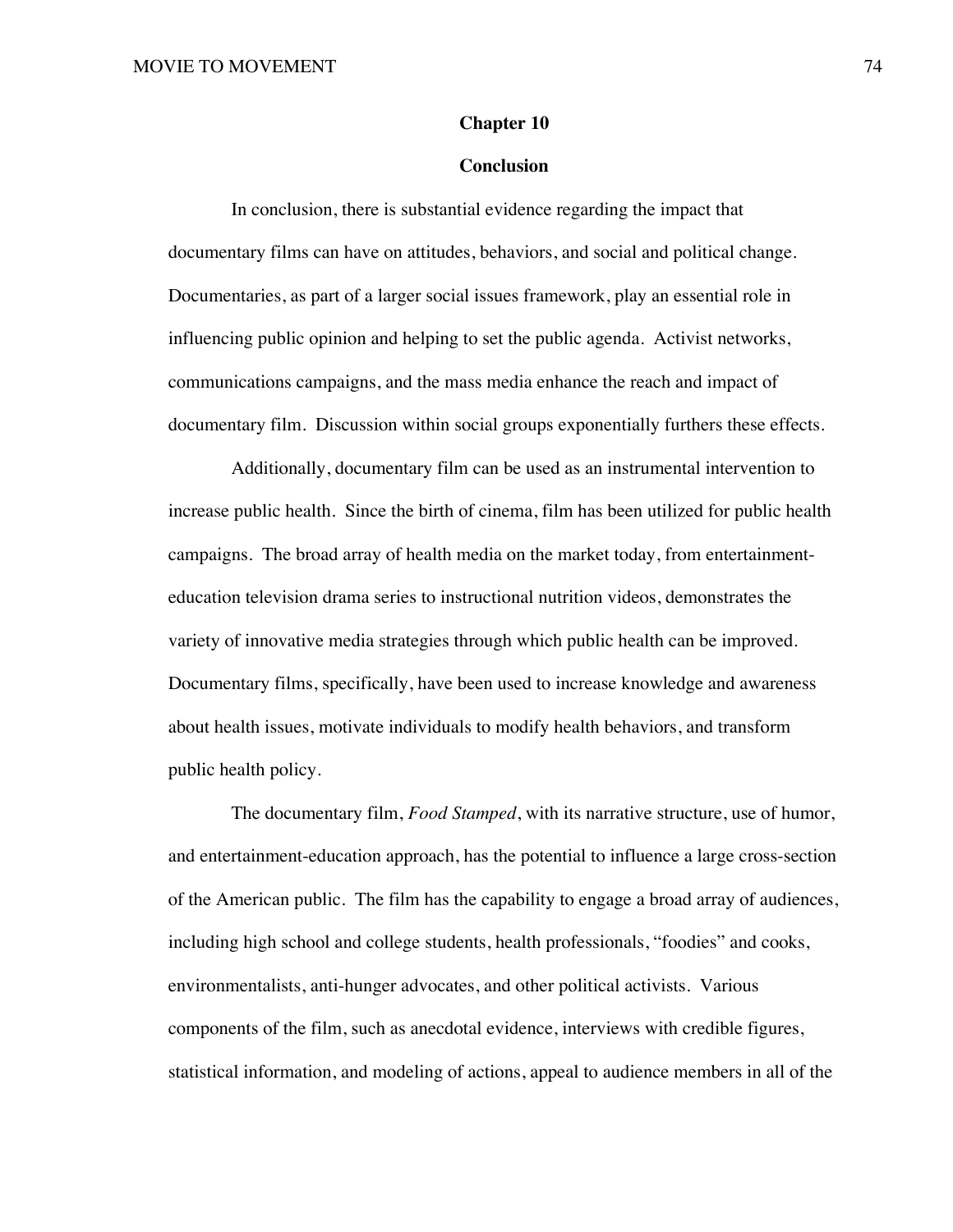various stages of change. The stylistic approach and messaging in the film, as well as supplemental materials and strategies, all target different audience segments in each of these stages.

The film can be used to accomplish several concentric goals for audience members within each stage of change. At the most basic level, it can raise awareness about the relationship between socio-economic status and the obesity epidemic as well as the concept of food justice. At the proximal level, the film can influence individuals to change their dietary behavior and shopping habits. It can also inspire viewers to take some form of social or political action. Finally, at its broadest level, the film can be used to help influence food and farm policy.

However, films do not exist in a vacuum. As evidenced in this review, a number of factors off the screen contribute to a film's success in creating social change. Activist groups, community-based organizations, and other social issue networks transform a movie into a movement. Thus, a variety of outreach and engagement strategies will be employed to assist in increasing the film's impact. Partnering with community organizations and activist groups will help the film to reach wider audiences and move the film's social impact goals forward. Tailored educational curriculum and materials will reinforce the messages in the film and will be used in discussions following screenings. Online interactive tools and updates will keep audience members engaged and informed.

This review illustrates how *Food Stamped* can be used to affect individual, political, and social change. *Food Stamped* addresses issues congruent with the tenets of the food justice movement and social-ecological model of pubic health, making this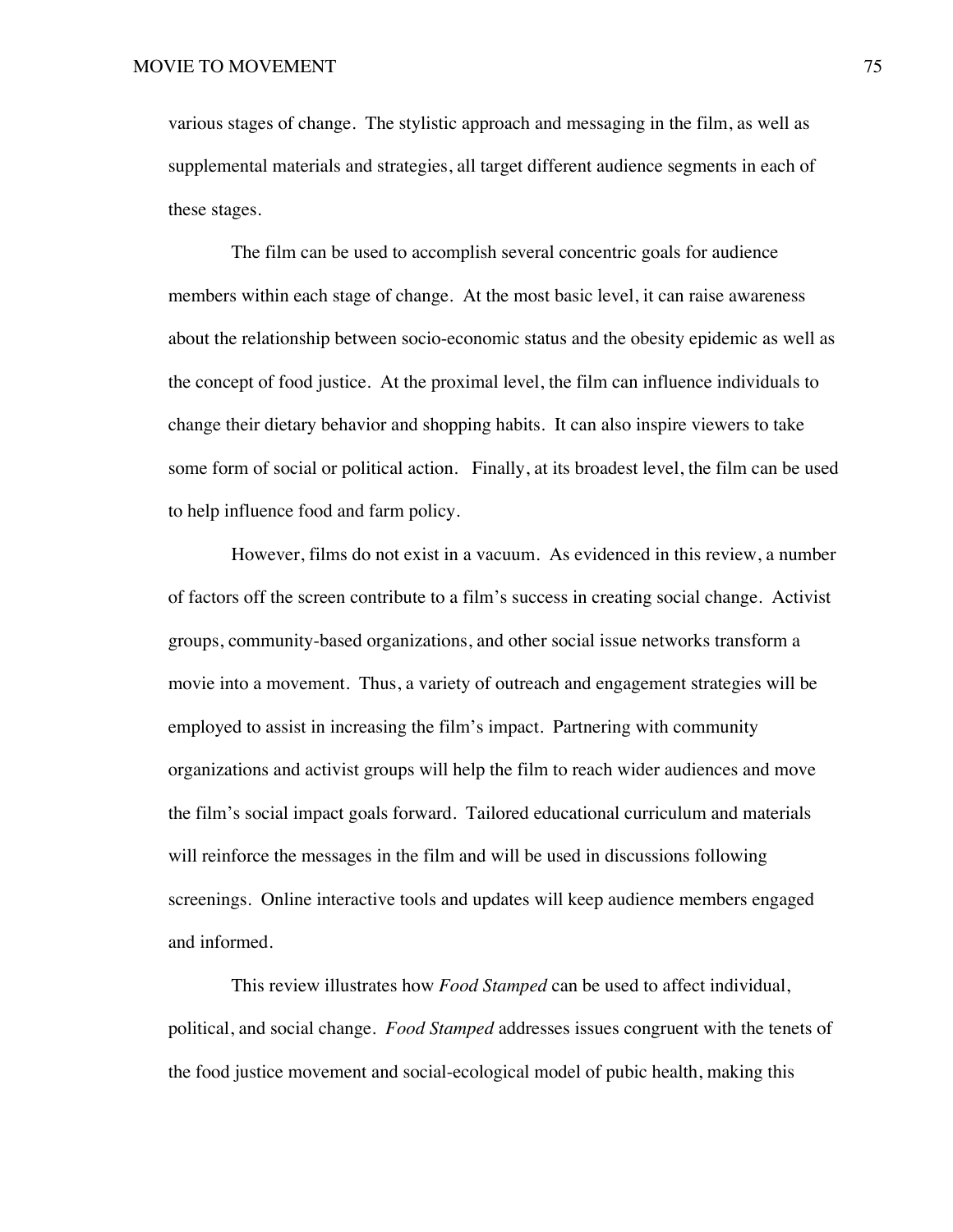documentary film a valuable educational, motivational, and political tool. The film depicts the entangled web of food inequities for low-income Americans in an easily digestible manner. Furthermore, the light-hearted, entertaining, and humorous approach broadens the appeal and increases the likelihood of audience engagement. In sum, *Food Stamped*, in conjunction with the broader food justice movement, has the capability to assist in the fight to transform future food and farm policy, increasing the availability and affordability of fresh and healthy food, and ultimately reducing health disparities for millions of low-income Americans.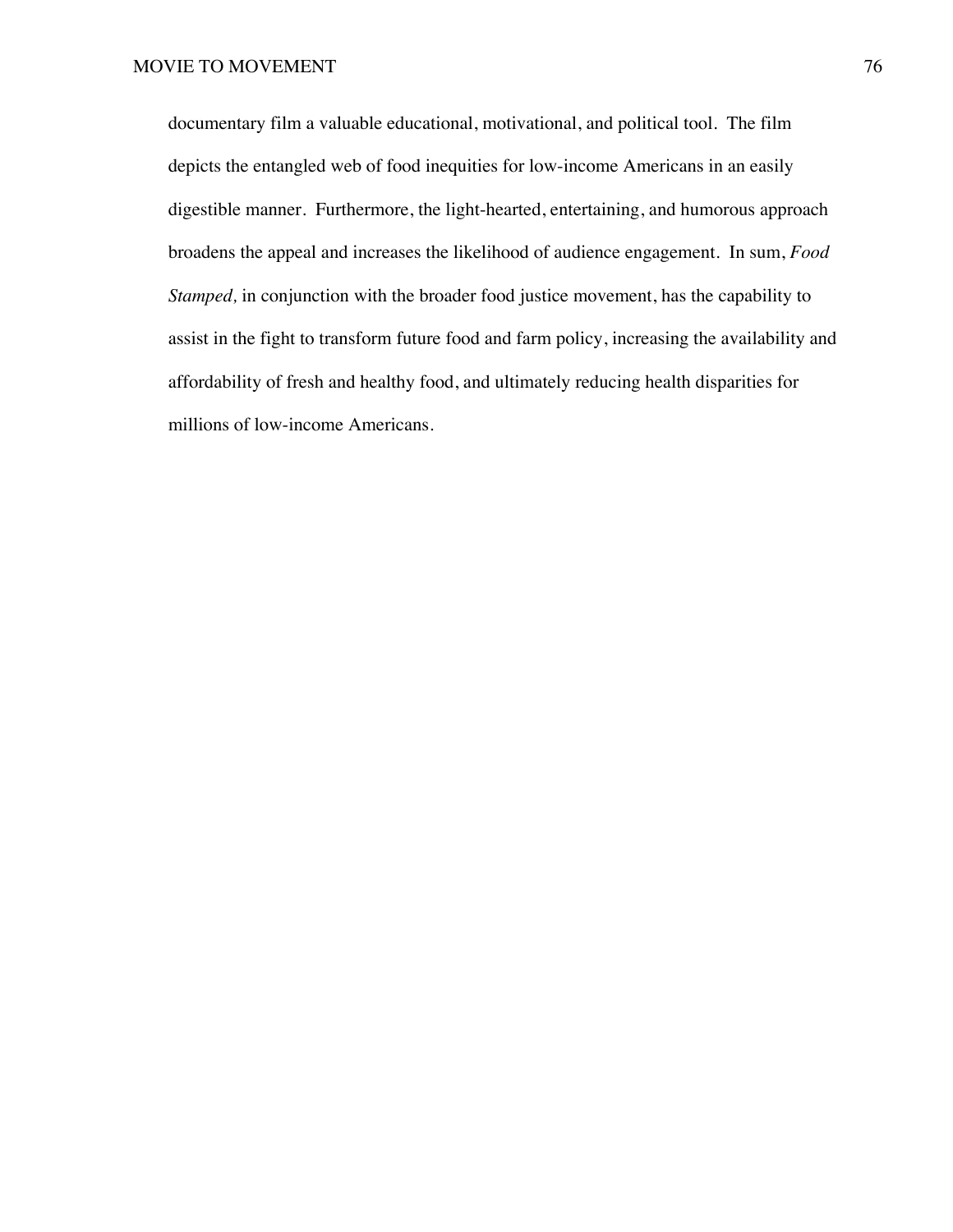# **Appendix A**



## *Moyer-Gusé's Entertainment Overcoming Resistance Model*

\* Predicted by the Extended Elaboration Likelihood Model

\*\*Predicted by Social Cognitive Theory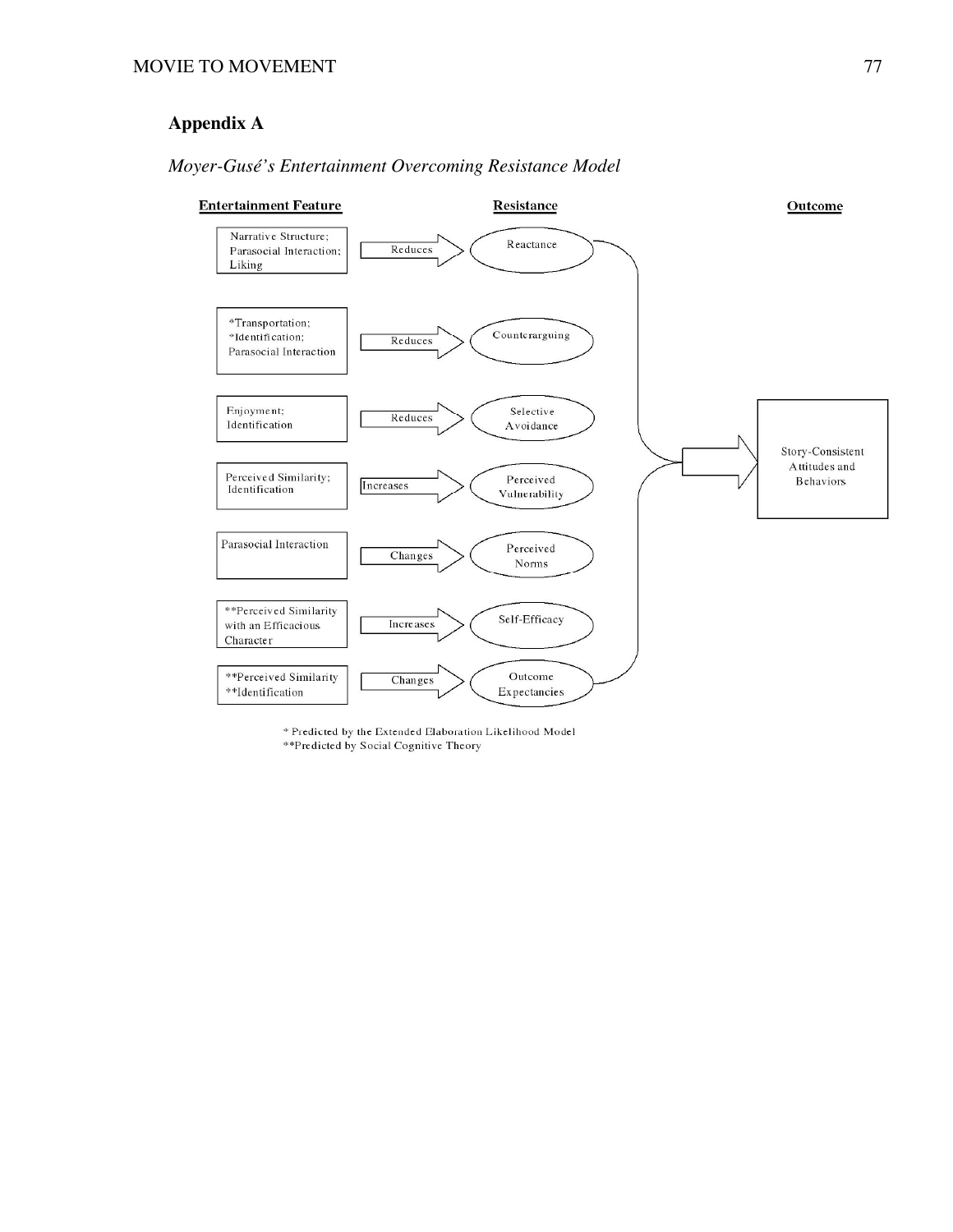## **Appendix B**

*Logic Model for Food Stamped Outcome Objectives*



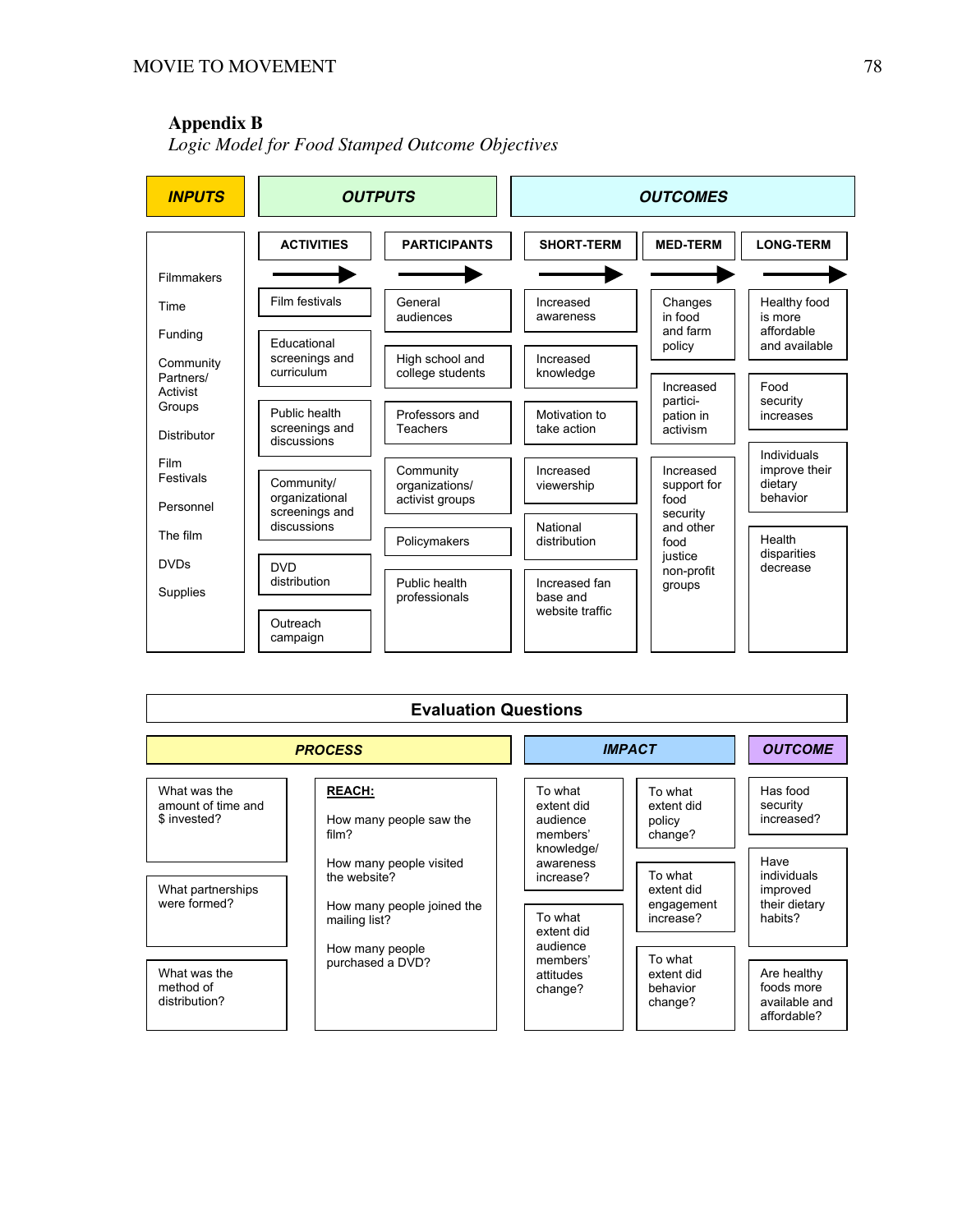## **Appendix C**

*High School Survey Instrument for Measuring Short-Term Impact on Students*

## Please answer the following questions as honestly as possible. YOUR HONEST OPINION MATTERS!!

Age: \_\_\_\_\_\_\_\_\_\_\_\_\_\_ Gender: O Male O Female Race/ethnicity: \_\_\_\_\_\_\_\_\_\_\_\_\_\_ High School Name: \_\_\_\_\_\_\_\_\_\_\_\_\_\_\_\_\_\_\_\_\_\_\_\_\_\_\_\_\_\_City: \_\_\_\_\_\_\_\_\_\_\_\_\_\_\_\_\_\_\_\_\_\_\_\_\_\_

Do you now or have you ever qualified for free or reduced lunch at school? Yes No

Please rate the following statements on a scale from 1-5, 1 being strongly disagree and 5 being strongly agree. Circle the number that your best matches your answer.

|                                                                                                        | Strongly<br>disagree | Disagree      | Neutral | Agree | Strongly<br>agree |
|--------------------------------------------------------------------------------------------------------|----------------------|---------------|---------|-------|-------------------|
| This film was entertaining.                                                                            |                      | 2             | 3       | 4     | 5                 |
| I learned a lot of things I did not know<br>before seeing the film.                                    | 1                    | 2             | 3       | 4     | 5                 |
| After seeing this film I am going to eat<br>less fast/junk food.                                       | 1                    | 2             | 3       | 4     | 5                 |
| After seeing this film I feel inspired to<br>cook more.                                                | 1                    | 2             | 3       | 4     | 5                 |
| After seeing this film I feel inspired to start<br>my own garden or join a<br>community/school garden. |                      | $\mathcal{P}$ | 3       | 4     | 5                 |
| After seeing this film I am going to eat<br>more fruits and vegetables                                 |                      | $\mathcal{P}$ | 3       | 4     | 5                 |
| After seeing this film I am going to be<br>more conscious about how I spend<br>money on food.          |                      | 2             | 3       | 4     | 5                 |

## Please select which of the following materials you would be interested in. Select as many options as you would like.

- $\circ$  A youth-friendly website
- $\circ$  A blog where teens can share ideas, recipes, etc.
- $\circ$  A cookbook for teens with healthy, budget recipes
- $\circ$  Grocery shopping lists with healthy and budget recommendations
- $\circ$  A toolkit with ways to change school food
- $\circ$  Cooking classes at school or after school
- Other: \_\_\_\_\_\_\_\_\_\_\_\_\_\_\_\_\_\_\_\_\_\_\_\_\_\_\_\_\_\_\_\_\_\_\_\_\_\_\_\_\_\_\_\_\_\_\_\_\_\_\_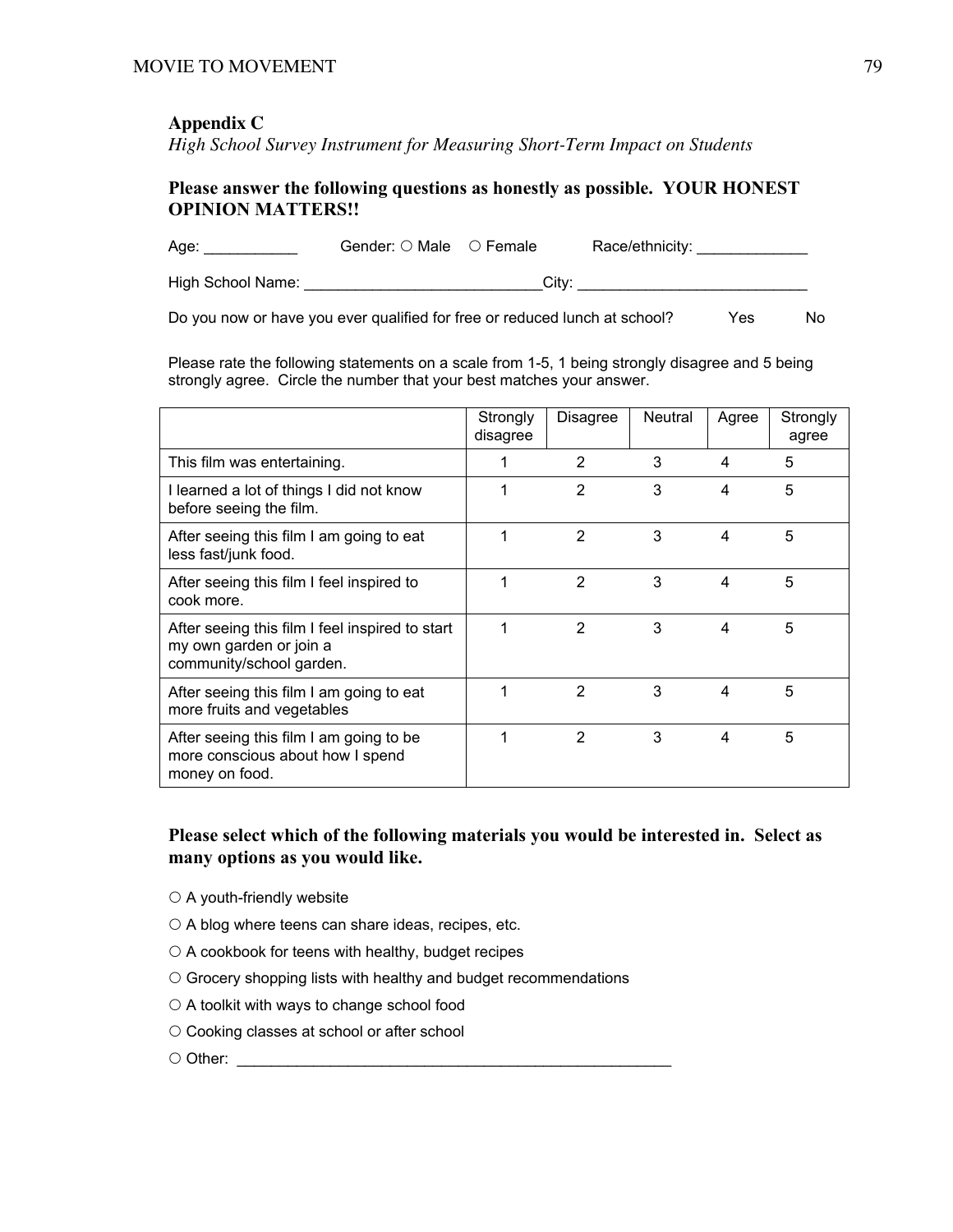### MOVIE TO MOVEMENT

Did you learn anything from the film? If so, what?

Was there anything that surprised you?

Do you feel inspired after seeing the film? If so, how? If not, why not?

Would you take the Food Stamp Challenge after seeing this film? Why or why not?

Would you tell your friends to see this film?

Any other comments you would like to share?

Thank you for filling out this questionnaire. Your opinions are valuable to us and will help us to develop supplemental educational materials for high school students nationwide. All of the information you share with us is completely confidential, anonymous, and will only be used by the producers of the film.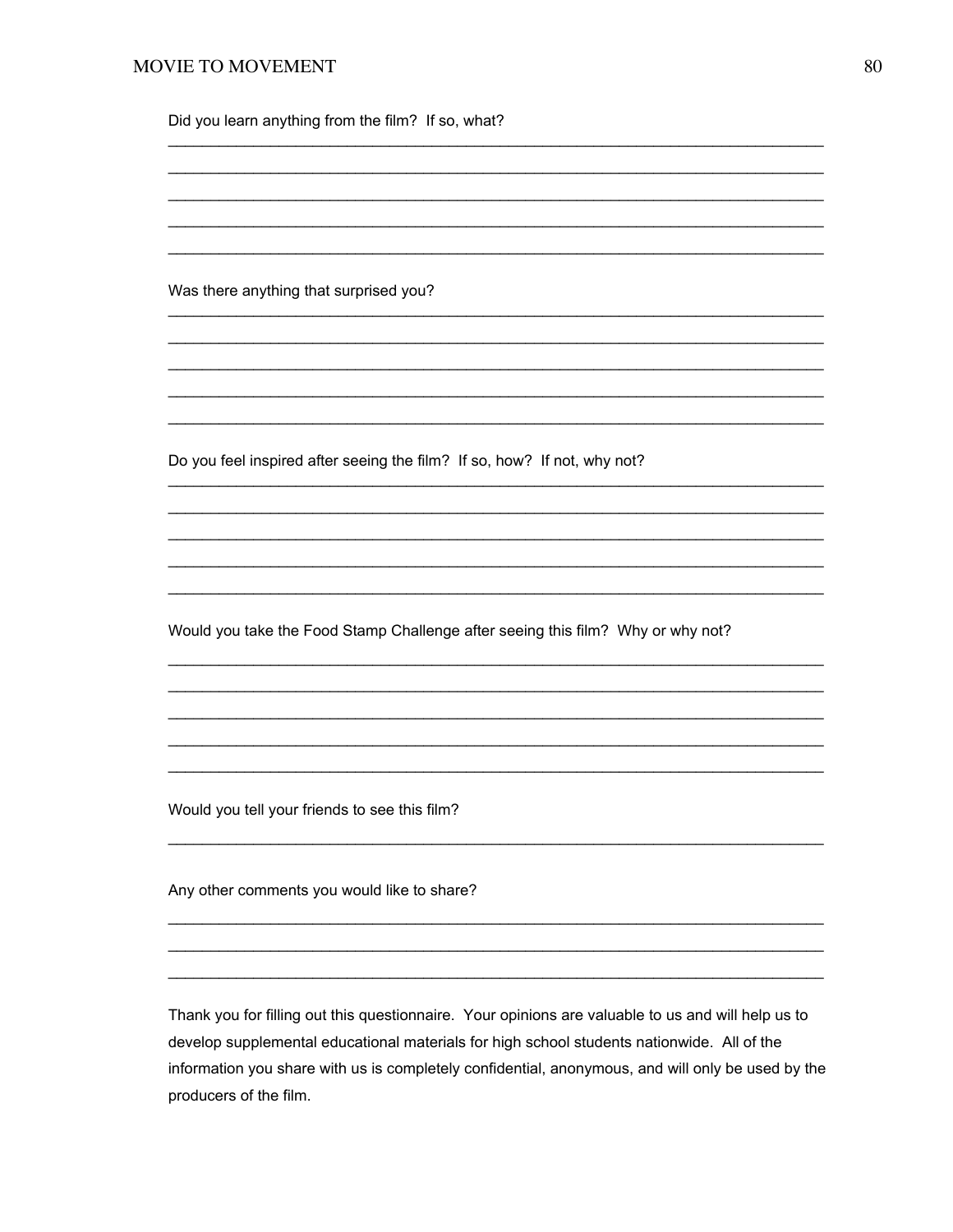## **Appendix D**

*College Student Survey Instrument for Measuring Short-Term Impact on Students*

Please rate the following statements on a scale from 1-5, 1 being strongly disagree and 5 being strongly agree. Circle the number that your best matches your answer.

|                                                                                                 | Strongly<br>disagree | <b>Disagree</b> | <b>Neutral</b> | Agree | Strongly<br>agree |
|-------------------------------------------------------------------------------------------------|----------------------|-----------------|----------------|-------|-------------------|
| This film was entertaining.                                                                     |                      | 2               | 3              | 4     | 5                 |
| I learned a lot of things I did not know<br>before seeing the film.                             | 1                    | 2               | 3              | 4     | 5                 |
| After seeing this film I am going to eat less<br>fast/junk food.                                | 1                    | $\mathcal{P}$   | 3              | 4     | 5                 |
| After seeing this film I feel inspired to cook<br>more.                                         | 1                    | 2               | 3              | 4     | 5                 |
| After seeing this film I feel inspired to start<br>my own garden or join a community<br>garden. | 1                    | 2               | 3              | 4     | 5                 |
| After seeing this film I am going to eat more<br>fruits and vegetables                          | 1                    | $\mathfrak{p}$  | 3              | 4     | 5                 |
| After seeing this film I am going to be more<br>conscious about how I spend money on<br>food.   | 1                    | $\mathfrak{p}$  | 3              | 4     | 5                 |

 $\mathcal{L}_\text{max} = \mathcal{L}_\text{max} = \mathcal{L}_\text{max} = \mathcal{L}_\text{max} = \mathcal{L}_\text{max} = \mathcal{L}_\text{max} = \mathcal{L}_\text{max} = \mathcal{L}_\text{max} = \mathcal{L}_\text{max} = \mathcal{L}_\text{max} = \mathcal{L}_\text{max} = \mathcal{L}_\text{max} = \mathcal{L}_\text{max} = \mathcal{L}_\text{max} = \mathcal{L}_\text{max} = \mathcal{L}_\text{max} = \mathcal{L}_\text{max} = \mathcal{L}_\text{max} = \mathcal{$ 

 $\mathcal{L}_\text{max} = \mathcal{L}_\text{max} = \mathcal{L}_\text{max} = \mathcal{L}_\text{max} = \mathcal{L}_\text{max} = \mathcal{L}_\text{max} = \mathcal{L}_\text{max} = \mathcal{L}_\text{max} = \mathcal{L}_\text{max} = \mathcal{L}_\text{max} = \mathcal{L}_\text{max} = \mathcal{L}_\text{max} = \mathcal{L}_\text{max} = \mathcal{L}_\text{max} = \mathcal{L}_\text{max} = \mathcal{L}_\text{max} = \mathcal{L}_\text{max} = \mathcal{L}_\text{max} = \mathcal{$ 

 $\mathcal{L}_\text{max} = \mathcal{L}_\text{max} = \mathcal{L}_\text{max} = \mathcal{L}_\text{max} = \mathcal{L}_\text{max} = \mathcal{L}_\text{max} = \mathcal{L}_\text{max} = \mathcal{L}_\text{max} = \mathcal{L}_\text{max} = \mathcal{L}_\text{max} = \mathcal{L}_\text{max} = \mathcal{L}_\text{max} = \mathcal{L}_\text{max} = \mathcal{L}_\text{max} = \mathcal{L}_\text{max} = \mathcal{L}_\text{max} = \mathcal{L}_\text{max} = \mathcal{L}_\text{max} = \mathcal{$ 

 $\mathcal{L}_\text{max} = \mathcal{L}_\text{max} = \mathcal{L}_\text{max} = \mathcal{L}_\text{max} = \mathcal{L}_\text{max} = \mathcal{L}_\text{max} = \mathcal{L}_\text{max} = \mathcal{L}_\text{max} = \mathcal{L}_\text{max} = \mathcal{L}_\text{max} = \mathcal{L}_\text{max} = \mathcal{L}_\text{max} = \mathcal{L}_\text{max} = \mathcal{L}_\text{max} = \mathcal{L}_\text{max} = \mathcal{L}_\text{max} = \mathcal{L}_\text{max} = \mathcal{L}_\text{max} = \mathcal{$ 

 $\mathcal{L}_\text{max}$  , and the set of the set of the set of the set of the set of the set of the set of the set of the set of the set of the set of the set of the set of the set of the set of the set of the set of the set of the

 $\mathcal{L}_\mathcal{L} = \{ \mathcal{L}_\mathcal{L} = \{ \mathcal{L}_\mathcal{L} = \{ \mathcal{L}_\mathcal{L} = \{ \mathcal{L}_\mathcal{L} = \{ \mathcal{L}_\mathcal{L} = \{ \mathcal{L}_\mathcal{L} = \{ \mathcal{L}_\mathcal{L} = \{ \mathcal{L}_\mathcal{L} = \{ \mathcal{L}_\mathcal{L} = \{ \mathcal{L}_\mathcal{L} = \{ \mathcal{L}_\mathcal{L} = \{ \mathcal{L}_\mathcal{L} = \{ \mathcal{L}_\mathcal{L} = \{ \mathcal{L}_\mathcal{$  $\mathcal{L}_\text{max}$  , and the set of the set of the set of the set of the set of the set of the set of the set of the set of the set of the set of the set of the set of the set of the set of the set of the set of the set of the  $\mathcal{L}_\text{max}$  , and the set of the set of the set of the set of the set of the set of the set of the set of the set of the set of the set of the set of the set of the set of the set of the set of the set of the set of the  $\mathcal{L}_\text{max}$  , and the set of the set of the set of the set of the set of the set of the set of the set of the set of the set of the set of the set of the set of the set of the set of the set of the set of the set of the

 $\mathcal{L}_\text{max}$  , and the set of the set of the set of the set of the set of the set of the set of the set of the set of the set of the set of the set of the set of the set of the set of the set of the set of the set of the  $\mathcal{L}_\text{max} = \frac{1}{2} \sum_{i=1}^{n} \frac{1}{2} \sum_{i=1}^{n} \frac{1}{2} \sum_{i=1}^{n} \frac{1}{2} \sum_{i=1}^{n} \frac{1}{2} \sum_{i=1}^{n} \frac{1}{2} \sum_{i=1}^{n} \frac{1}{2} \sum_{i=1}^{n} \frac{1}{2} \sum_{i=1}^{n} \frac{1}{2} \sum_{i=1}^{n} \frac{1}{2} \sum_{i=1}^{n} \frac{1}{2} \sum_{i=1}^{n} \frac{1}{2} \sum_{i=1}^{n} \frac{1$  $\mathcal{L}_\text{max}$  , and the set of the set of the set of the set of the set of the set of the set of the set of the set of the set of the set of the set of the set of the set of the set of the set of the set of the set of the  $\mathcal{L}_\text{max}$  , and the set of the set of the set of the set of the set of the set of the set of the set of the set of the set of the set of the set of the set of the set of the set of the set of the set of the set of the

## Did you learn anything new from the film? If so, what?

Was there anything that surprised you?

Do you feel inspired after seeing the film? If so, how? If not, why not?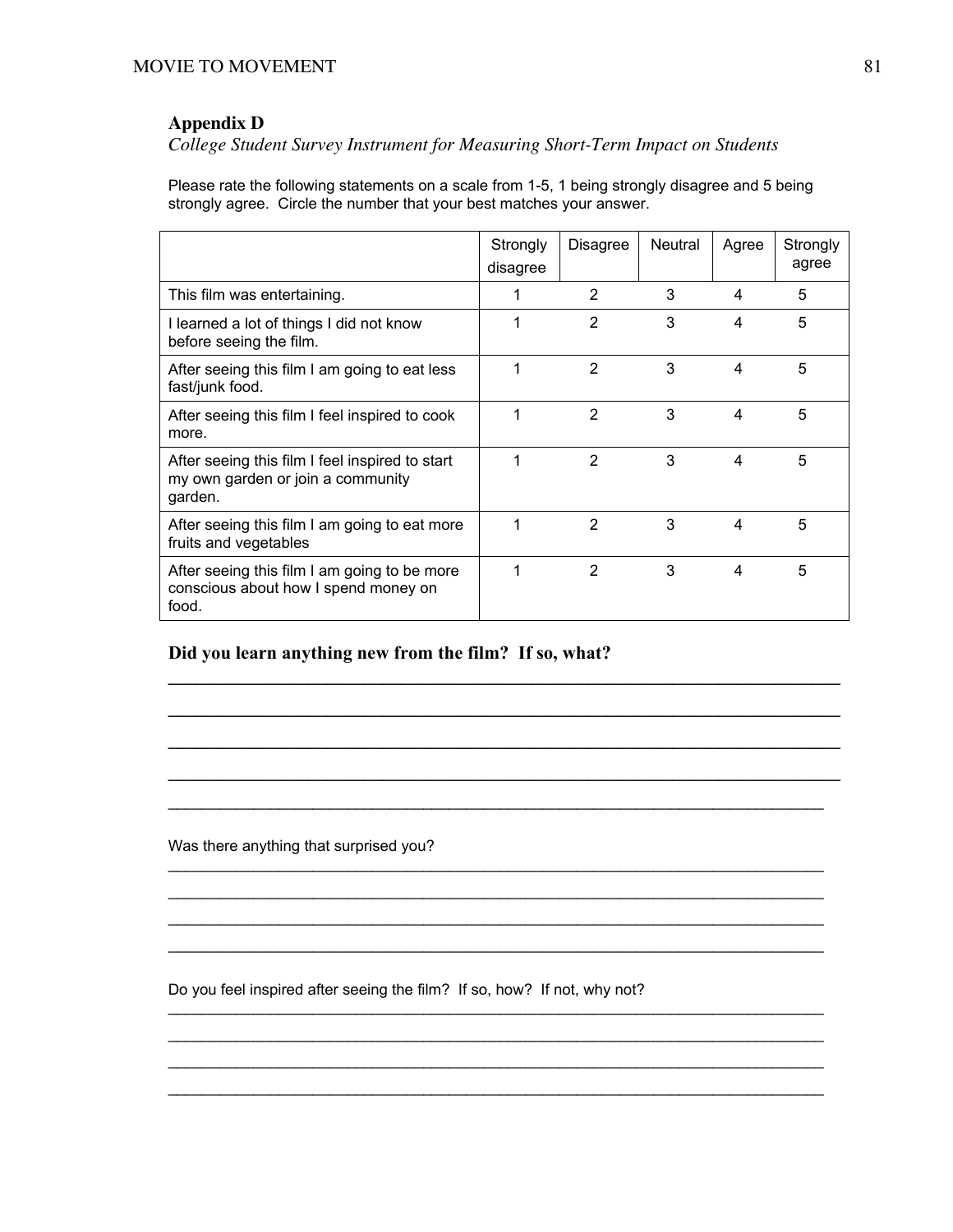Have you or your family ever been on food stamps or other governmental assistance? If so, how did this film make you feel about your experience?

Would you take the Food Stamp Challenge after seeing this film? Why or why not?

Did this film inspire you to take political action? If so, how?

What audience(s) do you think would MOST benefit from seeing this film? (example: parents, Public Health students, teens, etc.) Please list as many as you think.

Any other comments you would like to share?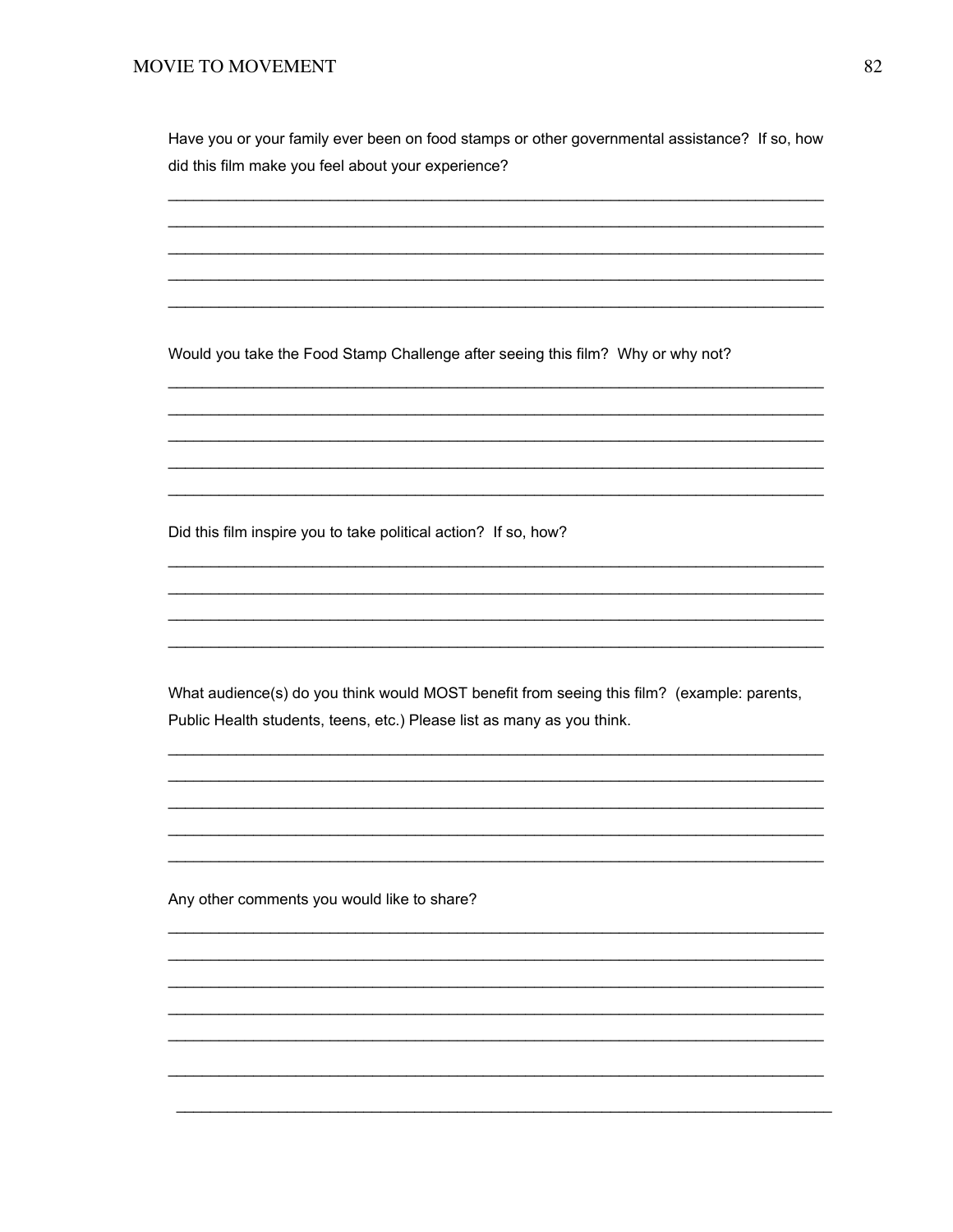### References

- Abbot, C., & Doering, C. (2009). One in seven Americans short on food. *Medline Plus: Trusted Health Information for You: A service of the US National Library of Medicine and the National Institutes for Health.* Retrieved October 2009, from: http://www.nlm.nih.gov/medlineplus/ news/fullstory\_91927.html
- Alaimo, K., Packnett, E., Miles, R.A., Kruger, D.J. (2008). Fruit and vegetable intake among urban community gardeners. *Journal of Nutrition Education and Behavior, 40,* 94-101.
- American Community Gardening Association. (n.d.). Retrieved April 2011, from http://www.communitygarden.org/learn/faq.php.
- American Dietetics Association (2009). Retrieved October 2009, from http://www.eatright.org/cps/rde/xchg/ada/hs.xsl/ index.html
- Anderson, J.V., Bybee, D.I., Brown, R.M., McLean, D.F., Garcia, E.M., Breer, M.L., & Schillo, B.A. (2001). 5 a day fruit and vegetable intervention improves consumption in a low income population. *Journal of American Dietetics Association, 101,* 195-202.
- Andreyeva, T., Blumenthal, D., Schwartz, M., Long, M., Brownell, K. (2008). Availability and prices of foods across stores and neighborhoods: The case of New Haven, Connecticut. *Health Affairs, 27*(5), 1381-1388.
- Arthur, P. (2005). Extreme makeover: The changing face of documentary. *Cineaste,* 18-23.
- Atkin, C., & Wallack, L. (1990). *Mass Communication and Public Health: Complexities and Conflicts.* Newbury Park, CA, Sage Publications, Inc.
- Boon, T. (2008). Enough to Eat? *History Today, 58*(7), 50-51.
- Borrayo, E.A. (2004). Where's Maria? A video to increase awareness about breast cancer and mammography screening among low-literacy Latinas. *Preventive Medicine, 39*(1), 99-110.
- Breckwich Vasquez, V., Lanza, D., Hennessey-Lavery, S., Facente, S., Halpin, H., & Minkler, M. (2007). Addressing food security through public policy action in a community-based participatory research partnership. *Health Promotion Practice, 8*(4), 342-349.
- Brownell, K., & Horgen, K. (2004). *Food Fight: The inside story of the food industry, America's obesity crisis, and what we can do about it.* Chicago: Contemporary Books.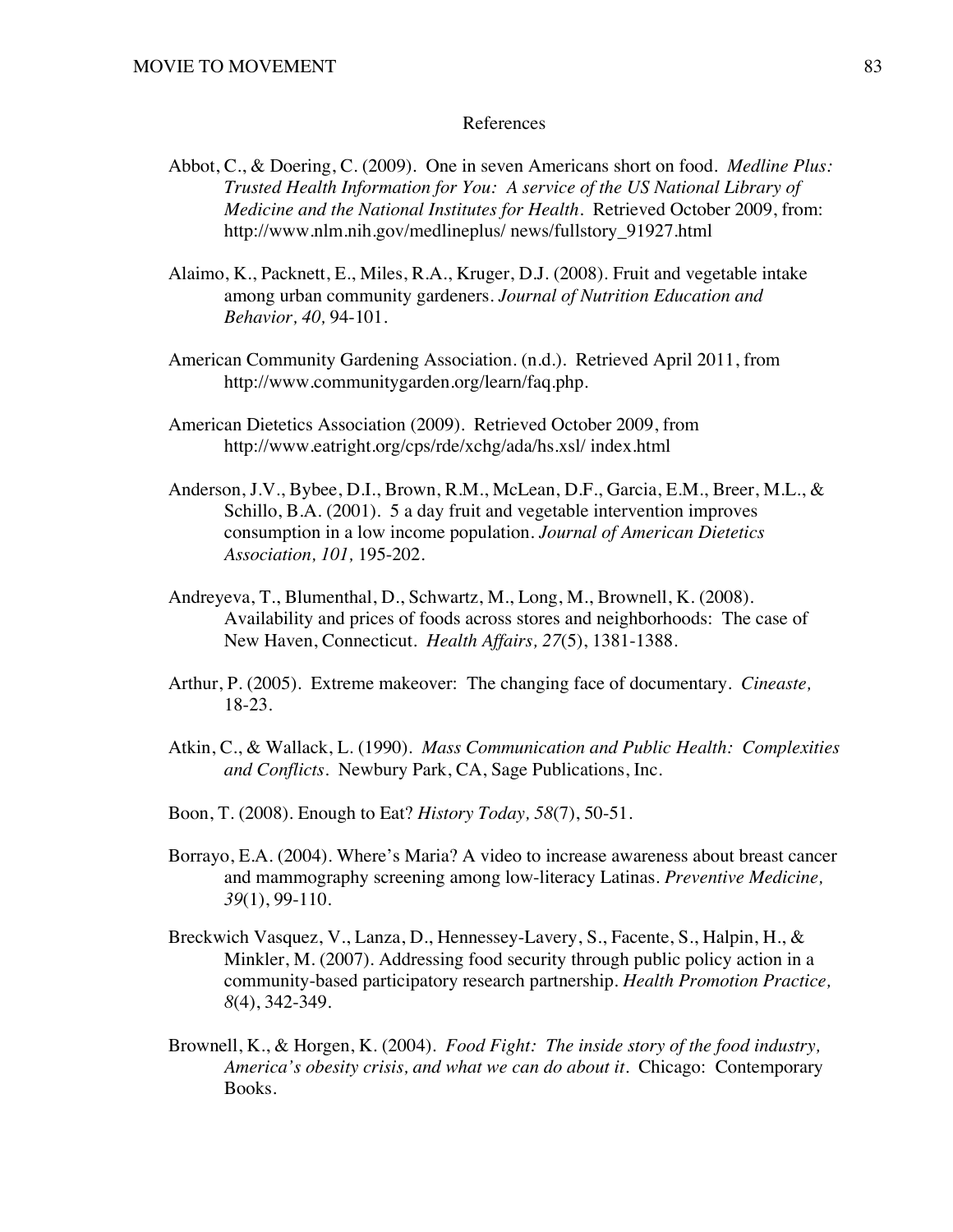- Brownell, K., & Warner, K. (2009). The perils of ignoring history: Big tobacco played dirty and millions died. How similar is big food? *The Milbank Quarterly*, *87*(1).
- Burtness, D. (2009). *Healthy Corner Store Strategies from Across the US.* Institute for Agriculture and Trade Policy: Minneapolis, MN. Retrieved October 2009, from www.iatp.org/iatp/publications.cfm?refID=106578.
- Butler, C.L. (Producer), & Koons, D. (Director). (2004). *The Future of Food* [Documentary film.] USA: Lily Films.
- Cacioppo, J. T., & Petty, R. E. (1984). The elaboration likelihood model of persuasion. *Advances in Consumer Research, 11*(1), 673-675.
- Carpenter, D. (2004, March 3). McDonald's to dump Supersize portions. *The Washington Post*. Retrieved March 2011, from http://www.washingtonpost.com/wp-dyn/articles/A26082-2004Mar3.html.
- Carson, K.L., Cox, R.H., Burney, J.L., Poole, K., & Wenrich, T.R. (2002). Do food stamps without nutrition education improve the nutrient intake of recipients? *Topics in Clinical Nutrition, 17*, 74-82.
- Centers for Disease Control and Prevention. (2008). *National diabetes fact sheet: general information and national estimates on diabetes in the United States, 2007*. Atlanta, GA: US Department of Health and Human Services, Centers for Disease Control and Prevention.
- Centers for Disease Control and Prevention (2009). *Economic Consequences of Overweight and Obesity.* Retrieved October 2009, from http://www.cdc.gov/obesity/causes/economics.html.
- Cottone, E., & Byrd-Bredbenner, C. (2007). Knowledge and psychosocial effects of the film *Super Size Me* on young adults. *Journal of the American Dietetic Association, 107*(7), 1197-1203.
- Cox, R.H., White, A.H., & Gaylord, C.K. (2003). A video lesson series is effective in changing the dietary intakes of food-related behaviors of low-income homemakers. *Journal of the American Dietetics Association, 103*(11), 1488- 1493.
- Dammann, K., & Smith, C. (2009). Factors affecting low-income women's food choices and the perceived impact of dietary intake on socioeconomic status on their health and weight. *Journal of Nutrition Education and Behavior, 41*(4), 242-252.
- DeNavas-Walt, C., Proctor, B.D., & Smith, J.C. (2010) *Income, poverty, and health insurance coverage in the United States: 2009.* US Census Bureau: US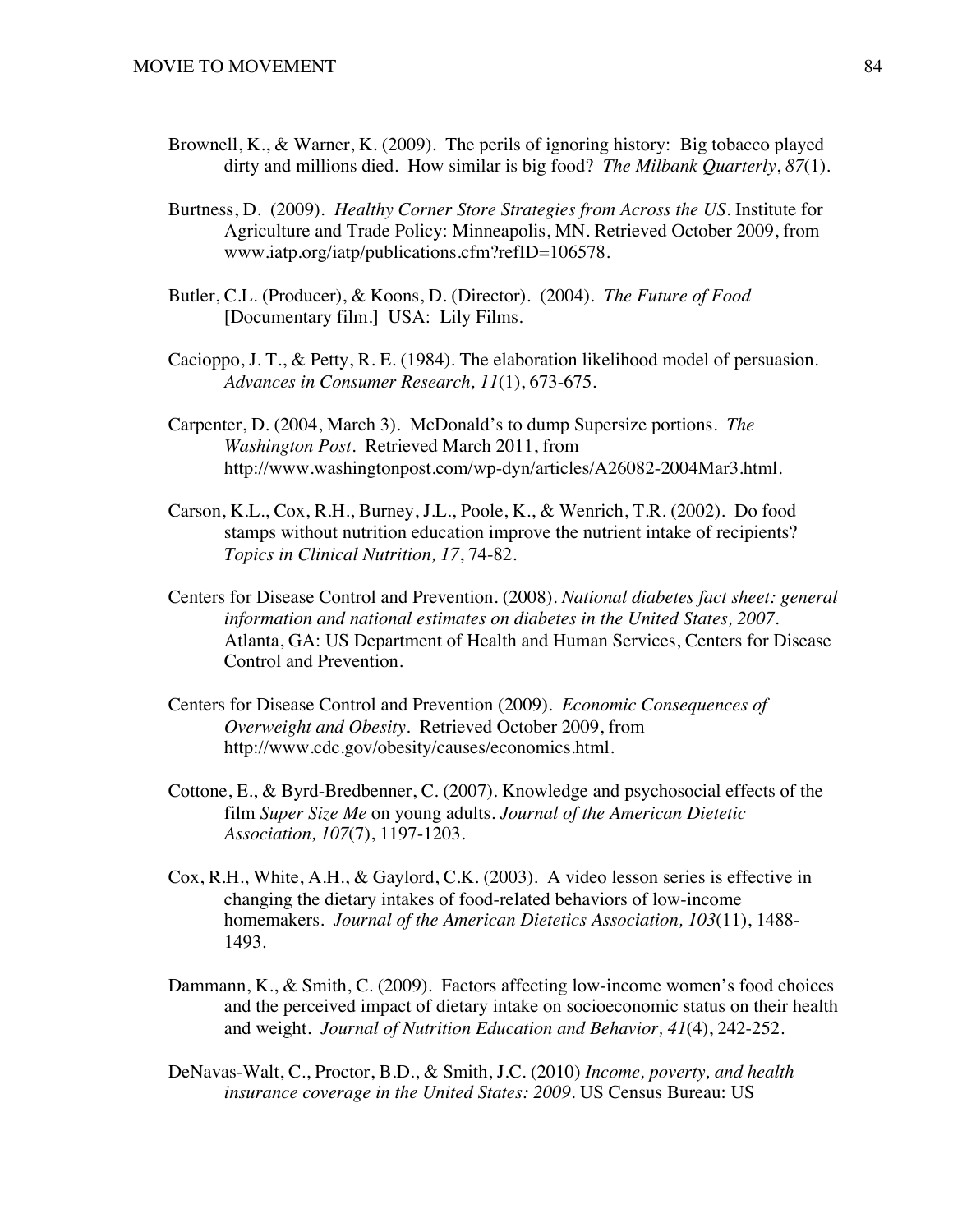Department of Commerce; Economics and Statistics Administration, Washington, D.C. Retrieved November 2010 from http://www.census.gov/hhes/www/poverty/data/index.html.

- Dinour, L., Bergen, D., & Ming-Chin, Y. (2007). The food insecurity-obesity paradox: A review of the literature and the role food stamps may play. *Journal of the American Dietetic Association, 107*(11)*,* 1952-1961.
- Drewnowski, A. (2009). Obesity, diets, and social inequities. *Nutrition Reviews, 67 (Suppl. 1),* S36-S39.
- Drewnowski, A., & Darmon, N. (2005). Food choices and diet costs: An economic analysis. *The Journal of Nutrition, 135,* 900-904*.*
- Drewnowski, A., & Specter, S. (2004). Poverty and obesity: The role of energy density and energy costs. *American Journal of Clinical Nutrition, 79*(79), 6-16.
- Duffey, K., & Popkin, B. (2008). High fructose corn syrup: Is this what's for dinner? *Journal of American Nutrition, 88 (Suppl.),* 1722S-32S.
- Flegal, K.M., Carroll, M.D., Ogden, C.L., & Curtin, L.R. (2010). Prevalence and trends in obesity among US adults, 1999-2008. *Journal of American Medical Association, 303*(3), 235-241.
- Food and Water Watch. (2007). *The Farm Bill and Your Health Fact Sheet.* Washington, D.C. Retrieved October 2009, from http://www.foodandwaterwatch.org/factsheet/the-farm-bill-and-your-health.
- Fortier, J. (Producer & Director). (2008). *Unnatural causes: Bad sugar* [Documentary film.] USA: California Newsreel.
- Gentile, Annie (2008, March). Agencies move to close 'grocery gaps.' *American City and Country,* pp. 22-24.
- Gibbs, W., & Lyall, S. (2007, October 13). Gore shares peace prize for climate change work. *The New York Times.* Retrieved February 2011, from http://www.nytimes.com/2007/10/13/world/13nobel.html? $r=1$ &scp=3&sq=al%2 0gore%20nobel%20peace%20prize%20documentary&st=cse
- Glik, D., Berkanovic, E., Stone, K., Ibarra, L., Jones, M., Rosen, B., … Richardes, D. (1998). Health education goes Hollywood: Working with prime-time and daytime entertainment television for immunization promotion. *Journal of Health Communication, 3*(3), 263-282.
- Goldhagen, J. (2007). Health equity "treatment" for the root cause of obesity. *Northeast Florida Medicine*, *58*(4), 37-41.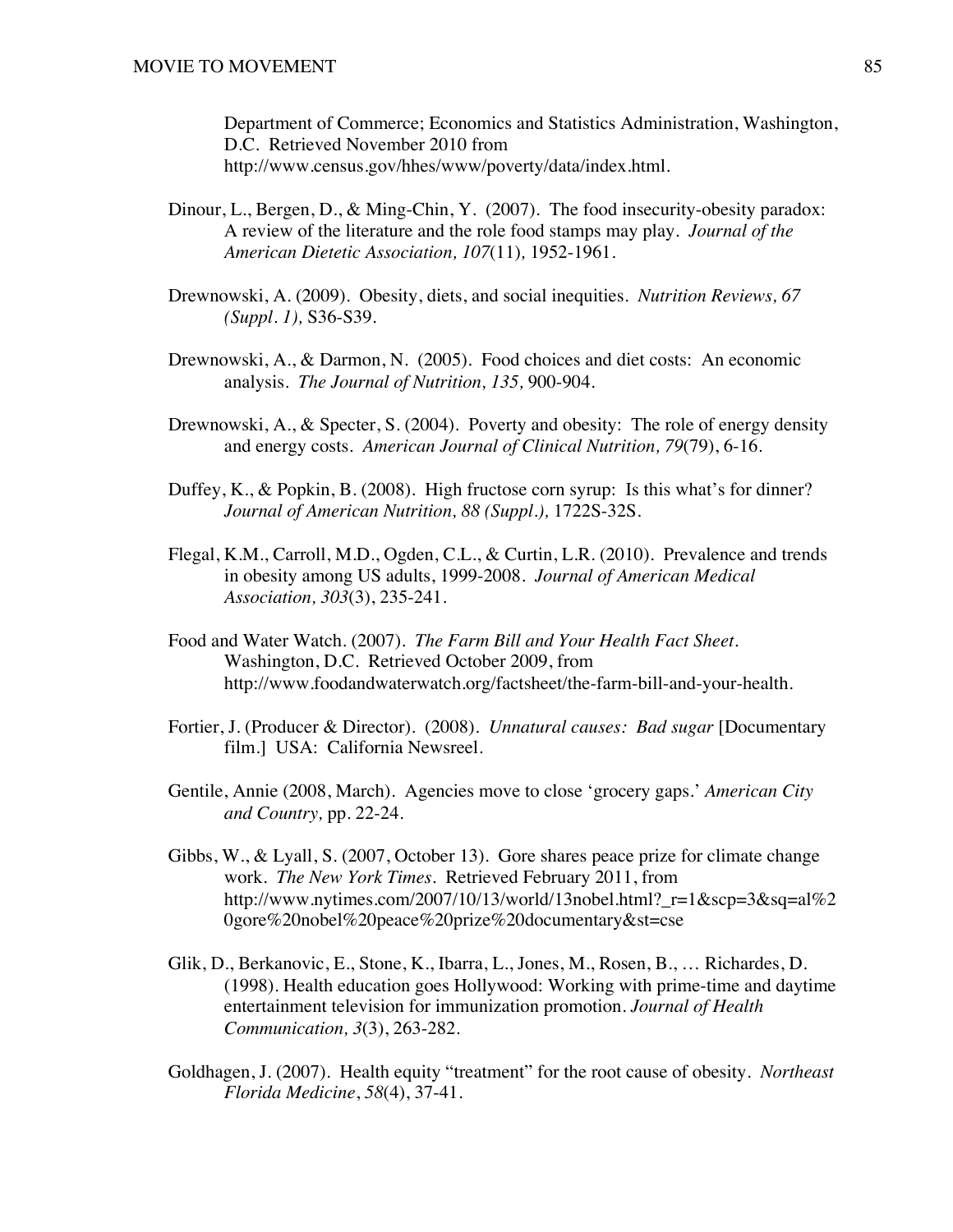- Greenstreet, S. (Producer & Director). (2008). *Killer at Large: Why Obesity is America's Greatest Threat.* [Documentary film.] USA: Shinebox Media Productions.
- Hekler, E.B., Gardner, C.D., & Robinson, T.N. (2010). Effects of a college course about food and society on students' eating behaviors. *American Journal of Preventative Medicine, 38*(5), 543-547.
- Herman, D., Harrison, G., & Jenks, E. (2006). Choices made by low-income women provided with an economic supplement for fresh fruit and vegetable purchase. *Journal of the American Dietetics Association, 106*, 740-744.
- Holtz, A. (2007). Scriptdoctor: medicine in the media: national survey shows Michael Moore's *Sicko* did indeed provoke discussions about US health care system. *Oncology Times, 29*(18), 28-29.
- Horton, A. (2005). Documentaries hit the multiplexes. *World Literature Today,* 68-69.
- Jetter, K., & Cassady, D. (2006). The availability and cost of healthier food alternatives. *American Journal of Preventative Medicine, 30*(1), 38-44.
- Johnson, D.B., & Smith, L.T. (2006). Testing the recommendations of the Washington State Nutrition and Physical Activity Plan: the Moses Lake case study. *Preventing Chronic Disease: Public Health Research, Practice, and Policy, 3*(2), 1-10.
- The Kaiser Family Foundation. (2007). *Awareness and Perceptions of the Movie "Sicko."* Retrieved March 2011, from http://kff.org/kaiserpolls/pomr082707pkg.cfm.
- The Kaiser Family Foundation. (2007). *Michael Moore's "Sicko" Broad reach and impact even without the popcorn?* Retrieved March 2011, from http://kff.org/kaiserpolls/pomr082707nr.cfm.
- Kalafa, A., & Gunuey, A. (Producers & Directors). (2007). *Two Angry Moms* [Documentary film.] USA: A-Ray Productions.
- Katz, E., & Lazarfeld, P.F. (1955). *Personal Influence: The Part Played by People in the Flow of Mass Communication.* New York: The Free Press.
- Kenner, R. (Producer & Director). (2009). *Food, Inc.* [Documentary film.] USA: Magnolia Pictures & Participant Media.
- Kropf, M.L., Holben, D.H., Holcomb, J.P., & Anderson, H. (2007). Food security status and produce intake and behaviors of Special Supplemental Nutrition Program for Women, Infants, and Children and Farmers' Market Nutrition Program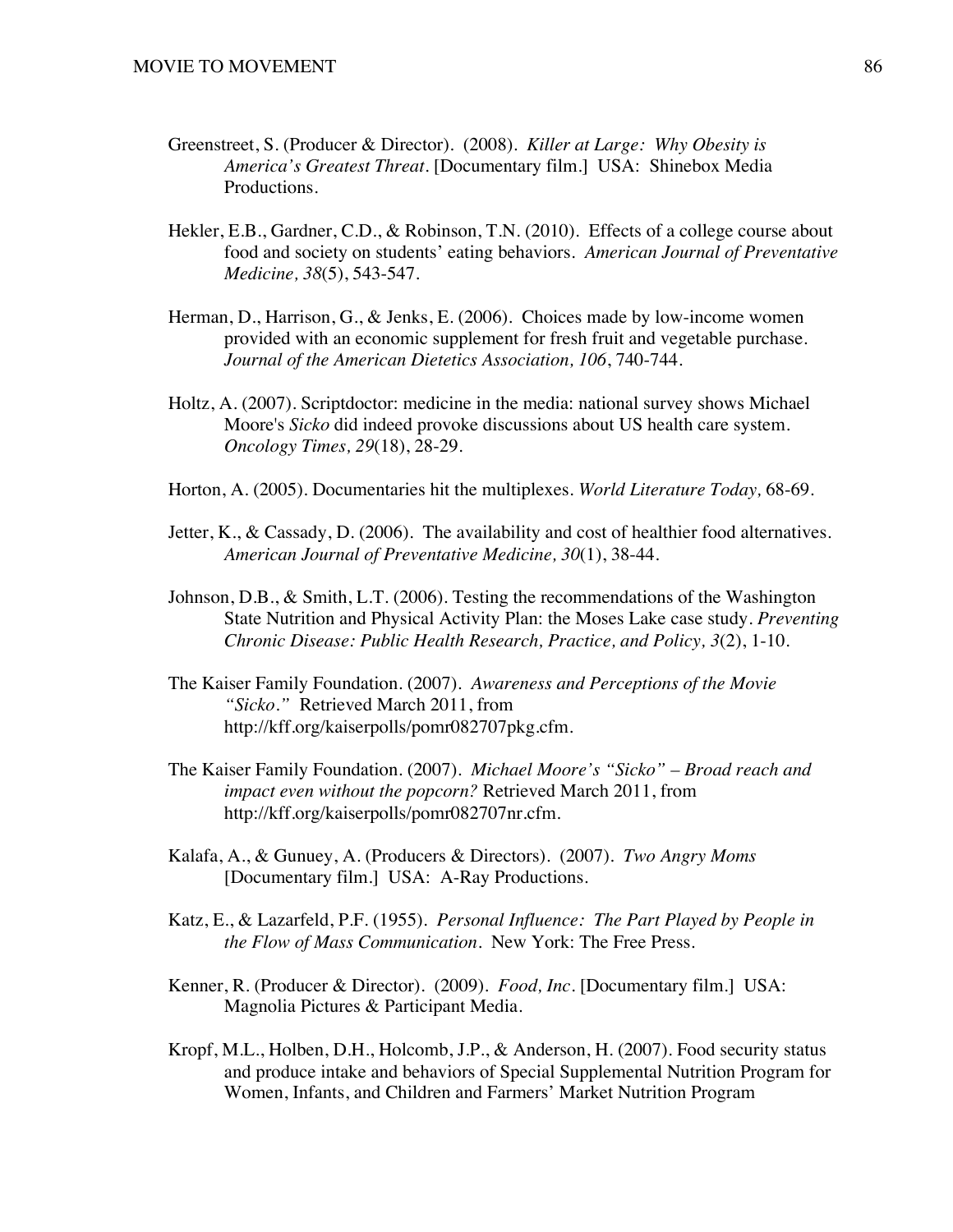Participants. *Journal of the American Dietetic Association, 107, 1903-1908.* 

- Kupillas, L., & Nies, M. (2007). Obesity and poverty: Are food stamps to blame? *Home Health Care Management & Practice, 20*(1), 41-49.
- Landers, P. (2007). The food stamp program: History, nutrition, education and impact. *Journal of the American Dietetic Association, 107*(11), 1945-1951*.*
- Larsen, K., & Gilliland, J. (2009). A farmers' market in a food desert: Evaluating impacts on the price and availability of healthy food. *Health & Place, 15*(4), 1158-1162.
- Larson, N., Story, M., & Nelson, M. (2009). Neighborhood environments: Disparities in access to healthy foods in the US *American Journal of Preventative Medicine, 36*(1), 74-81.e10.
- Levy, J. (2007). *Ten Ways to Get Healthy, Local Foods into Low-Income Neighborhoods.* Institute for Agriculture and Trade Policy: Minneapolis, MN.
- Markowitz, L. (2010). Expanding access and alternatives: Building farmers' markets in low-income communities. *Food and Foodways*, *18*, 66–80.
- Marsh, B. (2010). Visual education in the United States and the "Fly Pest" campaign of 1910. *Historical Journal of Film, Radio and Television, 30*(1), 21-36.
- McCormack, L.A., Laska, M.L., Larson, N.I., & Story, M. (2010). Review of the nutritional implication of farmers' markets and community gardens: a call for evaluation and research efforts. *Journal of the American Dietetics Association, 110*, 399-408.
- Moore, M. (Producer & Director). (2007). *Sicko* [Documentary film.] USA: Dog Eat Dog Films & The Weinstein Company.
- Moyer-Gusé, E. (2008). Toward a theory of entertainment persuasion: explaining the persuasive effects of entertainment-education messages. *Communication Theory*, *18*(3), 407-425.
- Naik, A. (2008). Did Jamie Oliver really put school dinners on the agenda? An examination of the role of the media in policy making. *Political Quarterly, 79*(3), 426-433.
- New Mexico Department of Health. (2009). *2009 New Mexico Youth Risk and Resiliency Survey (YRRS), High School (Grades 9 - 12), Santa Fe County*. Santa Fe, NM. Retrieved September 2010, from http://nmhealth.org/ERD/HealthData/yrrs.shtml.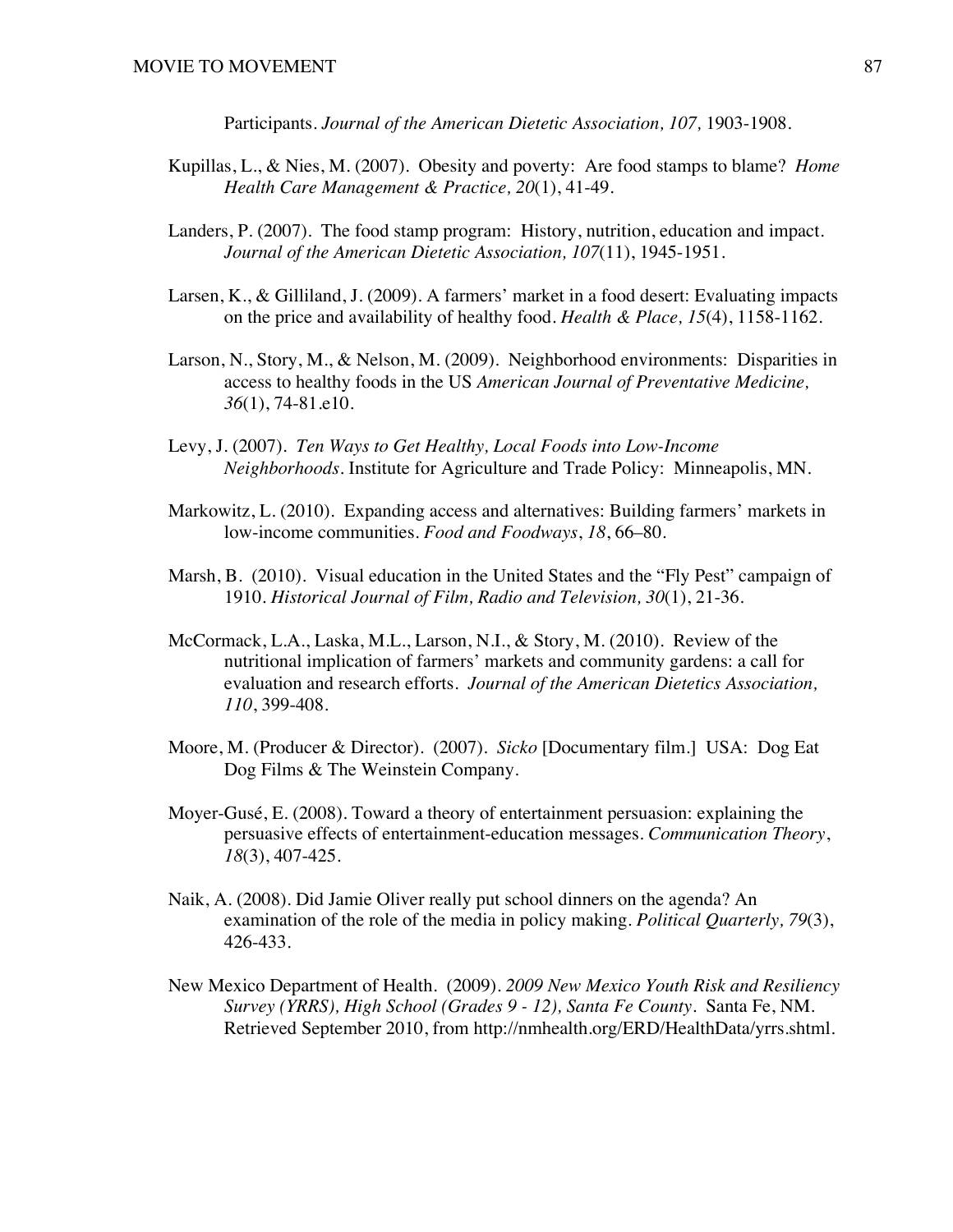- Ogden, C., Carroll, M., Curtin, L., Lamb, M., & Flegal, K. (2010). Prevalence of high body mass index in US children and adolescents, 2007-2008. *Journal of the American Medical Association, 303*(3), 242-249.
- Ogden, C., Carroll, M., McDowell, M., & Flegal, K. (2007). *Obesity Among Adults in the United States – No Statistically Significant Change Since 2003-2004.* US Department of Health and Human Services; Center for Disease Control and Prevention; National Center for Health Statistics: Washington, D.C.
- Olshanksy, S., Passaro, J., Hershaw, R., Layden, J., Carnes, B., Brody, J., …Ludwig, D. (2005). A potential decline in life expectancy in the United States in the  $21<sup>st</sup>$ century. *The New England Journal of Medicine, 352*(11), 1138-1145.
- Pollan, M. (2006). *The Omnivore's Dilemma.* New York: The Penguin Press.
- Powell, L., Slater, S., Mirtcheva, D., Bao, Y., & Chaloupka, F. (2007). Food store availability and neighborhood characteristics in the United States. *Preventative Medicine, 44*, 189-195.
- Powell, L., & Chaloupka, F. (2009). Food prices and obesity: Evidence and policy implications for taxes and subsidies. *The Milbank Quarterly*, *87*(1)*.*
- Prochaska, J. O., & DiClemente, C. C. (1982). Transtheoretical therapy: Toward a more integrative model of change. *Psychotherapy: Theory, Research & Practice, 19*(3), 276-288.
- Racine, E. F., Vaughn, A., & Laditka, S. B. (2010). Farmers' market use among African-American women participating in the Special Supplemental Nutrition Program for Women, Infants, and Children. *Journal of the American Dietetic Association*, *110*(3), 441-446.
- Robinson, T.N. (2010). Save the world, prevent obesity: piggybacking on existing social and ideological movements. *Obesity, 18* (Suppl 1), S17-22.
- Rojas, H., Shah, D. V., Jaeho, C., Schmierbach, M., Keum, H., & Gil-de-Zuñiga, H. (2005). Media dialogue: Perceiving and addressing community problems. *Mass Communication & Society*, *8*(2), 93-110.
- Scheier, L. (2005). What is the hunger obesity paradox? *Journal of the American Dietetic Association, 105*(6), 883-886.
- Schoonover, H. (2007). *A Fair Farm Bill for Public Health.* Institute for Agriculture and Trade Policy: Minneapolis, MN. Retrieve October 2009, from http://www.iatp.org/search.cfm?q=Fair+Farm+Bill+for+Public+Health.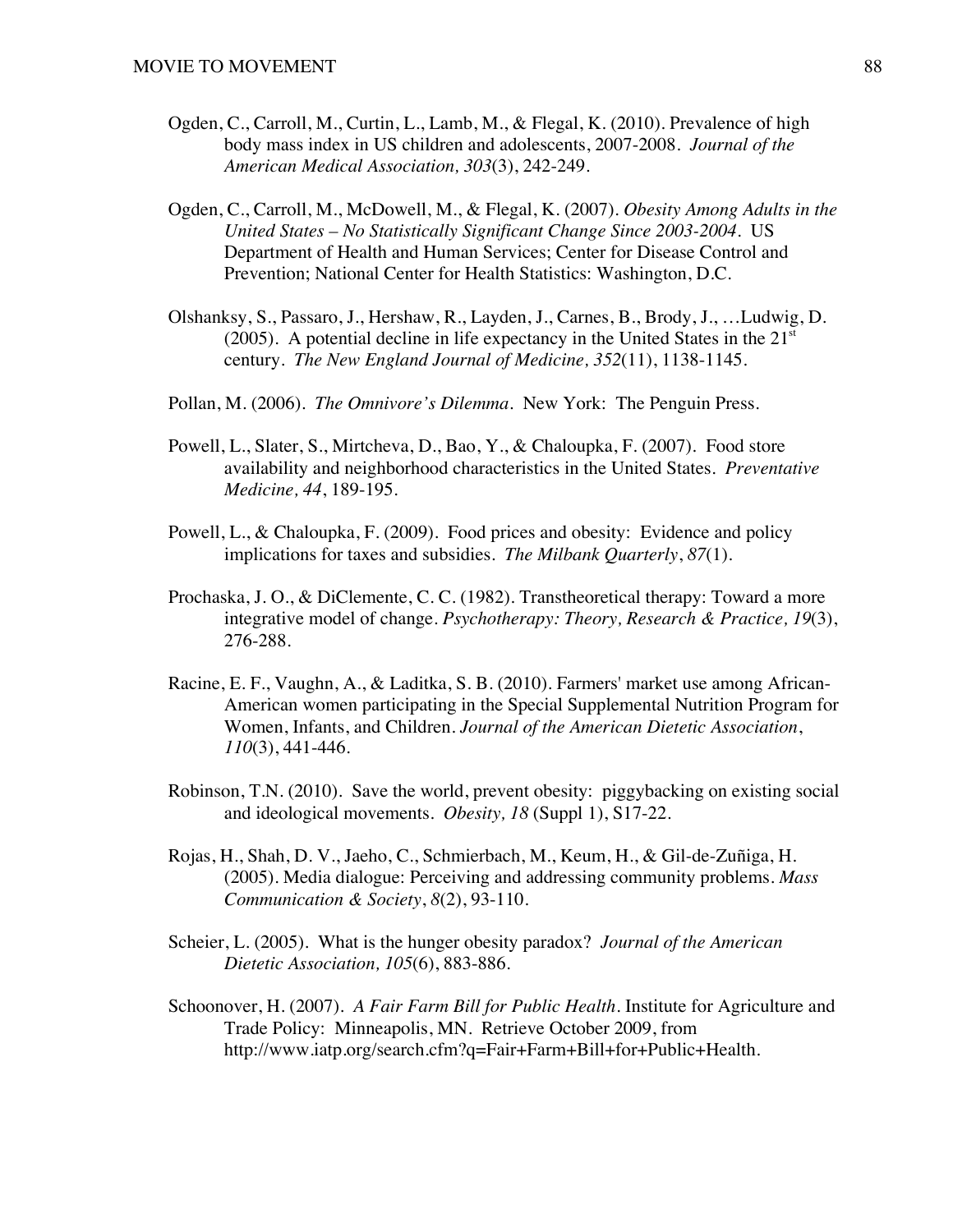- Schoonover, H., & Muller, M. (2006). *Food without Thought: How US Farm Policy Contributes to Obesity.* Institute for Agriculture and Trade Policy: Minneapolis, MN. Retrieved October 2009, from http://www.iatp.org/iatp/publications.cfm?showall=true.
- Schroeter, C., Lusk, J., & Tyner, W. (2008). Determining the impact of food price and income changes on body weight. *Journal of Health Economics, 27*, 45-68.
- Siegrist, J. (2003). The social causation of health and illness. In Albrecht, G., Fitzpatrick, R., & Scrimshaw, S. (Eds), *The Handbook of Social Studies in Health and Medicine* (pp. 100-114).London: Sage Publications.
- Silk, K.J., Sherry, J., Winn, B., Keesecker, N., Horodynski, M.A., & Sayir, A. (2008). Increasing nutrition literacy: Testing the effectiveness of print, web site, and game modalities. *Journal of Nutrition Education and Behavior, 40*(1), 3-10.
- Slater, M. (1999). Integrating application of media effects, persuasion, and behavior change theories to communications campaigns: A stages-of-change framework. *Health Communication, 11*(4), 335-354.
- Slater, M., & Rouner, D. (2002). Entertainment-education and elaboration likelihood: Understanding the processing of narrative persuasion. *Communication Theory, 12*(2), 173-191.
- Spurlock, M. (Producer & Director). (2004). *Super Size Me* [Documentary film.] USA: Kathbur Pictures, The Con, & Studio on Hudson.
- Story, M., Kaphingst, K., Robinson-O'Brien, R., & Glanz, K. (2008). Creating healthy food and eating environments: Policy and environmental approaches. *Annual Review of Public Health*, *29*, 253-272.
- Talbott, S. (2002). *The Cortisol Connection: Why stress makes you fat and ruins your health – and what you can do about it.* Alameda, CA: Hunter House, Inc.
- Tanne, J. (2007). US health professionals demonstrate in support of *Sicko*. *BMJ: British Medical Journal, 334*(7608), 1338.
- Tanumihardo, S., Anderson, C., Kaufer-Horwitz, M., Bode, L., Emenaker, N., Haqq, A., … Stadler, D. (2007). Poverty, obesity, and malnutrition: An international perspective recognizing the paradox. *Journal of the American Dietetic Association, 107*(11)*,* 1966-1972.
- Tillotson, J. (2003). Pandemic obesity: Agriculture's cheap food policy is a bad bargain. *Nutrition Today, 38*(5), 186-190.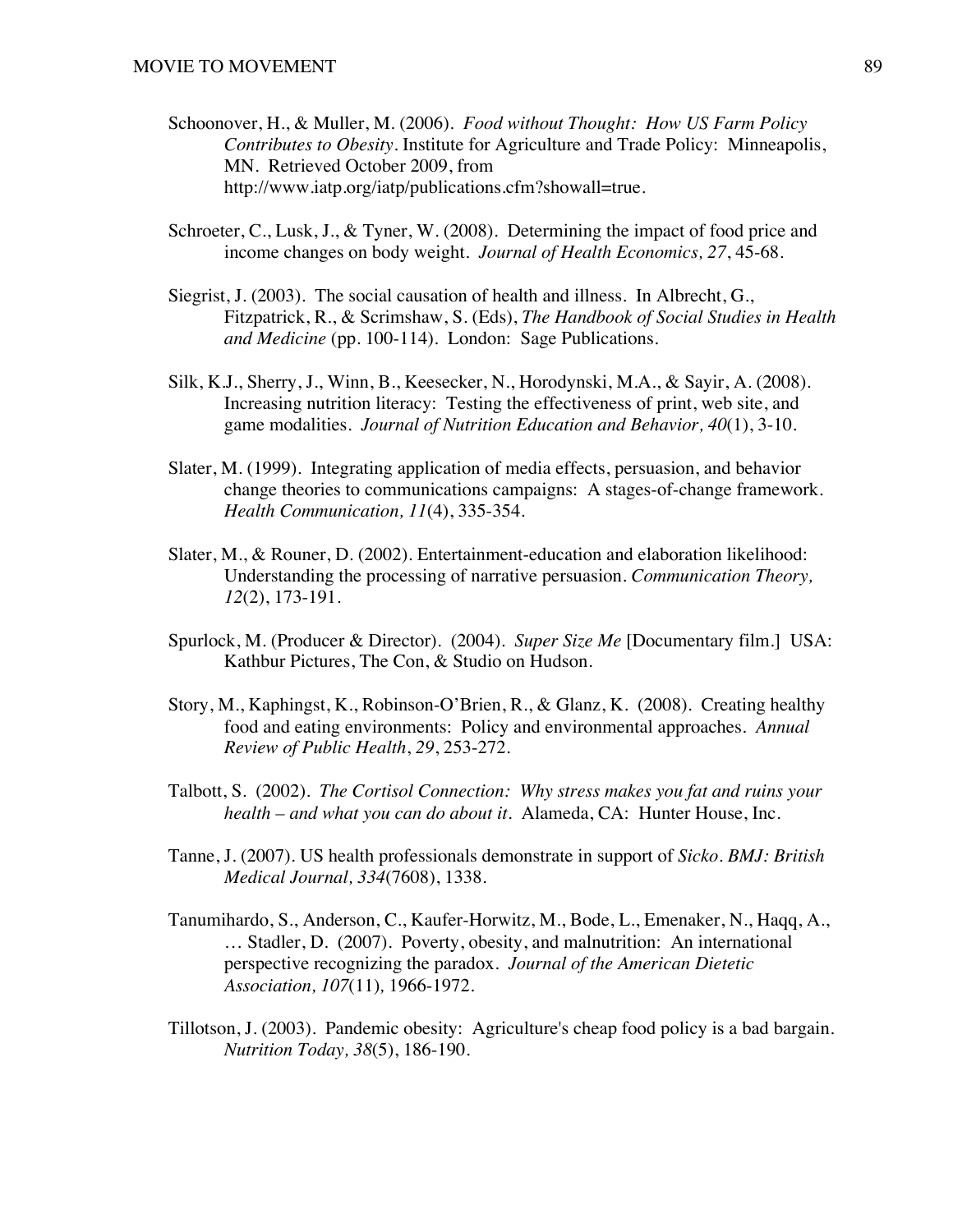- Tolden, E. (2005, May 6-June 1). Karrot can keep you healthy in Harlem. *The New York Amsterdam News,* p. 3.
- United States Census Bureau: US Department of Commerce; Economics and Statistics Administration. (2009). *Income, poverty, and health insurance coverage in the United States: 2008.* Washington, D.C.: DeNavas-Walt, C., Proctor, B., Smith, J.
- United States Department of Agriculture: Agricultural Marketing Service. (2010). *Farmer's Market Growth: 1994-2010.* Retrieved April 2011 from, www.ams.usda.gov/AMSv1.0/ams.fetchTemplateData.do?template=TemplateS&l eftNav=WholesaleandFarmersMarkets&page=WFMFarmersMarketGrowth&desc ription=Farmers%20Market%20Growth&acct=frmrdirmkt.
- United States Department of Agriculture: Food & Nutrition Service. (2010). *WIC Farmers' Market Nutrition Program*. Retrieved April 2011, from http://www.fns.usda.gov/wic/FMNP/FMNPfaqs.htm
- Villianatos, M. (2009). Food justice and food retail in Los Angeles. *Ecology Law Quarterly, 36*, 186-194.
- Wakefield, S., Yeudall, F., Taron, C., Reynolds, J., & Skinner, A. (2007). Growing urban health: Community gardening in South-East Toronto. *Health Promotion International, 22*(2), 92-101.
- Wang, L.Y., Denniston, M., Lee, S., Galuska, D., & Lowry, R. (2010). Long-term health and economic impact of preventing and reducing overweight and obesity in adolescent health. *Journal of Adolescent Health, 46,* 467-473.
- Wells, A., & Hakanen, E. (Eds.) (1997). *Mass Media & Society.* Greenwich, CT: Ablex Publishing Corporation.
- Whitaker, R.C., Sherman, S.N., Chamberlin, L.A., & Powers, S.W. (2004). Altering the perception of WIC health professionals about childhood obesity using video with facilitated group discussion. *Journal of the American Dietetic Association, 104*(3), 379-386.
- Whiteman, D. (2004). Out of the theaters and into the streets: A coalition model of the political impact of documentary film and video. *Political Communication*, *21*(1), 51-69.
- Whiteman, D. (2009). Documentary film as policy analysis: The impact of "Yes, In My Backyard" on activists, agendas, and policy. *Mass Communication & Society, 12*(4), 457-477.